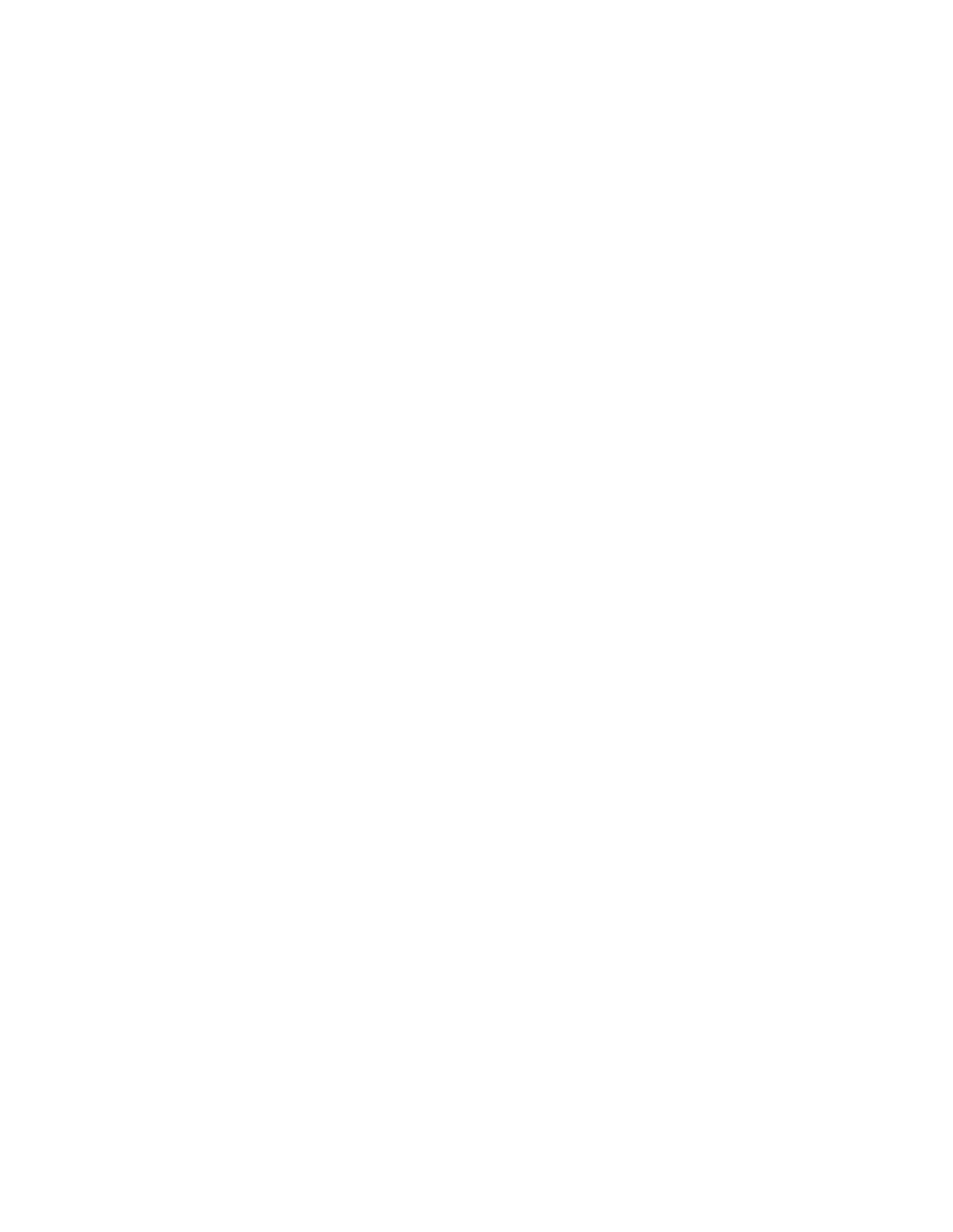# List of Contents

| 1.1 |                                               |    |
|-----|-----------------------------------------------|----|
| 1.2 |                                               |    |
|     |                                               |    |
| 1.3 |                                               |    |
| 1.4 |                                               |    |
| 15  |                                               |    |
| 1.6 |                                               |    |
| 17  |                                               |    |
| 1.8 |                                               |    |
|     |                                               |    |
|     | Chapter 2. Constant-Bandwidth, Symmetric, and |    |
|     |                                               |    |
| 2.1 |                                               |    |
| 2.2 |                                               |    |
| 2.3 |                                               |    |
| 2.4 |                                               |    |
| 2.5 |                                               |    |
| 2.6 |                                               |    |
| 2.7 |                                               |    |
| 2.8 |                                               |    |
| 2.9 |                                               |    |
|     |                                               |    |
|     | Chapter 3. Variable-Bandwidth, Symmetric, and |    |
|     |                                               |    |
|     |                                               |    |
|     |                                               |    |
| 3.2 |                                               |    |
| 3.3 |                                               |    |
| 3.4 |                                               |    |
|     |                                               |    |
|     |                                               | 18 |
| 3.7 |                                               | 18 |
| 3.8 |                                               | 18 |
|     |                                               |    |
|     |                                               | 22 |
|     |                                               |    |
| 4.2 |                                               | 23 |
| 4.3 |                                               |    |
| 4.4 |                                               | 24 |
| 4.5 |                                               | 24 |
| 4.6 |                                               | 25 |
| 4.7 |                                               | 25 |
|     |                                               |    |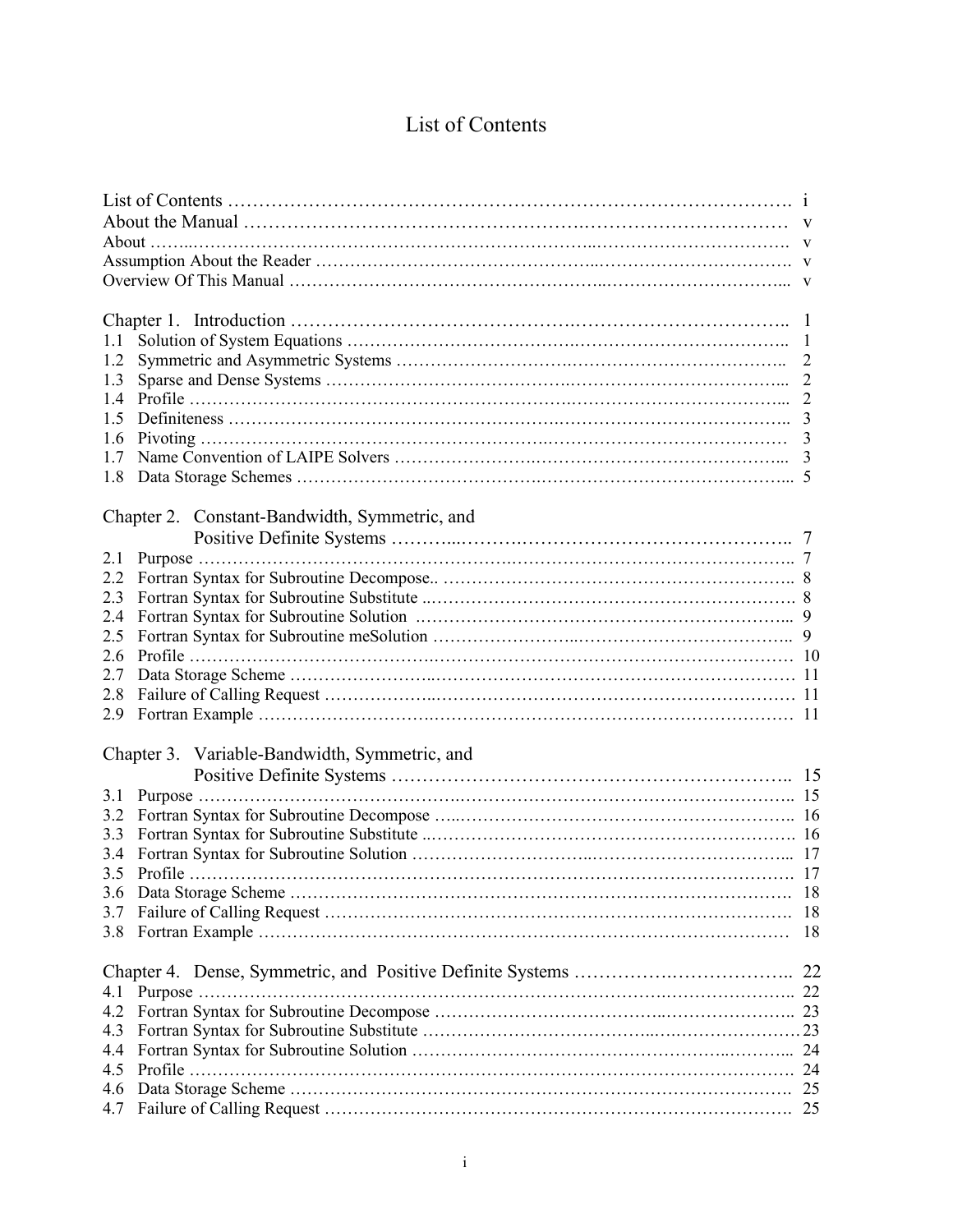|            |               | 26 |
|------------|---------------|----|
|            |               |    |
| 5.1        |               |    |
| 5.2        |               |    |
| 5.3        |               |    |
| 5.4        |               |    |
| 5.5        |               |    |
| 5.6        |               |    |
| 5.7        |               |    |
| 5.8        |               |    |
| 5.9        |               |    |
|            |               |    |
|            |               |    |
|            |               |    |
| 6.3        |               |    |
| 6.4        |               |    |
| 6.5        |               |    |
| 6.6        |               |    |
| 6.7        |               |    |
|            |               |    |
|            |               |    |
|            |               |    |
|            |               |    |
|            |               |    |
| 7.3        |               |    |
|            |               |    |
| 7.4<br>7.5 |               |    |
|            |               |    |
| 7.6        |               |    |
| 7.7        |               |    |
| 7.8        |               | 48 |
|            |               |    |
|            |               |    |
|            |               |    |
| 8.3        |               |    |
| 8.4        |               |    |
| 8.5        |               |    |
| 8.6        |               | 57 |
| 8.7        |               | 57 |
| 8.8        |               | 58 |
| 8.9        |               | 58 |
|            |               |    |
|            |               |    |
|            | $9.1$ Purpose |    |
| 9.2        |               |    |
| 9.3        |               |    |
| 9.4        |               |    |
| 9.5        |               | 64 |
| 9.6        |               | 66 |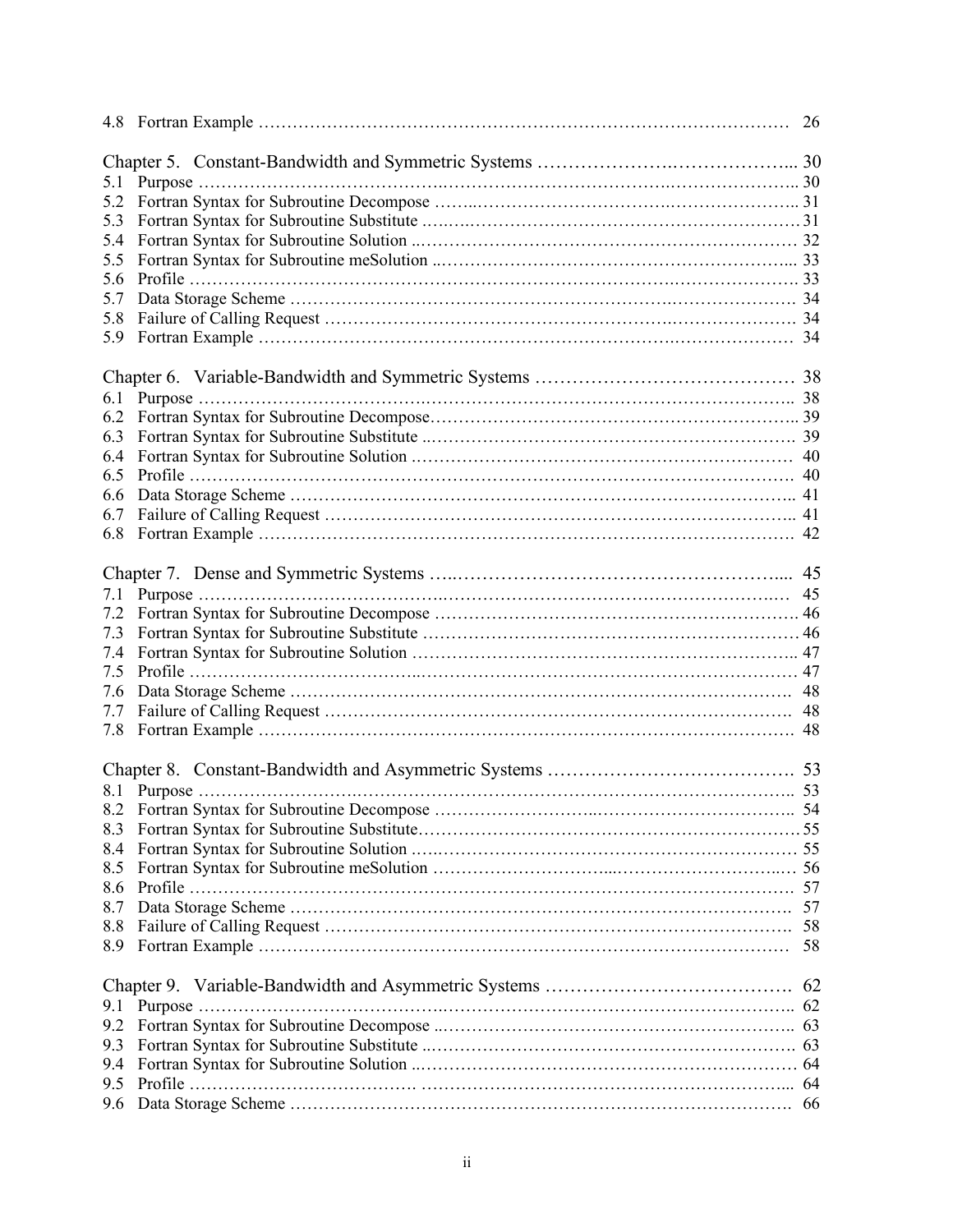|     |                                                                                | 66 |
|-----|--------------------------------------------------------------------------------|----|
| 9.8 |                                                                                | 66 |
|     |                                                                                |    |
|     |                                                                                |    |
|     |                                                                                |    |
|     |                                                                                |    |
|     |                                                                                |    |
|     |                                                                                |    |
|     |                                                                                |    |
|     |                                                                                |    |
|     |                                                                                |    |
|     |                                                                                |    |
|     | Chapter 11. Constant-Bandwidth and Asymmetric Solvers                          |    |
|     |                                                                                |    |
|     |                                                                                |    |
|     |                                                                                |    |
|     |                                                                                |    |
|     |                                                                                |    |
|     |                                                                                |    |
|     |                                                                                |    |
|     |                                                                                |    |
|     |                                                                                |    |
|     |                                                                                |    |
|     | Chapter 12. Constant-Bandwidth, Symmetric, and                                 |    |
|     |                                                                                |    |
|     |                                                                                |    |
|     |                                                                                |    |
|     |                                                                                |    |
|     |                                                                                |    |
|     |                                                                                |    |
|     |                                                                                |    |
|     |                                                                                |    |
|     |                                                                                |    |
|     |                                                                                |    |
|     | Chapter 13. Constant-Bandwidth and Symmetric Solvers with Partial Pivoting  94 |    |
|     |                                                                                |    |
|     |                                                                                |    |
|     |                                                                                |    |
|     |                                                                                |    |
|     |                                                                                |    |
|     |                                                                                |    |
|     |                                                                                |    |
|     |                                                                                |    |
|     |                                                                                |    |
|     |                                                                                |    |
|     |                                                                                |    |
|     |                                                                                |    |
|     |                                                                                |    |
|     |                                                                                |    |
|     |                                                                                |    |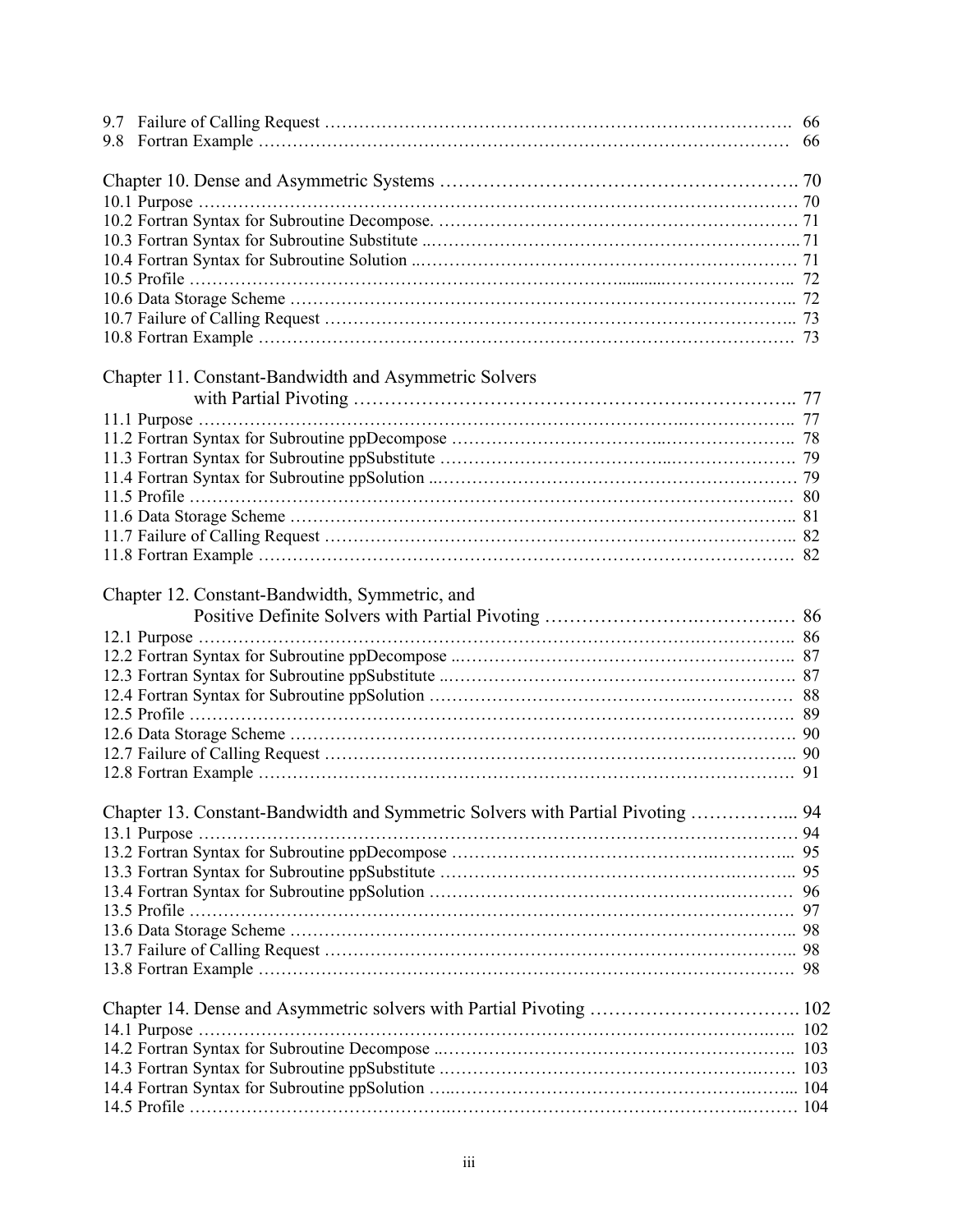| 109 million commute contract to the contract of the contract of the contract of the contract of the contract of the contract of the contract of the contract of the contract of the contract of the contract of the contract o |  |
|--------------------------------------------------------------------------------------------------------------------------------------------------------------------------------------------------------------------------------|--|
|                                                                                                                                                                                                                                |  |
|                                                                                                                                                                                                                                |  |
|                                                                                                                                                                                                                                |  |
|                                                                                                                                                                                                                                |  |
|                                                                                                                                                                                                                                |  |
|                                                                                                                                                                                                                                |  |
|                                                                                                                                                                                                                                |  |
|                                                                                                                                                                                                                                |  |
|                                                                                                                                                                                                                                |  |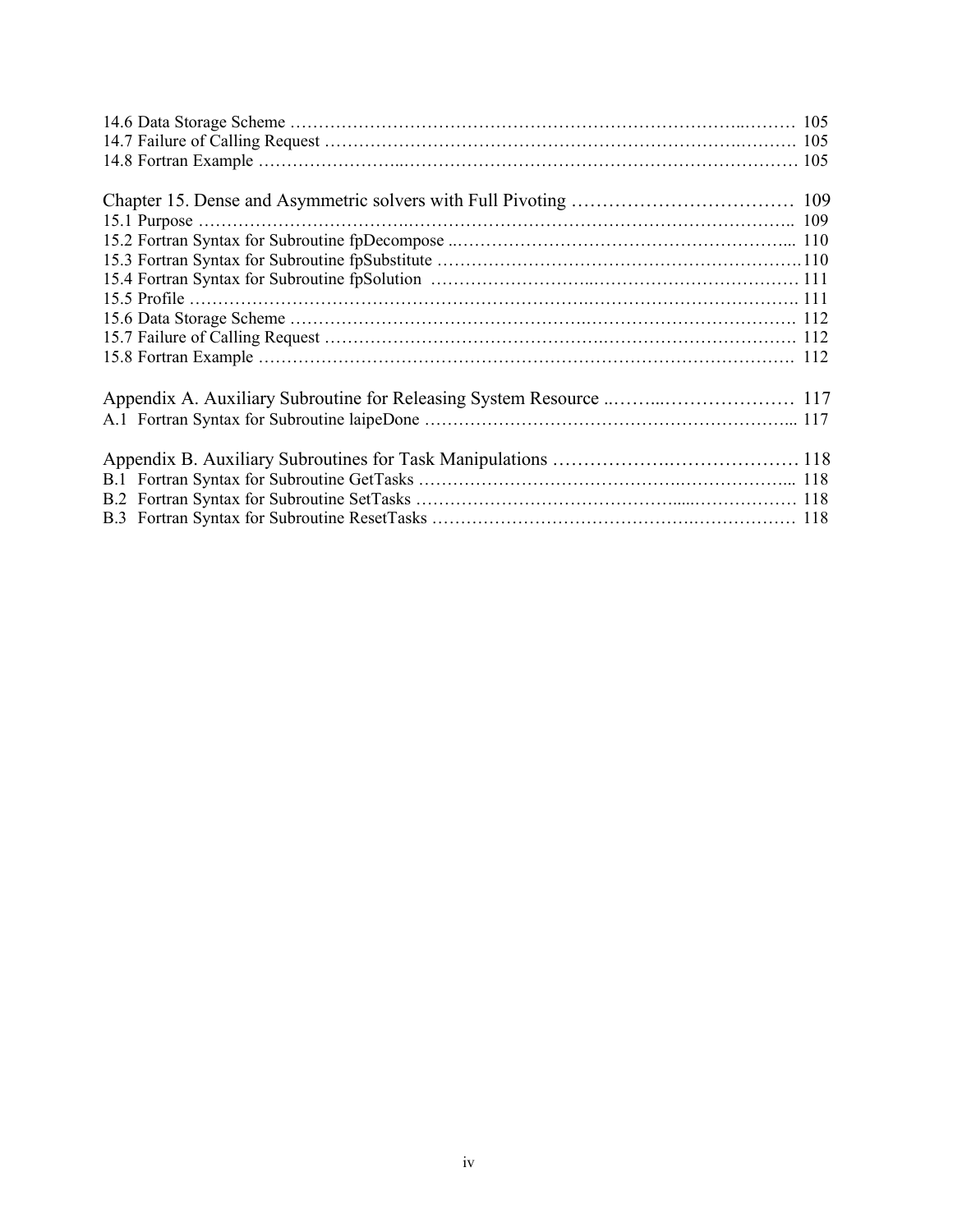# About This Manual

## About

The letters LAIPE(TM) stands for "Link And In Parallel Execute''. LAIPE is a symbol for high performance computing, and has a collection of subroutines for numerical analyses. All the functions in LAIPE are programmed in explicit parallelism, not optimized by auto-parallelizer. Some LAIPE solvers can yield almost perfect speedup, i.e., 1.99X on 2 processors. Link LAIPE to your programs, and then your applications not only can run on uniprocessor computer but also can speed up on multiprocessors. LAIPE provides powerful subroutines for users to efficiently take advantage of multiprocessors.

This manual covers parallel direct solvers, i.e., Cholesky decomposition, skyline solver, Crout decomposition, multiple entry solvers, and other popular and useful techniques. Solvers for dense and sparse systems are included. More than 90% of scientific and engineering problems are formulated into a system of equations. Solution of system equations is required in many scientific and engineering computing. LAIPE has the most useful and highly efficient solvers for scientific and engineering computing.

LAIPE is written in MTASK(TM) that is a parallel programming language. When building your application that links with LAIPE direct solvers, a copy of MTASK is necessary.

## Assumptions About the Reader

This manual assumes that readers have knowledge on system equations. This manual focuses on how to apply LAIPE solvers, but does not discuss mathematical equations and parallel algorithms. This manual also assumes that users have experience writing, executing, and debugging Fortran, and assumes that user's computer is capable of parallel processing.

#### Overview of This Manual

This manual is organized as follows:

- **Chapter 1 Introduction.** This chapter introduces terms and essential concepts that user will need to be familiar with before applying LAIPE solvers.
- **Chapter 2 Constant-Bandwidth, Symmetric, and Positive Definite Systems.** This chapter describes calling syntax of LAIPE subroutines for a system in the category, with the definition of profile, data storage scheme, and example.
- **Chapter 3 Variable-Bandwidth, Symmetric, and Positive Definite Systems.** This chapter describes calling syntax of LAIPE subroutines for a system in the category, with the definition of profile, data storage scheme, and example.
- **Chapter 4 Dense, Symmetric, and Positive Definite Systems**. This chapter describes calling syntax of LAIPE subroutines for a system in the category, with the definition of profile, data storage scheme, and example.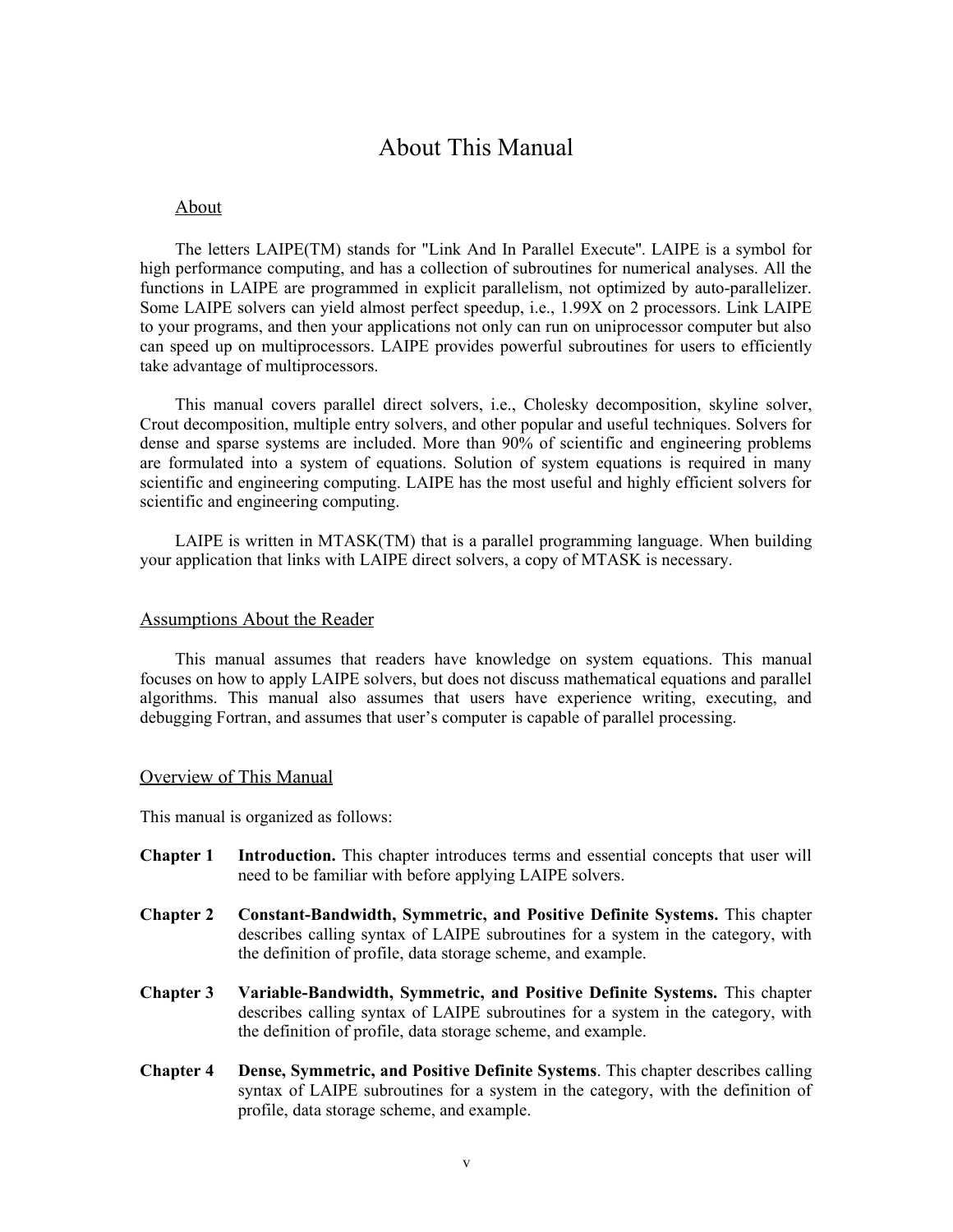- **Chapter 5 Constant-Bandwidth and Symmetric Systems**. This chapter describes calling syntax of LAIPE subroutines for a system in the category, with the definition of profile, data storage scheme, and example.
- **Chapter 6 Variable-Bandwidth and Symmetric Systems**. This chapter describes calling syntax of LAIPE subroutines for a system in the category, with the definition of profile, data storage scheme, and example.
- **Chapter 7 Dense and Symmetric Systems.** This chapter describes calling syntax of LAIPE subroutines for a system in the category, with the definition of profile, data storage scheme, and example.
- **Chapter 8 Constant-Bandwidth and Asymmetric Systems.** This chapter describes calling syntax of LAIPE subroutines for a system in the category, with the definition of profile, data storage scheme, and example.
- **Chapter 9 Variable-Bandwidth and Asymmetric Systems.** This chapter describes calling syntax of LAIPE subroutines for a system in the category, with the definition of profile, data storage scheme, and example.
- **Chapter 10 Dense and Asymmetric systems.** This chapter describes calling syntax of LAIPE subroutines for a system in the category, with the definition of profile, data storage scheme, and example.
- **Chapter 11 Constant-Bandwidth and Asymmetric Solvers with Partial Pivoting.** This chapter describes calling syntax of LAIPE subroutines for a system in the category, with the definition of profile, data storage scheme, and example.
- **Chapter 12 Constant-Bandwidth, Symmetric, and Positive Definite Solvers with Partial Pivoting.** This chapter describes calling syntax of LAIPE subroutines for a system in the category, with the definition of profile, data storage scheme, and example.
- **Chapter 13 Constant-Bandwidth and Symmetric Solvers with Partial Pivoting.** This chapter describes calling syntax of LAIPE subroutines for a system in the category, with the definition of profile, data storage scheme, and example.
- **Chapter 14 Dense Solvers with Partial Pivoting.** This chapter describes calling syntax of LAIPE subroutines for a system in the category, with the definition of profile, data storage scheme, and example.
- **Chapter 15 Dense Solvers with full pivoting.** This chapter describes calling syntax of LAIPE subroutines for a system in the category, with the definition of profile, data storage scheme, and example.
- **Appendix A Auxiliary Subroutine for Releasing System Resource**
- **Appendix B Auxiliary Subroutines for Task Manipulations**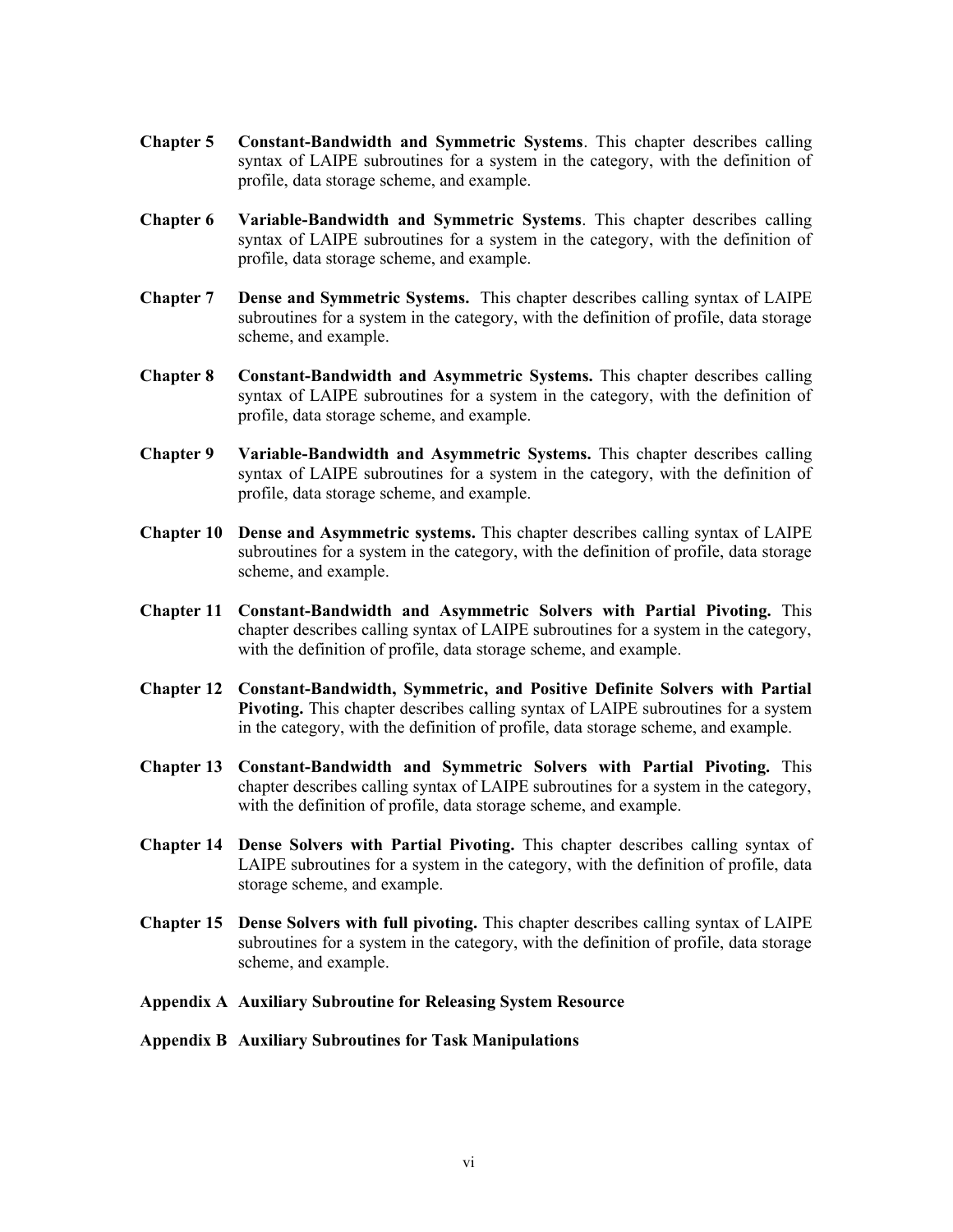# Chapter 1. Introduction

Parallel computing especially benefits to large-scaled problems, that distributes computing loads among employed processors and speeds up an individual application. It is an important technique for scientific and engineering computing. The executing speed of parallel computing is superior to sequential computing that executes instructions in order. Usually, more processors may produce better improvement.

LAIPE has high performance parallel solvers. On uniprocessor environments, LAIPE run as usual. When multiprocessors present, LAIPE may split itself to fit the multiprocessors. Users just link LAIPE to their applications. It is unnecessary for users to distribute computing instructions onto employ multiprocessors. LAIPE is a package for both small and large-scaled problems. The present release has solvers in the following categories:

- 1. sparse system (of constant bandwidth, and variable bandwidth)
- 2. dense system
- 3. symmetric system
- 4. asymmetric system
- 5. positive definite system
- 6. indefinite system
- 7. solution with partial pivoting
- 8. solution with full pivoting.

The following introduces essential terms and concept for applying LAIPE solvers.

#### 1.1 Solution of System Equations

A system of linear equations may be written in the form

$$
[A]\{X\}=\{B\}\tag{1.1}
$$

where the left side matrix [A] is square and of order (NxN), and  ${B}$  is a given vector, and the vector  ${X}$  is the solution to be determined. Not every system in equation (1.1) is solvable. If the matrix  $[A]$  is singular, i.e., matrix  $[A]$  has zero eigenvalue or the determinant of  $[A]$  is zero, the solution  ${X}$  is not unique or even does not exist. This manual does not deal with singular systems, and provides solution to solvable systems.

In direct methods, solution procedure consists of two parts, decomposition and substitution. For example, the left side matrix [A] is decomposed into the product of [L][U] where matrix [L] is a lower triangular matrix and matrix  $[U]$  is an upper triangular matrix. Then, equation (1.1) is rewritten as

$$
[L][U]{X} = {B}, \t(1.2)
$$

and is rewritten into the following

$$
[L]{Y} = {B} \tag{1.3}
$$
  

$$
[U]{X} = {Y} \tag{1.4}
$$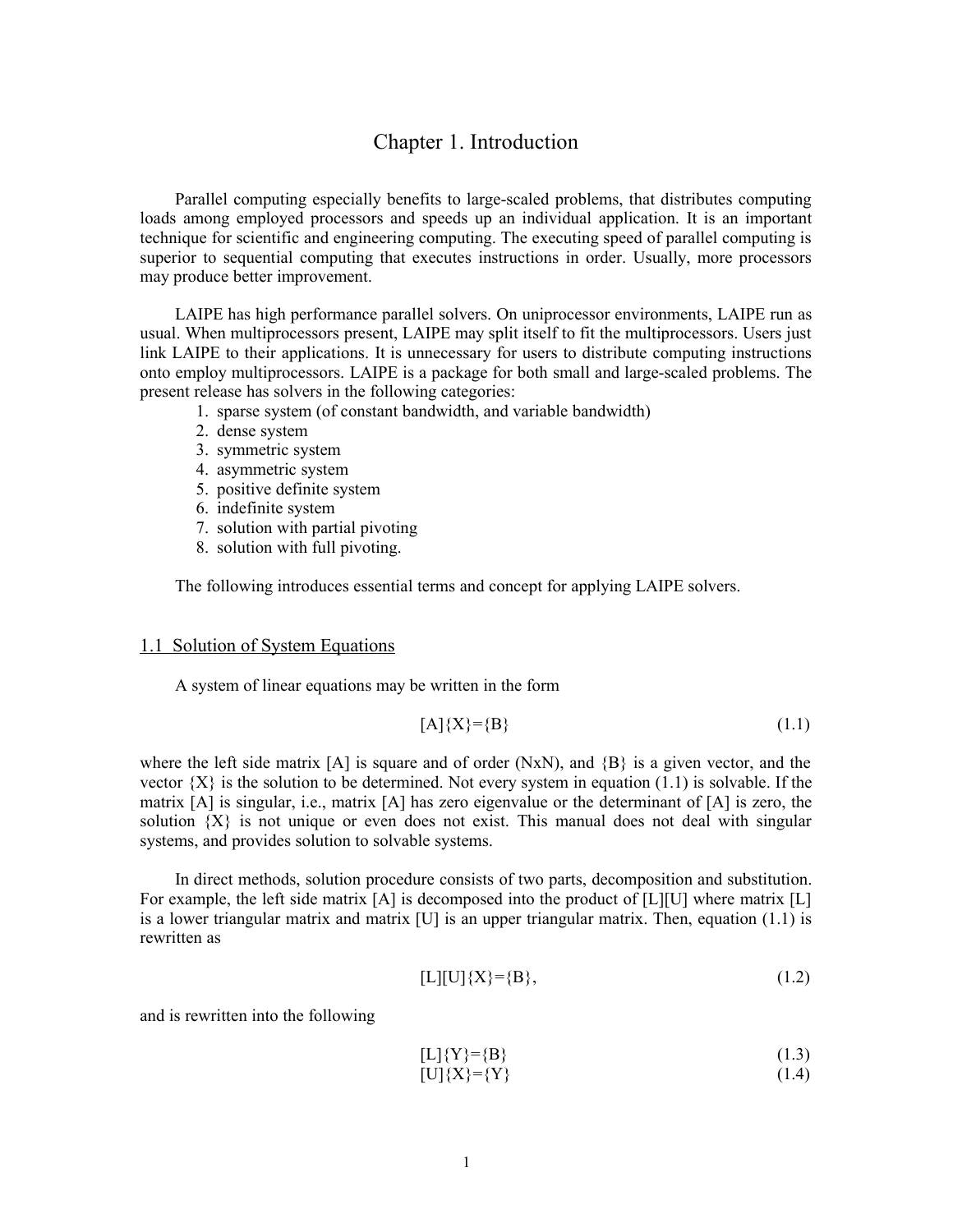Equation (1.3) solves  ${Y}$ . Since [L] is the lower triangular matrix, equation (1.3) is called *forward substitution*. Equation (1.4) solves {X}, and is called *backward substitution*. The solution of equation (1.1) is obtained by decomposition, forward and backward substitutions. The solution costs depend on the nature of matrix [A], for example, sparsity or symmetry. Each type of matrix [A] will be briefly introduced in the following.

#### 1.2 Symmetric and Asymmetric Systems

A symmetric matrix [A] means that  $A_{ij} = A_{ji}$  for any i and j; otherwise matrix [A] is asymmetric. Solution of symmetric systems is cheaper than asymmetric systems. Most engineering and scientific applications can be approximated into a symmetric system. Symmetric systems only consider a triangular part of matrix [A]; While asymmetric systems must deal with the entire matrix.

#### 1.3 Sparse and Dense Systems

In the situation that [A] has many zero coefficients, the row or column can be reordered such that the non-zero coefficients are clustered along the diagonal of [A]. The non-zero fill-ins generate a sparsity. This makes sparse matrix different from dense matrix. The sparse matrix can be classified into *constant or variable bandwidth*. The solution costs on sparse matrix may be far less than a corresponding dense system. If a system is sparse in nature, it is always better to apply sparse solvers.

#### 1.4 Profile

Profile is a contiguous space to save a matrix. For a dense matrix that is the simplest example, the profile is the entire matrix size, i.e., an array of (NxN) coefficients. Sparse matrix has a profile less than (NxN) coefficients. A data storage scheme is associated with a profile. For an example of dense matrix, the profile is declared as

$$
REAL(4) :: A(N,N)
$$

The coefficient  $A_{ij}$  of matrix [A] is written as A(I,J) in a computer program. **Profile must be in a contiguous space**. Some Fortran compilers do not allocate 2-dimensional array in a contiguous space. That may create problems for LAIPE. It is always safe to initialize [A], in the main program, as a one-dimensional array, i.e.,  $REAL$  (4)  $\therefore$  A(N\*N), and then pass the reference of [A] to LAIPE solvers.

A sparse matrix has a profile smaller than the dense matrix, but the data storage scheme is more complex than dense matrix. The non-zero fill-ins are stored one by one in a contiguous space. For example,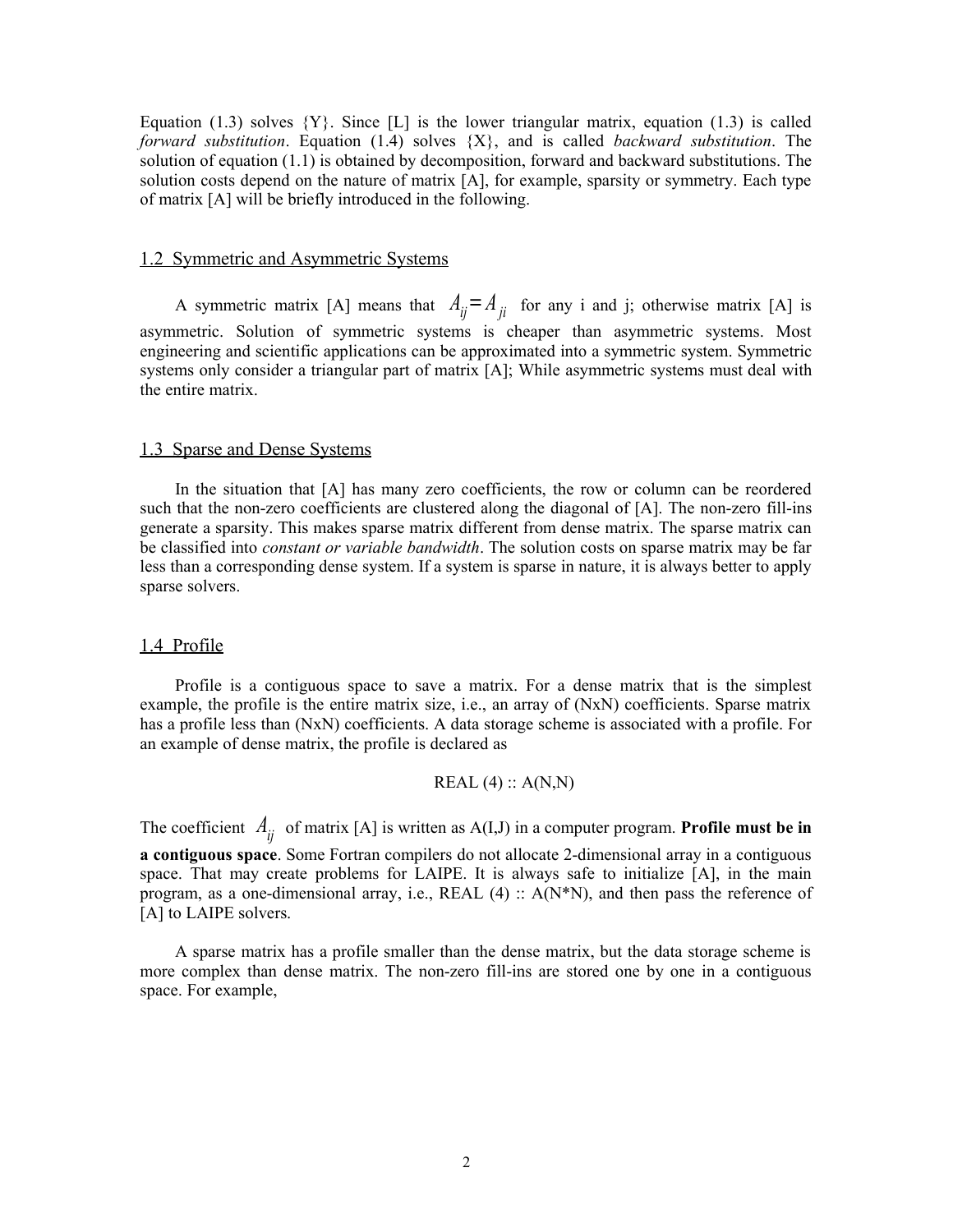

# 1.5 Definiteness

Definiteness is a mathematical condition. If all the eigenvalues are positive, the system is *positive definite*; If all the eigenvalues are negative, the system is *negative definite*; Others are *indefinite*. A solution procedure can be simplified if the system is definite. LAIPE has parallel solvers for positive definite systems. If a system is proved to be positive definite, it is better to apply a positive-definite solver.

#### 1.6 Pivoting

Pivoting is a well known technique for improving accuracy. The idea of pivoting is well known. There are two kinds of pivoting; *partial pivoting* that finds the pivoting from the remaining elements in a column, and *full pivoting* that finds the pivoting element from the remaining columns and rows.

Floating variables always suffer from round-off error. Round-off error is a common problem in scientific and engineering computing. The problem can be enhanced if a number subtracts from another closed number. That may lose lots of significant digits. For example,

$$
3.14160 - 3.14159 = 0.00001
$$

The result does not have a significant digit, even both 3.14160 and 3.14159 have 5 significant digits. Any computations referring to the result become no significant digits, which is equivalent to no control of accuracy. Pivoting may keep significant digits as many as possible.

LAIPE has parallel solvers with pivoting. Solvers with pivoting, no doubt, take more execution time, and may lose the advantage of sparsity and symmetry. Pivoting is also a disadvantage to parallel processing.

#### 1.7 Name Convention of LAIPE solvers

LAIPE has solvers in the following categories:

- 1. symmetric /asymmetric matrix
- 2. dense / sparse matrix
- 3. positive definite / indefinite system
- 4. single, double, and quad precision floating variables

LAIPE solvers can be identified by 5 elements. The name convention is as: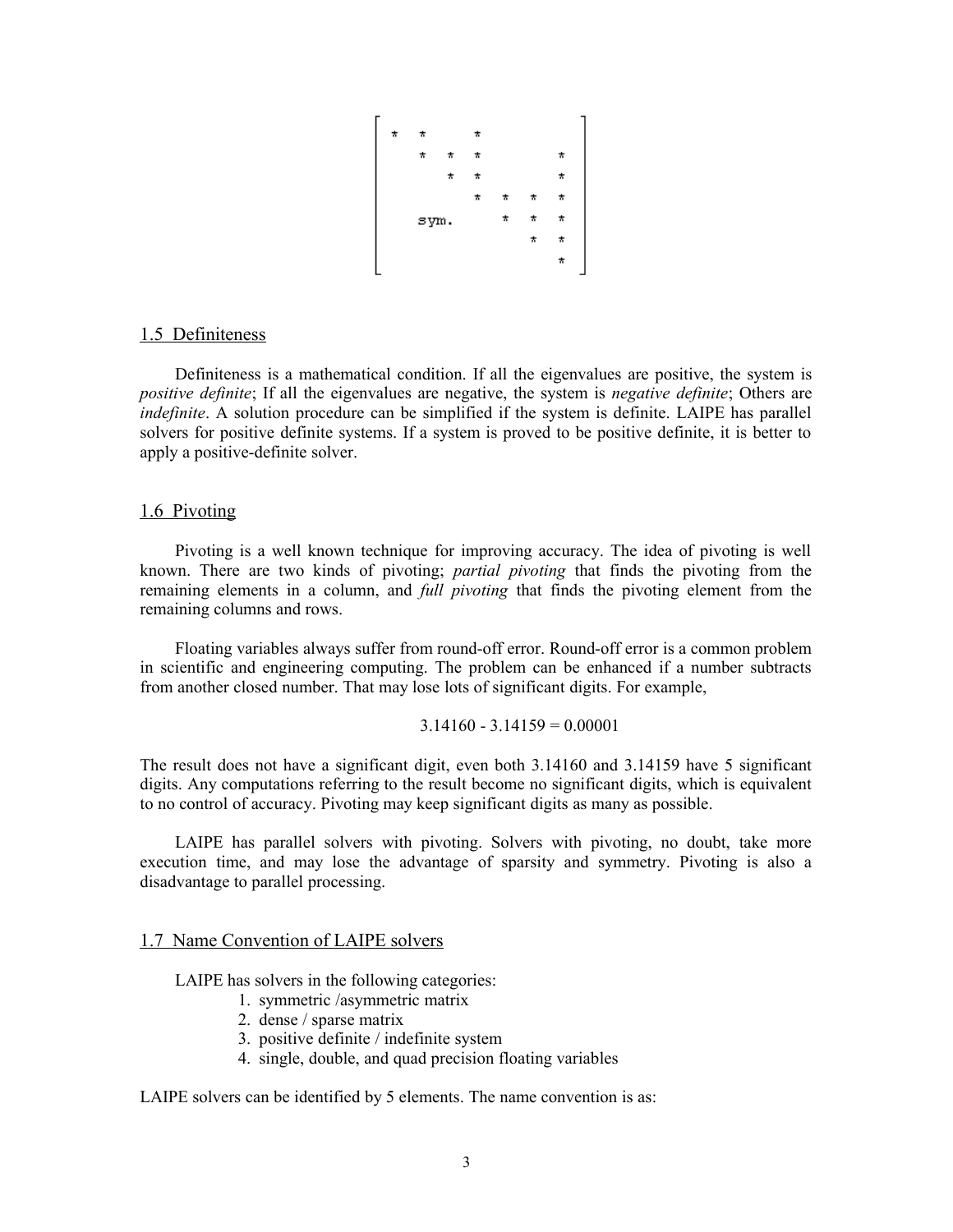# (Function) # $\frac{8}{6}$  ^

Each element is introduced as follows.

#### § Element 1

The symbol (Function) indicates the main purpose of the subroutine. That may be one of the following:

> Decompose Substitute Solution ppDecompose ppSubstitute ppSolution fpDecompose fpSubstitute fpSolution meSolution

where the prefix "pp" indicates a procedure with partial pivoting, and the prefix "fp" indicates a procedure with full pivoting, and the prefix "me" indicates a multiple entry direct solver. For example, "fpDecompose" is a procedure to decompose a matrix with full pivoting.

Multiple entry direct solvers have a higher degree of parallelism, but with a higher complexity. Multiple-entry direct solvers are most well suitable for systems with a small bandwidth, and are usually dealt with in a constant-bandwidth system, such as CSP, CSG, and CAG

#### § Element 2

The symbol  $\#$  is a single character. That indicates the type of sparsity, and may be one of the following:

C : sparse matrix with constant bandwidth

- V : sparse matrix with variable bandwidth
- D : dense matrix

#### § Element 3

The symbol \$ is a single character, and is a flag to indicate if matrix is symmetric or asymmetric. The flag is one of the following:

> S : symmetric matrix A : asymmetric matrix

# § Element 4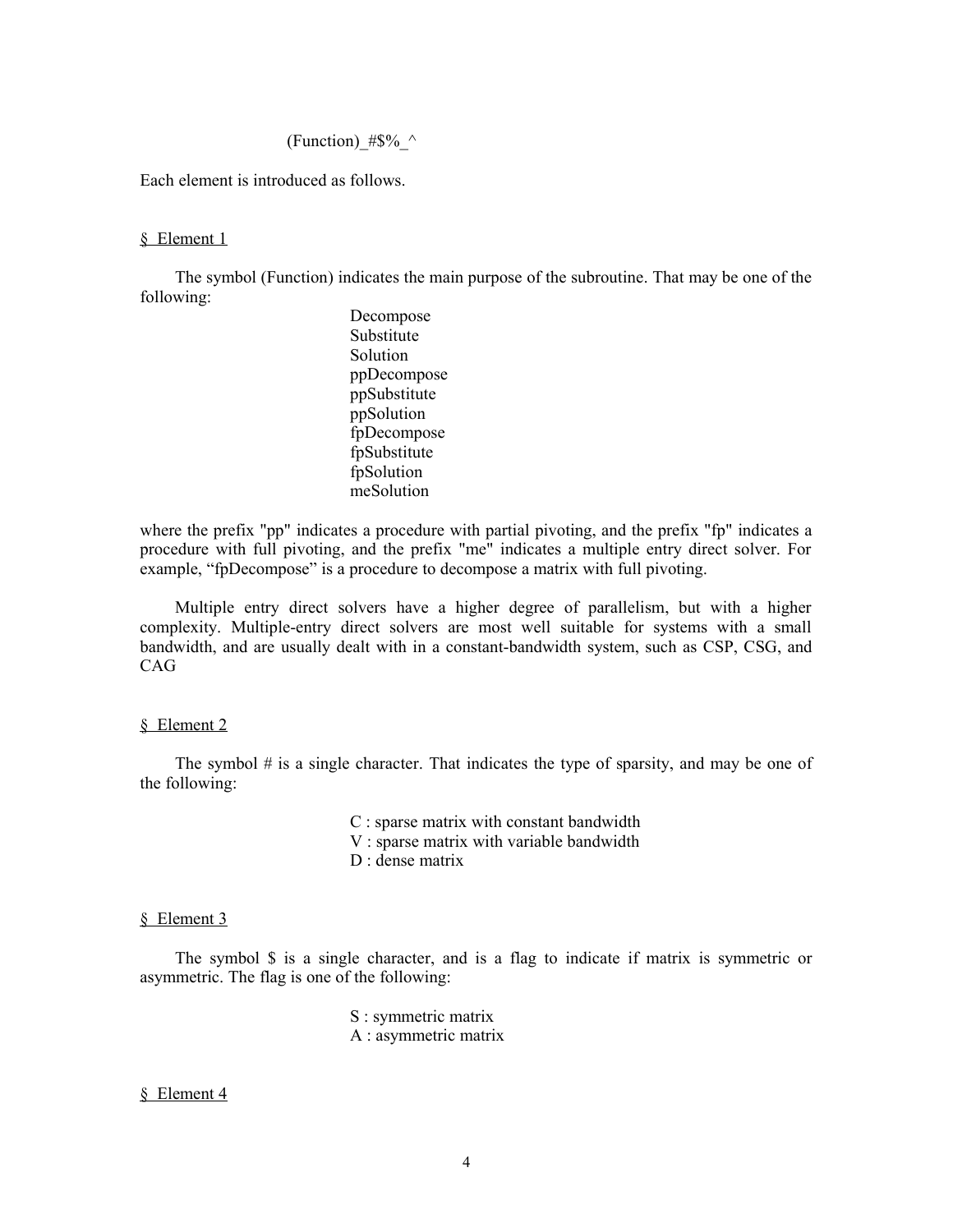The symbol % is a single character, and is a flag to indicate if the matrix is positive definite or indefinite. The flag is one of the following:

> P : positive definite system G : general system without a consideration of definiteness

#### § Element 5

The symbol  $\wedge$  is for the kind of real or complex arguments. Argument is a variable or parameter, passed to LAIPE solvers. All the real or complex arguments must be in the type specified by the symbol. The symbol is one of the following:

> 4 : single precision real variables (4 bytes) 8 : double precision real variables (8 bytes) 10 : extended precision real variables (10 bytes) 16 : quad precision real variables (16 bytes) Z4 : single precision complex variables (8 bytes) Z8 : double precision complex variables (16 bytes) Z10 : extended precision complex variables (10 bytes) Z16 : quad precision complex variables (32 bytes)

Some Fortran compiler does not support quad precision variables. LAIPE subroutines are identified by those five elements. For the example of "Decompose\_VSG\_8", it is a subroutine for decomposing a variable-bandwidth, symmetric, and indefinite matrix. The REAL variables are in double precision.

The arguments passed to LAIPE functions are suffixed a " $_i$ ", " $_0$ ", " $_i$ ", o", or " $_x$ ". The suffix " $i'$  i" means the argument is an input. " $o'$  means an output. " $i'o''$  means that the argument inputs the data and returns the result. The suffix "\_x" means that the argument provides a working space for temporary uses. For example,

Decompose CSP 4(A\_io, N\_i, LowerBandwidth\_i, NoGood\_o)

The arguments "A\_io", "N\_i", and "LowerBandwidth\_i" have to be defined before calling the function, and the result can be obtained from arguments "A\_io" and "NoGood\_o".

#### 1.8 Data Storage Schemes

A data storage scheme is associated with profile, and has two specifications. The first one is to declare a dimension of profile, and the second one replaces the column index of coefficient of matrix with an address reference label. For example, a skyline matrix [A] is declared in a Fortran subroutine as

$$
REAL(4) :: A(1,1)
$$

And, the column index j of coefficient  $A_{ij}$  is programmed in a Fortran program as A(I,Label(J)) where Label(J) is the address reference label for column J.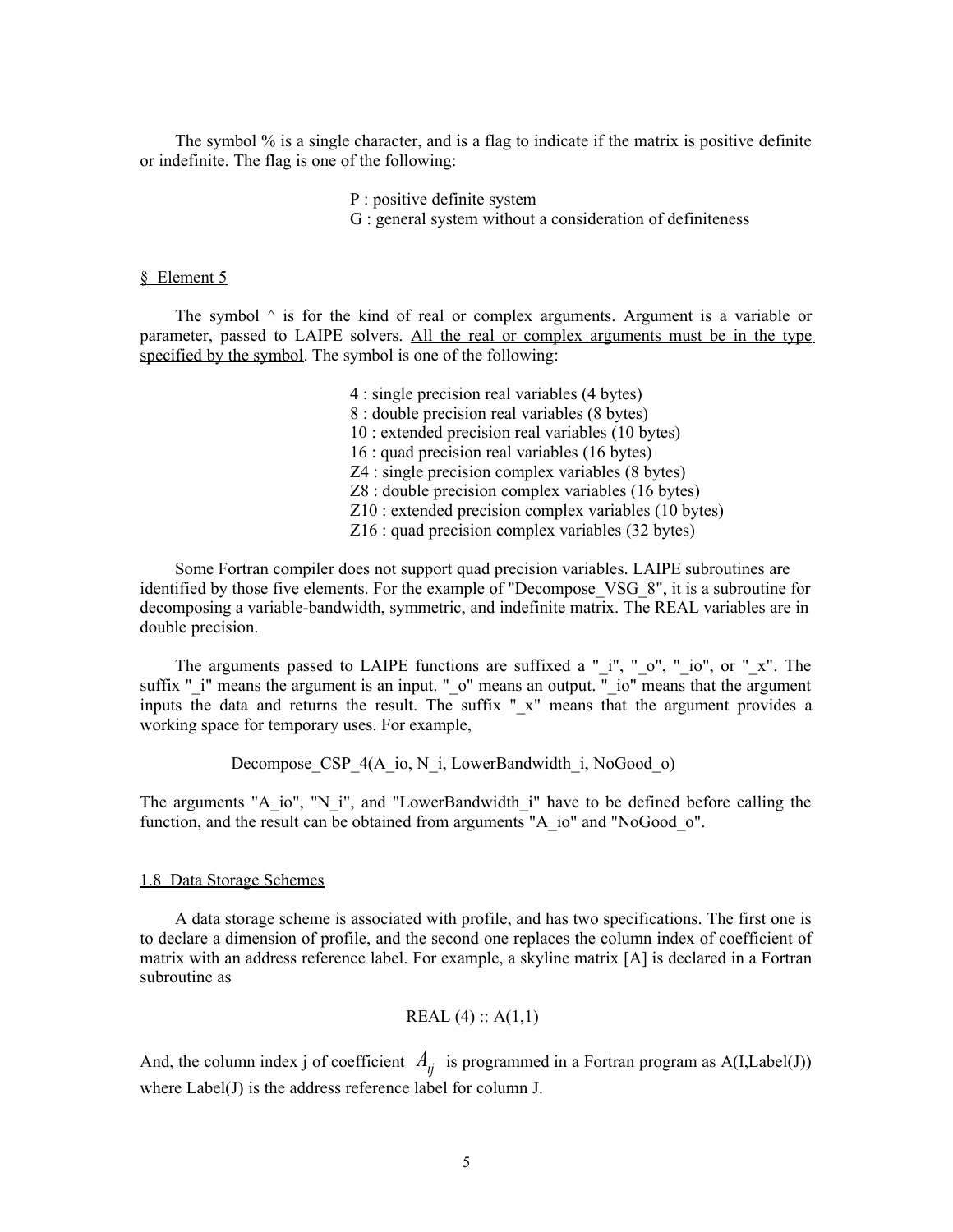Data storage scheme is applied to dummy arguments, for example in a subroutine, but not in the main program. The main program distributes a sufficient memory space for a profile, and then the main program passes the memory space to subroutine where data storage scheme is applied.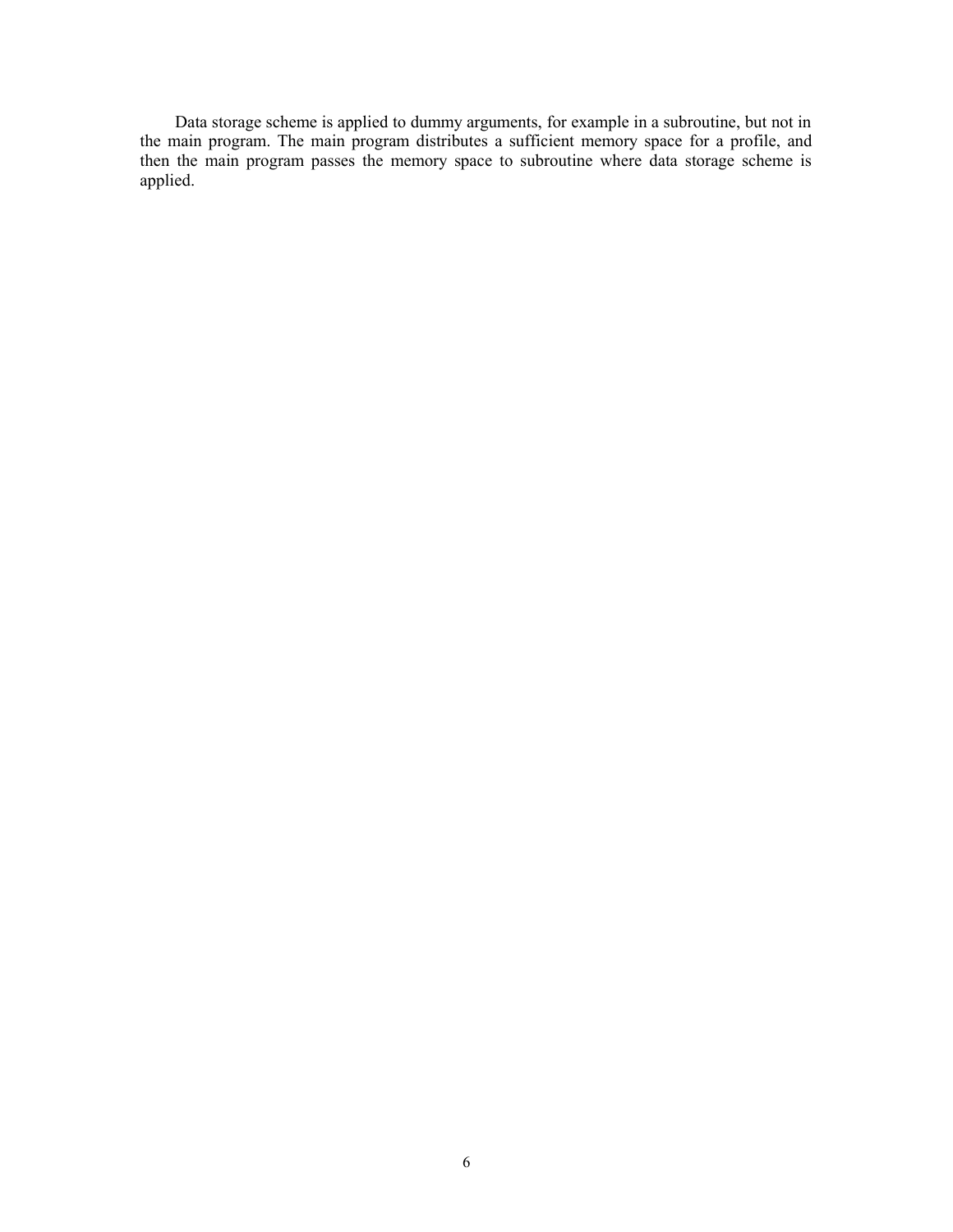# Chapter 2. Constant-Bandwidth, Symmetric, and Positive Definite Systems

# 2.1 Purpose

This chapter has subroutines for the solution of  $[A]{X}=\{B\}$  where the left side matrix [A] is of constant bandwidth, symmetric, and positive definite. The non-zero fill-ins in the lower triangular part of matrix [A] have a shape, for example, as:

Three types of subroutine are introduced in the chapter, which perform the following functions:

- 1. Decompose [A] into the product of  $[L][L]^T$  where matrix [L] is the lower triangular matrix.
- 2. Perform forward and backward substitutions.
- 3. Solve  $[A]\{X\}=\{B\}$  in a single call.

Decomposition and substitution must be called in order, and work together as a pair. No pivoting is applied to the functions introduced in this chapter. Subroutines are as:

> Decompose CSP 4 Decompose CSP 8 Decompose\_CSP\_10 Decompose CSP 16 Decompose CSP Z4 Decompose CSP Z8 Decompose CSP Z10 Decompose CSP Z16 Substitute CSP 4 Substitute CSP 8 Substitute CSP 10 Substitute CSP 16 Substitute CSP\_Z4 Substitute CSP Z8 Substitute CSP Z10 Substitute CSP Z16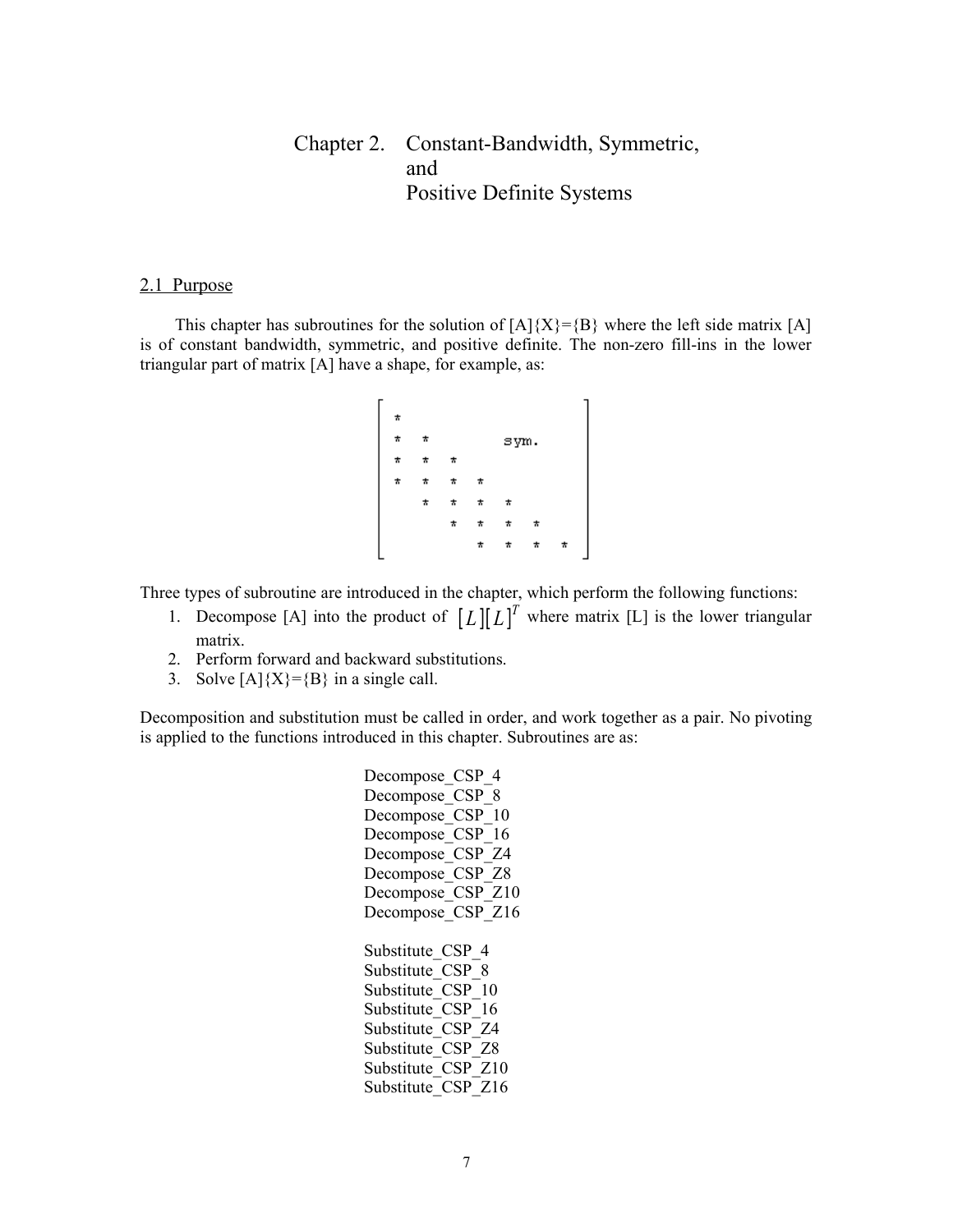The subroutines with a prefix "me", i.e., meSolution CSP 4, are multiple-entry direct solvers that are most well suitable for systems with a small bandwidth.

# 2.2 Fortran Syntax for Subroutine Decompose

The following subroutines decompose a matrix  $[A]$  into  $[A] = [L][L]^T$ :

Decompose\_CSP\_4 (A\_io, N\_i, LowerBandwidth\_i, NoGood\_o) Decompose  $CSP^{-8}$  (A\_io, N\_i, LowerBandwidth\_i, NoGood\_o) Decompose CSP\_10 (A\_io, N\_i, LowerBandwidth\_i, NoGood\_o) Decompose\_CSP\_16(A\_io, N\_i, LowerBandwidth  $\overline{i}$ , NoGood $\overline{o}$ ) Decompose CSP Z4 (A\_io, N\_i, LowerBandwidth\_i, NoGood\_o) Decompose CSP Z8 (A\_io, N\_i, LowerBandwidth\_i, NoGood\_o) Decompose CSP\_Z10 (A\_io, N\_i, LowerBandwidth\_i, NoGood\_o) Decompose CSP Z16 (A\_io, N\_i, LowerBandwidth\_i, NoGood\_o)

#### where

- 1. The argument A io, array whose kind must be consistent with subroutine name convention, is the profile of matrix [A], that inputs the original matrix and returns the result if the variable NoGood o is false. For the definition of profile, please see section 2.6.
- 2. The argument N i, an INTEGER(4) variable, is the order of matrix  $[A]$ .
- 3. The argument LowerBandwidth\_i, an INTEGER(4) variable, is the lower bandwidth of matrix [A]. The lower bandwidth is the maximal number of non-zero fill-ins below the diagonal in a column.
- 4. The argument NoGood\_o, a LOGICAL(4) variable, is a flag that indicates if the input matrix  $[A]$  is suitable for the subroutine. If NoGood o=.True., the input matrix  $[A]$  is not positive definite and there is no output from the subroutine; otherwise the profile A\_io returns the decomposed matrix [L]. For the situation where NoGood  $o=$ . True., please see section 2.8.

# 2.3 Fortran Syntax for Subroutine Substitute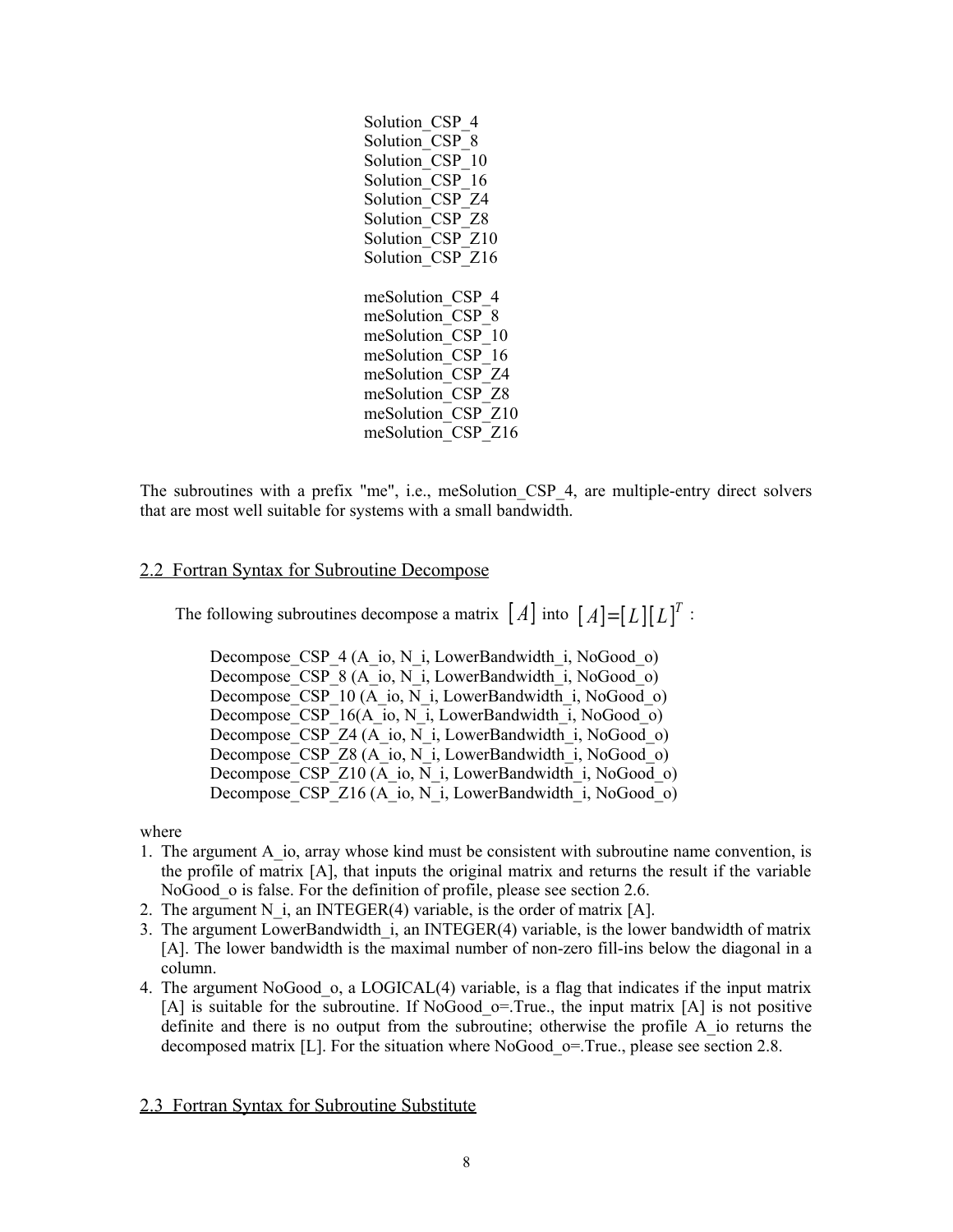The following subroutines perform forward and backward substitutions:

Substitute CSP  $4(A_i, N_i)$ , LowerBandwidth i, X io) Substitute CSP  $8(A_i, N_i)$ , LowerBandwidth i, X io) Substitute CSP 10 (A\_i, N\_i, LowerBandwidth\_i, X\_io) Substitute\_CSP\_16 (A\_i, N\_i, LowerBandwidth\_i, X\_io) Substitute CSP  $Z4$  (A i, N i, LowerBandwidth i, X io) Substitute CSP  $Z8$  (A i, N i, LowerBandwidth i, X io) Substitute CSP  $Z10$  (A i, N i, LowerBandwidth i, X io) Substitute CSP  $Z16$  (A i, N i, LowerBandwidth i, X io)

#### where

- 1. The argument A i, array whose kind must be consistent with subroutine name convention, is the profile of matrix [A], that inputs the result from decomposition.
- 2. The argument N i, an INTEGER $(4)$  variable, is the order of matrix [A].
- 3. The argument LowerBandwidth\_i, an INTEGER(4) variable, is the lower bandwidth of matrix [A]. The lower bandwidth is the maximal number of non-zero fill-ins below the diagonal in a column.
- 4. The argument  $X$  io, array whose kind must be consistent with subroutine name convention, inputs the right side vector, and returns the solution.

#### 2.4 Fortran Syntax for Subroutine Solution

The following subroutines first decompose matrix [A] into the product of  $[L][L]^T$ , and then perform forward and backward substitutions. Solve the system  $[A]\{X\}=\{B\}$  in a single call. The syntax is as follows:

> Solution CSP  $4(A_i, N_i)$ , LowerBandwidth i, X io, NoGood o) Solution CSP  $8(A_i, N_i)$ , LowerBandwidth i, X io, NoGood o) Solution CSP 10 (A\_io, N\_i, LowerBandwidth\_i, X\_io, NoGood\_o) Solution CSP 16 (A\_io, N\_i, LowerBandwidth\_i, X\_io, NoGood\_o) Solution CSP  $Z4$  (A\_io, N\_i, LowerBandwidth\_i, X\_io, NoGood\_o) Solution CSP  $Z8$  (A\_io, N\_i, LowerBandwidth i, X\_io, NoGood\_o) Solution CSP\_Z10 (A\_io, N\_i, LowerBandwidth\_i, X\_io, NoGood\_o) Solution CSP  $Z16$  (A\_io, N\_i, LowerBandwidth\_i, X\_io, NoGood\_o)

#### where

- 1. The argument A\_io, array whose kind must be consistent with subroutine name convention, is the profile of matrix [A], that inputs the original matrix and returns the decomposed result if the variable NoGood o is false. For the definition of profile, please see section 2.6.
- 2. The argument N i, an INTEGER $(4)$  variable, is the order of matrix [A].
- 3. The argument LowerBandwidth i, an INTEGER(4) variable, is the lower bandwidth of matrix [A]. The lower bandwidth is the maximal number of non-zero fill-ins below the diagonal in a column.
- 4. The argument  $X$  io, array whose kind must be consistent with subroutine name convention, inputs the right side vector, and returns the solution if NoGood\_o is false.
- 5. The argument NoGood\_o, a LOGICAL(4) variable, is a flag that indicates if the input matrix  $[A]$  is suitable for the subroutine. If NoGood  $o=$ . True., the input matrix  $[A]$  is not positive definite and there is no output from the subroutine; otherwise the profile A\_io returns the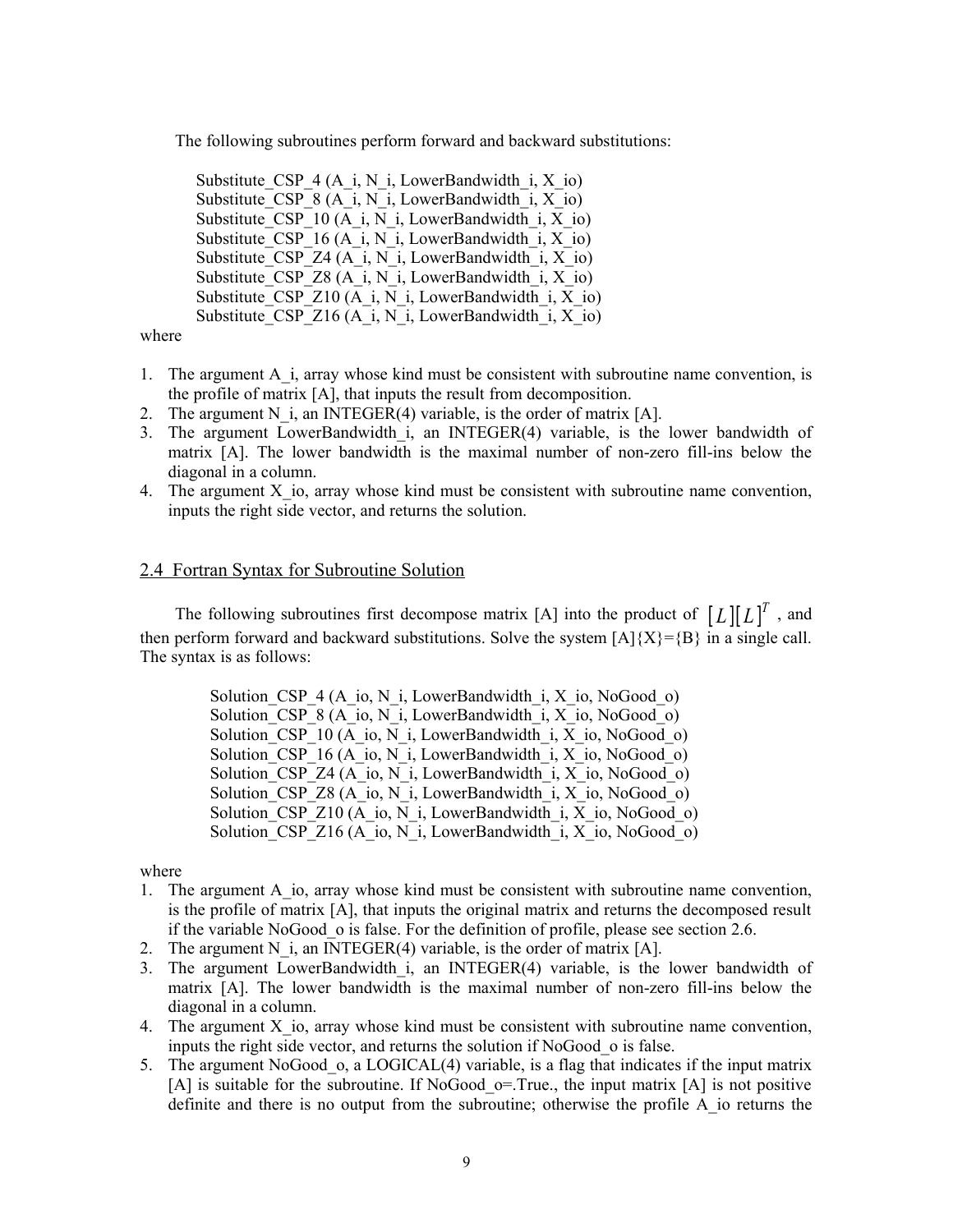decomposed matrix  $[L]$  and vector X io returns the solution. For the situation where NoGood o=.True., please see section 2.8.

# 2.5 Fortran Syntax for meSolution

The following subroutines solve the system  $[A][X]=[B]$  by multiple-entry method, where [X] and [B] may be a matrix with multiple vectors, i.e., [X]=[{ $X_1$ } { $X_2$ } ...] and [B]=[{ $B_1$ }  ${B_2}$  ...]. Syntax is as follows:

meSolution CSP 4(A\_io, N\_i,LowerBandwidth\_i, X\_io, Nset\_i, & WorkingSpace x, NoGood o) meSolution CSP 8(A\_io, N\_i,LowerBandwidth\_i, X\_io, Nset\_i, & WorkingSpace\_x, NoGood\_o) meSolution CSP\_10(A\_io, N\_i,LowerBandwidth\_i, X\_io, Nset\_i, & WorkingSpace x, NoGood o) meSolution CSP\_16(A\_io, N\_i,LowerBandwidth\_i, X\_io, Nset\_i, & WorkingSpace\_x, NoGood\_o) meSolution\_CSP\_Z4(A\_io, N\_i,LowerBandwidth\_i, X\_io, Nset\_i, & WorkingSpace\_x, NoGood\_o) meSolution CSP\_Z8(A\_io, N\_i,LowerBandwidth\_i, X\_io, Nset\_i, & WorkingSpace\_x, NoGood\_o) meSolution CSP\_Z10(A\_io, N\_i,LowerBandwidth\_i, X\_io, Nset\_i, & WorkingSpace\_x, NoGood\_o) meSolution\_CSP\_Z16(A\_io, N\_i,LowerBandwidth\_i, X\_io, Nset\_i, & WorkingSpace x, NoGood o)

where

- 1. The argument A\_io, array whose kind must be consistent with subroutine name convention, is the profile of matrix [A] that inputs the original matrix. After returning from this subroutine, the content in the profile is destroyed no matter if the calling request is successful or not. For the definition of profile, please see section 2.6.
- 2. The argument N i, an INTEGER(4) variable, is the order of matrix  $[A]$ .
- 3. The argument LowerBandwidth\_i, an INTEGER(4) variable, is the lower bandwidth of matrix [A]. The lower bandwidth is the maximal number of non-zero fill-ins below the diagonal in a column. This subroutine is more efficient if the lower bandwidth is small.
- 4. The argument X\_io, array whose kind must be consistent with subroutine name convention, inputs the right side vector(s), and returns the solution if NoGood\_o is false.
- 5. The argument Nset i, an INTEGER $(4)$  variable, is the number of right side vectors.
- 6. The argument WorkingSpace\_x, array whose kind must be consistent with subroutine name convention and providing a space of  $(2^*N_i)^*$ LowerBandwidth i) elements, is a working space.
- 7. The argument NoGood\_o, a LOGICAL(4) variable, is a flag that indicates if the input matrix [A] is suitable for the subroutine. If NoGood  $o=$ . True., the input matrix [A] is not positive definite and there is no output from the subroutine; otherwise the vector X\_io returns the solution. For the situation where NoGood  $o=$ . True., please see section 2.8.

# 2.6 Profile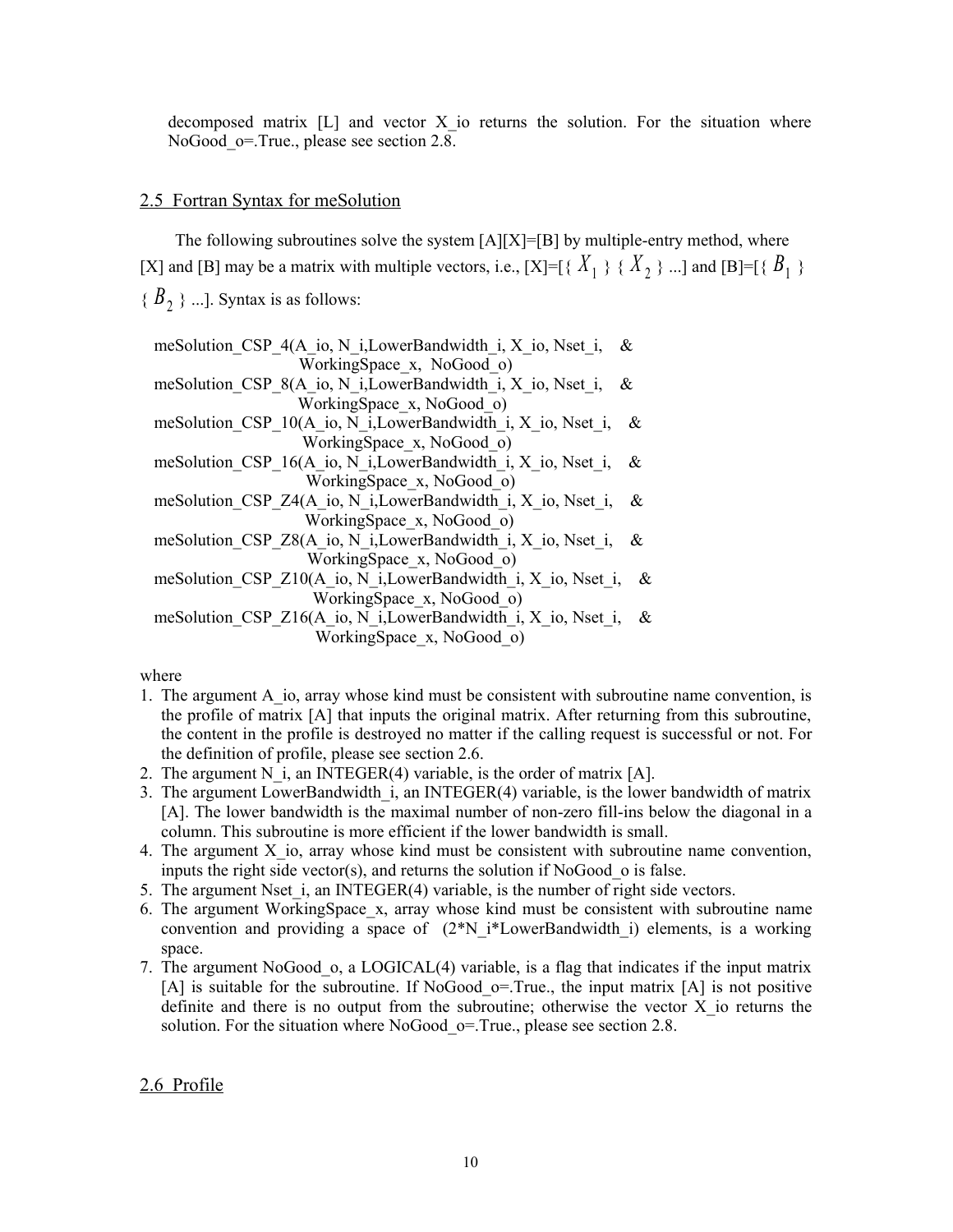The profile for a constant-bandwidth, symmetric, and positive definite matrix is as:



where the symbol  $*$  represents non-zero fill-ins and the symbol  $*$  indicates an extra memory space whose content is never used. Total length of profile is determined as

$$
profile size = (N-1) * LowerBandwidth + N
$$
 (2.2)

where N is the matrix order, and LowerBandwidth is the lower bandwidth.

# 2.7 Data Storage Scheme

Data storage scheme must be declared in a Fortran program, for example:

INTEGER (4) :: LowerBandwidth REAL (4) :: A(LowerBandwidth, 1)

where variable A here is a single precision profile. Other kinds of variable, profile must be properly declared. Then, the coefficient  $A_{ij}$  in the lower triangular part of matrix [A] is programmed in a Fortran program as A(I,J).

# 2.8 Failure of Calling Request

If a calling request fails, solving procedure meets a diagonal coefficient that is very small and is negligible compared to unity.

The subroutines introduced in this chapter deal with positive definite systems. Since a symmetric solver does not consider pivoting, failure of request does not mean the input matrix is absolutely not positive definite. A pivoting may continue execution. However, pivoting may destroy the symmetry. If you cannot get the solution by the subroutines introduced in this chapter, try the solvers with partial pivoting, i.e., ppDecompose\_CSP\_4 discussed in chapter 12. Pivoting procedure always takes more time, and is less efficient in parallel processing.

# 2.9 Fortran Example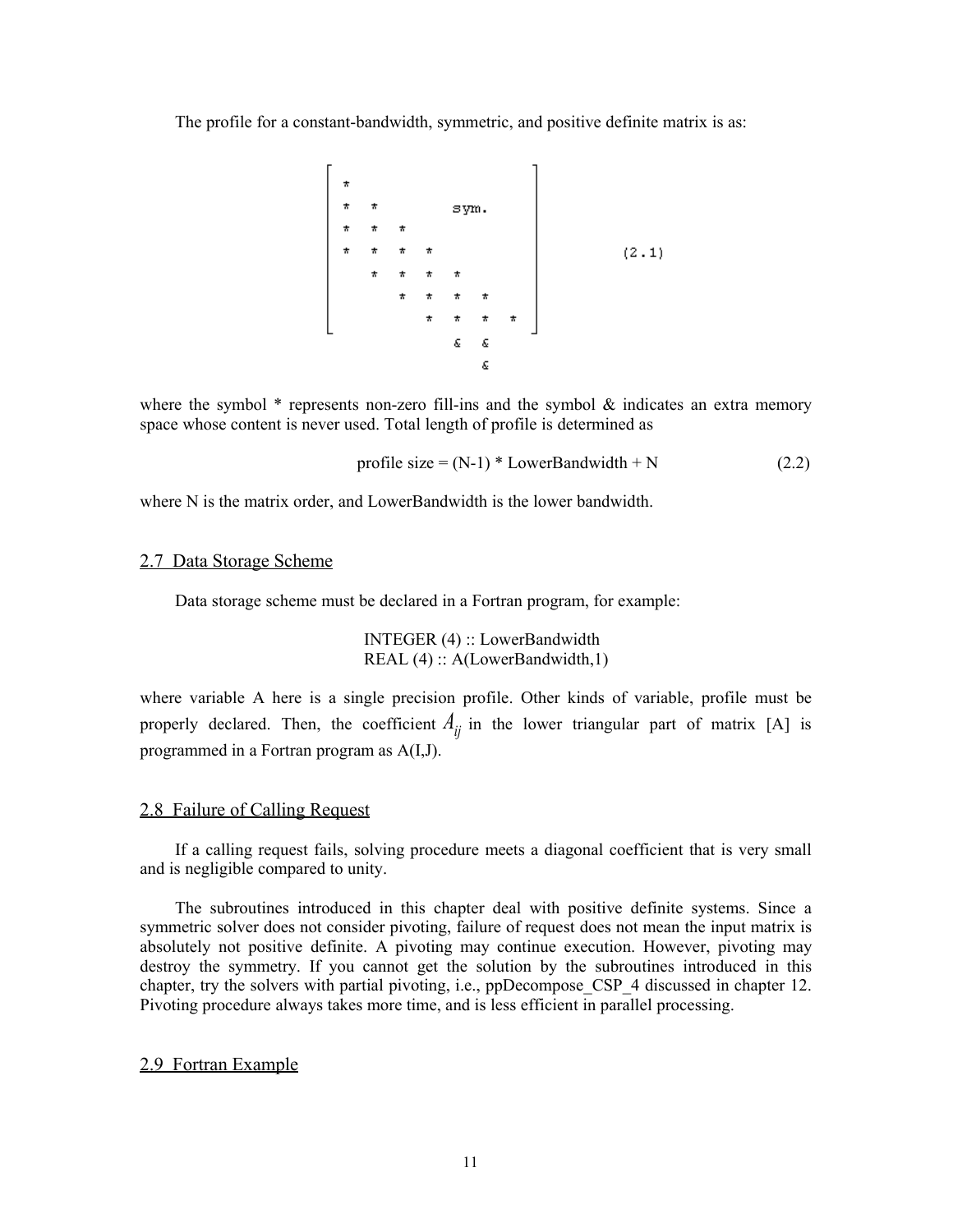For a given system  $[A](X) = {B}$ , the left side matrix  $[A]$  and the right side vector  ${B}$  are defined as follows:

|   |    |       |       |       |     |    |     | 21  |
|---|----|-------|-------|-------|-----|----|-----|-----|
| 4 | 25 |       |       | sym.  |     |    |     | 141 |
| 2 |    | 29 88 |       |       |     |    |     | -2  |
|   | 9  |       | 34 89 |       |     |    | and | 9   |
|   |    | з     |       | 23 45 |     |    |     | 333 |
|   |    |       | 11    | -7    | -22 |    |     |     |
|   |    |       |       | з     | 2   | -9 |     | з   |
|   |    |       |       |       |     |    |     |     |

in which the order N=7 and the lower bandwidth, denoted by LowerBandwidth, is 2. A Fortran program for decomposition and substitution is as follows. Subroutines "Input" and "Output" have example of data storage scheme. Subroutine "Decompose CSP 4" decomposes matrix [A], and subroutine "Substitute\_CSP\_4" performs forward and backward substitutions.

```
! *** Example program ***
! define variables where the length of A is determined by equation (2.2)
!
    Integer (4), PARAMETER :: N = 7 Integer (4), PARAMETER :: LowerBandwidth=2
    REAL (4) :: A((N-1)*LowerBandwidth+N), X(N) LOGICAL (4) :: NoGood
     DATA X/21.0,141.0,2.0,9.0,333.0,1.0,3.0/
!
! input the lower triangular part of [A]
!
     CALL Input(A,LowerBandwidth)
!
! decompose in parallel
!
     CALL Decompose_CSP_4(A,N,LowerBandwidth, NoGood)
!
! stop if NoGood=.True.
!
     IF(NoGood) STOP 'Cannot be decomposed'
!
! perform substitutions in parallel
!
    CALL Substitute CSP 4(A,N,LowerBandwidth,sX)
!
! output decomposed matrix
!
     CALL Output(A,N,LowerBandwidth)
!
! output the solution
!
     Write(*,'('' Solution is as:'')')
    Write(*,*) X
```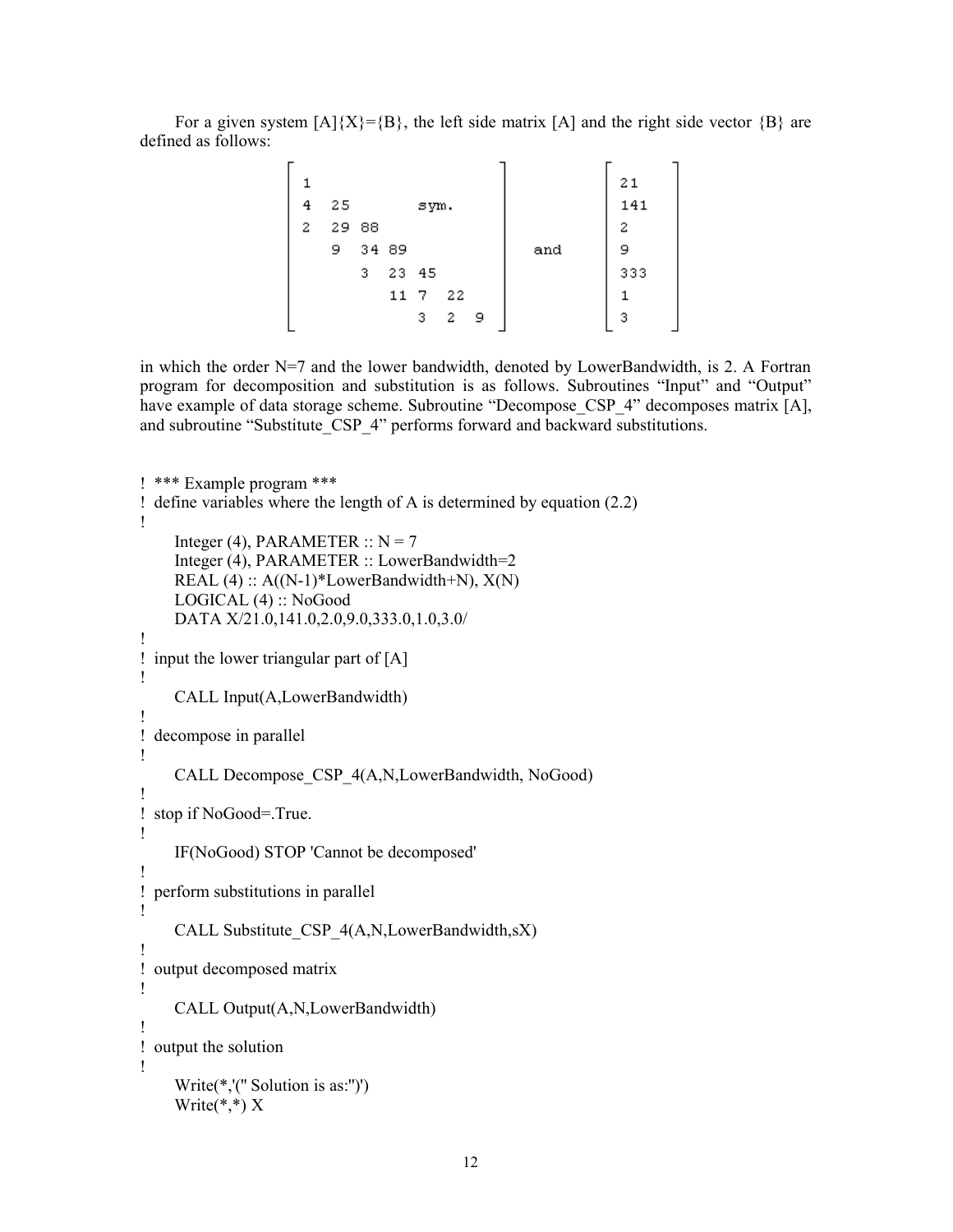```
!
! laipe done
!
     call laipeDone
!
     STOP
     END
     SUBROUTINE Input(A,LowerBandwidth)
!
!
! routine to demonstrate an application of data storage scheme
! (A)FORTRAN CALL: CALL Input(A,LowerBandwidth)
! 1.A: <R4> profile of matrix [A], dimension(*)
! 2.LowerBandwidth: <I4> lower bandwidth
!
! dummy arguments
!
     INTEGER (4) :: LowerBandwidth
    REAL (4) :: A(LowerBandwidth,1)
!
! input
!
    A(1,1)=1.0A(2,1)=4.0A(3,1)=2.0A(2,2)=25.0A(3,2)=29.0A(4,2)=9.0A(3,3)=88.0A(4,3)=34.0A(5,3)=3.0A(4,4)=89.0A(5,4)=23.0A(6,4)=11.0A(5,5)=45.0A(6,5)=7.0A(7,5)=3.0A(6,6)=22.0A(7,6)=2.0A(7,7)=9.0!
    RETURN
    END
    SUBROUTINE Output(A,N,LowerBandwidth)
!
!
! routine to output the decomposed matrix by data storage scheme
! (A)FORTRAN CALL: CALL Output(A,N,LowerBandwidth)
```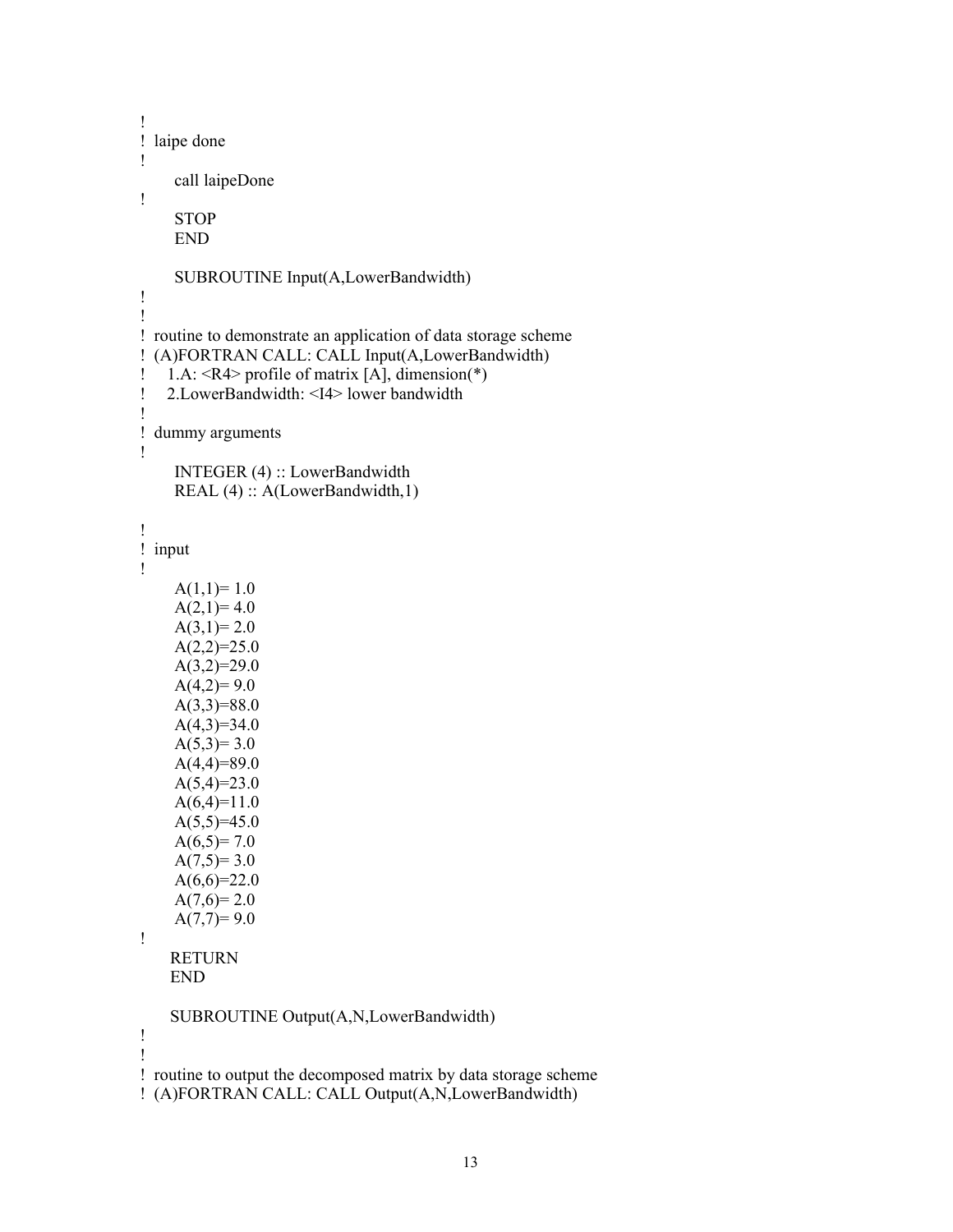```
! 1.A: <R4> profile of matrix [A], dimension(*)
! 2.N: \leqI4> order of matrix [A]
! 3.LowerBandwidth: <I4> lower bandwidth
!
! dummy arguments
!
     INTEGER (4) :: N,LowerBandwidth
    REAL (4) :: A(LowerBandwidth, 1)
!
! local variables
!
     INTEGER (4) :: Column,Row
!
! output the coefficients on non-zero fill-ins
!
    WRITE(*,'('' Row Column Coefficient'')')
     DO Column=1,N
         DO Row=Column, MIN0(Column+LowerBandwidth,N)
            WRITE(*,'(I4,I6,F9.3)') Row,Column, A(Row,Column)
        END DO
    END DO
!
    RETURN
    END
```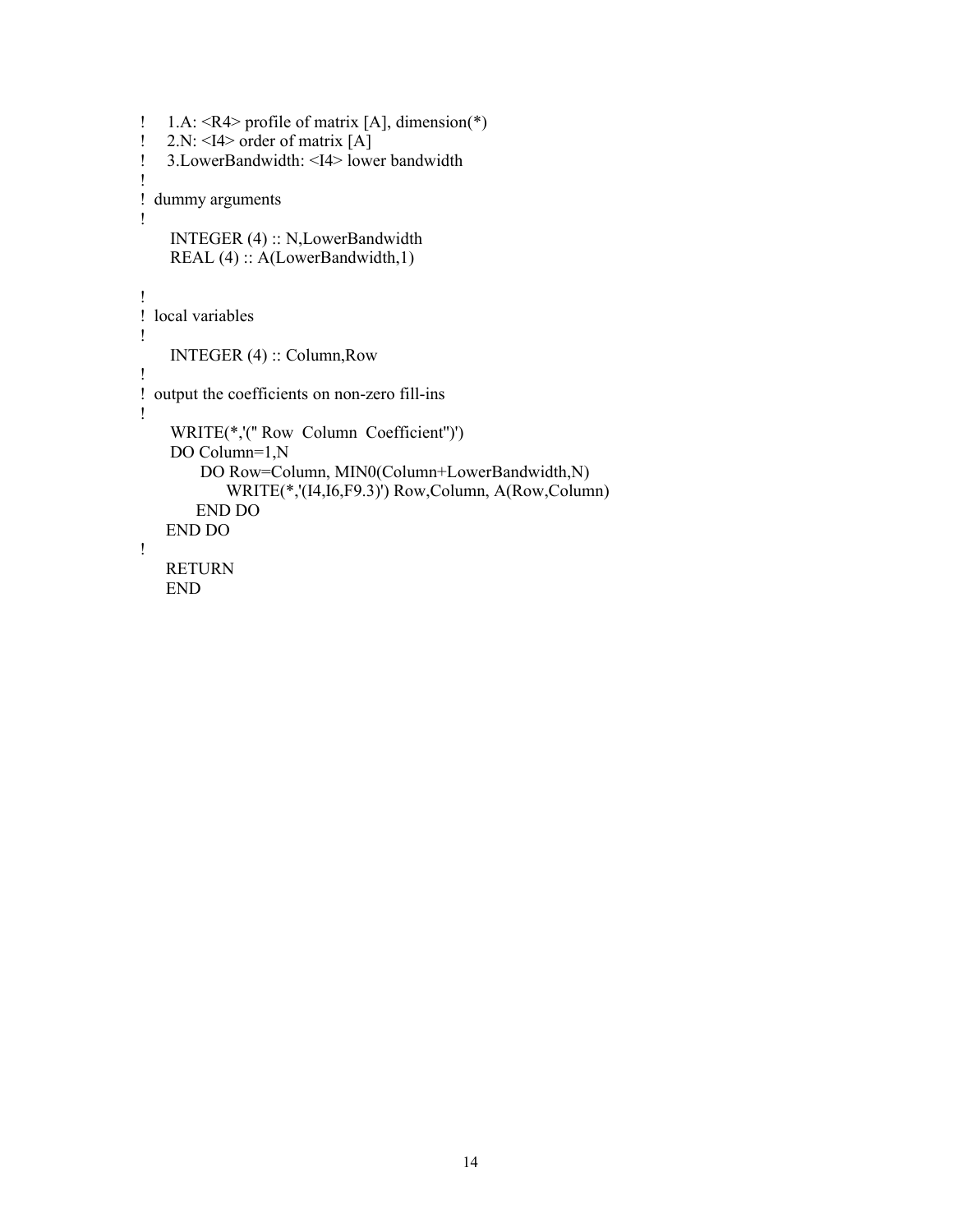# Chapter 3. Variable-Bandwidth, Symmetric, and Positive Definite Systems

# 3.1 Purpose

This chapter has subroutines for the solution of  $[A]{X}=\{B\}$  where the left side matrix [A] has a variable bandwidth, and is symmetric and positive definite. The non-zero fill-ins in the upper triangular part of matrix [A] have a shape, for example, as:

$$
\begin{bmatrix}\n \star & \star & & \star & \star & \star \\
 \star & \star & \star & \star & \star \\
 & \star & \star & \star & \star \\
 & \text{sym.} & & \star & \star & \star \\
 & & & \star & \star & \star \\
 & & & & \star & \star \\
 & & & & & \star\n \end{bmatrix}
$$

which looks like a skyline in a city, and is sometimes called skyline solver. Three types of subroutine are introduced in the chapter, which have the following functions:

- 1. Decompose [A] into the product of  $[U]^{T}[U]$  where matrix [U] is the upper triangular matrix.
- 2. Perform forward and backward substitutions.
- 3. Solve  $[A]\{X\}=\{B\}$  in a single call.

Decomposition and substitution must be called in order, and work together as a pair. No pivoting is applied to the functions introduced in this chapter. This chapter has the following subroutines:

| VSP<br>Decompose<br>4         |
|-------------------------------|
| VSP<br>8<br>Decompose         |
| VSP<br>Decompose<br>10        |
| VSP<br>16<br>Decompose        |
| VSP<br>74<br>Decompose        |
| VSP<br>Decompose<br>78        |
| VSP<br>Z10<br>Decompose       |
| VSP<br>Decompose<br>Z16       |
|                               |
| <b>VSP</b><br>Substitute<br>4 |
| Substitute<br>VSP<br>8        |
| Substitute<br>VSP<br>10       |
| VSP<br>Substitute<br>16       |
| Substitute<br>VSP             |
|                               |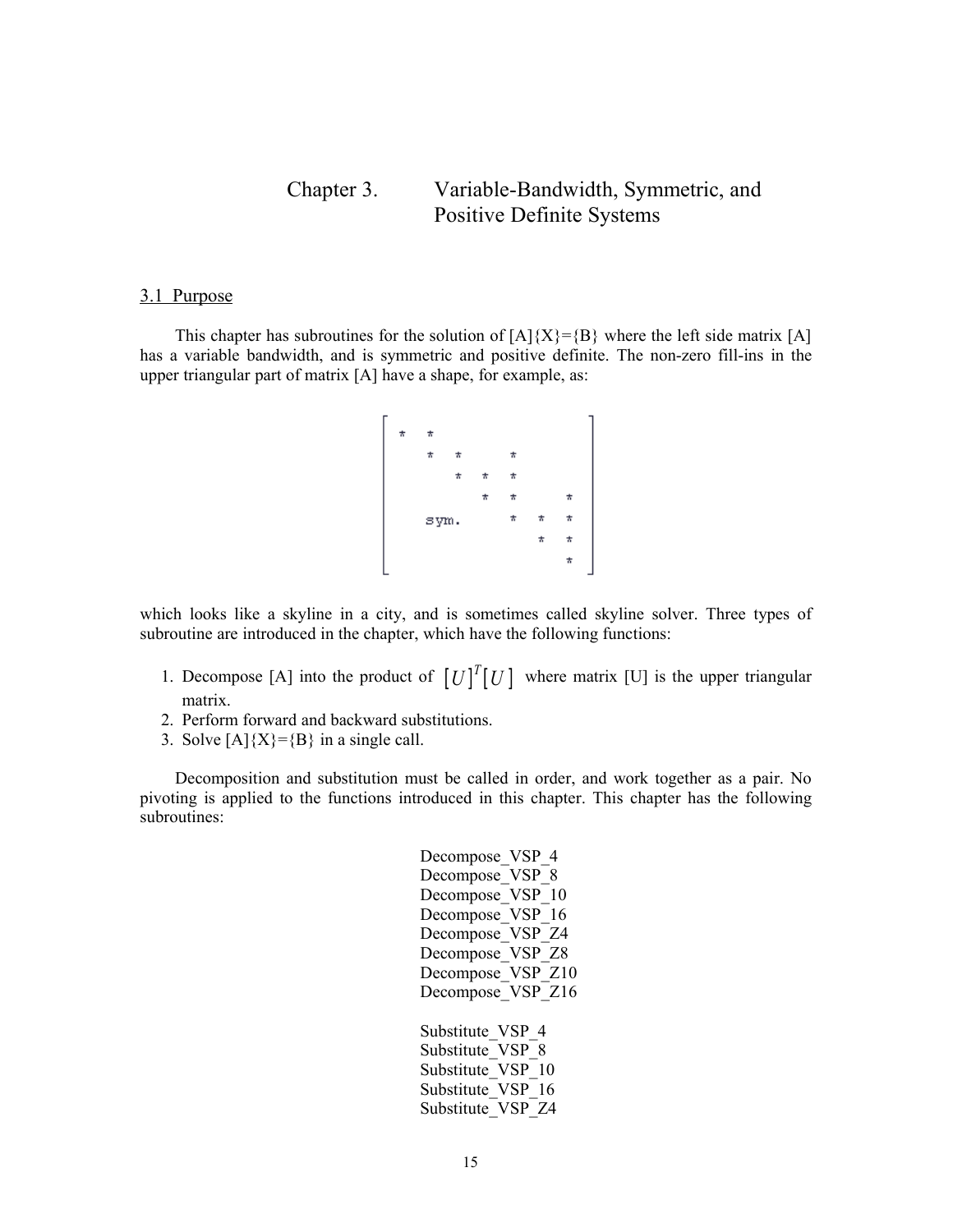| Substitute VSP<br>78<br>Substitute VSP<br>Z10<br>Substitute VSP<br>Z16 |
|------------------------------------------------------------------------|
| Solution VSP<br>4                                                      |
| Solution VSP<br>8<br>Solution VSP<br>10                                |
| Solution VSP<br>16                                                     |
| Solution VSP<br>74<br>Solution<br>VSP<br>78                            |
| Solution<br>VSP<br>Z <sub>10</sub>                                     |
| Solution<br>VSP<br>Z16                                                 |

# 3.2 Fortran Syntax for Subroutine Decompose

The following subroutines decompose [A] into  $[A] = [U]^T [U]$ . Syntax is as follows:

Decompose VSP 4(A\_io, N\_i, Label\_i, NoGood\_o) Decompose VSP 8(A\_io, N\_i, Label\_i, NoGood\_o) Decompose VSP\_10(A\_io, N\_i, Label\_i, NoGood\_o) Decompose VSP 16(A\_io, N\_i, Label\_i, NoGood\_o) Decompose VSP Z4(A\_io, N\_i, Label\_i, NoGood\_o) Decompose VSP Z8(A\_io, N\_i, Label\_i, NoGood\_o) Decompose VSP  $Z10(A$  io, N i, Label i, NoGood o) Decompose VSP Z16(A io, N i, Label i, NoGood o)

where

- 1. The argument A\_io, array whose kind must be consistent with subroutine name convention, is the profile of matrix [A] that inputs the original matrix and returns the result if the variable NoGood o is false. For the definition of profile, please see section 3.5.
- 2. The argument N i, an INTEGER(4) variable, is the order of matrix [A].
- 3. The argument Label\_i, an INTEGER(4) array, is the address reference label. For the definition of address reference label, please see section 3.6.
- 4. The argument NoGood o, a LOGICAL(4) variable, is a flag that indicates if the input matrix  $[A]$  is suitable for the subroutine. If NoGood  $o$ =.True., the input matrix  $[A]$  cannot be decomposed by the subroutine and there is no output from the subroutine; otherwise the profile A io returns the decomposed matrix [U]. For the situation where NoGood  $o=$ .True., please see section 3.7.

#### 3.3 Fortran Syntax for Subroutine Substitute

The following subroutines perform forward and backward substitutions. Syntax is as follows:

> Substitute VSP  $4(A_i, N_i)$ , Label i, X io) Substitute\_VSP\_8( A\_i, N\_i, Label\_i, X\_io) Substitute VSP  $10(A_i, N_i)$ , Label i, X io) Substitute VSP  $16(A_i, N_i)$ , Label i, X io)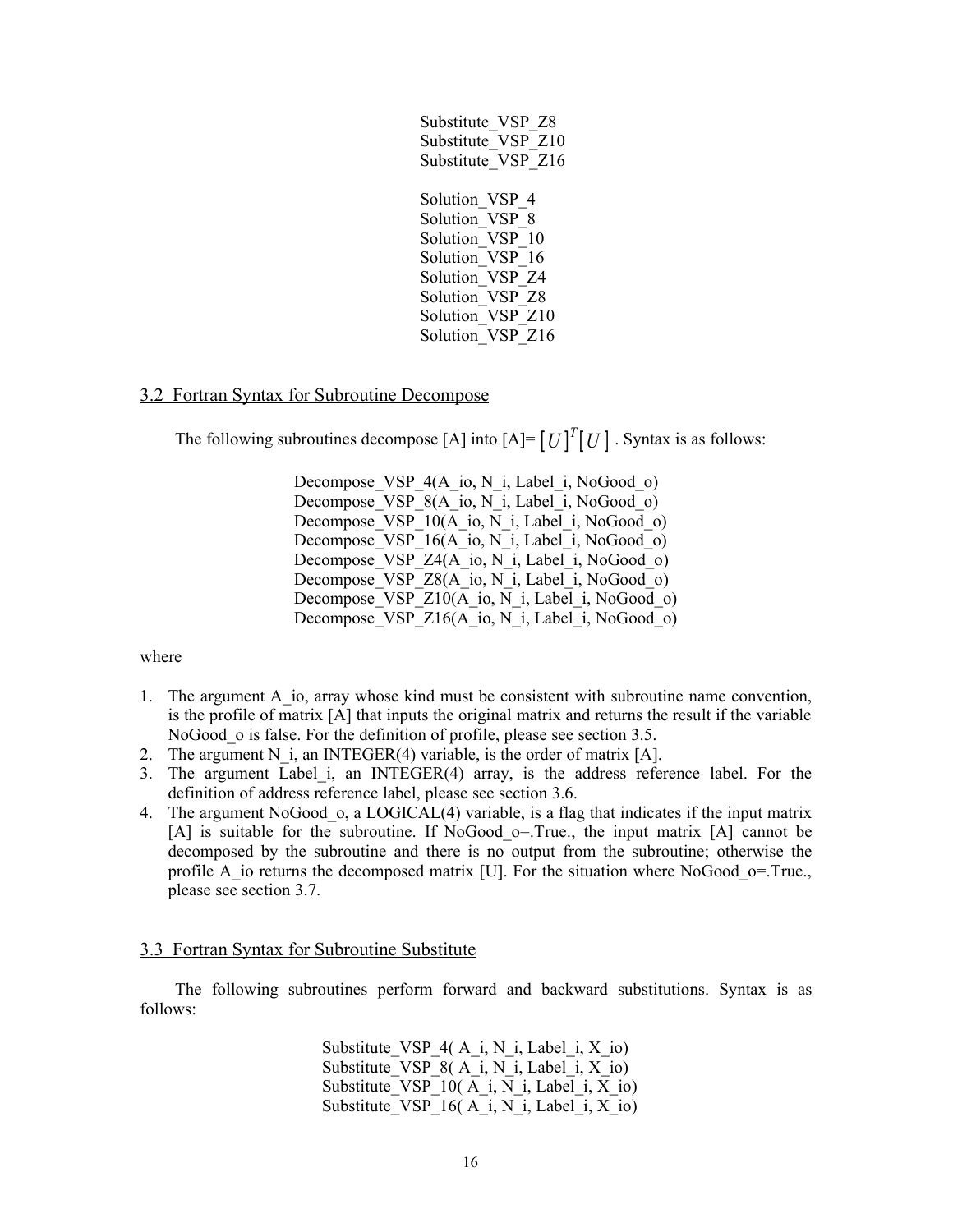Substitute VSP  $Z4(A_i, N_i)$ , Label i, X io) Substitute VSP  $Z8(A_i, N_i)$ , Label i, X io) Substitute VSP  $Z10(A_i, N_i)$ , Label i, X io) Substitute VSP  $Z16(A_i, N_i, \text{Label } i, X_i)$ 

where

- 1. The argument A i<sub>1</sub>, array whose kind must be consistent with subroutine name convention, is the profile of matrix [A], that inputs the result from decomposition.
- 2. The argument N i, an INTEGER $(4)$  variable, is the order of matrix [A].
- 3. The argument Label\_i, an INTEGER(4) array, is the address reference label. For the definition of address reference label, please see section 3.6.
- 4. The argument  $X$  io, array whose kind must be consistent with subroutine name convention, inputs the right side vector, and returns the solution.

# 3.4 Fortran Syntax for Subroutine Solution

The following subroutines first decompose [A] into the product of  $[U]^T [U]$  , and then perform forward and backward substitutions. Solve  $[A]\{X\}=\{B\}$  in a single call. Syntax is as follows:

> Solution VSP  $4 (A_i, N_i)$ , Label i, X io, NoGood o) Solution VSP  $8(A_i, N_i)$ , Label i, X io, NoGood o) Solution VSP  $10 (A_i, N_i)$ , Label i, X io, NoGood o) Solution  $VSP^{-16}$  ( A<sup>-</sup>io, N<sup>-</sup>i, Label<sup>-</sup>i, X<sup>-</sup>io, NoGood<sup>-o)</sup> Solution VSP  $Z4$  (A\_io, N\_i, Label i, X\_io, NoGood\_o) Solution VSP  $Z8$  (A io, N i, Label i, X io, NoGood o) Solution VSP  $Z10$  (A io, N i, Label i, X io, NoGood o) Solution\_VSP\_Z16 ( $\overline{A}$  io, N\_i, Label\_i, X\_io, NoGood\_o)

where

- 1. The argument A\_io, array whose kind must be consistent with subroutine name convention, is the profile of matrix [A], that inputs the original matrix and returns the decomposed result if the variable NoGood o is false. For the definition of profile, please see section 3.5.
- 2. The argument N i, an INTEGER(4) variable, is the order of matrix  $[A]$ .
- 3. The argument Label i, an INTEGER(4) array, is the address reference label. For the definition of address reference label, please see section 3.6.
- 4. The argument  $X$  io, array whose kind must be consistent with subroutine name convention, inputs the right side vector, and returns the solution if NoGood\_o is false.
- 5. The argument NoGood\_o, a LOGICAL(4) variable, is a flag that indicates if the input matrix  $[A]$  is suitable for the subroutine. If NoGood  $o=$ . True., the input matrix  $[A]$  is not positive definite and there is no output from the subroutine; otherwise the profile A\_io returns the decomposed matrix [U] and vector X\_io returns the solution. For the situation where NoGood o=.True., please see section 3.7.

# 3.5 Profile

Profile for a variable-bandwidth, symmetric, and positive definite matrix is as: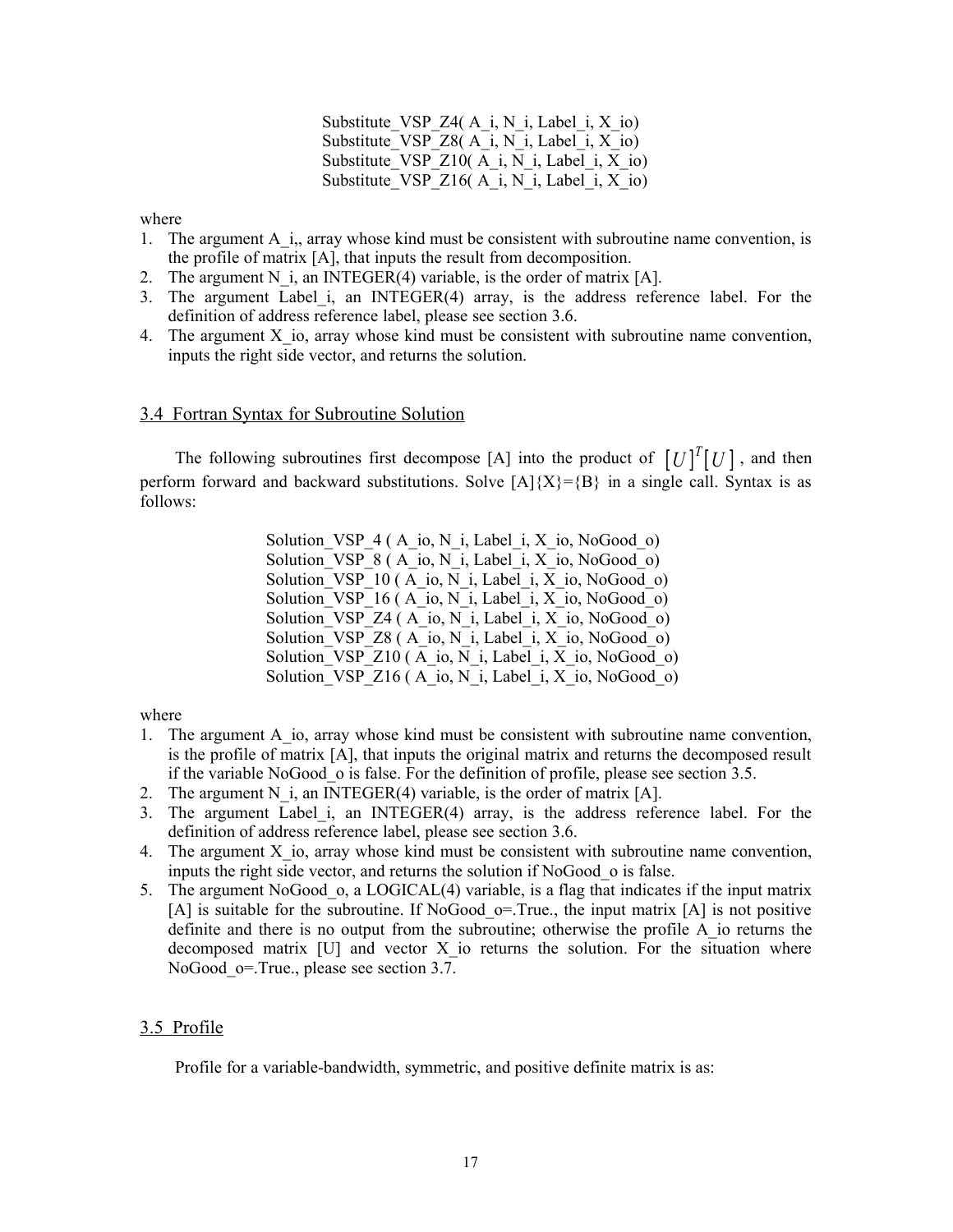

$$
profile size = Label(N)-1+N
$$
\n(3.2)

where N is the matrix order, and Label(N) is the address reference label for the N-th column. The address reference label is discussed in the next section.

#### 3.6 Data Storage Scheme

Data storage scheme must be declared in a Fortran program, for example:

REAL  $(4)$  :: A $(1,1)$ 

where variable A here is a single precision profile for matrix [A]. For other kinds of variable, profile must be properly declared. Then, replace the column index, for example j, with the address reference label, for example Label(J). The coefficient  $A_{ii}$  in the upper triangular part of matrix [A] is programmed in a Fortran program as A(I,Label(J)). The following algorithm defines the address reference labels:

(1) Set Label(1) = 1 (2) For  $i = 2$  to N, do the following Label(i) = Label(i-1) + [ number of non-zero fill-ins above the diagonal in the i-th column ]

For the example in form (3.1), the address reference labels are 1, 2, 3, 4, 7, 8, and 11. Equation  $(3.2)$  computes 17 non-zero fill-ins that may be checked from the form  $(3.1)$ . In the i-th column, the number of non-zero fill-ins above the diagonal is equal to the following:

i-[the row index of the first non-zero fill-in]

Therefore, the first non-zero fill-in in the i-th column is as:

$$
Label(i-1)-Label(i)+i
$$
\n(3.3)

# 3.7 Failure of Calling Request

If a calling request fails, solving procedure meets a diagonal coefficient that is very small and is almost negligible compared to unity.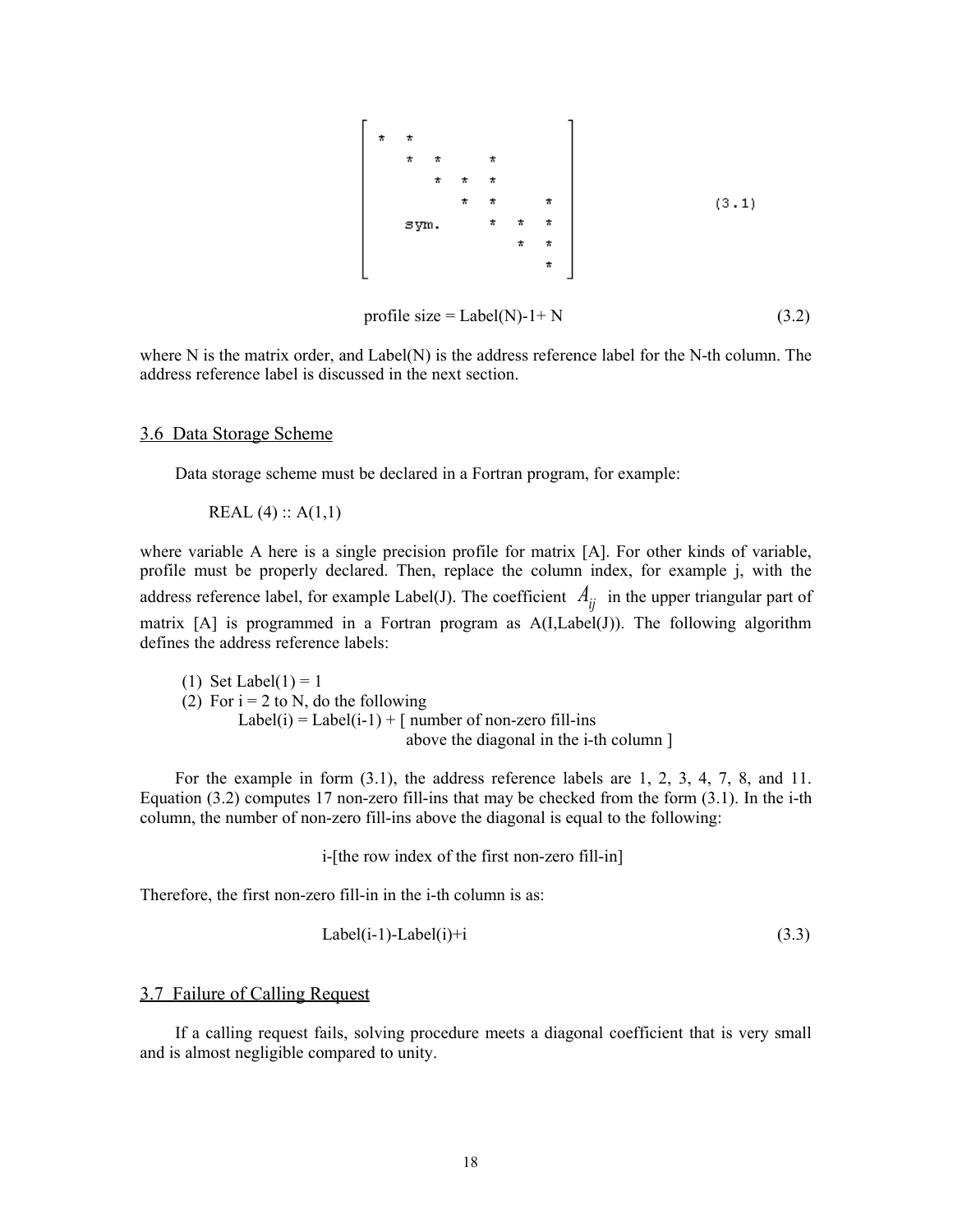The subroutines introduced in this chapter deal with symmetric and positive definite systems without a consideration of pivoting. Failure of request does not mean that the input matrix is absolutely not positive definite. A pivoting may continue execution. However, pivoting not only destroys the symmetry but also disturbs sparsity. If a pivoting is necessary, try a constant-bandwidth solver with partial pivoting or a dense solver with pivoting.

## 3.8 Fortran Example

For a given system  $[A]\{X\}=\{B\}$ , the left side matrix  $[A]$  and the right side vector  $\{B\}$  are defined as follows:

| 4 2  |          |       |        |   |     | 5   |
|------|----------|-------|--------|---|-----|-----|
|      | 25 29 14 |       |        |   |     | 41  |
|      | 88 34    |       |        |   |     | 12  |
|      |          | 89 23 |        | 1 | and | 9   |
|      |          |       | 45 7 3 |   |     | 303 |
| sym. |          |       | 22 2   |   |     | 21  |
|      |          |       |        | 9 |     | -23 |
|      |          |       |        |   |     |     |

in which the order  $N=7$ . A Fortran program for decomposition and substitution is as follows. Subroutines "Input" and "Output" have data storage scheme. Subroutine "Decompose VSP 4" decomposes matrix [A], and subroutine "Substitute\_VSP\_4" performs forward and backward substitutions.

```
! *** Example program ***
! define variables where the length of A is determined by equation (3.2)
!
    Integer (4), PARAMETER :: N = 7REAL (4) :: A(17), X(N)
    INTEGER (4) :: Label(N) LOGICAL (4) :: NoGood
     DATA X/5.0,41.0,12.0,9.0,303.0,21.0,23.0/
     DATA Label/1,2,4,6,7,8,11/
!
! input the upper triangular part of [A]
!
     CALL Input(A,Label)
!
! decompose in parallel
!
     CALL Decompose_VSP_4(A,N,Label,NoGood)
!
! stop if NoGood=.True.
!
     IF(NoGood) STOP 'Cannot be decomposed'
```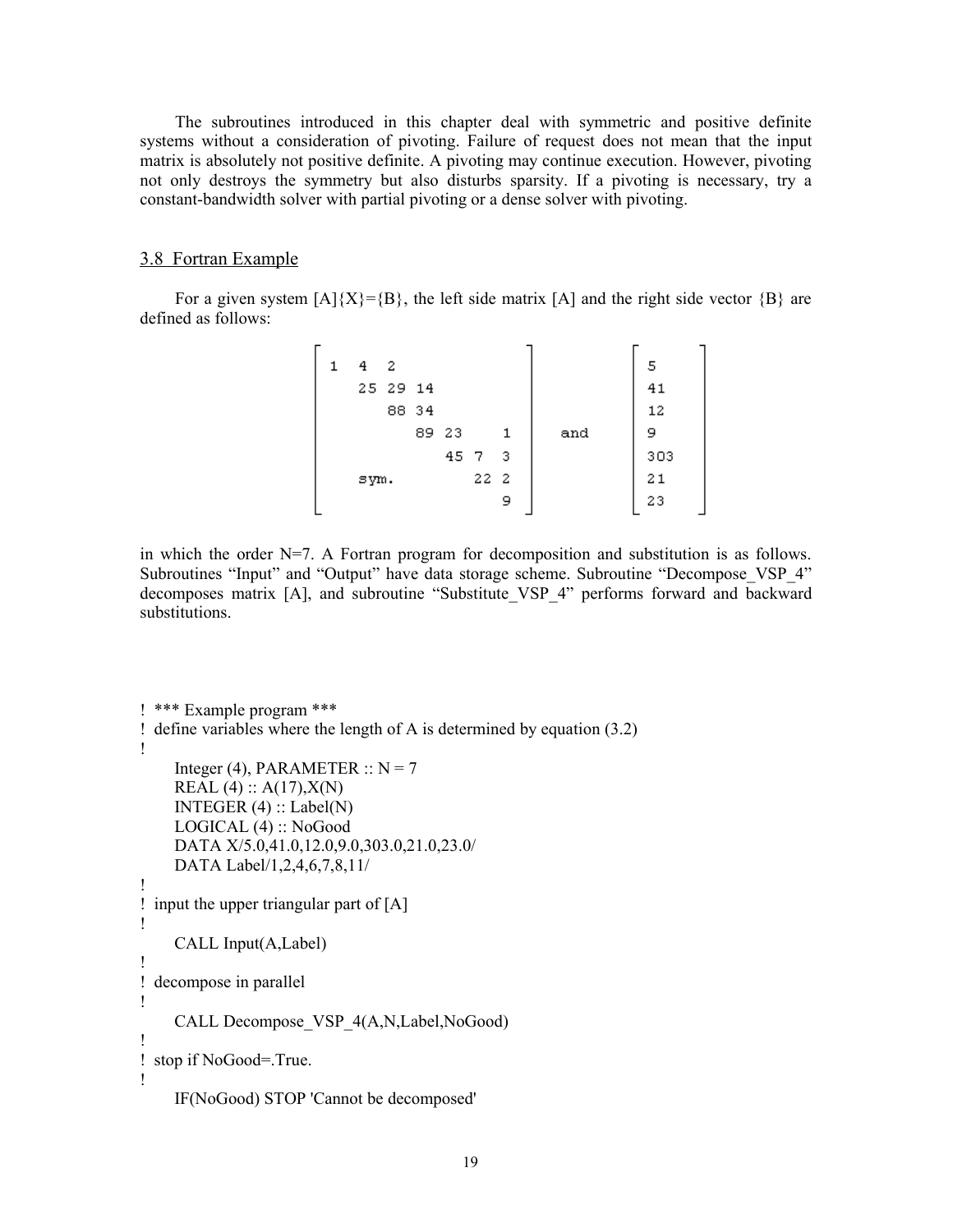```
!
! perform substitutions in parallel
!
      CALL Substitute_VSP_4(A,N,Label,X)
!
! output decomposed matrix
!
      CALL Output(A,N,Label)
!
! output the solution
!
     Write(*,'('' Solution is as:'')')
     Write(*,*) X
!
! laipe done
!
      call laipeDone
!
     STOP
      END
      SUBROUTINE Input(A,Label)
!
!
! routine to demonstrate an application of data storage scheme
! (A)FORTRAN CALL: CALL Input(A,Label)
! 1.A: \langle R4 \rangle profile of matrix [A], dimension(*)
! 2.Label: \langle \vec{A} \rangle address reference labels, dimension(*)
!
! dummy arguments
!
     INTEGER (4) :: Label(1)REAL (4) :: A(1,1)!
! input
!
     A(1,Label(1))=1.0A(1,Label(2))=4.0A(2,Label(2)) = 25.0A(1,Label(3))=2.0 A(2,Label(3))=29.0
     A(3,Label(3)) = 88.0A(2,Label(4))=14.0A(3,Label(4)) = 34.0A(4,Label(4)) = 89.0A(4,Label(5))=23.0A(5,Label(5))=45.0A(5,Label(6)) = 7.0A(6,Label(6))=22.0A(4,Label(7))=1.0A(5,Label(7)) = 3.0A(6,Label(7))=2.0
```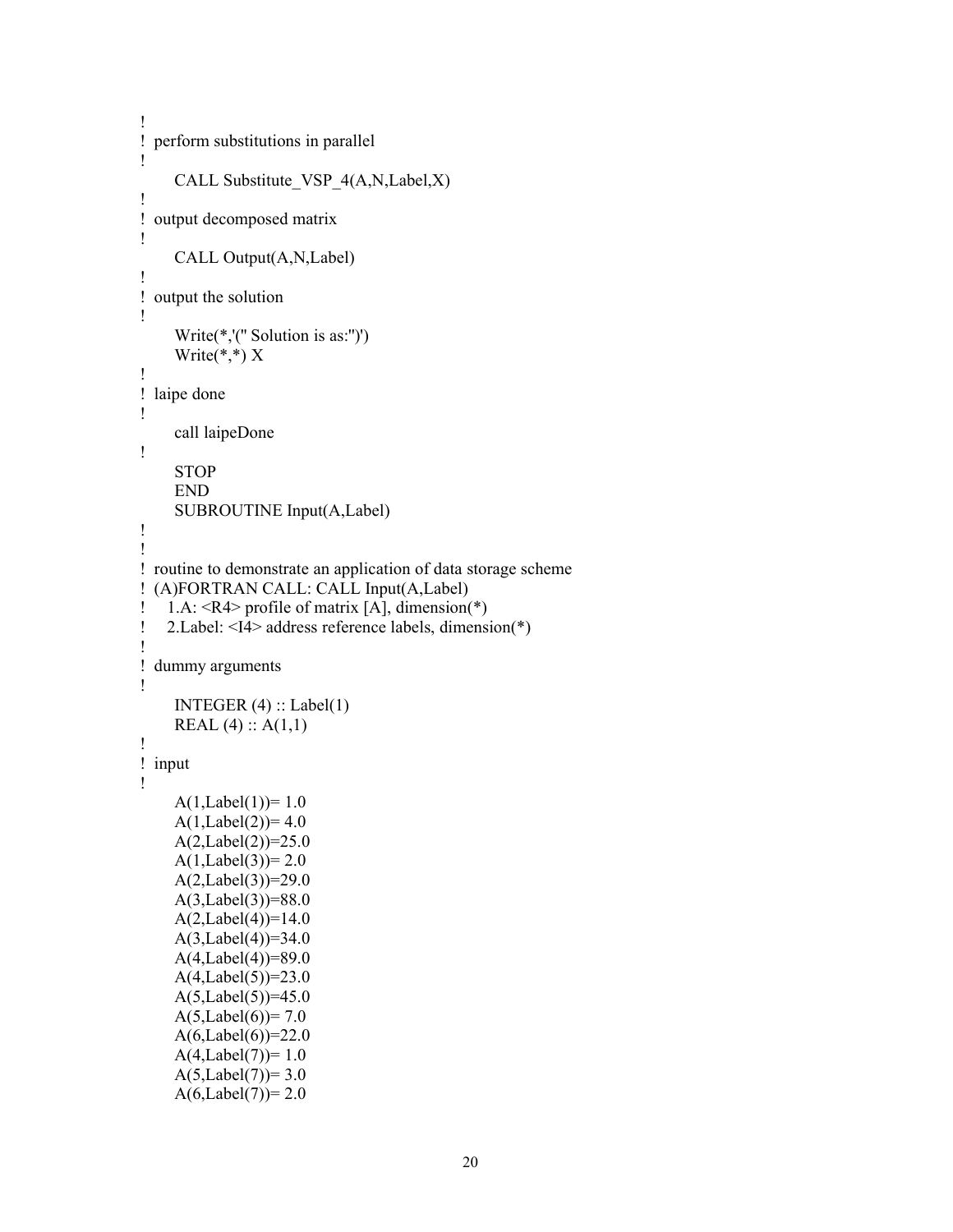```
A(7,Label(7)) = 9.0!
     RETURN
     END
     SUBROUTINE Output(A,N,Label)
!
!
! routine to output the decomposed matrix by data storage scheme
! (A)FORTRAN CALL: CALL Output(A,N,Label)
! 1.A: <R4> profile of matrix [A], dimension(*)
! 2.N: \leqI4> order of matrix [A]
! 3.Label: <I4> address reference label, dimension(*)
!
! dummy arguments
!
    INTEGER (4) :: N, Label(1)REAL (4) :: A(1,1)!
! local variables
!
     INTEGER (4) :: I4TEMP,Column,Row
!
! output the coefficients on non-zero fill-ins
! where the lower bound of "Row" is computed by equation (3.3)
!
     WRITE(*,'('' Row Column Coefficient'')')
     WRITE(*,'(I4,I6,F9.3)') 1,1,A(1,1)
     DO I4TEMP=2,N
         Column=Label(I4TEMP)
         DO Row=Label(I4TEMP-1)-Column+I4TEMP, I4TEMP
            WRITE(*,'(I4,I6,F9.3)') Row,I4TEMP, A(Row,Column)
        END DO
     END DO
!
     RETURN
```
END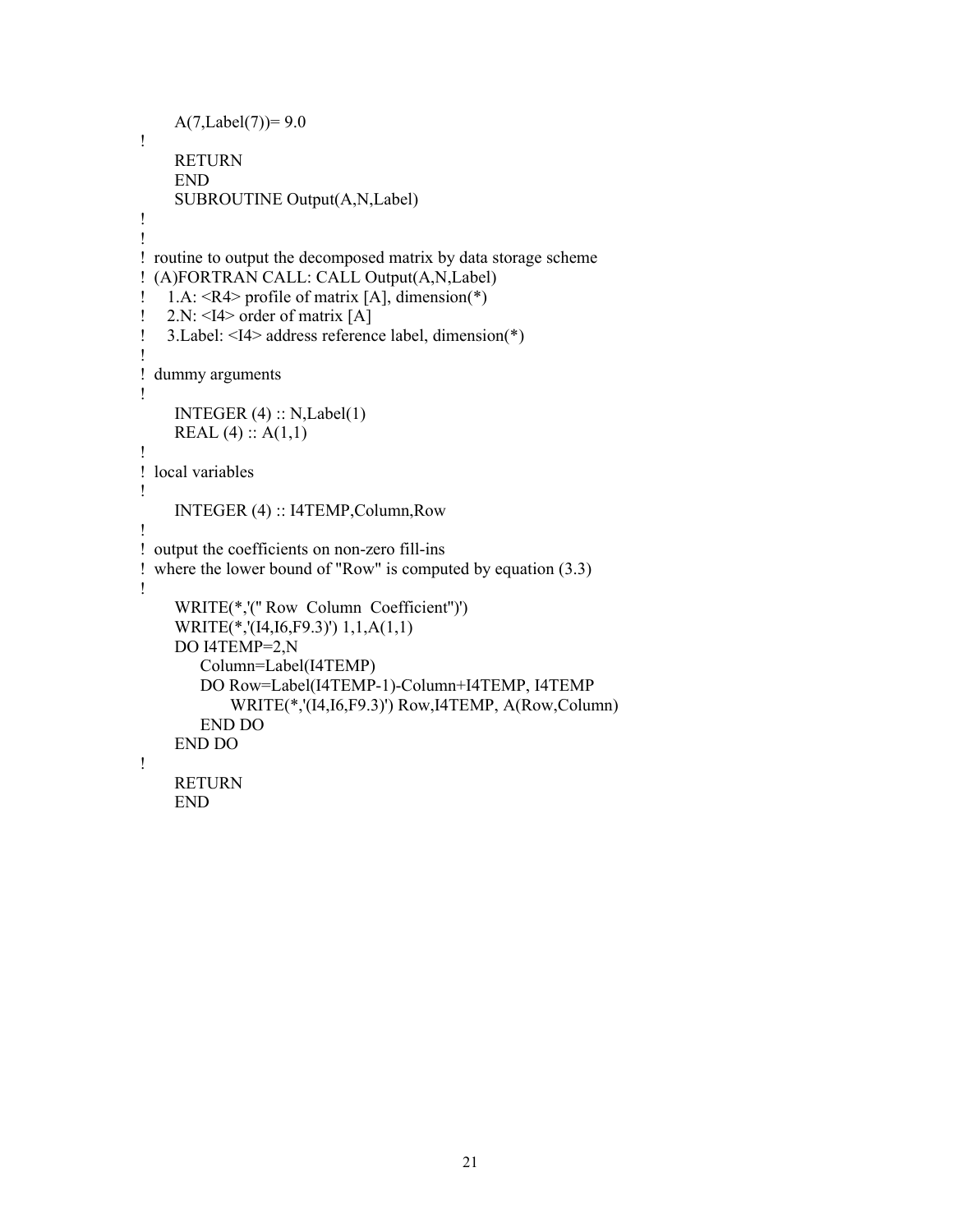# Chapter 4. Dense, Symmetric, and Positive Definite Systems

# 4.1 Purpose

This chapter has subroutines for the solution of  $[A]{X}=\{B\}$  where the left side matrix [A] is dense, symmetric, and positive definite. The non-zero fill-ins in the lower triangular part of matrix [A] have a shape, for example, as:

where the symbol  $*$  indicates non-zero fill-ins. Three types of subroutine are introduced in the chapter, which perform the following functions:

- 1. Decompose matrix [A] into the product of  $[L][L]^T$  where matrix [L] is the lower triangular matrix.
- 2. Perform forward and backward substitutions.
- 3. Solve  $[A]\{X\}=\{B\}$  in a single call.

Decomposition and substitution must be called in order, and work together as a pair. No pivoting is applied to the subroutines introduced in this chapter. Subroutines are as follows:

> Decompose DSP 4 Decompose DSP 8 Decompose DSP 10 Decompose DSP 16 Decompose DSP Z4 Decompose DSP Z8 Decompose DSP Z10 Decompose DSP Z16 Substitute DSP 4 Substitute DSP 8 Substitute DSP 10 Substitute DSP 16 Substitute DSP Z4 Substitute\_DSP\_Z8 Substitute DSP Z10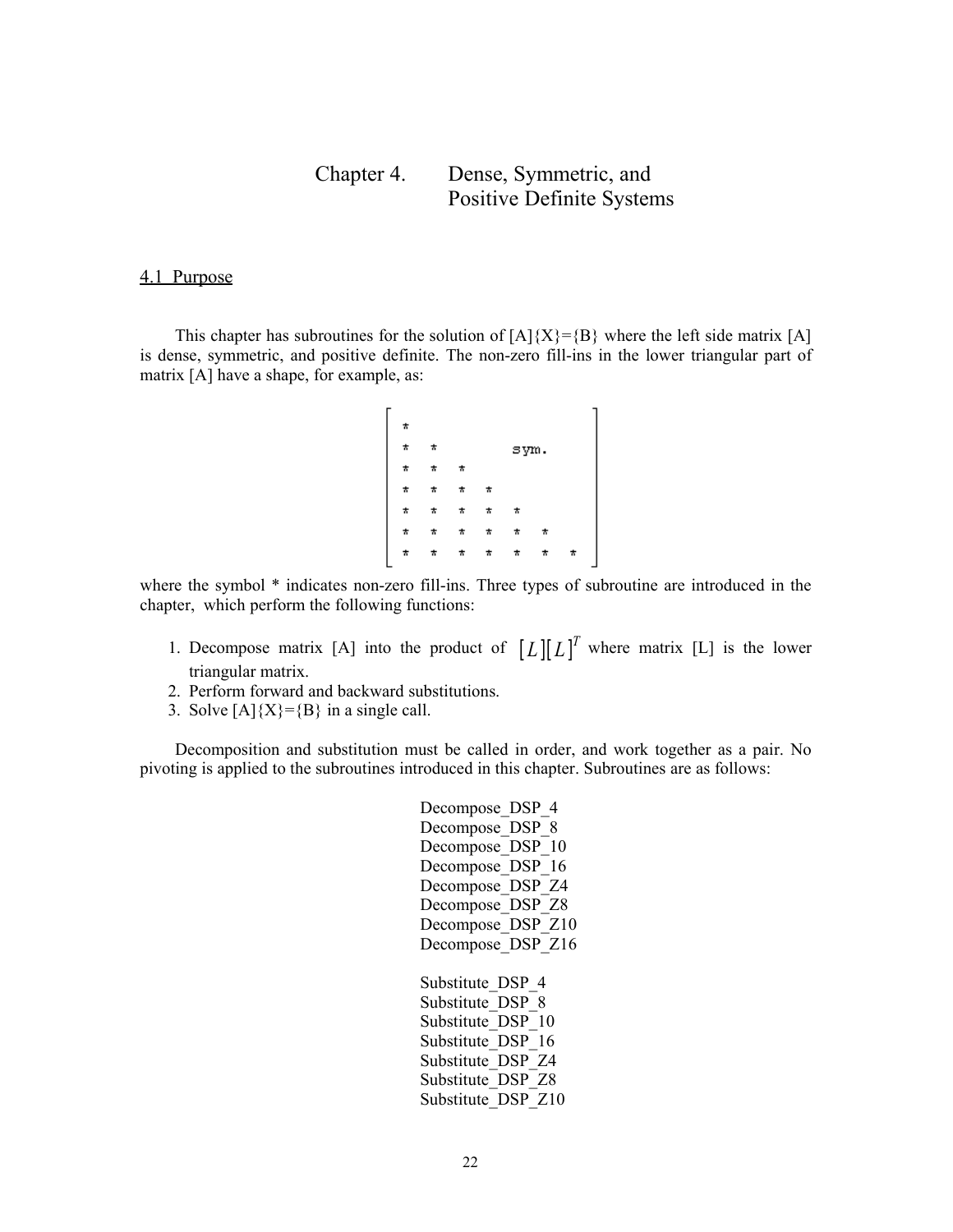Substitute\_DSP\_Z16

Solution DSP 4 Solution DSP 8 Solution\_DSP\_10 Solution DSP 16 Solution DSP Z4 Solution\_DSP\_Z8 Solution DSP Z10 Solution DSP Z16

# 4.2 Fortran Syntax for Subroutine Decompose

The following subroutines decompose [A] into  $[A] = [L][L]^T$ . Syntax is as follows:

Decompose DSP 4(A\_io, N\_i, Label\_i, NoGood\_o) Decompose DSP 8(A\_io, N\_i, Label\_i, NoGood\_o) Decompose\_DSP\_10(A\_io, N\_i, Label\_i, NoGood\_o) Decompose DSP 16(A io, N i, Label i, NoGood o) Decompose DSP Z4(A\_io, N\_i, Label\_i, NoGood\_o) Decompose DSP Z8(A\_io, N\_i, Label\_i, NoGood\_o) Decompose DSP Z10(A io, N i, Label i, NoGood o) Decompose DSP Z16(A io, N i, Label i, NoGood o)

where

- 1. The argument A\_io, array whose kind must be consistent with subroutine name convention, is the profile of matrix [A] that inputs the original matrix and returns the result if the variable NoGood o is false. For the definition of profile, please see section 4.5.
- 2. The argument N i, an INTEGER(4) variable, is the order of matrix  $[A]$ .
- 3. The argument Label\_i, an INTEGER(4) array, is the address reference label. For the definition of address reference label, please see section 4.6.
- 4. The argument NoGood\_o, a LOGICAL(4) variable, is a flag that indicates if the input matrix [A] is suitable for the subroutine. If NoGood\_o=.True., the input matrix [A] cannot be decomposed by the subroutine and there is no output from the subroutine; otherwise the profile A io returns the decomposed matrix [L]. For the situation where NoGood  $\sigma$ =.True., please see section 4.7.

# 4.3 Fortran Syntax for Subroutine Substitute

The following subroutines perform forward and backward substitutions. Syntax is as follows:

> Substitute DSP  $4(A_i, N_i)$ , Label i, sX io) Substitute DSP  $8(A_i, N_i, Label$ , sX io) Substitute\_DSP\_10(A\_i, N\_i, Label\_i, sX\_io) Substitute DSP  $16(A_i, N_i)$ , Label i, sX io) Substitute DSP  $Z4(A_i, N_i)$ , Label i, sX io) Substitute DSP  $Z8(A_i, N_i)$ , Label i, sX io)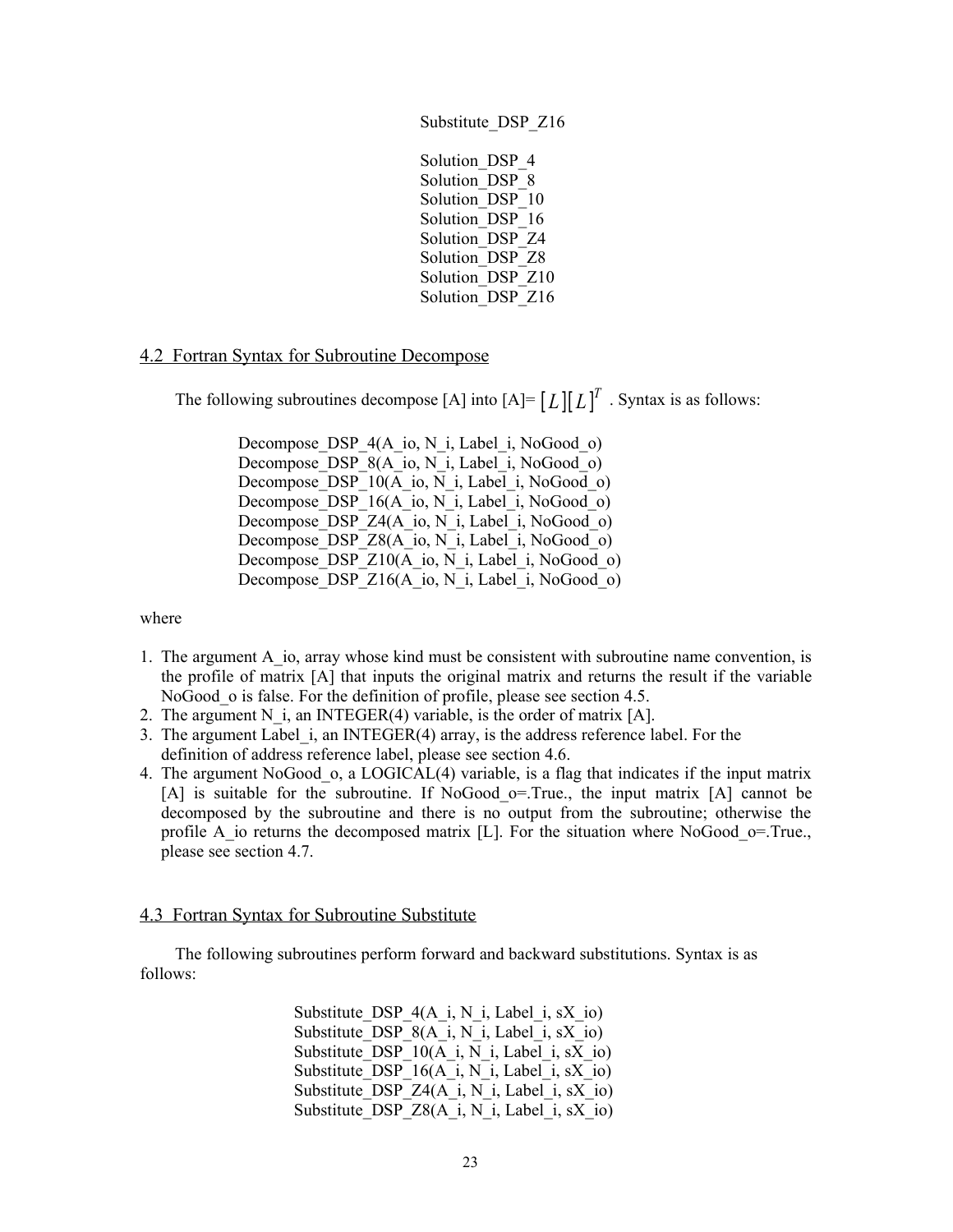Substitute DSP  $Z10(A_i, N_i)$ , Label i, sX io) Substitute DSP  $Z16(A_i, N_i)$ , Label i, sX io)

where

- 1. The argument A\_i, array whose kind must be consistent with subroutine name convention, is the profile of matrix [A] that inputs the result from decomposition.
- 2. The argument N i, an INTEGER(4) variable, is the order of matrix  $[A]$ .
- 3. The argument Label\_i, an INTEGER(4) array, is the address reference label. For the definition of address reference label, please see section 4.6.
- 4. The argument X io, array whose kind must be consistent with subroutine name convention, inputs the right side vector, and returns the solution.

#### 4.4 Fortran Syntax for Subroutine Solution

The following subroutines first decompose [A] into the product of  $[L][L]^T$ , and then perform forward and backward substitutions. Solve  $[A]\{X\}=\{B\}$  in a single call. The syntax is as follows:

> Solution DSP  $4(A \text{ io}, N \text{ i}, Label \text{ i}, X \text{ io}, NoGood \text{ o})$ Solution DSP  $8(A_i, N_i)$ , Label i, X io, NoGood o) Solution DSP  $10(A_i, N_i)$ , Label i, X io, NoGood o) Solution DSP  $16(A_i, N_i)$ , Label i, X io, NoGood o) Solution DSP  $Z4(A_i \text{io}, N_i)$ , Label i, X<sub>io</sub>, NoGood<sub>0</sub>) Solution DSP  $Z8(A_i, N_i)$ , Label i, X io, NoGood o) Solution DSP  $Z10(A_i, N_i)$ , Label i, X io, NoGood o) Solution DSP  $Z16(A_i, N_i)$ , Label i, X io, NoGood o)

where

- 1. The argument A\_io, array whose kind must be consistent with subroutine name convention, is the profile of matrix [A], that inputs the original matrix and returns the decomposed result if the variable NoGood\_o is false. For the definition of profile, please see section 4.5.
- 2. The argument N i, an INTEGER(4) variable, is the order of matrix  $[A]$ .
- 3. The argument Label\_i, an INTEGER(4) array, is the address reference label. For the definition of address reference label, please see section 4.6.
- 4. The argument X\_io, array whose kind must be consistent with subroutine name convention, inputs the right side vector, and returns the solution if NoGood\_o is false.
- 5. The argument NoGood\_o, a LOGICAL(4) variable, is a flag that indicates if the input matrix [A] is suitable for the subroutine. If NoGood  $\sigma$ =.True., the input system cannot be solved by the subroutine and there is no output from the subroutine; otherwise the profile A\_io returns the decomposed matrix  $[L]$  and vector X io returns the solution. For the situation where NoGood o=.True., please see section 4.7.

## 4.5 Profile

Profile for a dense, symmetric, and positive definite matrix is as: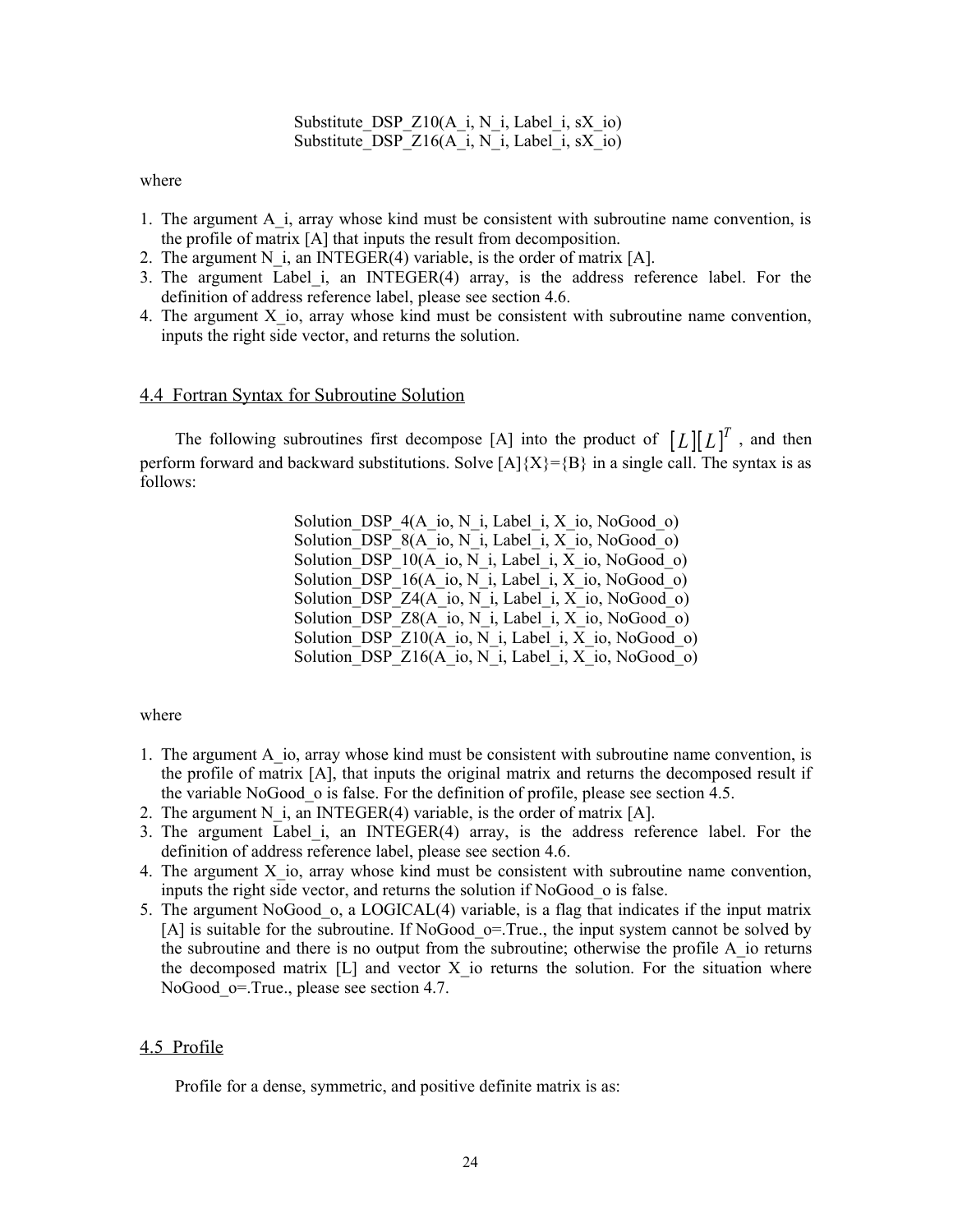where the symbol \* represents non-zero fill-ins. Total length of profile is determined as

profile size = 
$$
((N+1) * N) / 2
$$
 (4.2)

where N is the matrix order.

#### 4.6 Data Storage Scheme

Data storage scheme for a dense and symmetric matrix must be declared in a Fortran program, for example:

REAL  $(4)$  :: A $(1,1)$ 

where variable A here is a single precision profile for a matrix [A]. For other kinds of variable, profile must be properly declared. Then, replace column index, for example j, with the address reference label, for example Label(J). The coefficient  $A_{ij}$  in the lower triangular part of matrix [A] is programmed in a Fortran program as A(I,Label(J)). The following algorithm defines the address reference labels:

(1) Set Label(1) = 1 (2) For  $i = 2$  to N, do the following Label(i) = Label(i-1) +  $\lceil$  number of non-zero fill-ins in the i-th column  $\lceil$  (4.3)

For the example in form  $(4.1)$ , the address reference labels are 1, 7, 12, 16, 19, 21, and 22. Equation (4.2) computes 28 non-zero fill-ins that may be checked from the form (4.1).

#### 4.7 Failure of Calling Request

If a calling request fails, solving procedure meets a diagonal coefficient that is very small and is negligible compared to unity.

The subroutines introduced in this chapter deal with symmetric and positive definite systems without a consideration of pivoting. Failure of request does not mean that the input matrix is indefinite. A pivoting may continue execution. However, pivoting may destroy symmetry. If a pivoting is necessary, try a dense solver with pivoting. Pivoting procedure always takes more time, and is less efficient in parallel processing.

# 4.8 Fortran Example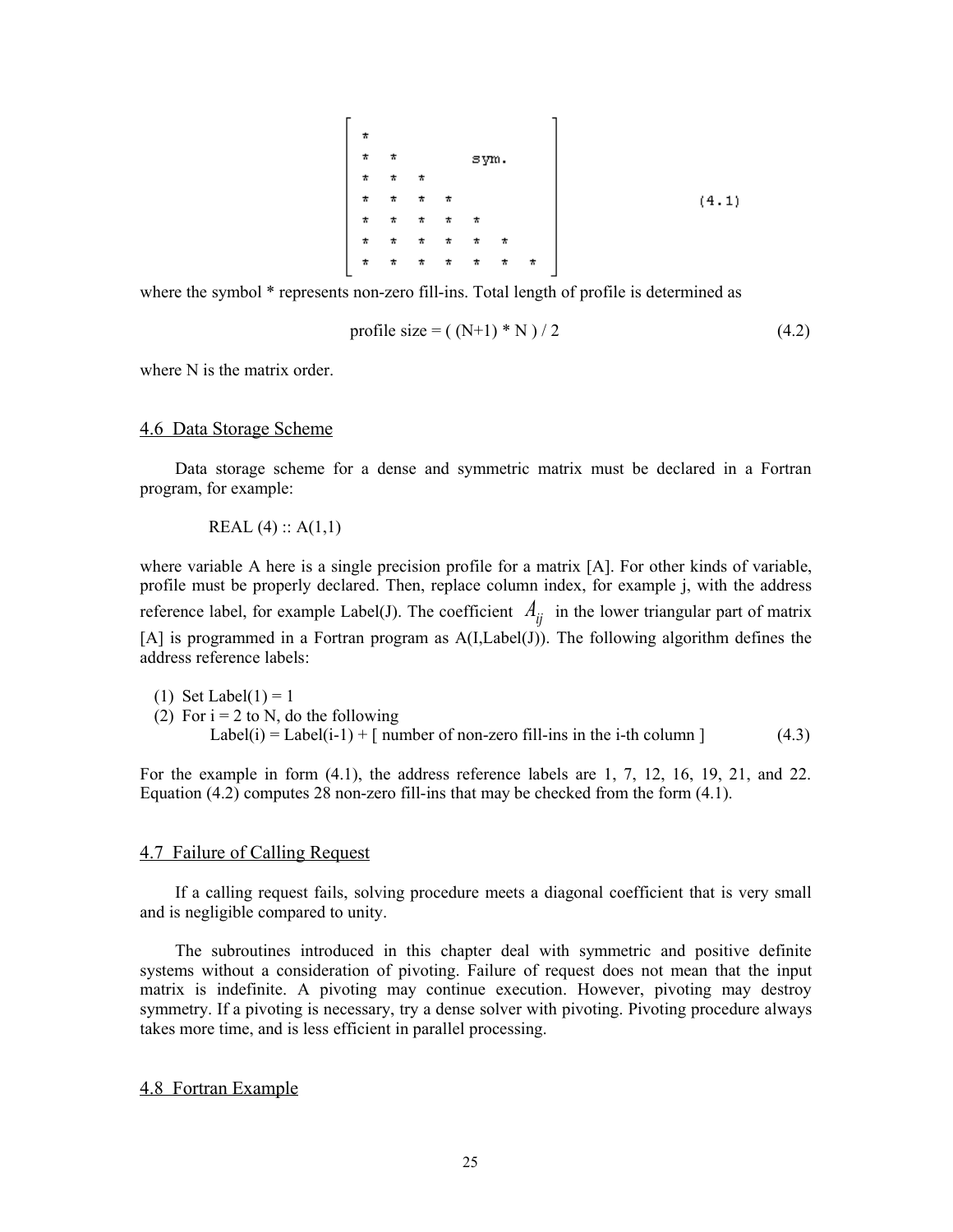For a given system  $[A]\{X\}=\{B\}$ , the left side matrix  $[A]$  and the right side vector  $\{B\}$  are defined as follows:

|    |       |       |      |      |    |   |     | 21  |  |
|----|-------|-------|------|------|----|---|-----|-----|--|
| 4  | 25    |       |      | sym. |    |   |     | 141 |  |
| 2  |       | 19 44 |      |      |    |   |     | 2   |  |
| 3  | -9    | 34 89 |      |      |    |   | and | 9   |  |
| 1. | $-23$ |       | 0    | 45   |    |   |     | 333 |  |
| 4  | -2    | -2    | 11 7 |      | 68 |   |     |     |  |
| 2  |       | -3    | 4    | з    | 2  | 9 |     | з   |  |
|    |       |       |      |      |    |   |     |     |  |

in which the order  $N=7$ . A Fortran program for decomposition and substitution is as follows. Subroutines "Input" and "Output" have data storage scheme. Subroutine "DenseLabel" based on equation (4.3) generates address reference labels. Two LAIPE subroutines are applied in this example: one is subroutine "Decompose DSP 4" that decomposes matrix [A]; the other is subroutine "Substitute DSP 4" that performs forward and backward substitutions.

```
! *** Example program ***
! define variables where the length of A is determined by equation (4.2)
!
    Integer (4), PARAMETER \therefore N=7
    REAL (4) :: A(((N+1)*N)/2), X(N)INTEGER (4) :: Label(N) LOGICAL (4) :: NoGood
     DATA X/21.0,141.0,2.0,9.0,333.0,1.0,3.0/
!
! generate address reference labels
!
     CALL DenseLabel(Label,N)
!
! input the lower triangular part of [A]
!
     CALL Input(A,Label)
!
! decompose in parallel
!
     CALL Decompose_DSP_4(A,N,Label,NoGood)
!
! stop if NoGood=.True.
!
     IF(NoGood) STOP 'Cannot be decomposed'
!
! perform substitutions in parallel
!
     CALL Substitute_DSP_4(A,N,Label,X)
!
```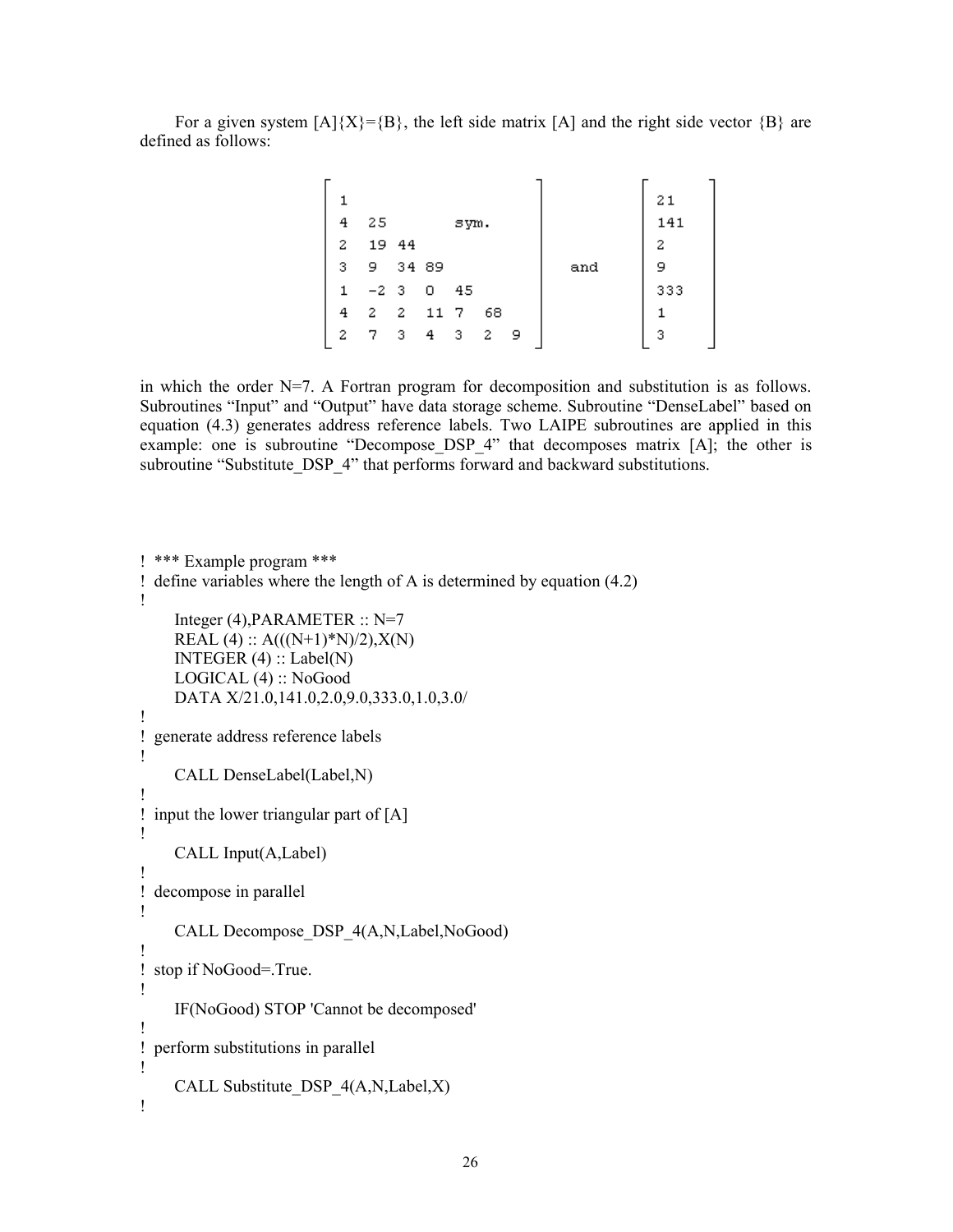```
! output decomposed matrix
!
     CALL Output(A,N,Label)
!
! output the solution
!
     Write(*,'('' Solution is as:'')')
    Write(*,*) X
!
! laipe done
!
     call laipeDone
!
    STOP
     END
     SUBROUTINE DenseLabel(Label,N)
!
!
! routine to generate address reference labels for a dense lower triangular matrix
! (A)FORTRAN CALL: CALL DenseLabel(Label,N)
! 1.Label: <I4> return address reference labels, dimension(N)
! 2 \text{ N}: \leq 14 order of matrix
!
! dummy arguments
!
    INTEGER*4 Label(1),N
!
! local variables
!
    INTEGER*4 I4TEMP,J4TEMP
!
! generate address label
!
    I4TEMP=N-1
   Label(1)=1 DO J4TEMP=2,N
        Label(J4TEMP)=Label(J4TEMP-1)+I4TEMP
        I4TEMP=I4TEMP-1
    END DO
!
    RETURN
    END
    SUBROUTINE Input(A,Label)
!
!
! routine to demonstrate an application of the data storage scheme
! (A)FORTRAN CALL: CALL Input(A,Label)
! 1.A: <R4> profile of matrix [A], dimension(*)
! 2.Label: <I4> the address reference labels, dimension(N)
!
```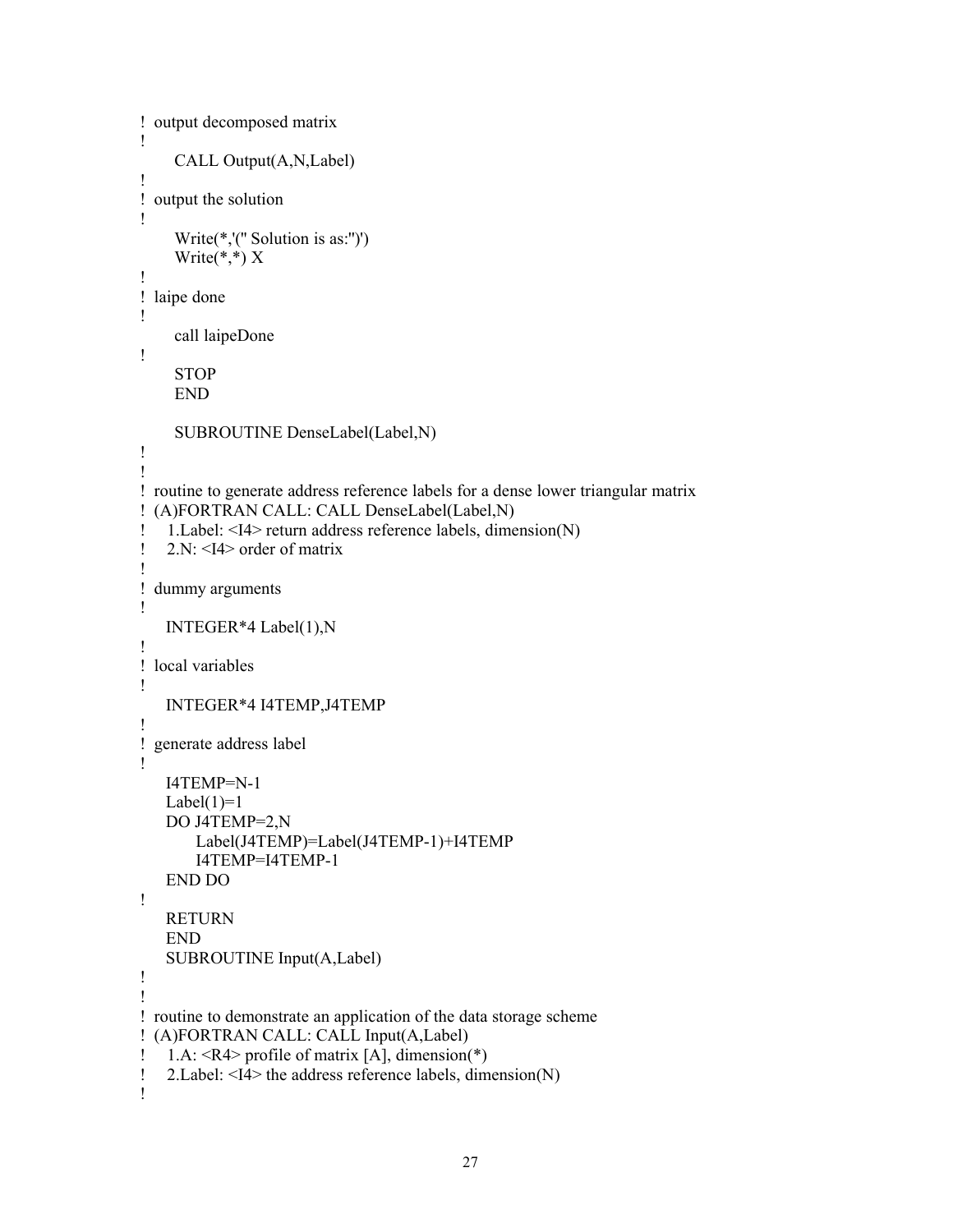```
! dummy arguments
!
     INTEGER*4 Label(1)
    REAL*4 A(1,1)!
! input
!
    A(1,Label(1))=1.0A(2,Label(1))=4.0A(3,Label(1)) = 2.0A(4,Label(1)) = 3.0A(5,Label(1))=1.0A(6,Label(1))=4.0A(7,Label(1)) = 2.0A(2,Label(2))=25.0A(3,Label(2))=19.0A(4,Label(2)) = 9.0A(5,Label(2))=-2.0A(6,Label(2)) = 2.0A(7,Label(2)) = 7.0 A(3,Label(3))=44.0
    A(4,Label(3))=34.0A(5,Label(3)) = 3.0A(6,Label(3))=2.0A(7,Label(3)) = 3.0A(4,Label(4)) = 89.0A(5,Label(4))= 0.0A(6,Label(4))=11.0A(7,Label(4))=4.0A(5,Label(5))=45.0A(6,Label(5)) = 7.0A(7,Label(5)) = 3.0A(6,Label(6))=68.0A(7,Label(6)) = 2.0A(7,Label(7)) = 9.0!
     RETURN
     END
     SUBROUTINE Output(A,N,Label)
!
!
! routine to output the decomposed matrix by data storage scheme
! (A)FORTRAN CALL: CALL Output(A,N,Label)
! 1.A: \langle R4 \rangle profile of matrix [A], dimension(*)
! 2.N: \leq 14 order of matrix [A]
! 3.Label: <I4> address reference labels, dimension(N)
!
! dummy arguments
!
     INTEGER*4 N,Label(1)
```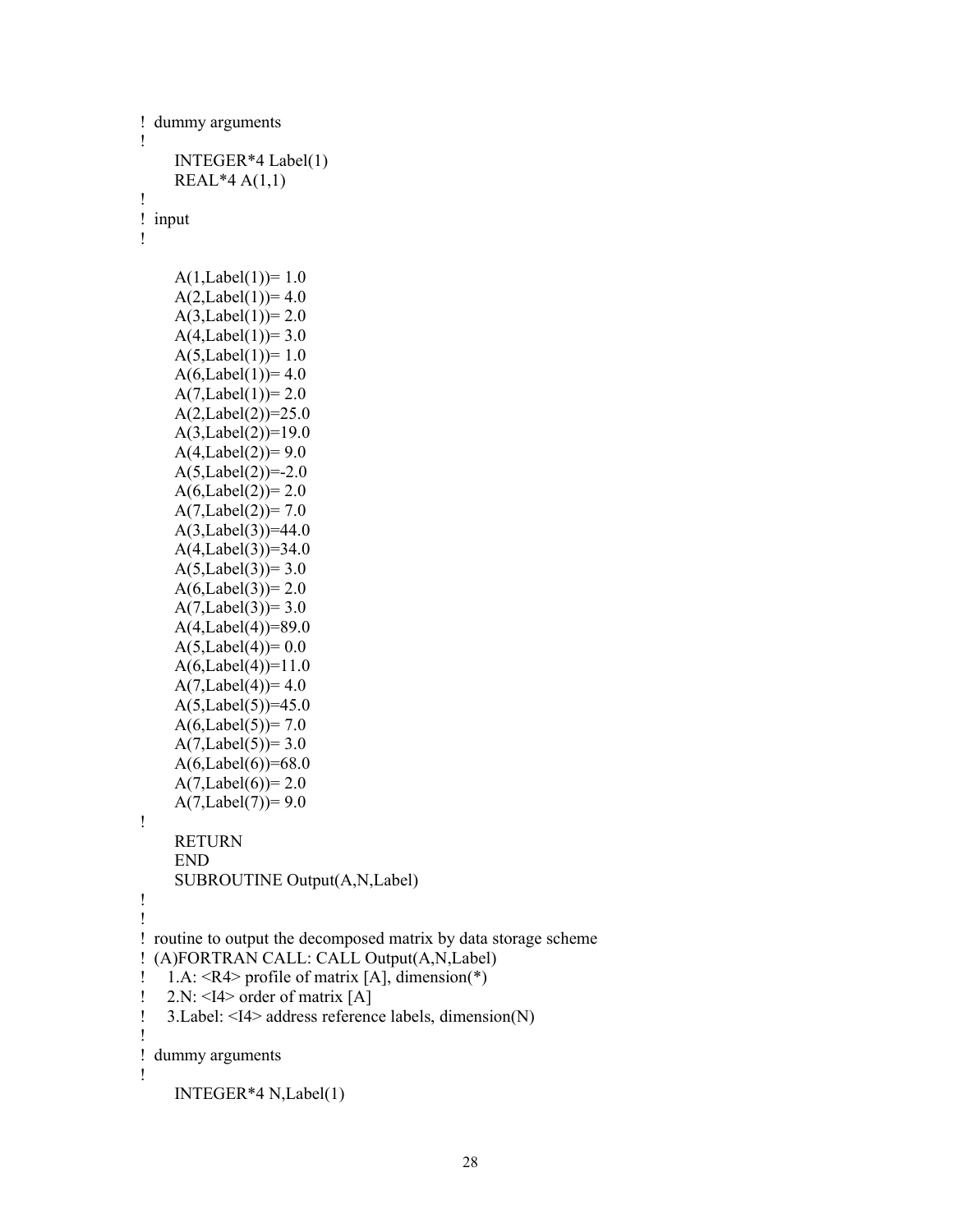```
 REAL*4 A(1,1)
!
! local variables
!
     INTEGER*4 Column,Row,I4TEMP
!
! output the coefficients on non-zero fill-ins
!
 WRITE(*,'('' Row Column Coefficient'')')
 DO I4TEMP=1,N
        Column=Label(I4TEMP)
        DO Row=I4TEMP,N
            WRITE(*,'(I4,I6,F9.3)') Row, I4TEMP, A(Row,Column)
        END DO
     END DO
!
     RETURN
     END
```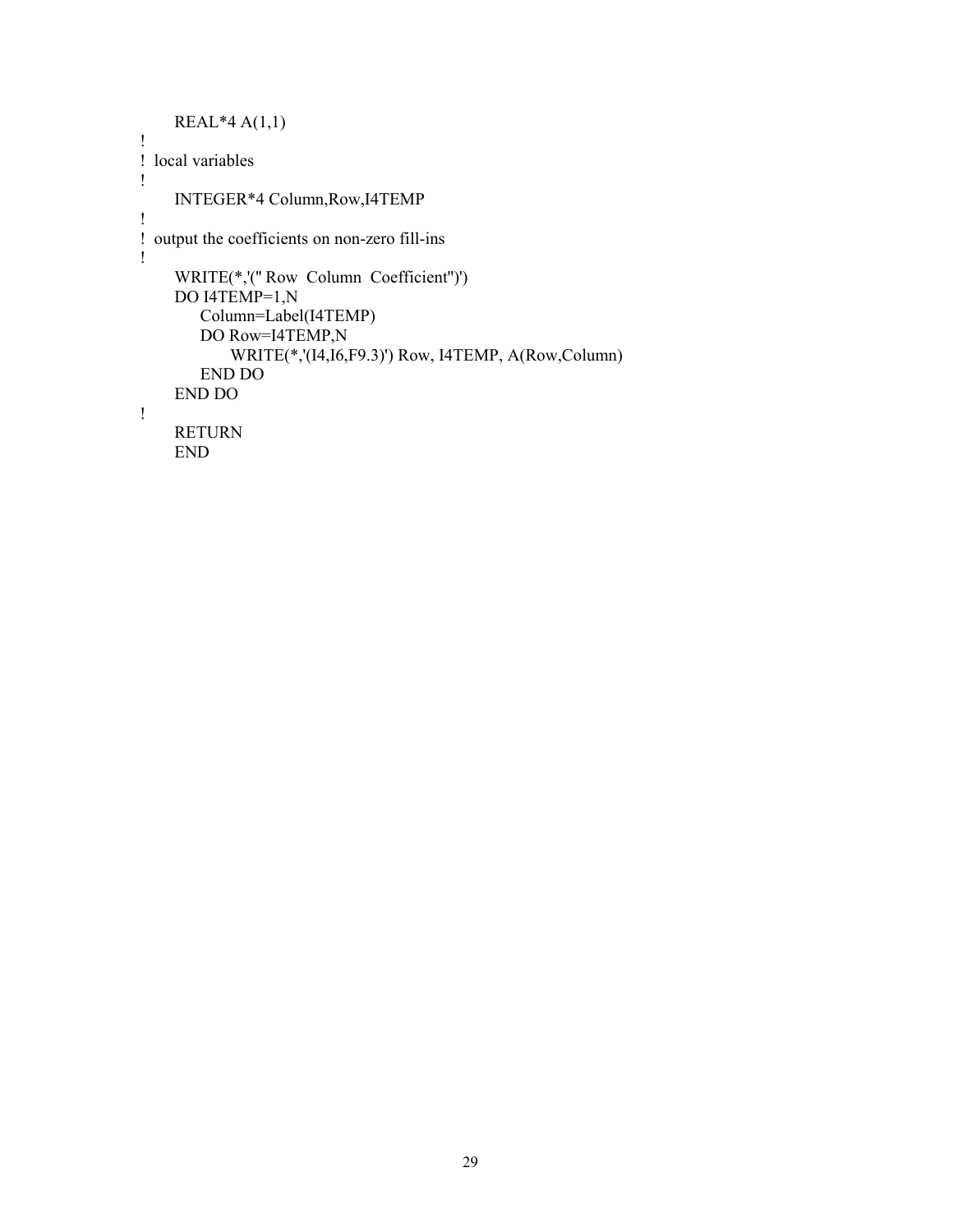# Chapter 5. Constant-Bandwidth and Symmetric Systems

## 5.1 Purpose

This chapter has subroutines for the solution of  $[A]\{X\}=\{B\}$  where the left side matrix [A] has a constant bandwidth and is symmetric. There is no consideration of definiteness of matrix [A]. The non-zero fill-ins in the lower triangular part of matrix [A] have a shape, for example, as:

Three types of subroutine are introduced in this chapter, which perform the following functions:

- 1. Decompose matrix [A] into the product of  $[L][D][L]^T$  where matrix [L] is the lower triangular matrix and matrix [D] is the diagonal matrix.
- 2. Perform forward and backward substitutions.
- 3. Solve  $[A]\{X\}=\{B\}$  in a single call.

Decomposition and substitution must be called in order, and work together as a pair. No pivoting is applied to the subroutines introduced in this chapter. Subroutines are as follows:

> Decompose CSG 4 Decompose CSG 8 Decompose CSG 10 Decompose CSG 16 Decompose CSG<sub>Z4</sub> Decompose CSG Z8 Decompose CSG Z10 Decompose CSG Z16 Substitute CSG 4 Substitute CSG 8 Substitute CSG 10 Substitute CSG 16 Substitute CSG\_Z4 Substitute\_CSG\_Z8 Substitute\_CSG\_Z10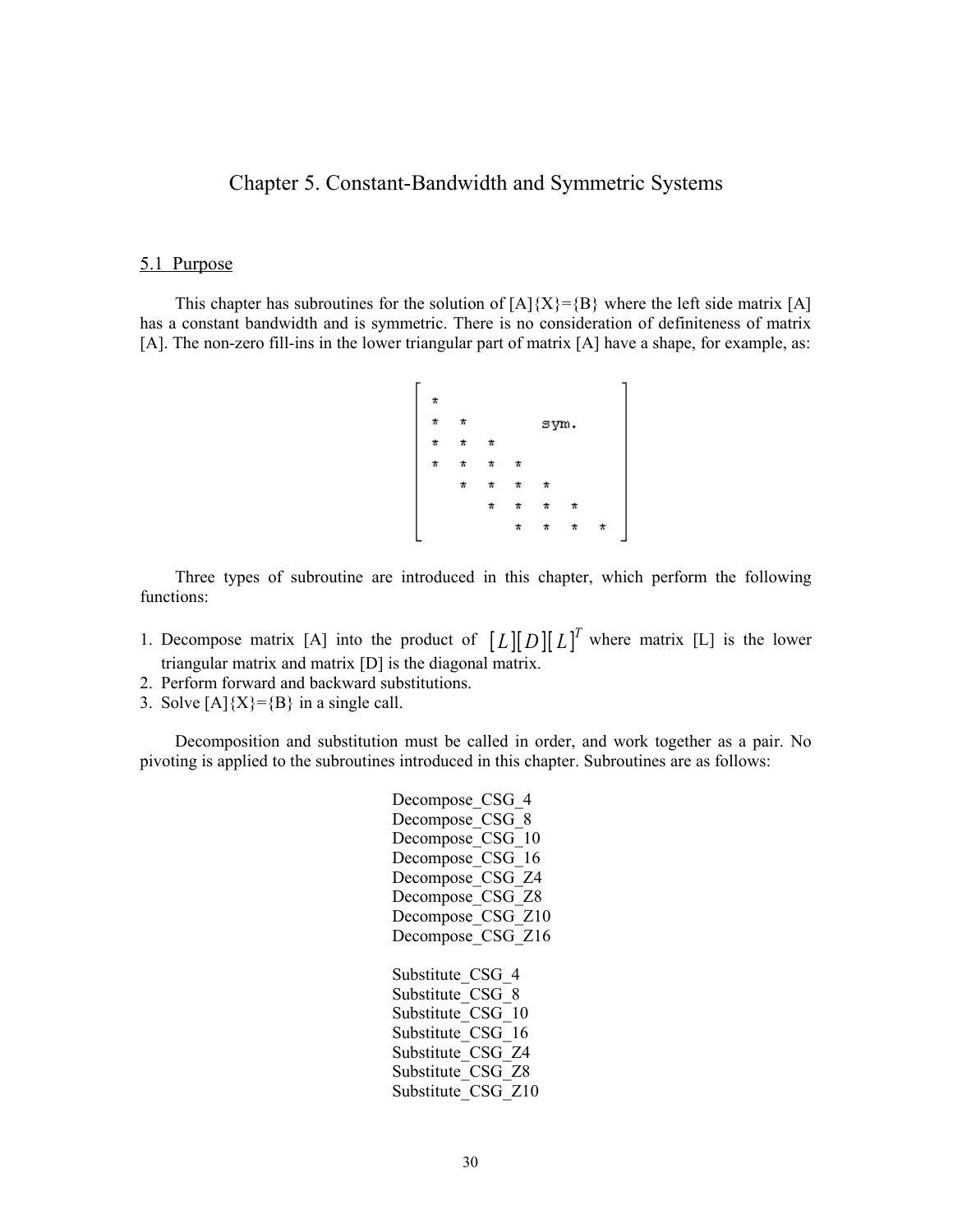Substitute\_CSG\_Z16 Solution CSG 4 Solution CSG 8 Solution CSG 10 Solution CSG 16 Solution CSG Z4 Solution CSG Z8 Solution CSG\_Z10 Solution CSG Z16 meSolution\_CSG\_4 meSolution\_CSG\_8 meSolution\_CSG\_10 meSolution\_CSG\_16 meSolution\_CSG\_Z4 meSolution\_CSG\_Z8 meSolution\_CSG\_Z10 meSolution\_CSG\_Z16

The subroutines with a prefix "me", i.e., meSolution\_CSG\_4, are multiple entry direct solvers that are most well suitable for systems with a small bandwidth. For more detailed discussions on multiple entry solvers, please see section 1.7.

## 5.2 Fortran Syntax for Subroutine Decompose

The following subroutines decompose matrix [A] into  $[A] = [L][D][L]^T$ . Syntax is as follows:

> Decompose CSG 4(A\_io, N\_i, LowerBandwidth\_i, NoGood\_o) Decompose CSG 8(A\_io, N\_i, LowerBandwidth\_i, NoGood\_o) Decompose CSG\_10(A\_io, N\_i, LowerBandwidth\_i, NoGood\_o) Decompose CSG\_16(A\_io, N\_i, LowerBandwidth\_i, NoGood\_o) Decompose CSG Z4(A\_io, N\_i, LowerBandwidth\_i, NoGood\_o) Decompose CSG\_Z8(A\_io, N\_i, LowerBandwidth\_i, NoGood\_o) Decompose CSG Z10(A\_io, N\_i, LowerBandwidth\_i, NoGood\_o) Decompose CSG Z16(A\_io, N\_i, LowerBandwidth\_i, NoGood\_o)

- 1. The argument A io, array whose kind must be consistent with subroutine name convention, is the profile of matrix [A] that inputs the original matrix and returns the result if the variable NoGood o is false. For the definition of profile, please see section 5.6.
- 2. The argument N i, an INTEGER(4) variable, is the order of matrix  $[A]$ .
- 3. The argument LowerBandwidth\_i, an INTEGER(4) variable, is the lower bandwidth of matrix [A]. The lower bandwidth is the maximal number of non-zero fill-ins below the diagonal in a column.
- 4. The argument NoGood\_o, a LOGICAL(4) variable, is a flag that indicates if the input matrix [A] is suitable for the subroutine. If NoGood\_o=.True., the input matrix [A] cannot be decomposed and there is no output returned; otherwise the profile A\_io returns the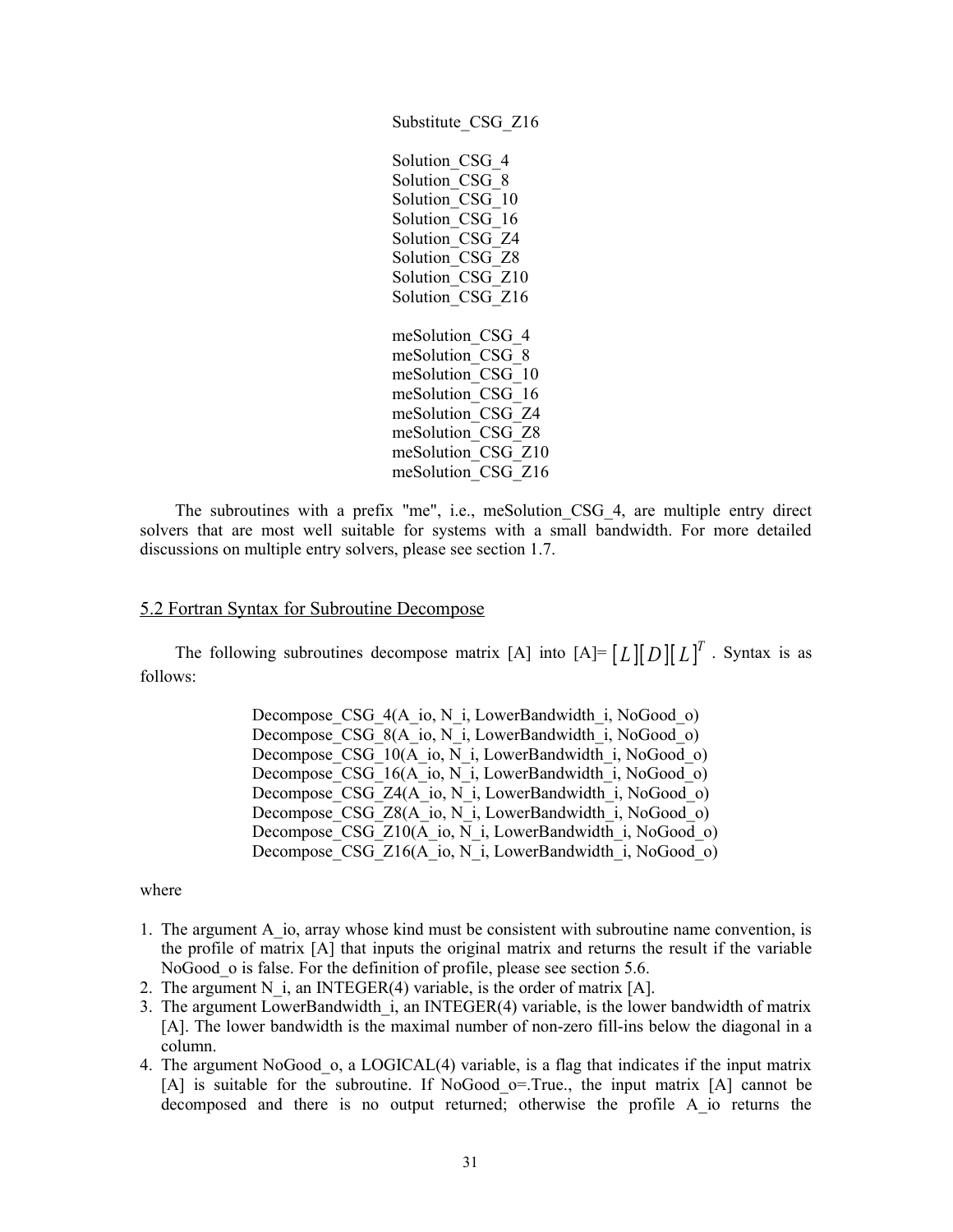decomposed matrices  $[L]$  and  $[D]$ . For the situation where NoGood  $o$ =.True., please see section 5.8.

# 5.3 Fortran Syntax for Subroutine Substitute

The following subroutines perform forward and backward substitutions. Syntax is as follows:

> Substitute CSG  $4(A_i, N_i)$ , LowerBandwidth i, X io) Substitute CSG  $8(A_i, N_i)$ , LowerBandwidth i, X io) Substitute CSG\_10(A\_i, N\_i, LowerBandwidth\_i, X\_io) Substitute CSG  $16(A_i, N_i)$ , LowerBandwidth i, X io) Substitute CSG\_Z4(A\_i, N\_i, LowerBandwidth\_i, X\_io) Substitute CSG  $Z8(A_i, N_i)$ , LowerBandwidth i, X io) Substitute CSG  $Z10(A_i, N_i)$ , LowerBandwidth i, X io) Substitute CSG\_Z16( $\overline{A_i}$ , N\_i, LowerBandwidth\_i, X\_io)

#### where

- 1. The argument A\_i, array whose kind must be consistent with subroutine name convention, is the profile of matrix [A] that inputs the result from decomposition.
- 2. The argument N i, an INTEGER(4) variable, is the order of matrix  $[A]$ .
- 3. The argument LowerBandwidth\_i, an INTEGER(4) variable, is the lower bandwidth of matrix [A]. The lower bandwidth is the maximal number of non-zero fill-ins below the diagonal in a column.
- 4. The argument X\_io, array whose kind must be consistent with subroutine name convention, inputs the right side vector, and returns the solution.

#### 5.4 Fortran Syntax for Subroutine Solution

The following subroutines first decompose [A] into the product of  $[L][D][L]^T$ , and then perform forward and backward substitutions. Solve  $[A]\{X\}=\{B\}$  in a single call. The syntax is as follows:

> Solution CSG  $4(A_i, N_i)$ , LowerBandwidth i, X io, NoGood o) Solution CSG  $8(A_i, N_i)$ , LowerBandwidth i, X io, NoGood o) Solution CSG\_10(A\_io, N\_i, LowerBandwidth\_i, X\_io, NoGood\_o) Solution CSG  $16(A_i, N_i)$ , LowerBandwidth i, X io, NoGood o) Solution CSG  $Z4(A_i, N_i)$ , LowerBandwidth i, X io, NoGood o) Solution CSG  $Z8(A_i, N_i)$ , LowerBandwidth i, X io, NoGood o) Solution CSG  $Z10(A_i, N_i)$ , LowerBandwidth i, X io, NoGood o) Solution CSG  $Z16(A_i, N_i)$ , LowerBandwidth i, X io, NoGood o)

- 1. The argument A\_io, array whose kind must be consistent with subroutine name convention, is the profile of matrix [A], that inputs the original matrix and returns the decomposed result if the variable NoGood o is false. For the definition of profile, please see section 5.6.
- 2. The argument N i, an INTEGER(4) variable, is the order of matrix  $[A]$ .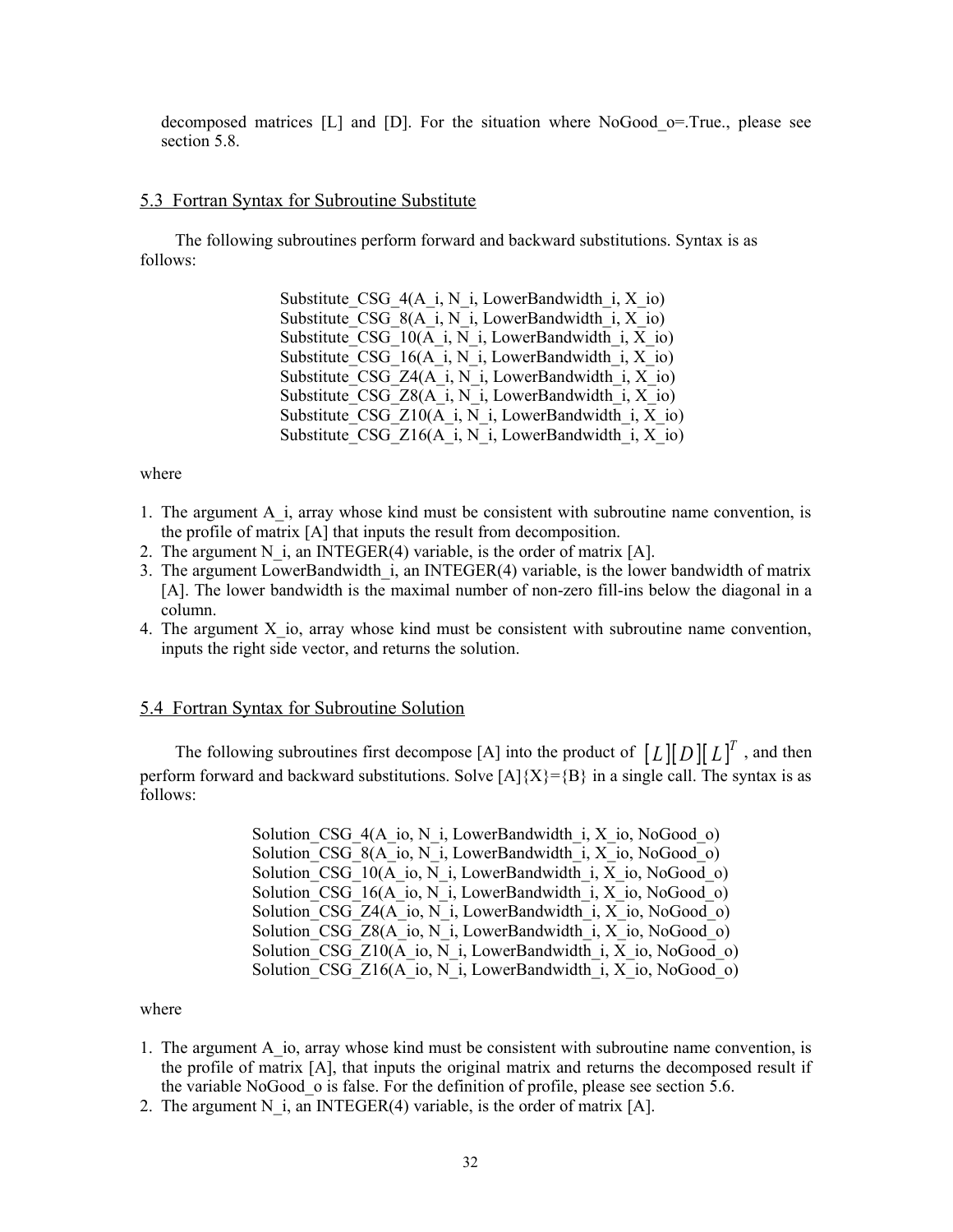- 3. The argument LowerBandwidth\_i, an INTEGER(4) variable, is the lower bandwidth of matrix [A]. The lower bandwidth is the maximal number of non-zero fill-ins below the diagonal in a column.
- 4. The argument X\_io, array whose kind must be consistent with subroutine name convention, inputs the right side vector, and returns the solution if NoGood\_o is false.
- 5. The argument NoGood\_o, a LOGICAL(4) variable, is a flag that indicates if the input system is suitable for the subroutine. If NoGood  $\sigma$ =.True., the input system cannot be solved by the subroutine and there is no output returned; otherwise the profile A\_io returns the decomposed matrices  $[L]$  and  $[D]$ , and vector X io returns the solution. For the situation where NoGood o=.True., please see section 5.8.

# 5.5 Fortran Syntax for Subroutine meSolution

The following subroutines solve the system  $[A][X]=[B]$  by multiple entry procedure, where [X] and [B] may be a matrix with multiple vectors, i.e., [X]=[{ $X_1$ } { $X_2$ } ...] and [B]=[{ $B_1$ }  ${B_2}$  ...]. Syntax is as follows:

meSolution CSG 4(A\_io,N\_i,LowerBandwidth\_i,X\_io,Nset\_i,WorkingSpace\_x,NoGood\_o) meSolution CSG 8(A\_io,N\_i,LowerBandwidth\_i,X\_io,Nset\_i,WorkingSpace\_x,NoGood\_o) meSolution\_CSG\_10(A\_io,N\_i,LowerBandwidth\_i,X\_io,Nset\_i,WorkingSpace\_x,NoGood\_o) meSolution CSG\_16(A\_io,N\_i,LowerBandwidth\_i,X\_io,Nset\_i,WorkingSpace\_x, NoGood\_o) meSolution CSG\_Z4(A\_io,N\_i,LowerBandwidth\_i,X\_io,Nset\_i,WorkingSpace\_x, NoGood\_o) meSolution CSG\_Z8(A\_io,N\_i,LowerBandwidth\_i,X\_io,Nset\_i,WorkingSpace\_x, NoGood\_o) meSolution CSG\_Z10(A\_io,N\_i,LowerBandwidth\_i,X\_io,Nset\_i,WorkingSpace\_x,NoGood\_o) meSolution CSG Z16(A\_io,N\_i,LowerBandwidth\_i,X\_io,Nset\_i,WorkingSpace\_x,NoGood\_o)

## where

- 1. The argument A\_io, array whose kind must be consistent with subroutine name convention, is the profile of matrix [A] that inputs the original matrix. After returning from this subroutine, the content in array A\_io is destroyed no matter if the calling request is successful or not. For the definition of profile, please see section 5.6.
- 2. The argument N i, an INTEGER(4) variable, is the order of matrix  $[A]$ .
- 3. The argument LowerBandwidth\_i, an INTEGER(4) variable, is the lower bandwidth of matrix [A]. The lower bandwidth is the maximal number of non-zero fill-ins below the diagonal in a column. This subroutine is more efficient if the lower bandwidth is small.
- 4. The argument X\_io, array whose kind must be consistent with subroutine name convention, inputs the right side vector(s), and returns the solution if NoGood\_o is false.
- 5. The argument Nset i, an INTEGER(4) variable, is the number of right side vectors.
- 6. The argument WorkingSpace\_x, array whose kind must be consistent with subroutine name convention and providing a space of  $(2^*N_i)^*$ LowerBandwidth I) elements, is a working space.
- 7. The argument NoGood\_o, a LOGICAL(4) variable, is a flag that indicates if the input matrix [A] is suitable for the subroutine. If NoGood  $o=$ .True., the input system cannot be solved by this function and there is no output; otherwise the vector "X\_io" returns the solution. For the situation NoGood $o$ =.True., please see section 5.8.

# 5.6 Profile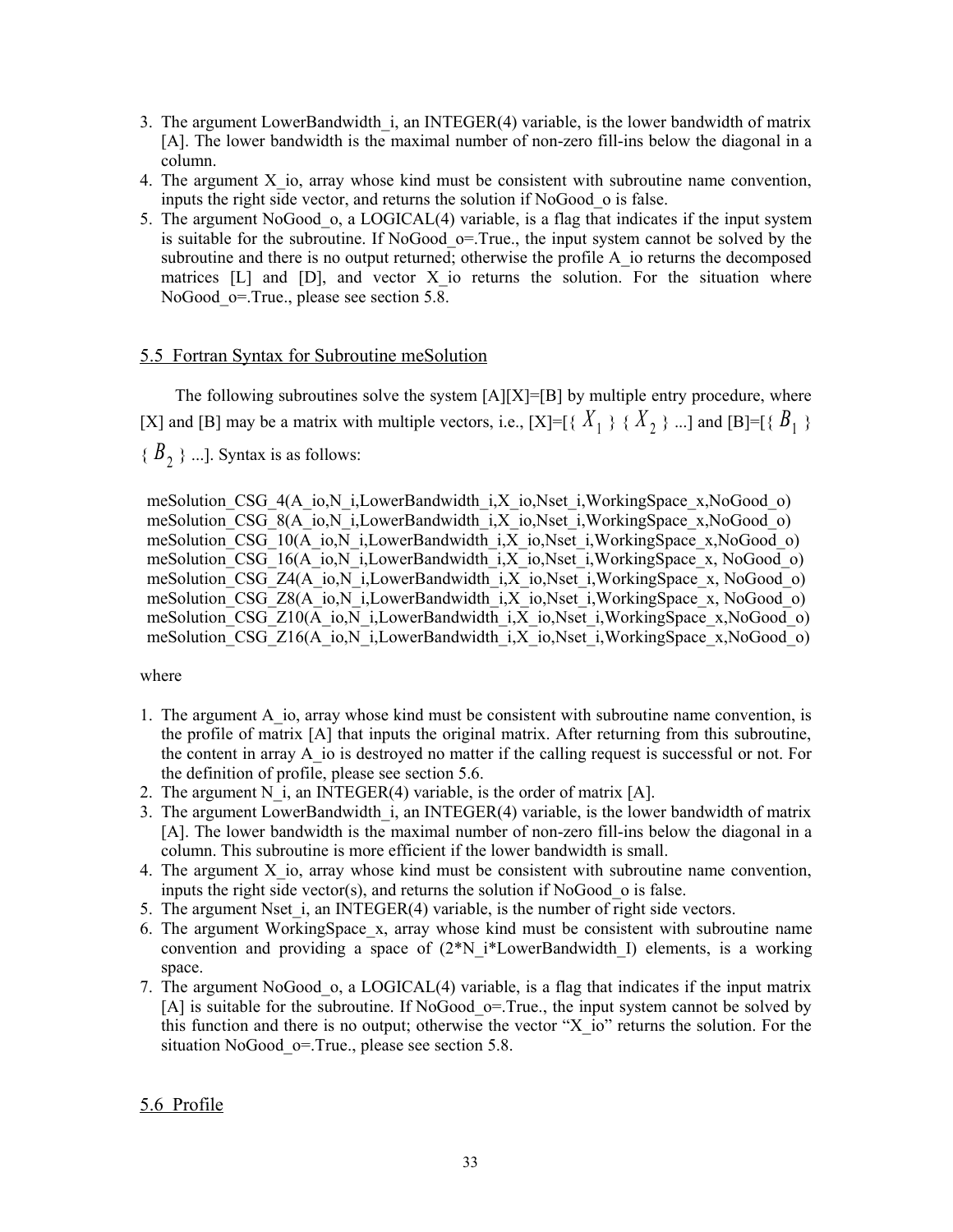Profile for a constant-bandwidth and symmetric matrix is as:

where the symbol  $*$  represents non-zero fill-ins and the symbol  $*$  indicates an extra memory space whose content is never used. Total length of profile is determined as

$$
profile size = (N-1) * LowerBandwidth + N
$$
 (5.2)

where N is the matrix order, and LowerBandwidth is the lower bandwidth.

#### 5.7 Data Storage Scheme

Data storage scheme for a constant-bandwidth and symmetric matrix must be declared in a Fortran program, for example:

 INTEGER (4) :: LowerBandwidth REAL (4) :: A(LowerBandwidth, 1)

where variable A here is a single precision profile for matrix [A]. For other kinds of variable, profile must be properly declared. Then, the coefficient  $A_{ij}$  in the lower triangular part of matrix [A] is programmed in a Fortran program as  $A(I,J)$ .

#### 5.8 Failure of Calling Request

If a calling request fails, solving procedure meets a diagonal coefficient whose absolute value is very small and is almost negligible compared to unity.

The subroutines introduced in this chapter deal with symmetric systems without a consideration of pivoting. Since a symmetric solver does not consider pivoting. Failure of request does not mean that the input matrix is absolutely singular. A pivoting may continue execution. However, pivoting may destroy symmetry. If a pivoting is necessary, try a solver with partial pivoting that will be discussed in chapter 13. A pivoting procedure always takes more time, and is less efficient in parallel processing.

#### 5.9 Fortran Example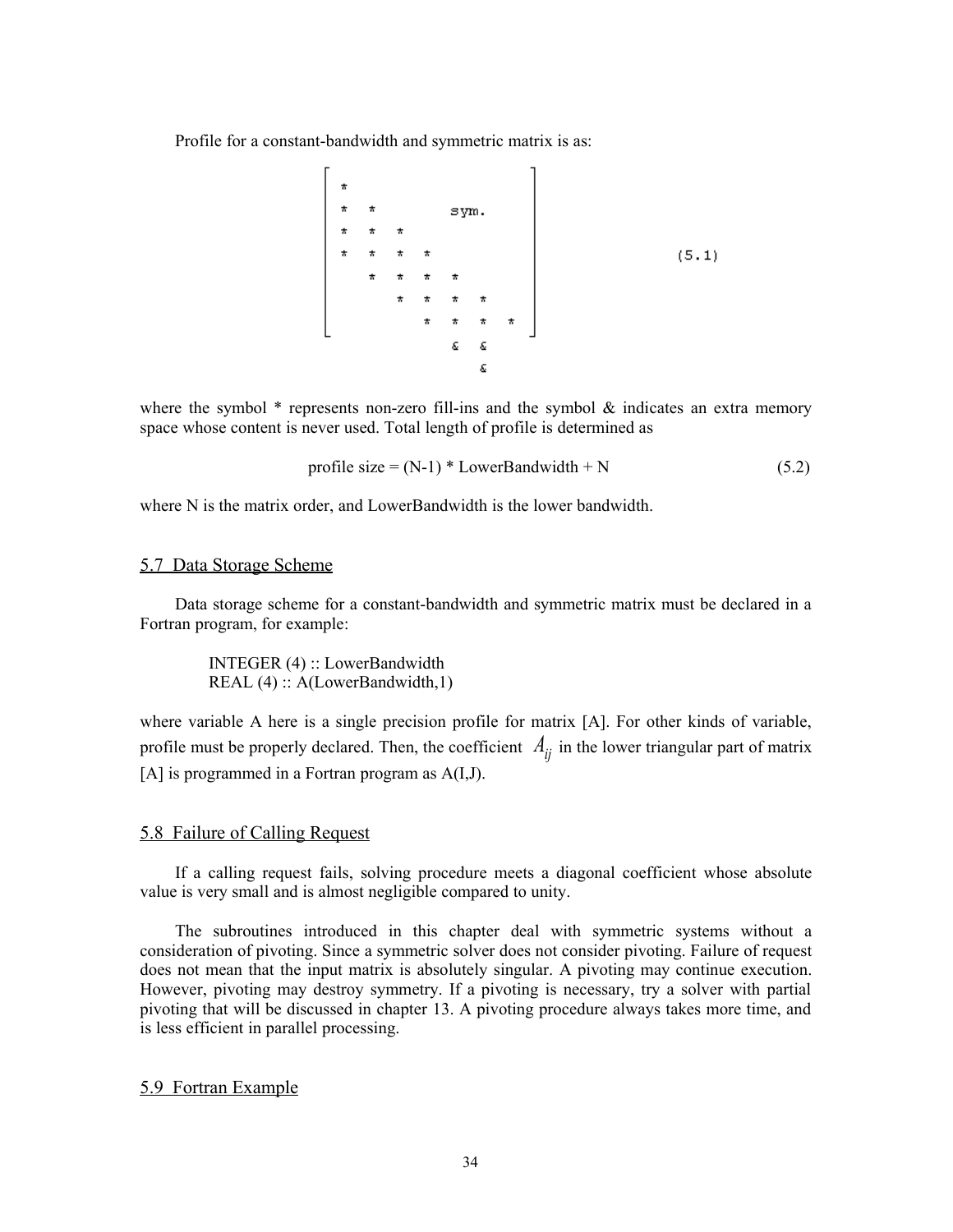For a given system  $[A](X) = {B}$ , the left side matrix  $[A]$  and the right side vector  ${B}$  are defined as follows:

| 1 |       |          |                 |      |     |   |     | 21  |
|---|-------|----------|-----------------|------|-----|---|-----|-----|
| 4 | 25    |          |                 | sym. |     |   |     | 11  |
| 2 | 29 14 |          |                 |      |     |   |     | 122 |
|   |       | 99 34 19 |                 |      |     |   | and | 19  |
|   |       | з        | 23 <sub>5</sub> |      |     |   |     | 333 |
|   |       |          | 11 7            |      | -22 |   |     |     |
|   |       |          |                 | 3.   | 2   | 9 |     | 3   |

in which the order N=7 and the lower bandwidth, denoted by LowerBandwidth, is 2. A Fortran program for decomposition and substitution is as follows. Subroutines "Input" and "Output" have data storage scheme. Subroutine "Decompose CSG 4" decomposes matrix [A], subroutine "Substitute\_CSG\_4" performs forward and backward substitutions.

```
! *** Example program ***
! define variables where the length of A is determined by equation (5.2)
!
    Integer (4), PARAMETER :: N=7
     Integer (4), PARAMETER :: LowerBandwidth=2
    REAL (4) :: A((N-1)*LowerBandwidth+N), sX(N) LOGICAL*4 NoGood
     DATA sX/21.0,11.0,122.0,19.0,333.0,1.0,3.0/
!
! input the lower triangular part of [A]
!
     CALL Input(A,LowerBandwidth)
!
! decompose in parallel
!
      CALL Decompose_CSG_4(A,N,LowerBandwidth,NoGood)
!
! stop if NoGood=.True.
!
     IF(NoGood) STOP 'Cannot be decomposed'
!
! perform substitutions in parallel
!
    CALL Substitute CSG 4(A,N,LowerBandwidth,sX)
!
! output decomposed matrix
!
     CALL Output(A,N,LowerBandwidth)
!
! output the solution
!
     Write(*,'('' Solution is as:'')')
    Write(*,*) X
```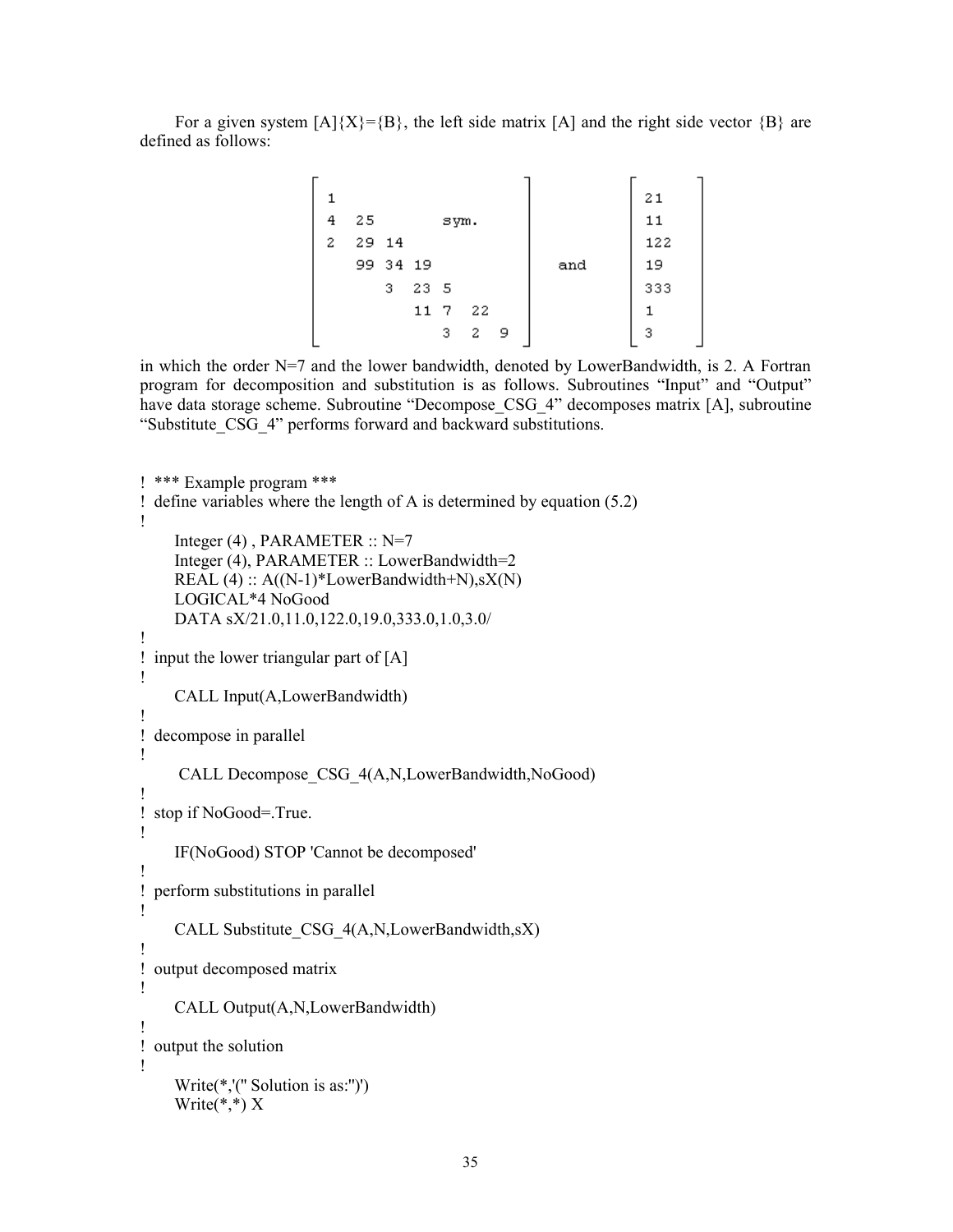```
!
! laipe done
!
     call laipeDone
!
     STOP
     END
     SUBROUTINE Input(A,LowerBandwidth)
!
!
! routine to demonstrate an application of data storage scheme
! (A)FORTRAN CALL: CALL Input(A,LowerBandwidth)
! 1.A: <R4> profile of matrix [A], dimension(*)
! 2.LowerBandwidth: <I4> lower bandwidth
!
! dummy arguments
!
     INTEGER (4) :: LowerBandwidth
     REAL (4) :: A(LowerBandwidth,1)
!
! input
!
    A(1,1)=1.0A(2,1)=4.0A(3,1)=2.0A(2,2)=25.0A(3,2)=29.0A(4,2)=99.0A(3,3)=14.0A(4,3)=34.0A(5,3)=3.0A(4,4)=19.0A(5,4)=23.0A(6,4)=11.0A(5,5)=5.0A(6,5)=7.0A(7,5)=3.0A(6,6)=22.0A(6,6)=22.0A(7,6)=2.0A(7,7)=9.0!
     RETURN
     END
     SUBROUTINE Output(A,N,LowerBandwidth)
!
!
! routine to output the decomposed matrix by data storage scheme
! (A)FORTRAN CALL: CALL Output(A,N,LowerBandwidth)
! 1.A: <R4> profile of matrix [A], dimension(*)
! 2.N: \leqI4> order of matrix [A]
```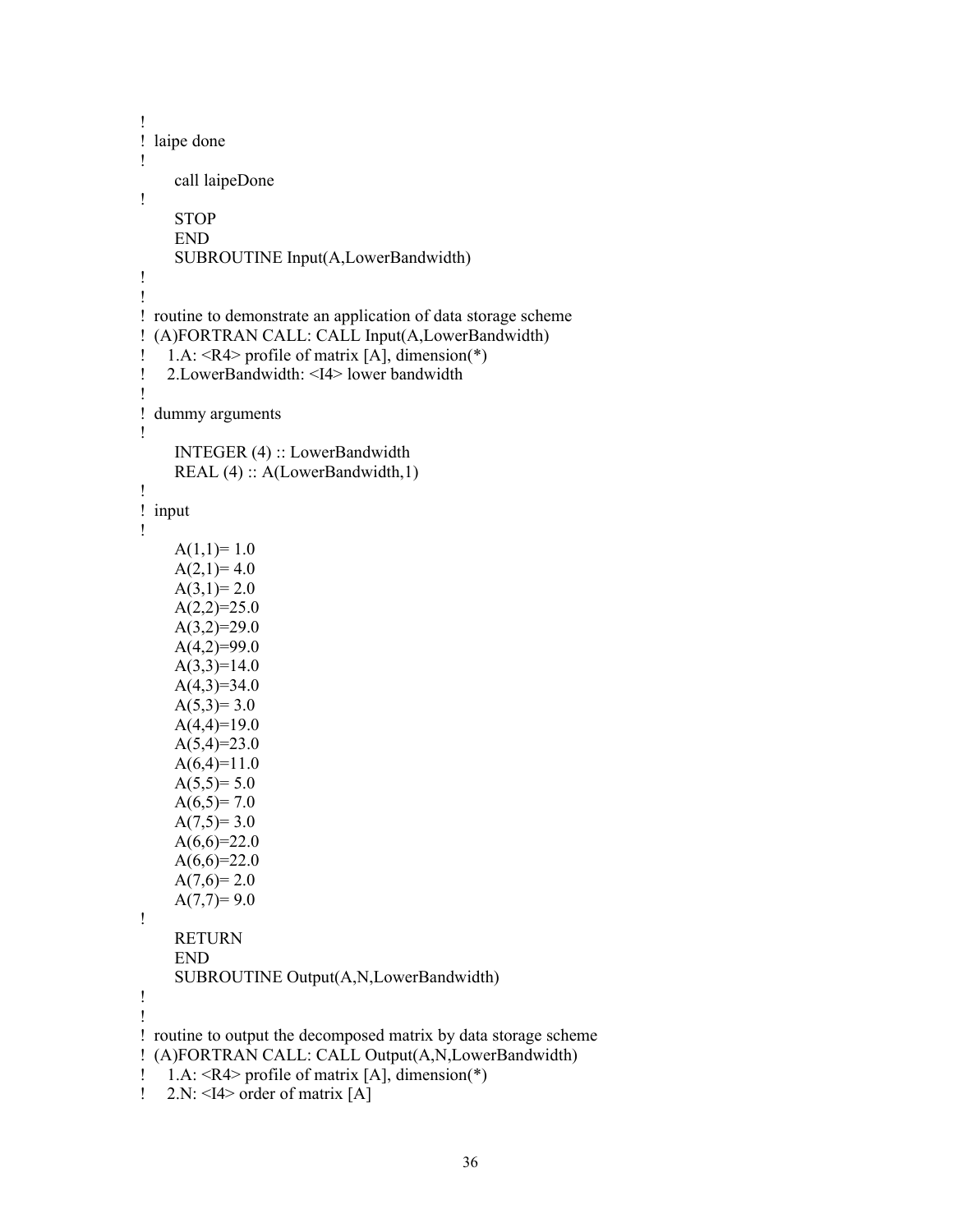```
! 3.LowerBandwidth: <I4> lower bandwidth
!
! dummy arguments
!
     INTEGER (4) :: N,LowerBandwidth
     REAL (4) :: A(LowerBandwidth,1)
!
! local variables
!
     INTEGER*4 Column,Row
!
! output the coefficients on non-zero fill-ins
!
     WRITE(*,'('' Row Column Coefficient'')')
    DO Column=1,N
         DO Row=Column, MIN0(Column+LowerBandwidth,N)
             WRITE(*,'(I4,I6,F9.3)') Row,Column, A(Row,Column)
         END DO
     END DO
!
     RETURN
     END
```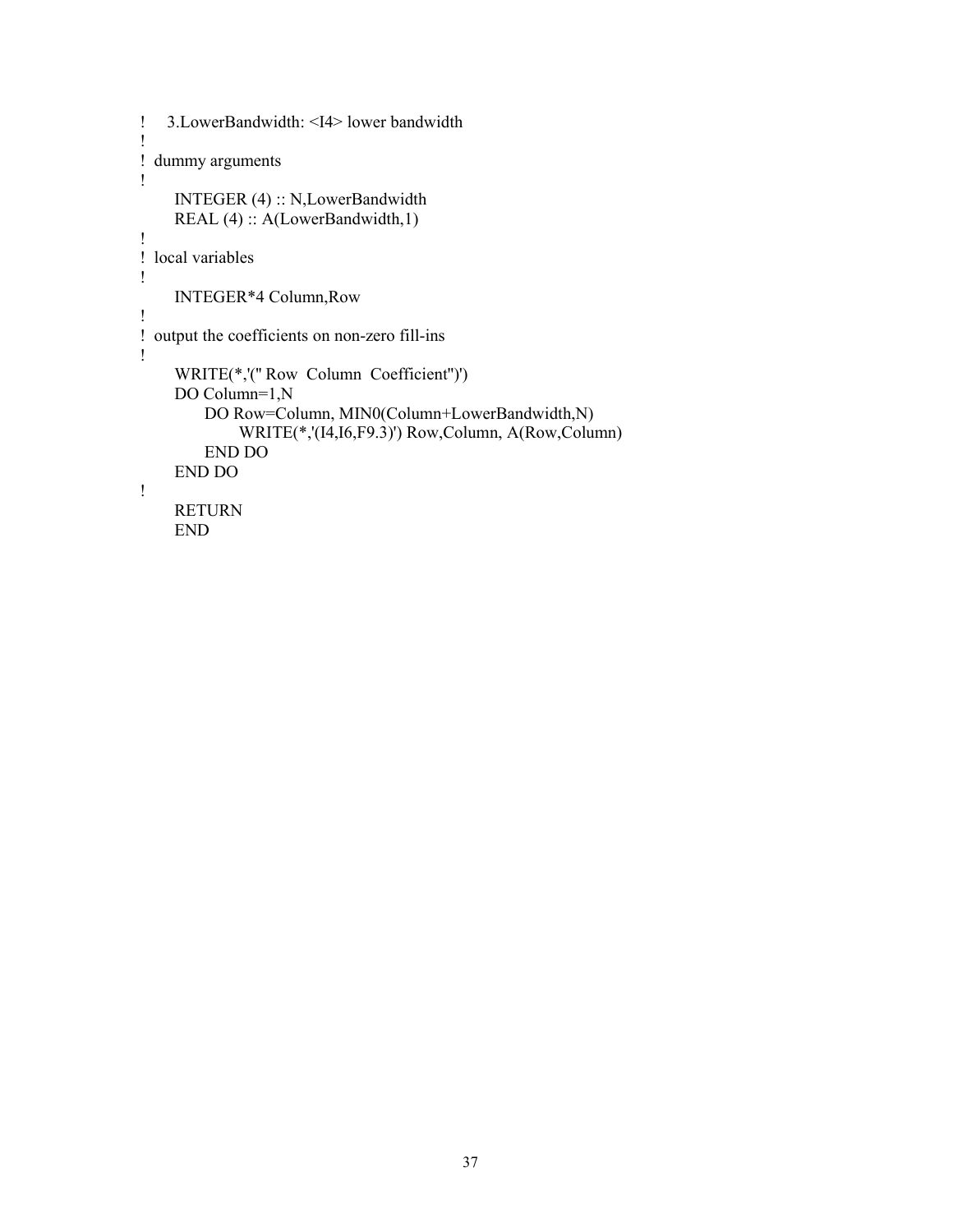# Chapter 6. Variable-Bandwidth and Symmetric Systems

## 6.1 Purpose

This chapter has subroutines for the solution of  $[A]{X}=\{B\}$  where the left side matrix [A] has a variable bandwidth and is symmetric. There is no consideration of definiteness of matrix [A]. The non-zero fill-ins in the upper triangular part of matrix [A] have a shape, for example, as:

$$
\begin{bmatrix}\n \star & \star & & \star & \star & \star \\
 \star & \star & \star & \star & \star \\
 & & \star & \star & \star & \star \\
 & & & \star & \star & \star \\
 & & & & \star & \star & \star \\
 & & & & & \star & \star \\
 & & & & & & \star\n \end{bmatrix}
$$

which looks like a skyline in a city, and is sometimes called *skyline solver*. Three types of subroutine are introduced in the chapter, which perform the following functions:

- 1. Decompose matrix [A] into the product of  $[U]^T[D][U]$  where matrix [U] is the upper triangular matrix and matrix [D] is the diagonal matrix.
- 2. Perform forward and backward substitutions.
- 3. Solve  $[A]\{X\} = \{B\}$  in a single call.

Decomposition and substitution must be called in order, and work together as a pair. No pivoting is applied to the subroutines, which are as:

> Decompose VSG 4 Decompose VSG 8 Decompose VSG 10 Decompose VSG 16 Decompose\_VSG\_Z4 Decompose VSG Z8 Decompose VSG Z10 Decompose VSG Z16 Substitute VSG 4 Substitute VSG 8 Substitute\_VSG\_10 Substitute VSG 16 Substitute VSG Z4 Substitute VSG Z8 Substitute VSG Z10 Substitute VSG Z16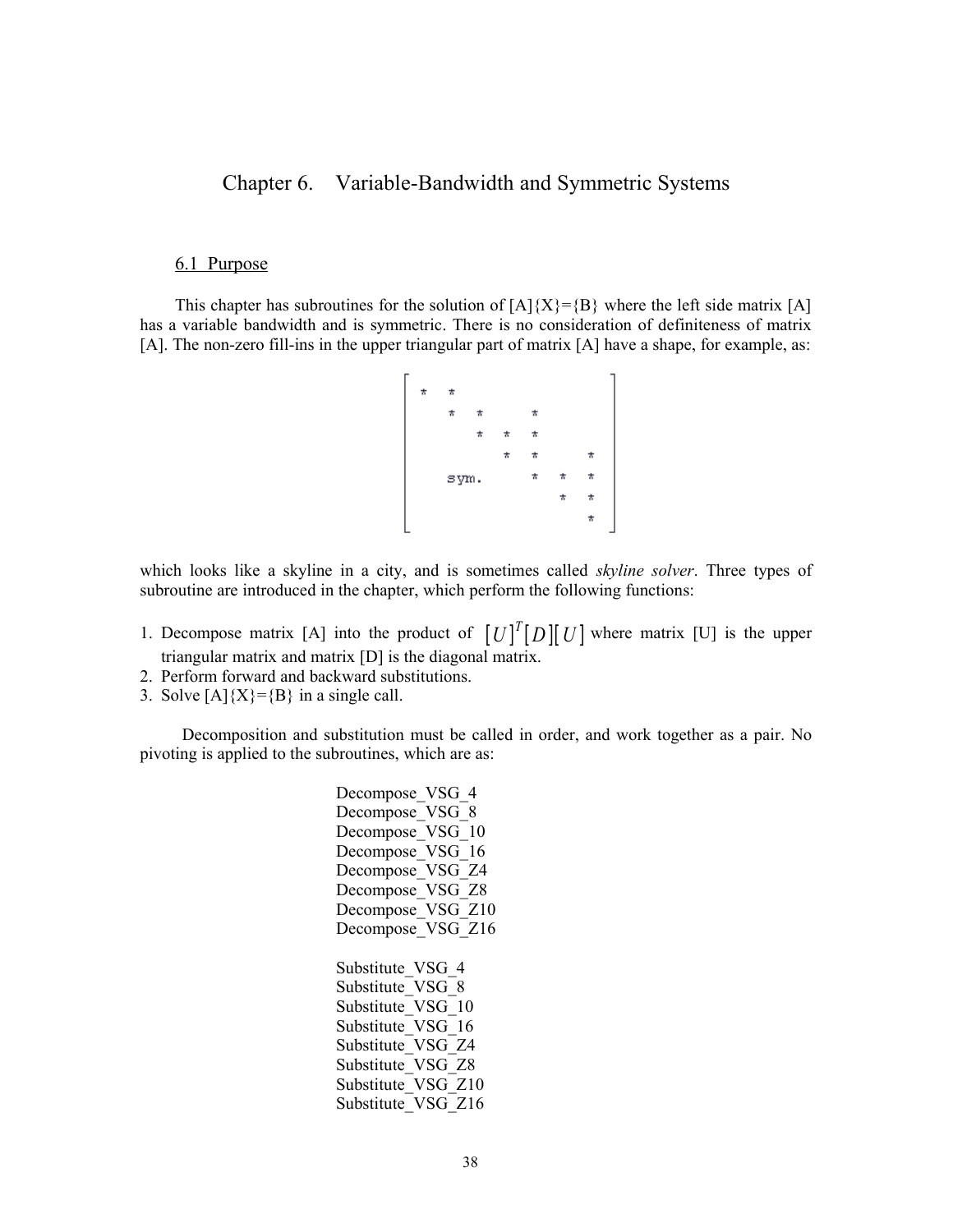| Solution VSG 4   |  |
|------------------|--|
| Solution VSG 8   |  |
| Solution VSG 10  |  |
| Solution VSG 16  |  |
| Solution VSG Z4  |  |
| Solution VSG Z8  |  |
| Solution VSG Z10 |  |
| Solution VSG Z16 |  |

#### 6.2 Fortran Syntax for Subroutine Decompose

The following subroutines decompose matrix [A] into  $[A] = [U]^T [D][U]$ . Syntax is as follows:

> Decompose VSG 4(A io, N i, Label i, NoGood o) Decompose VSG 8(A\_io, N\_i, Label\_i, NoGood\_o) Decompose<sup>VSG\_10(A\_io, N\_i, Label\_i, NoGood\_o)</sup> Decompose VSG 16(A io, N i, Label i, NoGood o) Decompose VSG Z4(A\_io, N\_i, Label\_i, NoGood\_o) Decompose VSG Z8(A\_io, N\_i, Label\_i, NoGood\_o) Decompose VSG Z10(A io, N i, Label i, NoGood o) Decompose VSG Z16(A io, N i, Label i, NoGood o)

#### where

- 1. The argument A io, array whose kind must be consistent with subroutine name convention, is the profile of matrix [A] that inputs the original matrix and returns the result if the variable NoGood o is false. For the definition of profile, please see section 6.5.
- 2. The argument N i, an INTEGER(4) variable, is the order of matrix  $[A]$ .
- 3. The argument Label\_i, an INTEGER(4) array, is the address reference label. For the definition of address reference label, please see section 6.6.
- 4. The argument NoGood\_o, a LOGICAL(4) variable, is a flag that indicates if the input matrix  $[A]$  is suitable for decomposition. If NoGood  $o$ =.True., the input matrix  $[A]$  cannot be decomposed and there is no output returned; otherwise the profile A\_io returns the decomposed matrices  $[U]$  and  $[D]$ . For the situation where NoGood  $o$ =.True., please see section 6.7.

#### 6.3 Fortran Syntax for Subroutine Substitute

The following subroutines perform forward and backward substitutions. Syntax is as follows:

> Substitute VSG  $4(A_i, N_i)$ , Label i, X io) Substitute VSG  $8(A_i, N_i)$ , Label i, X io) Substitute VSG  $10(A_i, N_i)$ , Label i, X io) Substitute VSG  $16(A_i, N_i)$ , Label i, X io) Substitute VSG  $Z4(A_i, N_i)$ , Label i, X io) Substitute VSG  $Z8(A_i, N_i)$ , Label i, X io)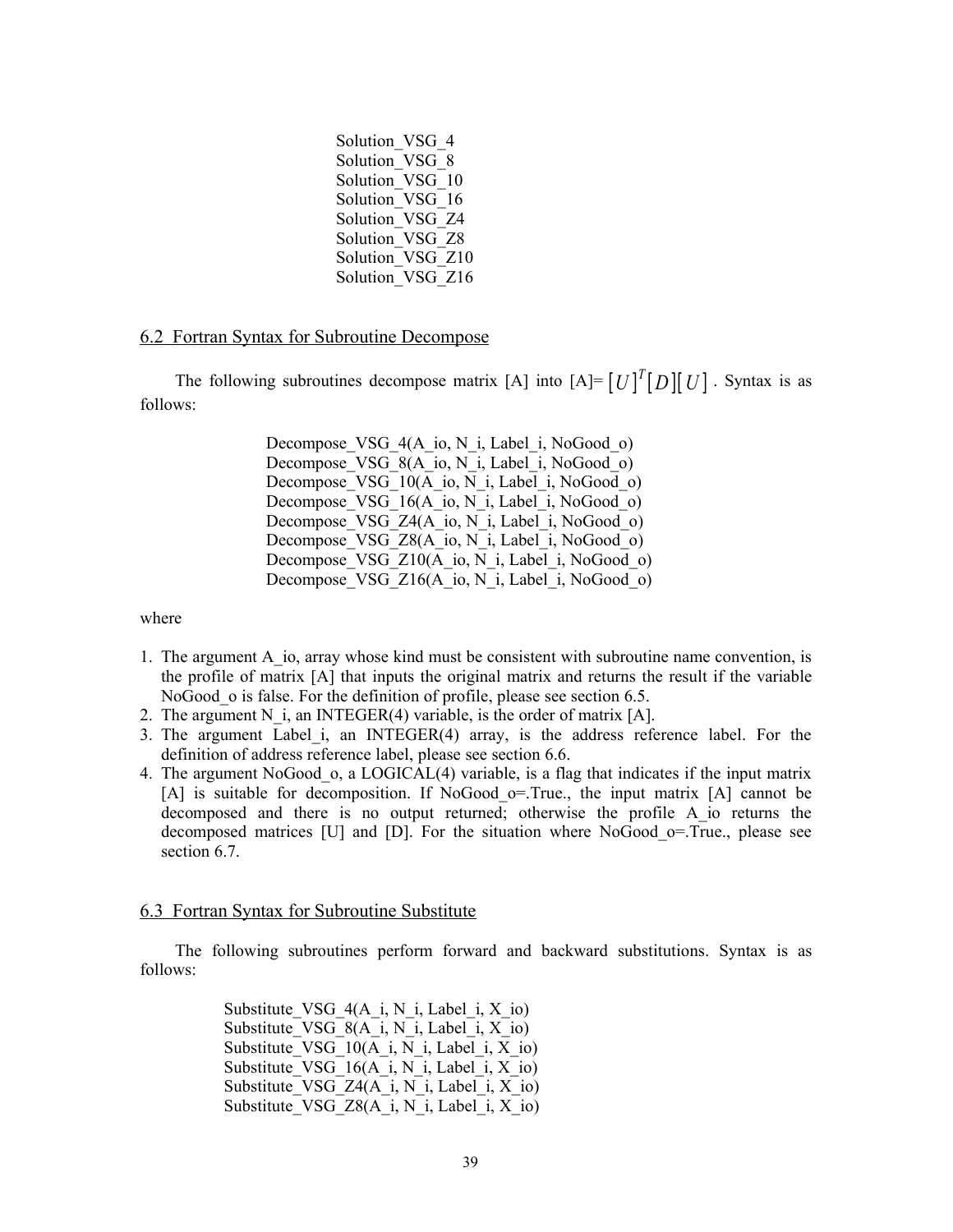Substitute VSG  $Z10(A_i, N_i)$ , Label i, X io) Substitute VSG Z16(A i, N i, Label i, X io)

where

- 1. The argument A i, array whose kind must be consistent with subroutine name convention, is the profile of matrix [A] that inputs the result from decomposition.
- 2. The argument N i, an INTEGER(4) variable, is the order of matrix  $[A]$ .
- 3. The argument Label\_i, an INTEGER(4) array, is the address reference label. For the definition of address reference label, please see section 6.6.
- 4. The argument X io, array whose kind must be consistent with subroutine name convention, inputs the right side vector, and returns the solution.

#### 6.4 Fortran Syntax for Subroutine Solution

The following subroutines first decompose matrix [A] into the product of  $[U]^{T}[D][[U]$ , and then perform forward and backward substitutions. Solve the system  $[A]\{X\}=\{B\}$  in a single call. Syntax is as follows:

> Solution VSG  $4(A \text{io}, N \text{ i}, Label i, X \text{io}, NoGood\ o)$ Solution VSG  $8(A_i, N_i)$ , Label i, X io, NoGood o) Solution VSG  $10(A \text{ io}, N \text{ i, Label } i, X \text{ io, NoGood } o)$ Solution VSG  $16(A_i, N_i)$ , Label i, X io, NoGood o) Solution VSG  $Z4(A \text{io}, N \text{ i}, \text{Label } i, X \text{io}, \text{NoGood } o)$ Solution\_VSG\_Z8(A\_io, N\_i, Label\_i, X\_io, NoGood\_o) Solution VSG  $Z10(A_i, N_i)$ , Label i, X io, NoGood o) Solution VSG  $Z16(A_i, N_i)$ , Label i, X io, NoGood o)

## where

- 1. The argument A\_io, array whose kind must be consistent with subroutine name convention, is the profile of matrix [A], that inputs the original matrix and returns the decomposed result if the variable NoGood\_o is false. For the definition of profile, please see section 6.5.
- 2. The argument N i, an INTEGER(4) variable, is the order of matrix [A].
- 3. The argument Label\_i, an INTEGER(4) array, is the address reference label. For the definition of address reference label, please see section 6.6.
- 4. The argument X\_io, array whose kind must be consistent with subroutine name convention, inputs the right side vector, and returns the solution if NoGood\_o is false.
- 5. The argument NoGood\_o, a LOGICAL(4) variable, is a flag that indicates if the input system is suitable for the subroutine. If NoGood o=.True., the input system cannot be solved by the subroutine and there is no output returned; otherwise the profile A io returns the decomposed matrices  $[U]$  and  $[D]$ , and vector X io returns the solution. For the situation where NoGood o=.True., please see section 6.7.

#### 6.5 Profile

Profile for a variable-bandwidth and symmetric matrix is as: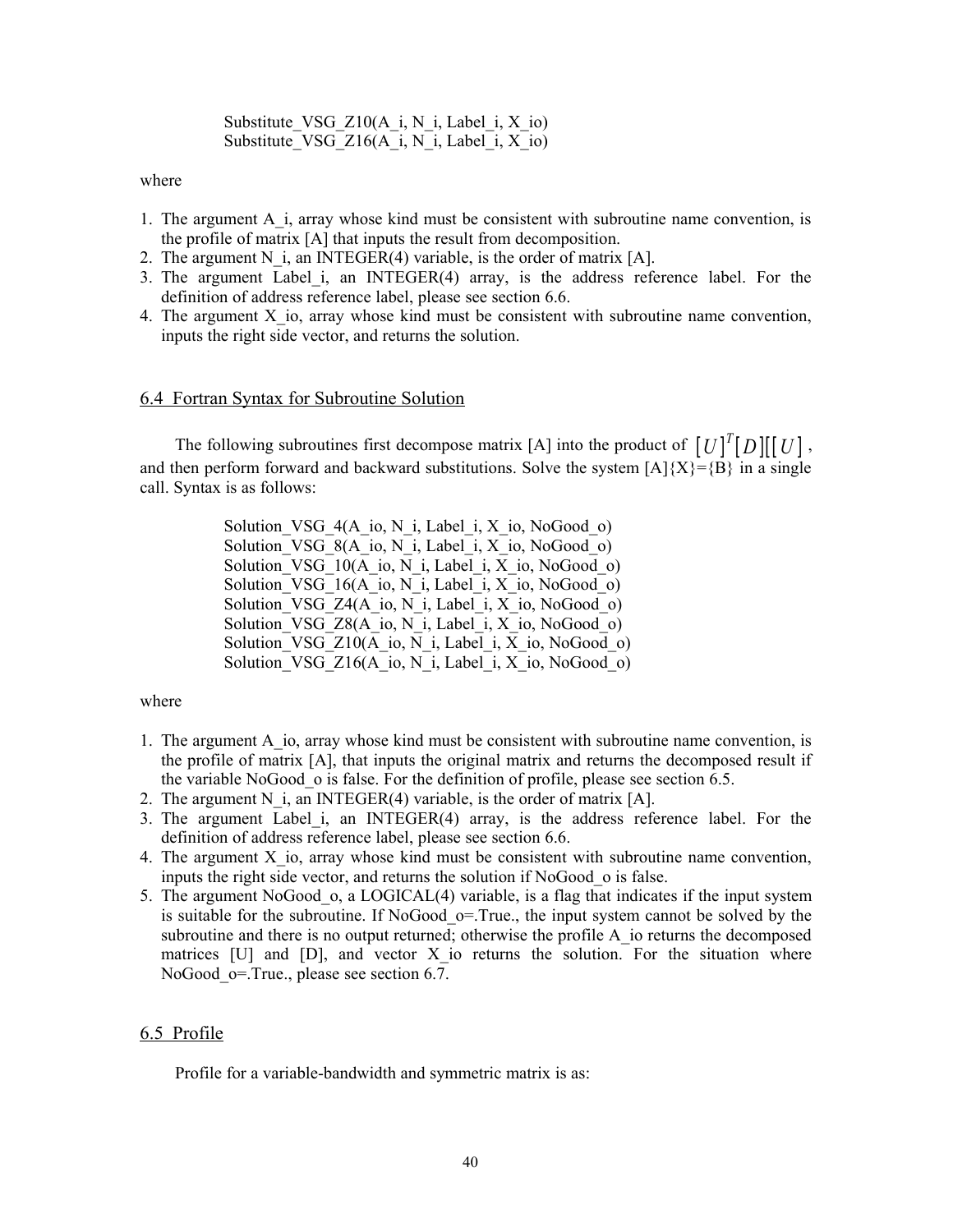

where the symbol  $*$  represents non-zero fill-ins. Total length of profile is determined as

$$
profile size = Label(N)-1+N
$$
\n(6.2)

where N is the matrix order, and Label(N) is the address reference label for the N-th column. The address reference label is discussed in the next section.

### 6.6 Data Storage Scheme

Data storage scheme for a variable-bandwidth and symmetric matrix must be declared in a Fortran program, for example:

$$
REAL(4) :: A(1,1)
$$

where variable A here is a single precision profile for matrix [A]. For other kinds of variable, profile must be properly declared. Then, replace the column index, for example j, with the address reference label, for example Label(J). The coefficient  $A_{ij}$  in the upper triangular part of matrix [A] is programmed in a Fortran program as A(I,Label(J)). Address reference labels are defined by the following algorithm where N is the order of matrix [A]:

(1) Set Label(1) = 1 (2) For  $i = 2$  to N, do the following Label(i) = Label(i-1) + [ number of non-zero fill-ins above the diagonal in the i-th column ] (6.3)

For the example in form  $(6.1)$ , the address reference labels are 1, 2, 3, 4, 7, 8, and 11. Equation (6.2) computes 17 non-zero fill-ins that may be checked from the form (6.1). In the i-th column, the number of non-zero fill-ins above the diagonal is equal to the following:

i-[the row index of the first non-zero fill-in]

Therefore, the first non-zero fill-in in the i-th column is as:

$$
Label(i-1)-Label(i)+i
$$
\n
$$
(6.4)
$$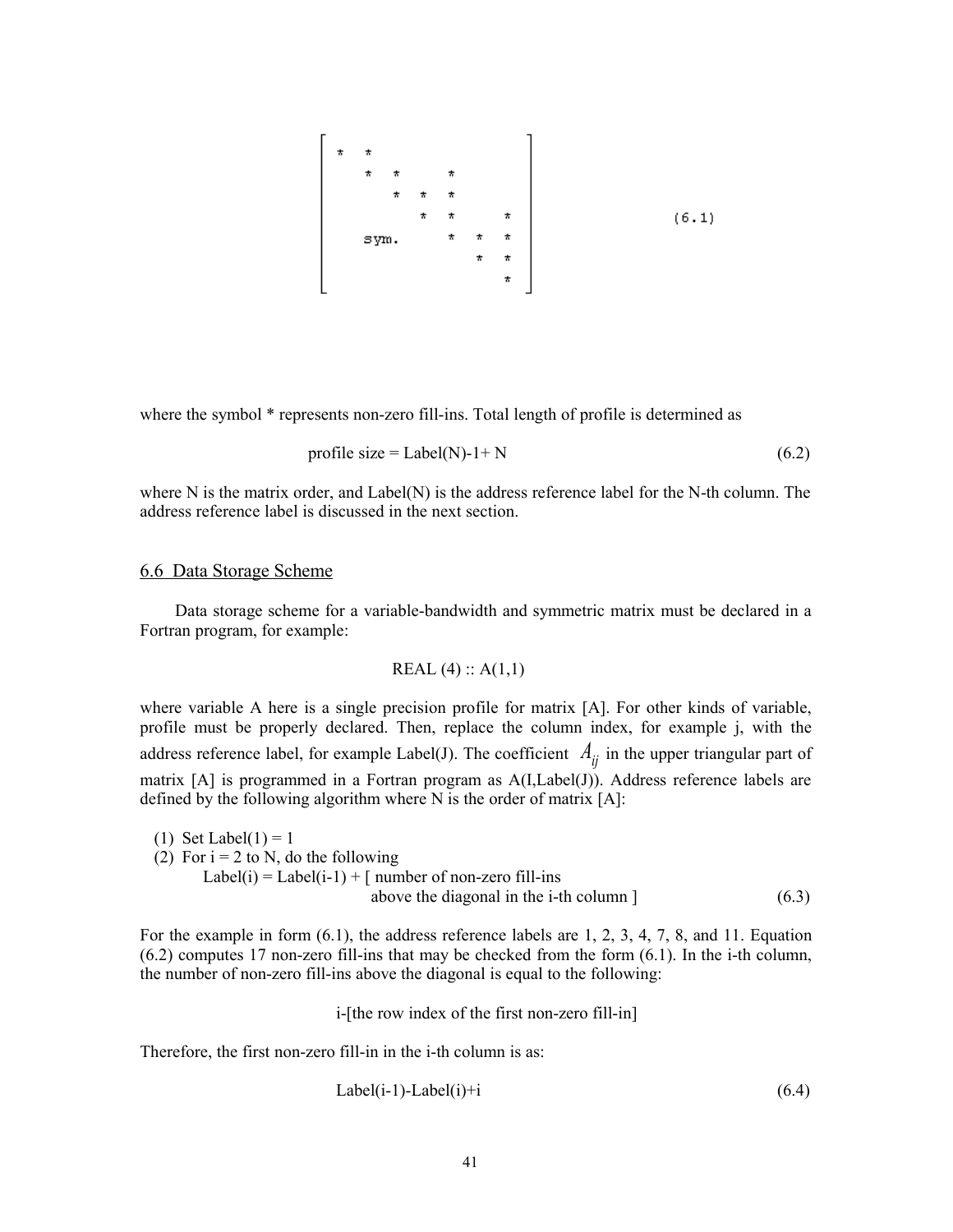#### 6.7 Failure of Calling Request

If a calling request fails, solving procedure meets a diagonal coefficient whose absolute value is very small and is negligible compared to unity.

The subroutines introduced in this chapter deal with symmetric systems without a consideration of pivoting. Failure of request does not mean that the input matrix is absolutely singular. A pivoting may continue execution. However, pivoting may destroy not only symmetric property but also sparsity. If a pivoting is necessary, try a constant-bandwidth solver with partial pivoting or a dense solver with pivoting.

## 6.8 Fortran Example

For a given system  $[A]{X}=\{B\}$ , the left side matrix  $[A]$  and the right side vector  ${B}$  are defined as follows:

| 1 | 4    | 72       |       |   |     |   |     | 5   |
|---|------|----------|-------|---|-----|---|-----|-----|
|   |      | 25 29 44 |       |   |     |   |     | 41  |
|   |      | 14 34    |       |   |     |   |     | 12  |
|   |      |          | 19 23 |   |     | 9 | and | 9   |
|   |      |          |       | 8 | 373 |   |     | 303 |
|   | sym. |          |       |   | 2   | 2 |     | 21  |
|   |      |          |       |   |     |   |     | 23  |

in which the order  $N=7$ . A Fortran program for decomposition and substitution is as follows. Subroutines "Input" and "Output" have data storage scheme. Subroutine "Decompose VSG 4" decomposes matrix [A], and subroutine "Substitute\_VSG\_4" performs forward and backward substitutions.

```
! *** Example program ***
! define variables where the length of A is determined by equation (6.2)
!
     PARAMETER (N=7)
    REAL*4 A(17), X(N) INTEGER*4 Label(N)
     LOGICAL*4 NoGood
     DATA X/5.0,41.0,12.0,9.0,303.0,21.0,23.0/
     DATA Label/1,2,4,6,7,8,11/
!
! input the upper triangular part of [A]
!
     CALL Input(A,Label)
!
! decompose in parallel
```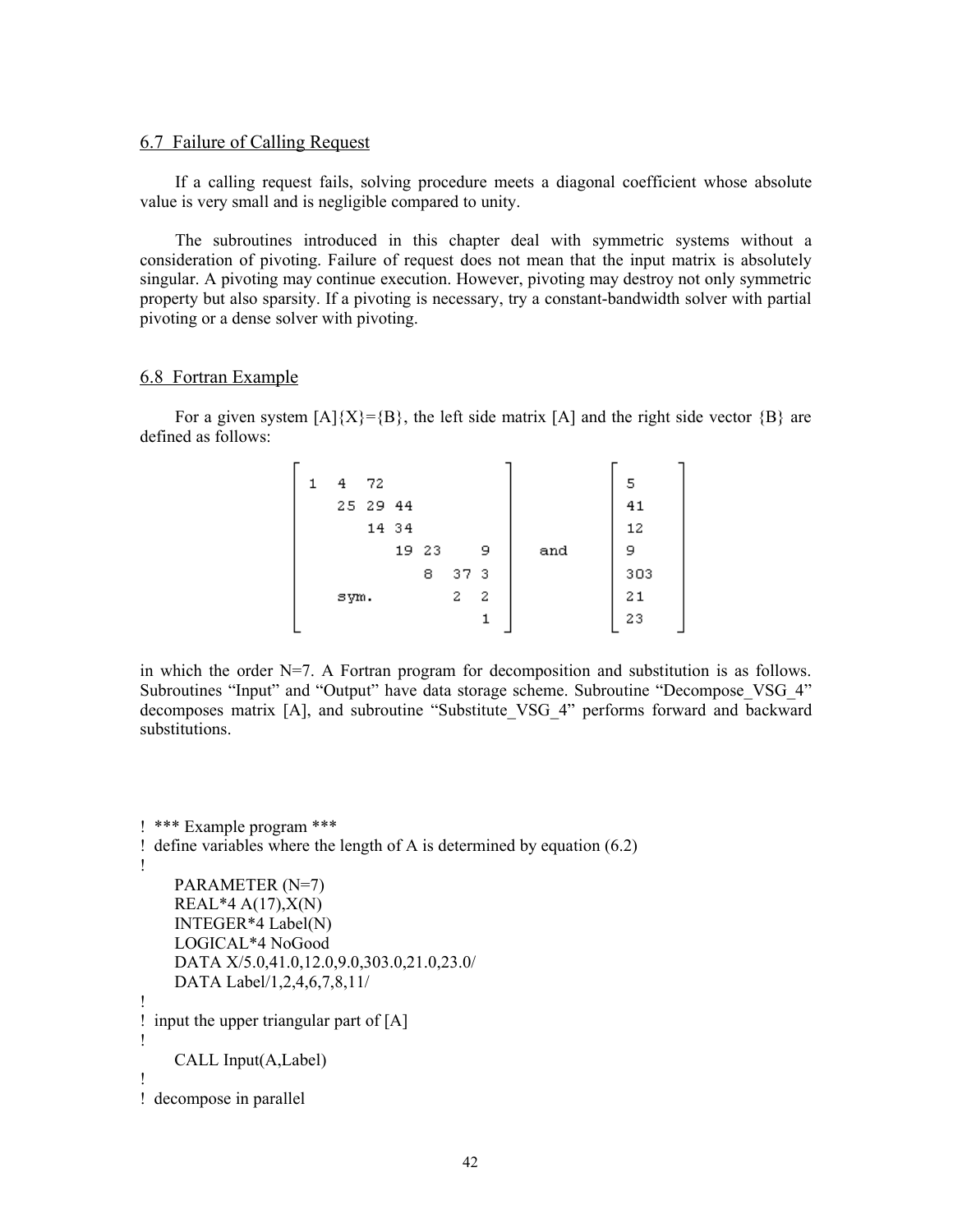```
!
      CALL Decompose_VSG_4(A,N,Label, NoGood)
!
! stop if NoGood=.True.
!
      IF(NoGood) STOP 'Cannot be decomposed'
!
! perform substitutions in parallel
!
      CALL Substitute_VSG_4(A,N,Label,X)
!
! output decomposed matrix
!
      CALL Output(A,N,Label)
!
! output the solution
!
      Write(*,'('' Solution is as:'')')
     Write(*,*) X
!
! laipe done
!
      call laipeDone
!
     STOP
      END
      SUBROUTINE Input(A,Label)
!
!
! routine to demonstrate an application of data storage scheme
! (A)FORTRAN CALL: CALL Input(A,Label)
! 1.A: \langle R4 \rangle profile of matrix [A], dimension(*)
! 2.Label: \langle \vec{14} \rangle address reference labels, dimension(*)
!
! dummy arguments
!
      INTEGER*4 Label(1)
     REAL*4 A(1,1)
!
! input
!
     A(1,Label(1))=1.0A(1,Label(2))=4.0A(2,Label(2)) = 25.0A(1,Label(3)) = 72.0A(2,Label(3))=29.0A(3,Label(3))=14.0A(2,Label(4)) = 44.0A(3,Label(4)) = 34.0 A(4,Label(4))=19.0
```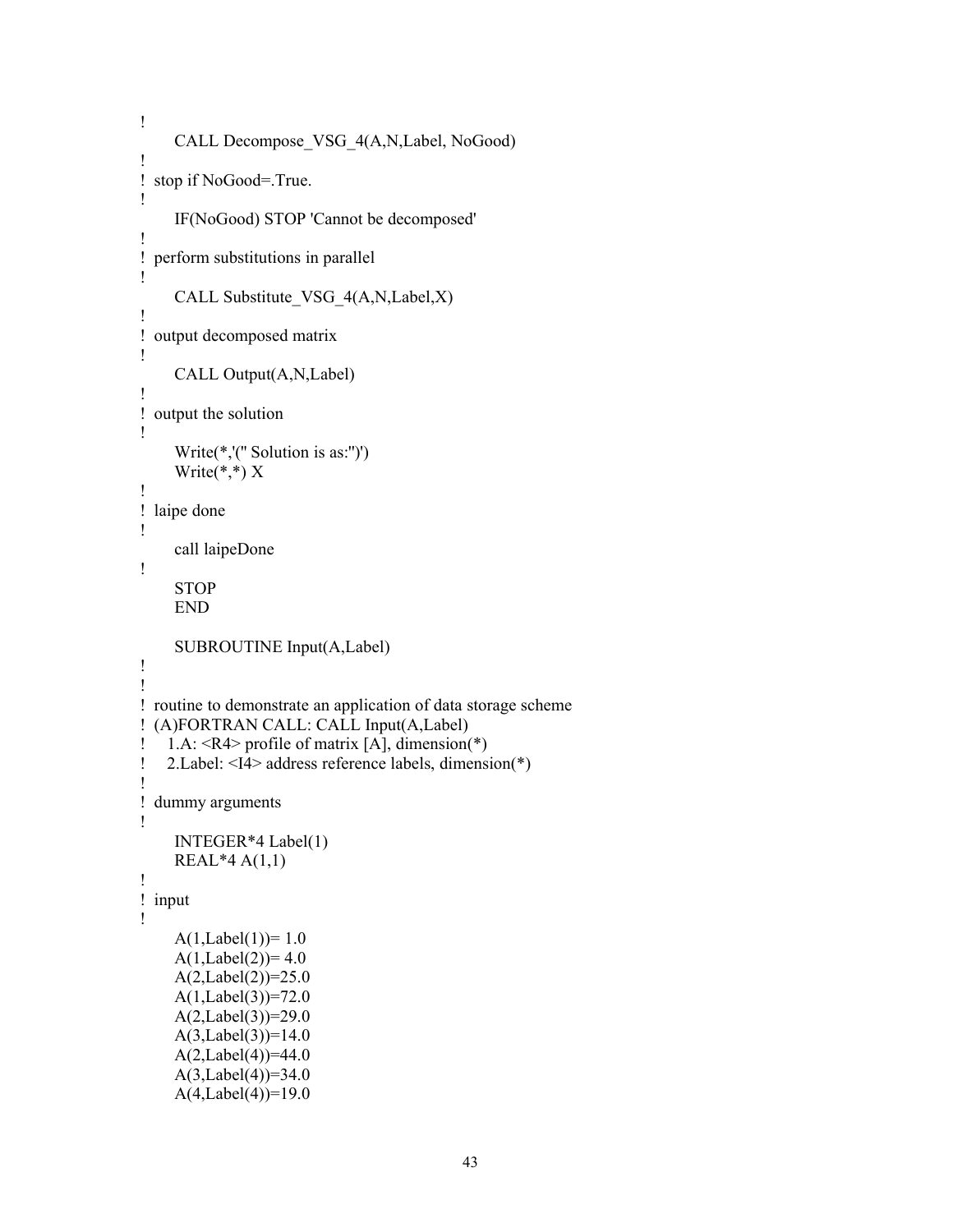```
A(4,Label(5))=23.0A(5,Label(5)) = 8.0A(5,Label(6))=37.0A(6,Label(6))=2.0A(4,Label(7)) = 9.0A(5,Label(7)) = 3.0A(6,Label(7))=2.0A(7,Label(7))=1.0!
     RETURN
     END
     SUBROUTINE Output(A,N,Label)
!
!
! routine to output the decomposed matrix by data storage scheme
! (A)FORTRAN CALL: CALL Output(A,N,Label)
! 1.A: <R4> profile of matrix [A], dimension(*)
! 2.N: \leq 14 order of matrix [A]
! 3.Label: <I4> address reference labels, dimension(*)
!
! dummy arguments
!
     INTEGER*4 N,Label(1)
    REAL*4 A(1,1)!
! local variables
!
     INTEGER*4 I4TEMP,Column,Row
!
! output the coefficients on non-zero fill-ins where the lower bound
! of "Row" is computed by equation (6.4)
!
     WRITE(*,'('' Row Column Coefficient'')')
     WRITE(*,'(I4,I6,F9.3)') 1,1,A(1,1)
     DO I4TEMP=2,N
         Column=Label(I4TEMP)
         DO Row=Label(I4TEMP-1)-Column+I4TEMP, I4TEMP
            WRITE(*,'(I4,I6,F9.3)') Row,I4TEMP, A(Row,Column)
         END DO
     END DO
!
     RETURN
     END
```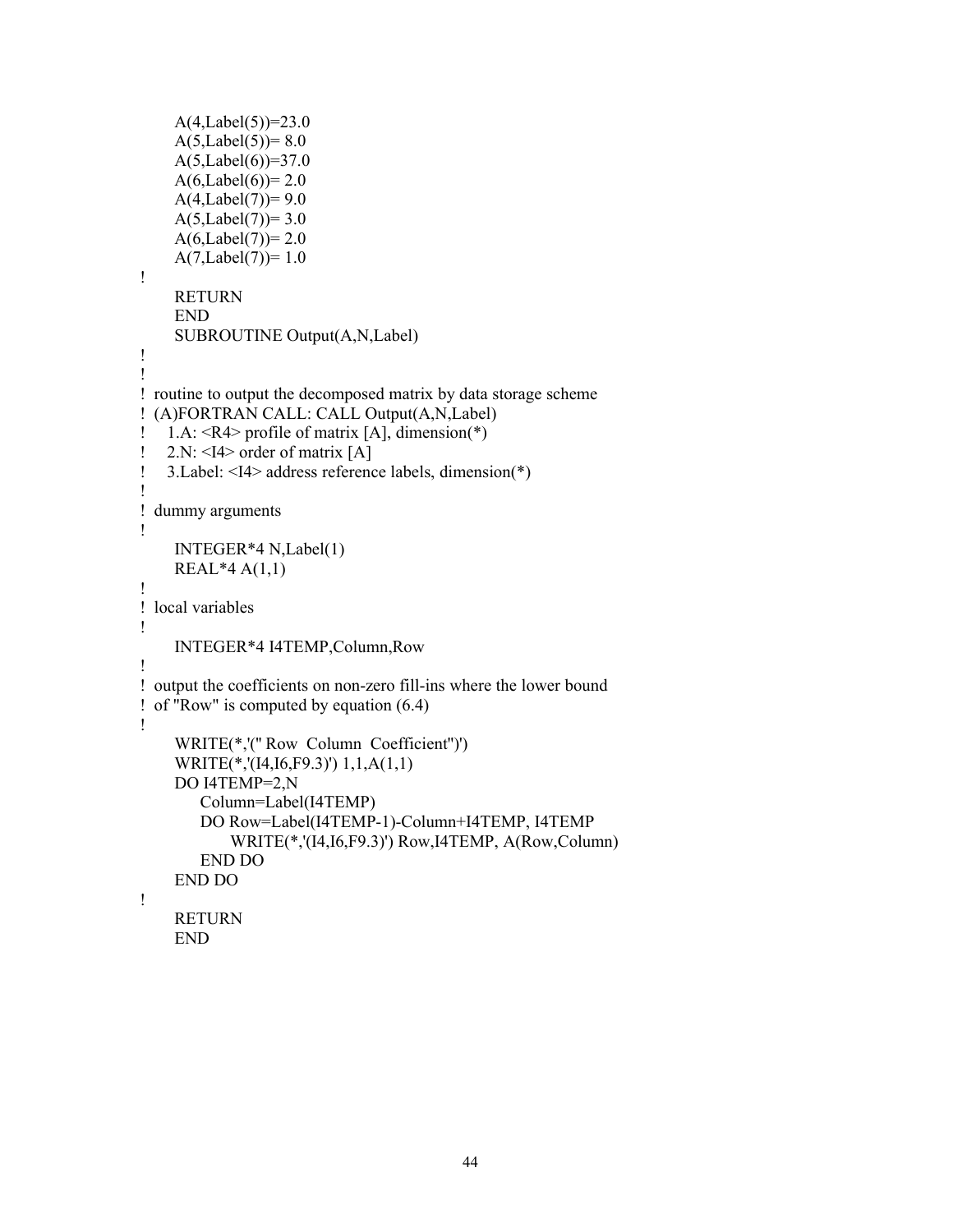Chapter 7. Dense and Symmetric Systems

## 7.1 Purpose

This chapter has subroutines for the solution of  $[A]\{X\}=\{B\}$  where the left side matrix [A] is dense and symmetric. There is no consideration of definiteness of matrix [A]. The non-zero fill-ins in the lower triangular part of matrix [A] have a shape, for example, as:

where the symbol \* indicates non-zero fill-ins. Three types of subroutine are introduced in this chapter, which perform the following functions:

- 1. Decompose matrix [A] into the product of  $[L][D][L]^T$  where matrix [L] is the lower triangular matrix and matrix [D] is the diagonal matrix.
- 2. Perform forward and backward substitutions.
- 3. Solve  $[A]\{X\}=\{B\}$  in a single call.

Decomposition and substitution must be called in order, and work together as a pair. No pivoting is applied to the following subroutines:

> Decompose DSG 4 Decompose DSG 8 Decompose DSG 10 Decompose DSG 16 Decompose\_DSG\_Z4 Decompose DSG\_Z8 Decompose DSG Z10 Decompose DSG Z16 Substitute DSG 4 Substitute DSG 8 Substitute DSG 10 Substitute DSG 16 Substitute\_DSG\_Z4 Substitute\_DSG\_Z8 Substitute DSG Z10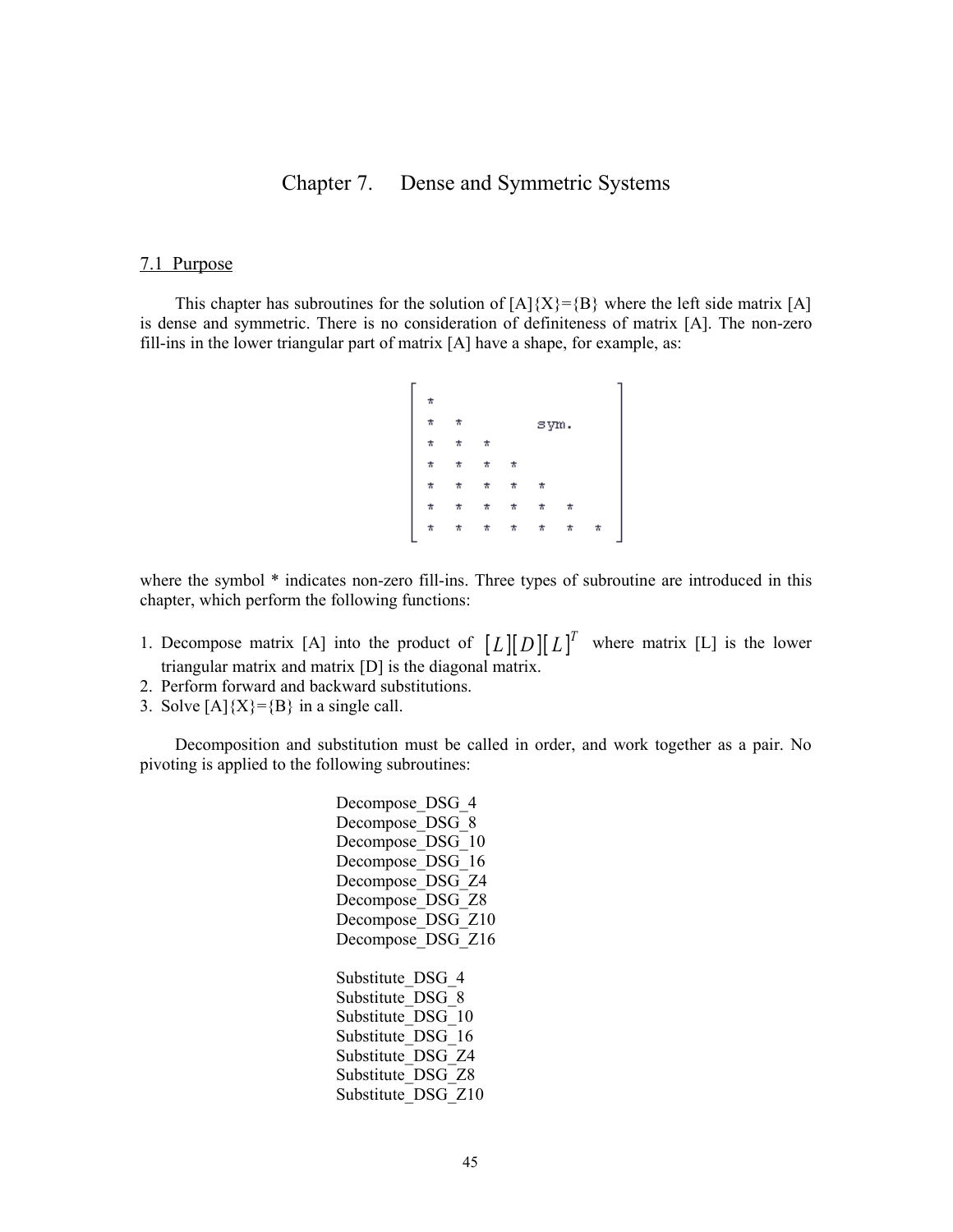Substitute\_DSG\_Z16 Solution DSG 4 Solution\_DSG\_8 Solution\_DSG\_10 Solution DSG 16 Solution DSG Z4 Solution\_DSG\_Z8 Solution DSG\_Z10 Solution\_DSG\_Z16

## 7.2 Fortran Syntax for Subroutine Decompose

The following subroutines decompose matrix [A] into  $[A] = [L][D][L]^T$ . Syntax is as follows:

> Decompose DSG 4(A\_io, N\_i, Label\_i, NoGood\_o) Decompose DSG 8(A\_io, N\_i, Label\_i, NoGood\_o) Decompose DSG 10(A io, N i, Label i, NoGood o) Decompose DSG\_16(A\_io, N\_i, Label\_i, NoGood\_o) Decompose DSG Z4(A\_io, N\_i, Label\_i, NoGood\_o) Decompose DSG Z8(A\_io, N\_i, Label\_i, NoGood\_o) Decompose DSG Z10(A io, N i, Label i, NoGood o) Decompose\_DSG\_Z16(A\_io, N\_i, Label\_i, NoGood\_o)

where

- 1. The argument A\_io, array whose kind must be consistent with subroutine name convention, is the profile of matrix [A] that inputs the original matrix and returns the result if the variable NoGood o is false. For the definition of profile, please see section 7.5.
- 2. The argument N i, an INTEGER(4) variable, is the order of matrix  $[A]$ .
- 3. The argument Label\_i, an INTEGER(4) array, is the address reference label. For the definition of address reference label, please see section 7.6.
- 4. The argument NoGood\_o, a LOGICAL(4) variable, is a flag that indicates if the input matrix [A] is suitable for the subroutine. If NoGood o=.True., the input matrix [A] cannot be decomposed and there is no output returned; otherwise the profile A\_io returns the decomposed matrix [L]. For the situation where NoGood  $\sigma$ =.True., please see section 7.7.

#### 7.3 Fortran Syntax for Subroutine Substitute

The following subroutines perform forward and backward substitutions. Syntax is as follows:

> Substitute DSG  $4(A_i, N_i)$ , Label i, X io) Substitute DSG  $8(A_i, N_i)$ , Label i, X io) Substitute DSG  $10(A_i, N_i)$ , Label i, X io) Substitute DSG  $16(A_i, N_i)$ , Label i, X io) Substitute DSG  $Z4(A_i, N_i)$ , Label i, X io) Substitute DSG  $Z8(A_i, N_i)$ , Label i, X io)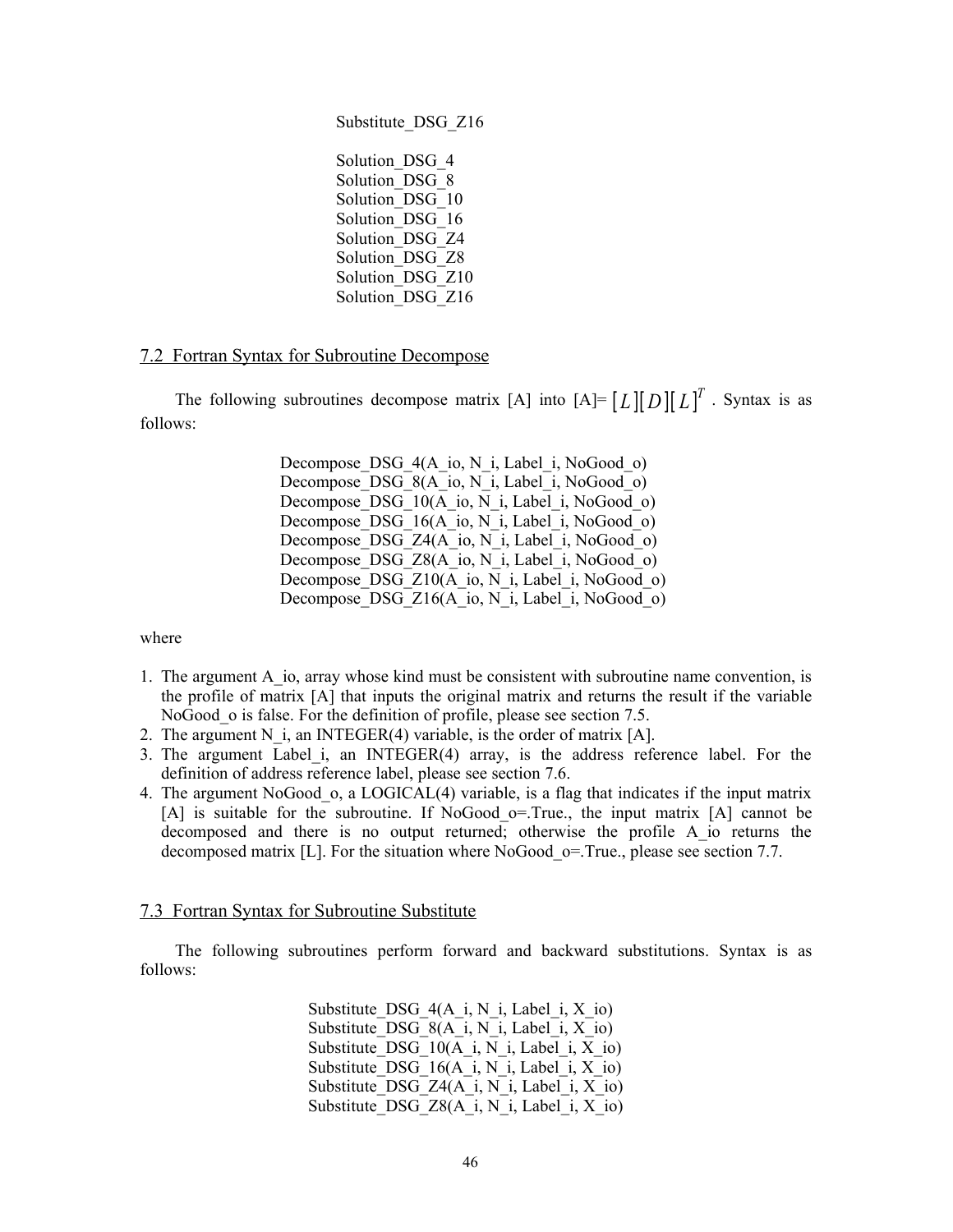Substitute DSG  $Z10(A_i, N_i)$ , Label i, X io) Substitute DSG Z16(A i, N i, Label i, X io)

where

- 1. The argument A\_i, array whose kind must be consistent with subroutine name convention, is the profile of matrix [A] that inputs the result from decomposition.
- 2. The argument N i, an INTEGER(4) variable, is the order of matrix  $[A]$ .
- 3. The argument Label\_i, an INTEGER(4) array, is the address reference label. For the definition of address reference label, please see section 7.6.
- 4. The argument X io, array whose kind must be consistent with subroutine name convention, inputs the right side vector, and returns the solution.

#### 7.4 Fortran Syntax for Subroutine Solution

The following subroutines first decompose matrix [A] into the product of  $[L][D][L]^T$ , and then perform forward and backward substitutions. Solve  $[A]\{X\}=\{B\}$  in a single call. Syntax is as follows:

> Solution DSG  $4(A \text{ io}, N \text{ i}, Label i, X \text{ io}, NoGood\ o)$ Solution DSG  $8(A_i, N_i)$ , Label i, X io, NoGood o) Solution DSG  $10(A_i, N_i)$ , Label i, X io, NoGood o) Solution DSG  $16(A_i, N_i)$ , Label i, X io, NoGood o) Solution\_DSG\_Z4(A\_io, N\_i, Label\_i, X\_io, NoGood\_o) Solution DSG  $Z8(A_i, N_i)$ , Label i, X io, NoGood o) Solution DSG  $Z10(A_i, N_i)$ , Label i, X io, NoGood o) Solution\_DSG\_Z16(A\_io, N\_i, Label\_i, X\_io, NoGood\_o)

#### where

- 1. The argument A io, array whose kind must be consistent with subroutine name convention, is the profile of matrix [A], that inputs the original matrix and returns the decomposed result if the variable NoGood\_o is false. For the definition of profile, please see section 7.5.
- 2. The argument N i, an INTEGER(4) variable, is the order of matrix  $[A]$ .
- 3. The argument Label i, an INTEGER(4) array, is the address reference label. For the definition of address reference label, please see section 7.6.
- 4. The argument X\_io, array whose kind must be consistent with subroutine name convention, inputs the right side vector, and returns the solution if NoGood\_o is false.
- 5. The argument NoGood\_o, a LOGICAL(4) variable, is a flag that indicates if the input system is suitable for the subroutine. If NoGood  $\sigma$ =.True., the input system cannot be solved by the subroutine and there is no output returned; otherwise the profile A io returns the decomposed matrix [L], and vector X io returns the solution. For the situation where NoGood  $\sigma$ =.True., please see section 7.7.

#### 7.5 Profile

Profile for a dense and symmetric matrix is as: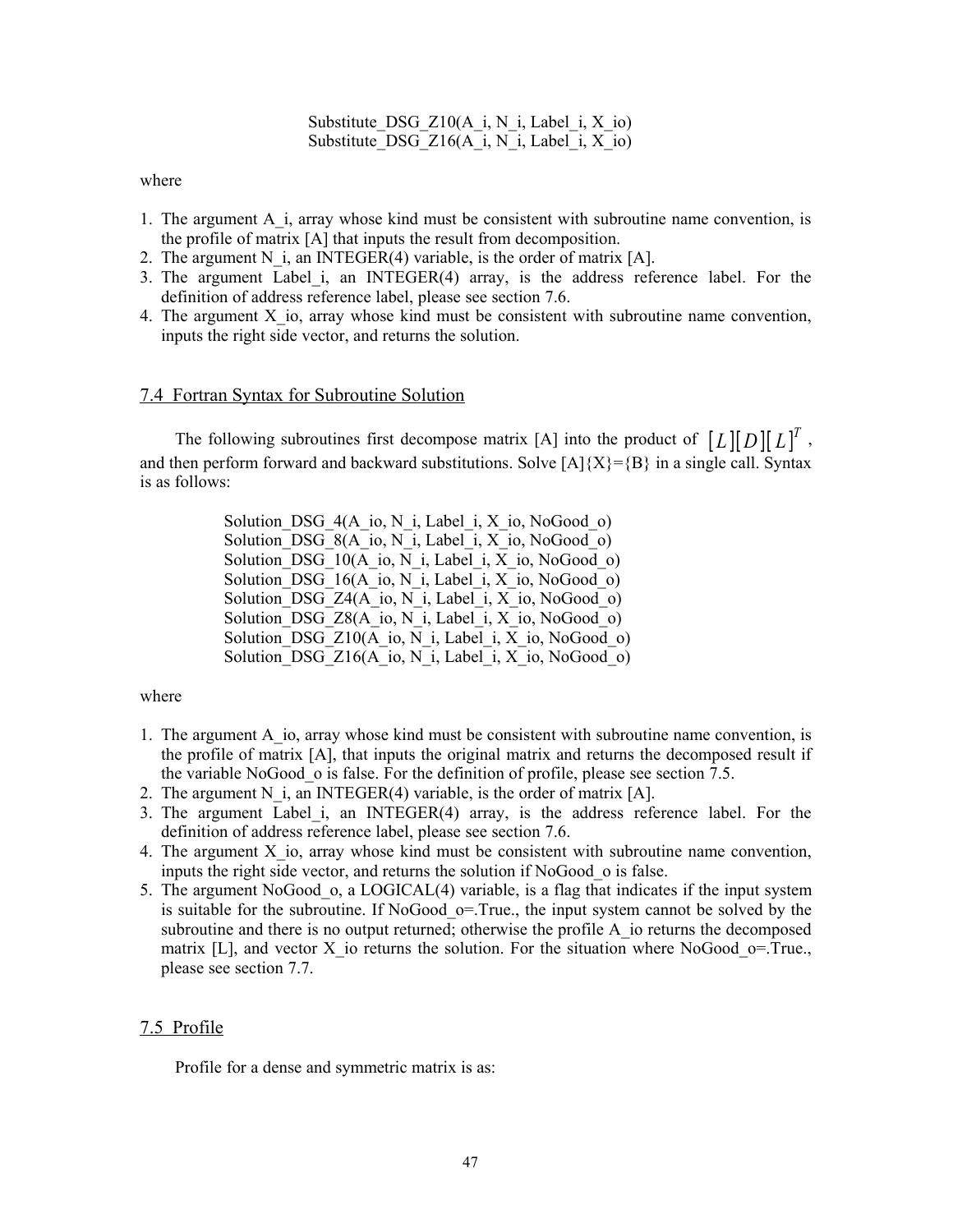$\begin{array}{|cccccccccccc|}\hline\hline\texttt{t} & \texttt{t} & \texttt{t} & \texttt{t} & \texttt{t} & \texttt{t} & \texttt{t} & \texttt{t} & \texttt{t} & \texttt{t} & \texttt{t} & \texttt{t} & \texttt{t} & \texttt{t} & \texttt{t} & \texttt{t} & \texttt{t} & \texttt{t} & \texttt{t} & \texttt{t} & \texttt{t} & \texttt{t} & \texttt{t} & \texttt{t} & \texttt{t} & \texttt{t} & \texttt{t} & \texttt{t} & \texttt{t} & \$  $(7.1)$ 

where the symbol  $*$  represents non-zero fill-ins. Total length of profile is determined as

$$
profile size = ( (N+1)*N ) / 2 \t\t(7.2)
$$

where N is the matrix order.

## 7.6 Data Storage Scheme

Data storage scheme for a dense and symmetric matrix must be declared in a Fortran program, for example:

REAL  $(4)$  :: A $(1,1)$ 

where variable A here is a single precision profile for matrix [A]. For other kinds of variable, profile must be properly declared. Then, replace the column index, for example j, with the address reference label, for example Label(J). The coefficient  $A_{ii}$  in the lower triangular part of matrix  $[A]$  is programmed in a Fortran program as  $A(I, Label(J))$ . The address reference labels are defined by the following algorithm where N is the order of matrix [A]:

(1) Set Label(1) = 1 (2) For  $i = 2$  to N, do the following: Label(i) = Label(i-1) + [ number of non-zero fill-ins in the i-th column ] (7.3)

For the example in form  $(7.1)$ , the address reference labels are 1, 7, 12, 16, 19, 21, and 22. Equation (7.2) computes 28 non-zero fill-ins that may be checked from the form (7.1).

#### 7.7 Failure of Calling Request

If a calling request fails, solving procedure meets a diagonal coefficient whose absolute value is very small and is negligible compared to unity.

The subroutines introduced in this chapter deal with symmetric systems without a consideration of pivoting. Failure of request does not mean that the input matrix is absolutely singular. A pivoting may continue execution. However, pivoting may destroy symmetry. A solver with a pivoting usually does not consider symmetry. If pivoting is necessary, try a dense solver with pivoting. A pivoting procedure always takes more time and is less efficient in parallel processing.

#### 7.8 Fortran Example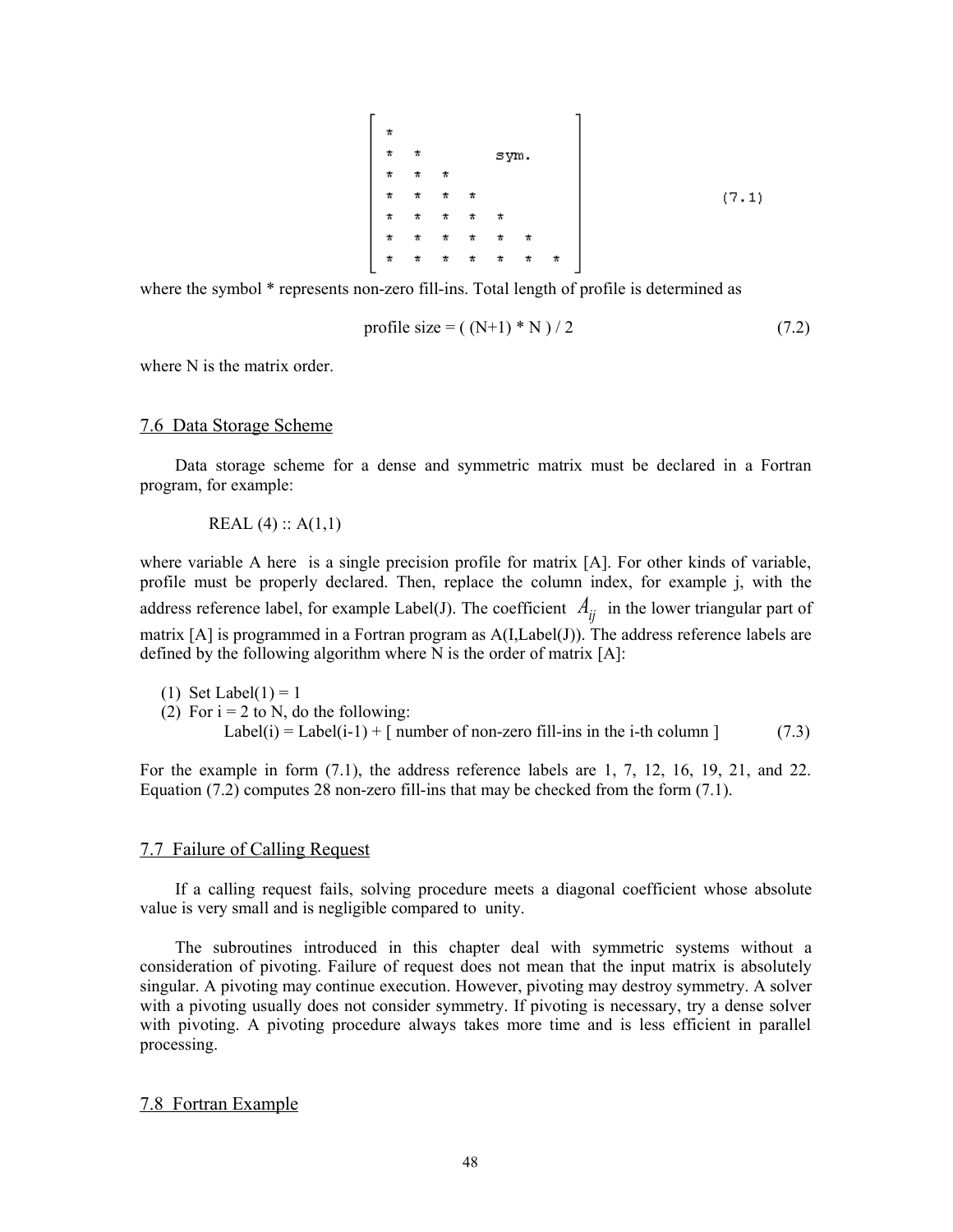For a given system  $[A]\{X\}=\{B\}$ , the left side matrix  $[A]$  and the right side vector  $\{B\}$  are defined as follows:

|   |               |      |             |  |     | 21  |
|---|---------------|------|-------------|--|-----|-----|
| 4 | -5            |      | sym.        |  |     | 141 |
| 2 | 29 4          |      |             |  |     | 2   |
| з | 9             | 34 8 |             |  | and | 9   |
|   | 12 23 3 23 45 |      |             |  |     | 333 |
| 4 | 2.            |      | $22$ 11 7 2 |  |     |     |
| 2 | 273           |      | 49 33 12 9  |  |     | з   |
|   |               |      |             |  |     |     |

in which the order  $N=7$ . A Fortran program for decomposition and substitution is as follows. Subroutines "Input" and "Output" have data storage scheme. Subroutine "DenseLabel" based on equation (7.3) generates address reference labels. Subroutine "Decompose\_DSG\_4" decomposes matrix [A], and subroutine "Substitute DSG 4" performs forward and backward substitutions.

```
! *** Example program ***
! define variables where the length of A is determined by equation (7.2)
!
     PARAMETER (N=7)
    REAL*4 A(((N+1)*N)/2), X(N) INTEGER*4 Label(N)
     LOGICAL*4 NoGood
     DATA X/21.0,141.0,2.0,9.0,333.0,1.0,3.0/
!
! generate address reference labels
!
     CALL DenseLabel(Label,N)
!
! input the lower triangular part of [A]
!
     CALL Input(A,Label)
!
! decompose in parallel
!
     CALL Decompose_DSG_4(A,N,Label,NoGood)
!
! stop if NoGood=.True.
!
     IF(NoGood) STOP 'Cannot be decomposed'
!
! perform substitutions in parallel
!
     CALL Substitute_DSG_4(A,N,Label,X)
!
```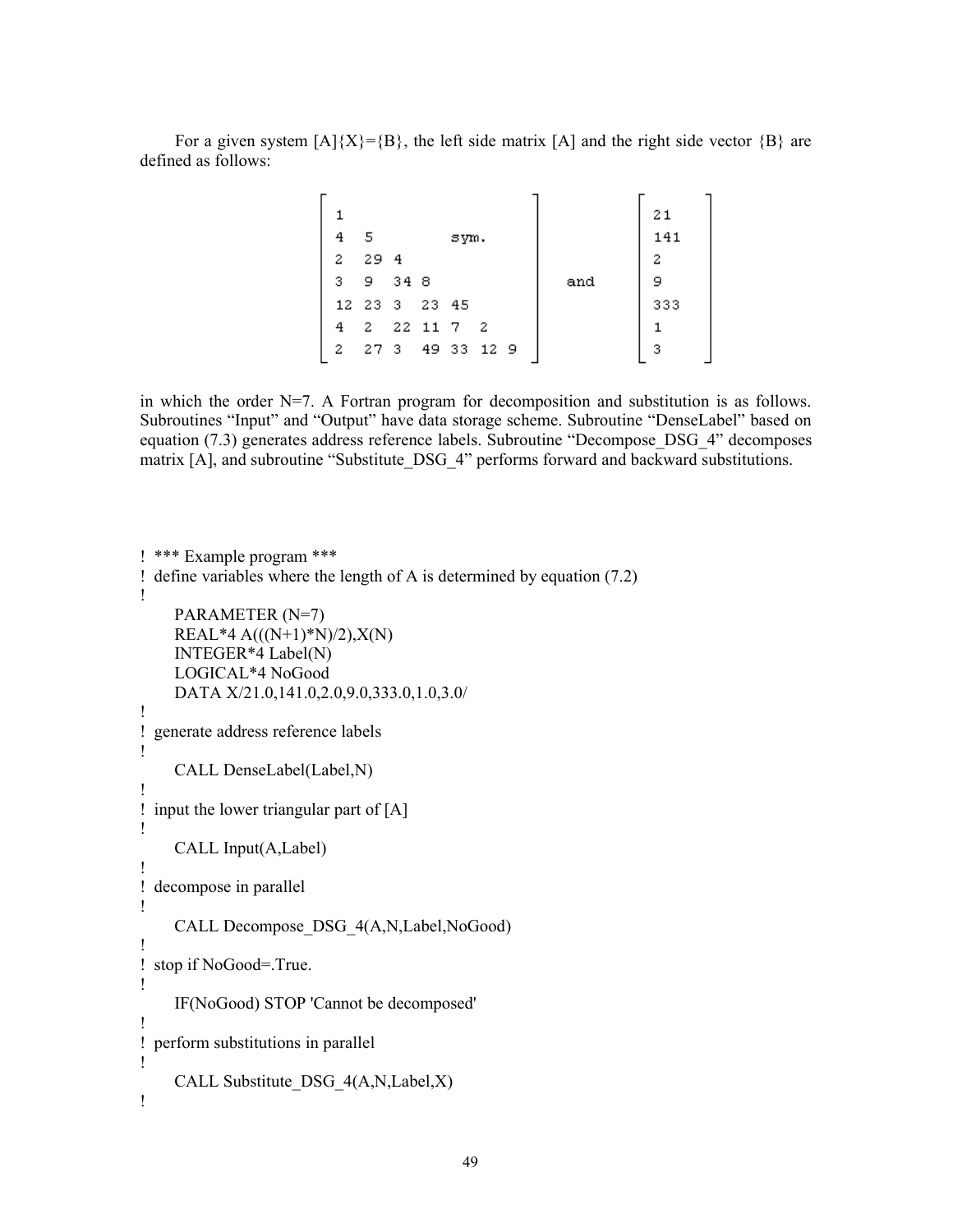```
! output decomposed matrix
!
     CALL Output(A,N,Label)
!
! output the solution
!
     Write(*,'('' Solution is as:'')')
    Write(*,*) X
!
! laipe done
!
     call laipeDone
!
     STOP
     END
     SUBROUTINE DenseLabel(Label,N)
!
!
! routine to generate address reference labels for a dense lower triangular matrix
! (A)FORTRAN CALL: CALL DenseLabel(Label,N)
! 1.Label: <I4> return the address reference labels, dimension(N)
! 2.N: <I4> order of matrix
!
! dummy arguments
!
     INTEGER*4 Label(1),N
!
! local variables
!
     INTEGER*4 I4TEMP,J4TEMP
!
! generate address label
!
     I4TEMP=N-1
    Label(1)=1 DO J4TEMP=2,N
         Label(J4TEMP)=Label(J4TEMP-1)+I4TEMP
         I4TEMP=I4TEMP-1
     END DO
!
     RETURN
     END
     SUBROUTINE Input(A,Label)
!
!
! routine to demonstrate an application of data storage scheme
! (A)FORTRAN CALL: CALL Input(A,Label)
! 1.A: <R4> profile of matrix [A], dimension(*)
! 2. Label: \langle \vec{14} \rangle the address reference labels, dimension(N)
!
! dummy arguments
```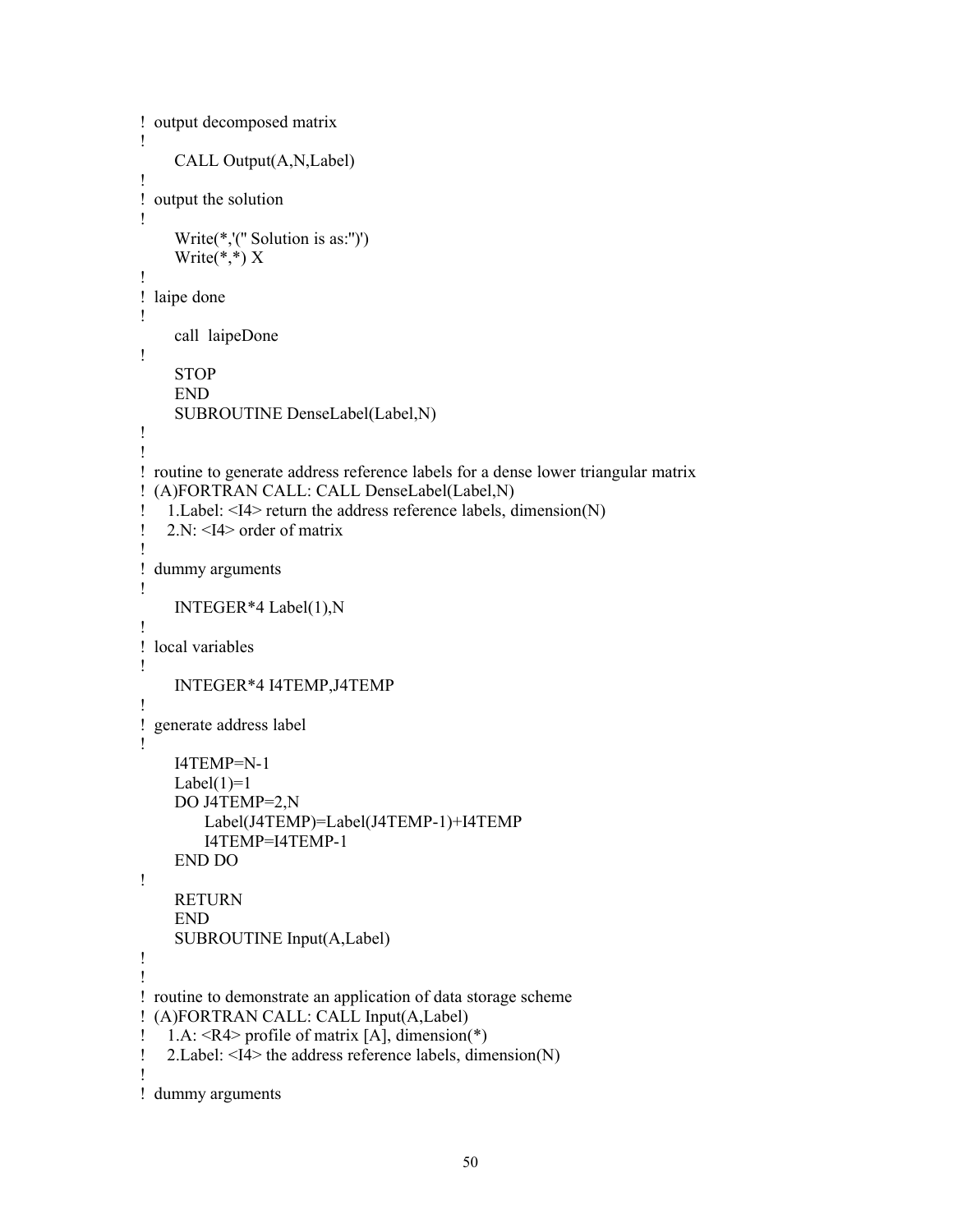```
!
     INTEGER*4 Label(1)
    REAL*4 A(1,1)!
! input
!
    A(1,Label(1))=1.0A(2,Label(1))=4.0A(3,Label(1)) = 2.0A(4,Label(1)) = 3.0A(5,Label(1))=12.0A(6,Label(1))=4.0A(7,Label(1)) = 2.0A(2,Label(2)) = 5.0A(3,Label(2)) = 29.0A(4,Label(2)) = 9.0A(5,Label(2))=23.0A(6,Label(2))=2.0A(7,Label(2))=27.0A(3,Label(3))=4.0A(4,Label(3))=34.0A(5,Label(3))=3.0A(6,Label(3))=22.0A(7,Label(3)) = 3.0A(4,Label(4)) = 8.0A(5,Label(4))=23.0A(6,Label(4))=11.0A(7,Label(4))=49.0A(5,Label(5))=45.0A(6,Label(5)) = 7.0A(7,Label(5))=33.0A(6,Label(6))=2.0A(7,Label(6))=12.0A(7,Label(7)) = 9.0!
     RETURN
     END
     SUBROUTINE Output(A,N,Label)
!
!
! routine to output the decomposed matrix by data storage scheme
! (A)FORTRAN CALL: CALL Output(A,N,Label)
! 1.A: <R4> profile of matrix [A], dimension(*)
! 2.N: \leq 14 order of matrix [A]
! 3.Label: <I4> address reference labels, dimension(N)
!
! dummy arguments
!
     INTEGER*4 N,Label(1)
    REAL*4 A(1,1)!
```

```
51
```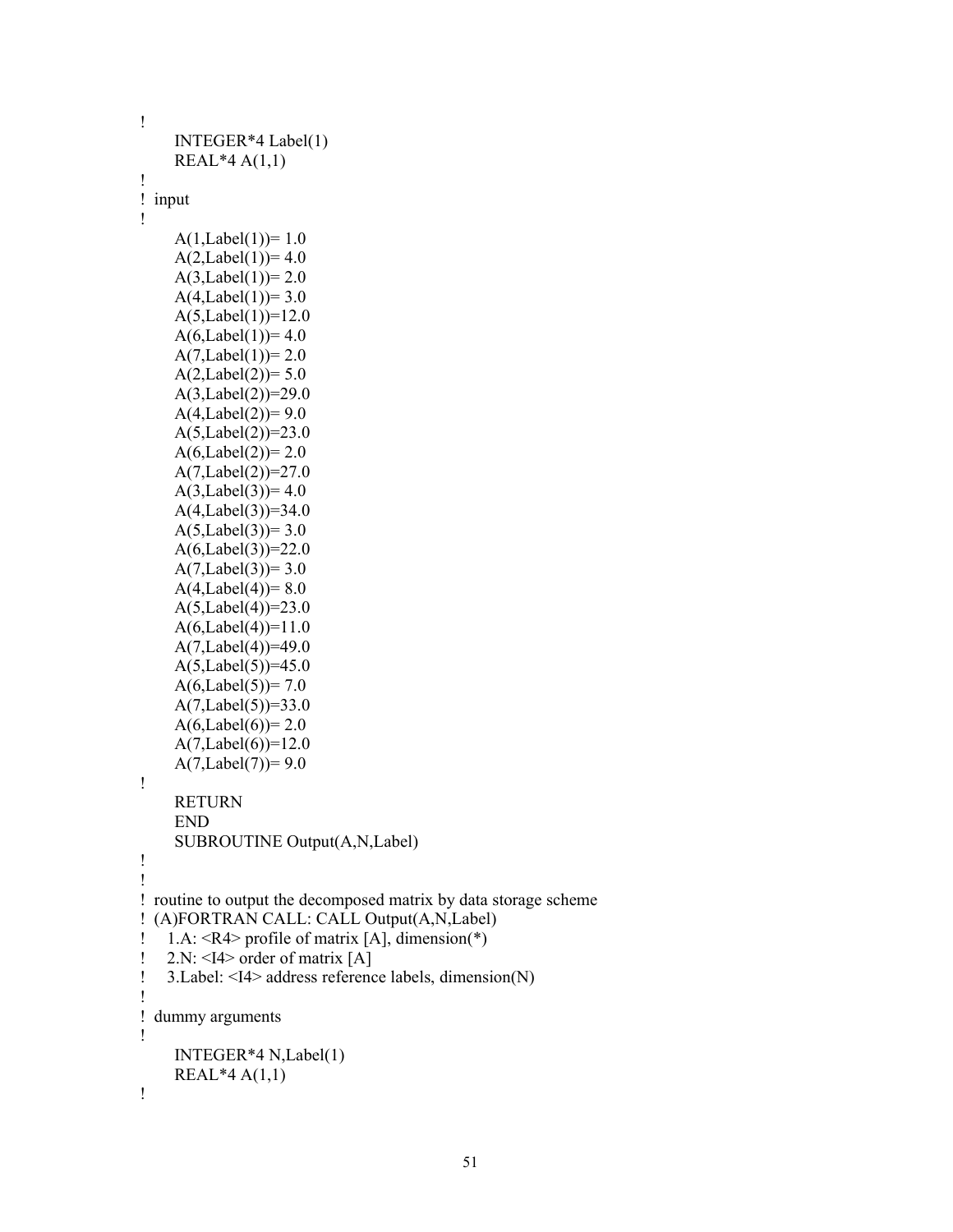```
! local variables
!
     INTEGER*4 Column,Row,I4TEMP
!
! output the coefficients on non-zero fill-ins
!
     WRITE(*,'('' Row Column Coefficient'')')
     DO I4TEMP=1,N
         Column=Label(I4TEMP)
         DO Row=I4TEMP,N
             WRITE(*,'(I4,I6,F9.3)') Row, I4TEMP, A(Row,Column)
        END DO
     END DO
!
     RETURN
     END
```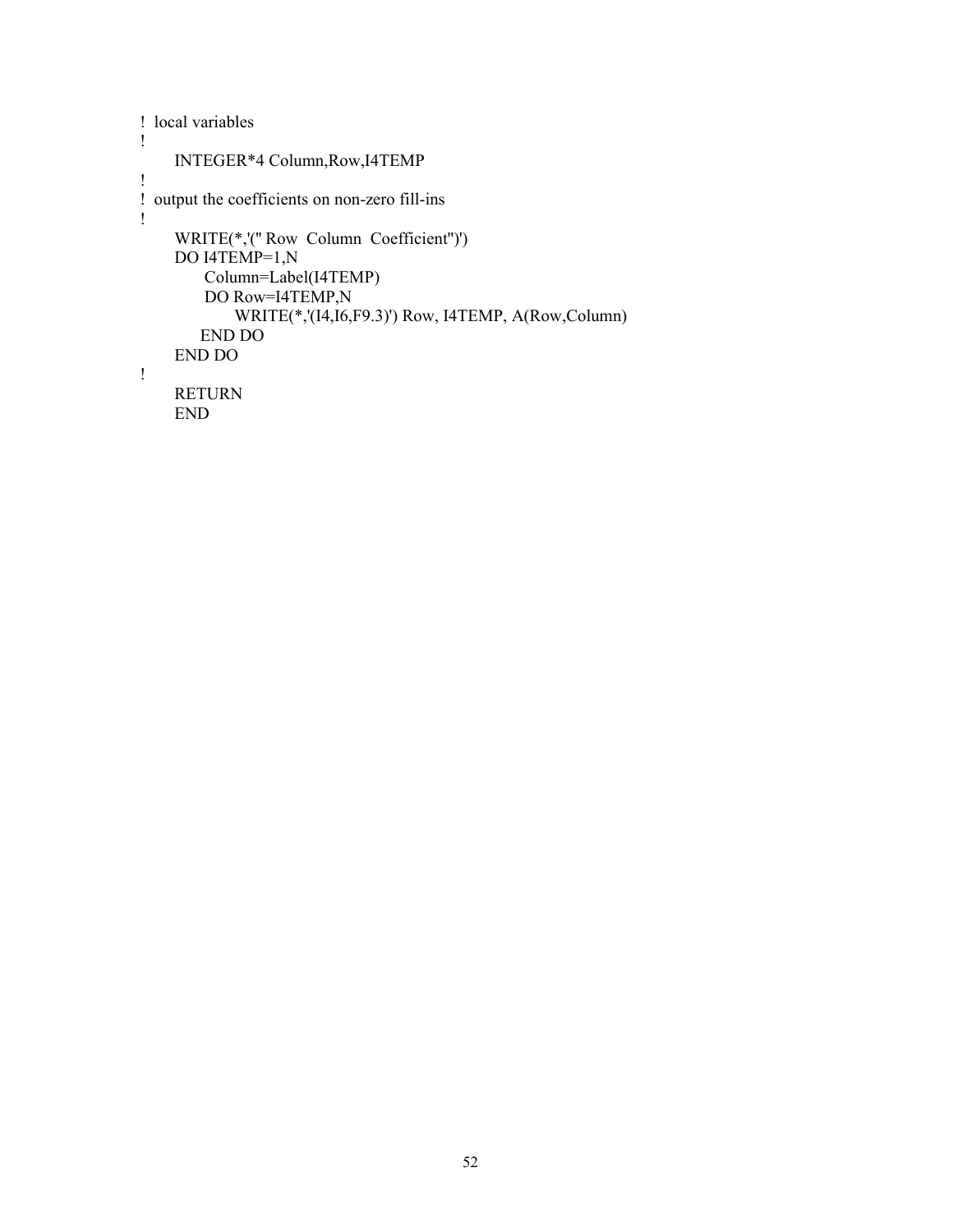# Chapter 8. Constant-Bandwidth and Asymmetric Systems

## 8.1 Purpose

This chapter has subroutines for the solution of  $[A]\{X\}=\{B\}$  where the left side matrix [A] is of constant bandwidth and asymmetric. There is no consideration of definiteness of matrix [A]. The non-zero fill-ins of matrix [A] have a shape, for example, as:

where the symbol "+" indicates non-zero fill-ins in the upper triangular part, and the symbol "=" indicates non-zero fill-ins on the diagonal, and the symbol "\*" indicates non-zero fill-ins in the lower triangular part. Matrix [A] has an upper bandwidth and a lower bandwidth. In this example, the upper bandwidth is 2 and the lower bandwidth is 3.

Three types of subroutine are introduced in this chapter, which perform the following functions:

- 1. Decompose matrix [A] into the product of [L][U] where matrix [L] is the lower triangular matrix and matrix [U] is the upper triangular matrix.
- 2. Perform forward and backward substitutions.
- 3. Solve  $[A]\{X\} = \{B\}$  in a single call.

Decomposition and substitution must be called in order, and work together as a pair. No pivoting is applied to the subroutines, which are as follows:

> Decompose CAG 4 Decompose CAG 8 Decompose CAG 10 Decompose CAG 16 Decompose\_CAG\_Z4 Decompose CAG Z8 Decompose CAG Z10 Decompose CAG Z16 Substitute CAG 4 Substitute CAG 8 Substitute CAG 10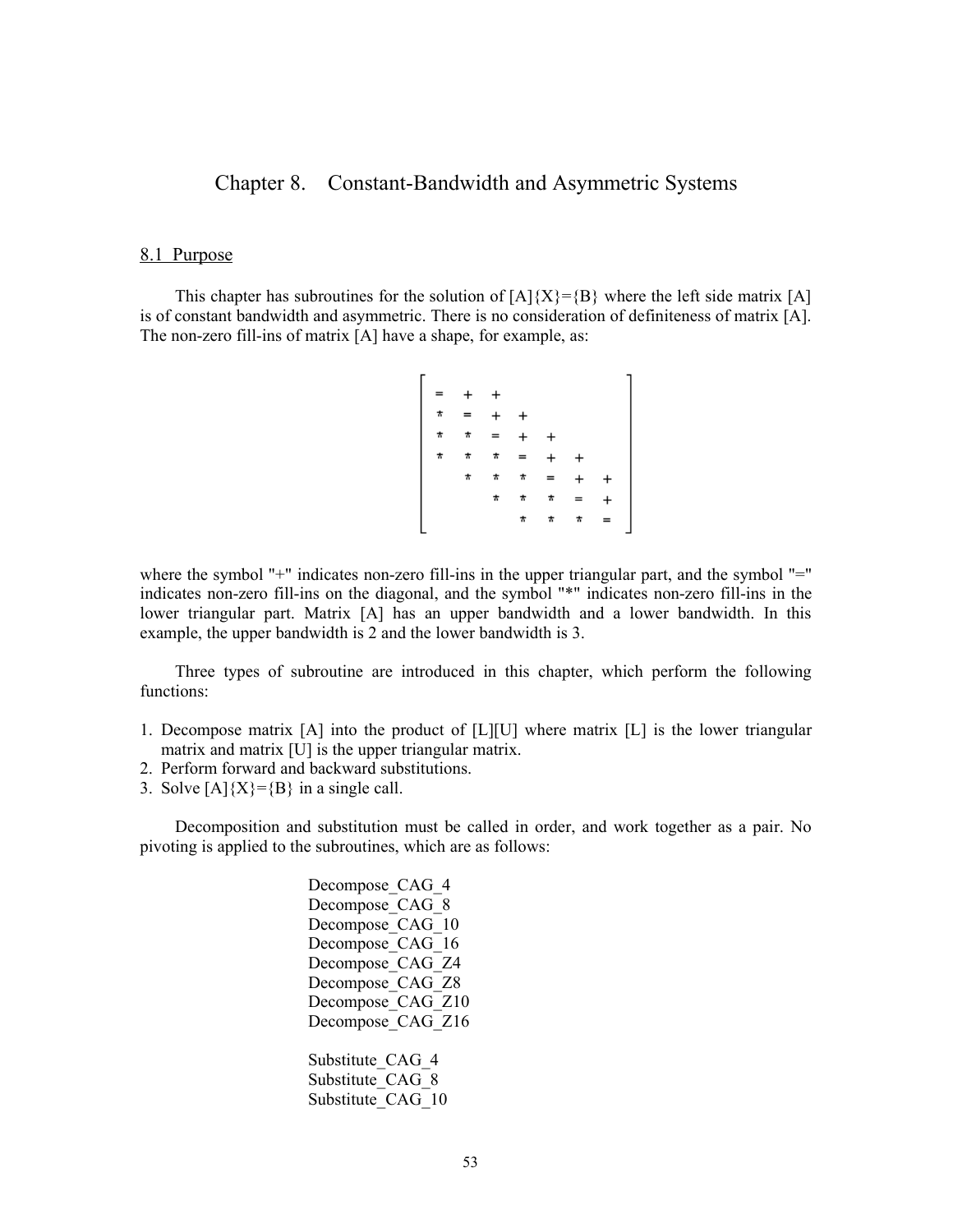Substitute CAG 16 Substitute\_CAG\_Z4 Substitute CAG Z8 Substitute CAG Z10 Substitute CAG Z16 Solution CAG 4 Solution CAG 8 Solution CAG 10 Solution CAG 16 Solution CAG Z4 Solution\_CAG\_Z8 Solution CAG Z10 Solution CAG Z16 meSolution\_CAG\_4 meSolution\_CAG\_8 meSolution\_CAG\_10 meSolution\_CAG\_16 meSolution\_CAG\_Z4 meSolution\_CAG\_Z8 meSolution\_CAG\_Z10 meSolution\_CAG\_Z16

The subroutines with a prefix "me", i.e., meSolution\_CAG\_4, are multiple-entry direct solvers that are most well suitable for systems with a small bandwidth. For more detailed discussions on multiple-entry direct solvers, please see section 1.7.

### 8.2 Fortran Syntax for Subroutine Decompose

The following subroutines decompose matrix  $[A]$  into  $[A]=[L][U]$ . Syntax is as follows:

Decompose CAG 4(A\_io, N\_i, UpperBandwidth\_i, LowerBandwidth\_i, NoGood\_o) Decompose CAG  $8(A_i, N_i)$  i, UpperBandwidth i, LowerBandwidth i, NoGood o) Decompose CAG\_10(A\_io, N\_i, UpperBandwidth\_i, LowerBandwidth\_i, NoGood\_o) Decompose CAG\_16(A\_io, N\_i, UpperBandwidth\_i, LowerBandwidth\_i, NoGood\_o) Decompose CAG Z4(A\_io, N\_i, UpperBandwidth\_i, LowerBandwidth\_i, NoGood\_o) Decompose\_CAG\_Z8(A\_io, N\_i, UpperBandwidth\_i, LowerBandwidth\_i, NoGood\_o) Decompose CAG\_Z10(A\_io, N\_i, UpperBandwidth\_i, LowerBandwidth\_i, NoGood\_o) Decompose  $CAG$   $Z16(A_io, N_1i, UpperBandwidth_i, LowerBandwidth_i, NoGood_o)$ 

- 1. The argument A\_io, array whose kind must be consistent with subroutine name convention, is the profile of matrix [A] that inputs the original matrix and returns the result if the variable NoGood o is false. For the definition of profile, please see section 8.6.
- 2. The argument N i, an INTEGER(4) variable, is the order of matrix  $[A]$ .
- 3. The argument UpperBandwidth\_i, an INTEGER(4) variable, is the upper bandwidth of matrix [A]. The upper bandwidth is the maximal number of non-zero fill-ins on the right side of diagonal in a row.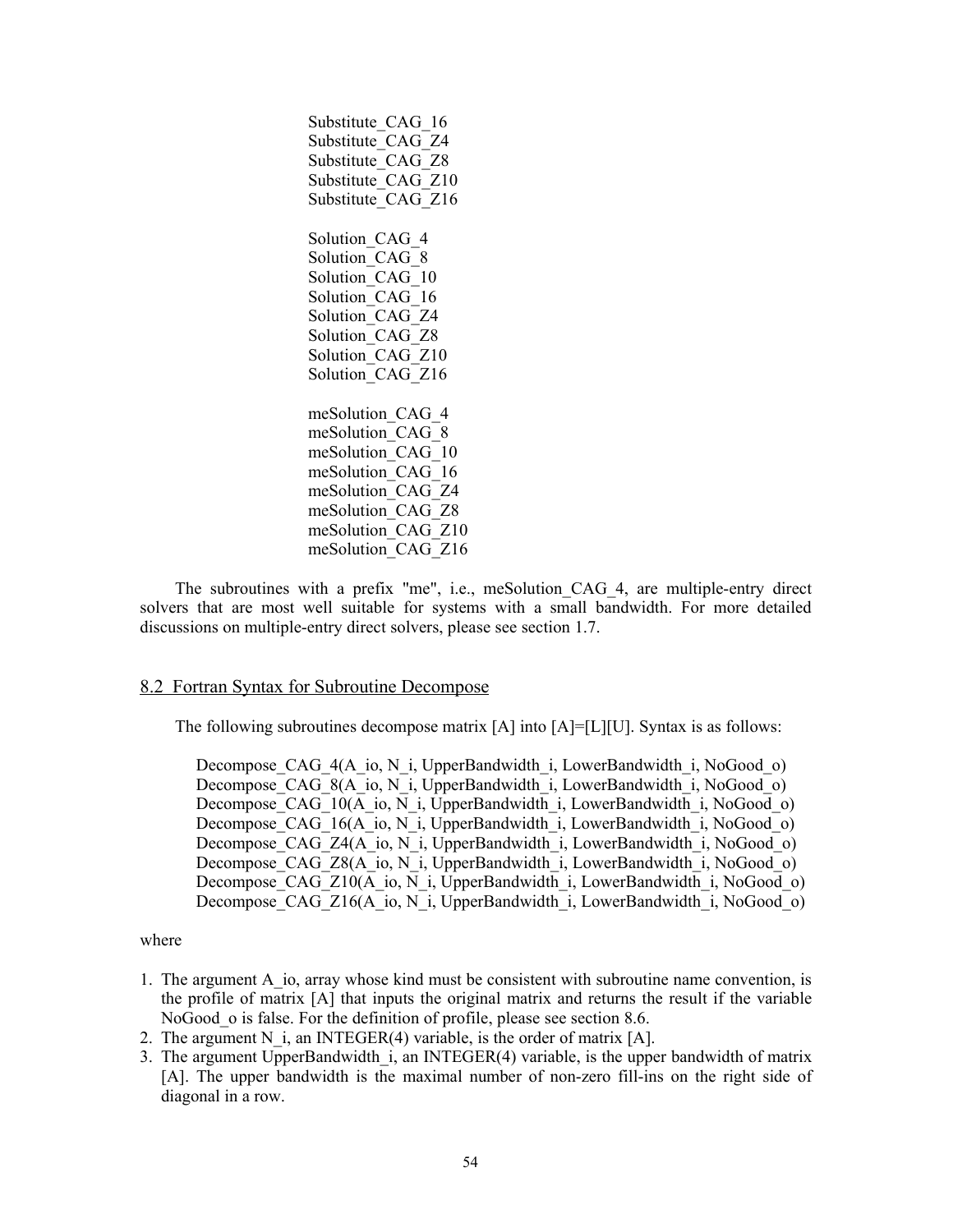- 4. The argument LowerBandwidth\_i, an INTEGER(4) variable, is the lower bandwidth of matrix [A]. The lower bandwidth is the maximal number of non-zero fill-ins below the diagonal in a column.
- 5. The argument NoGood\_o, a LOGICAL(4) variable, is a flag that indicates if the input matrix [A] is suitable for decomposition. If NoGood o=.True., the input matrix [A] cannot be decomposed and there is no output returned; otherwise the profile A\_io returns the decomposed matrices [L] and [U]. For the situation where NoGood\_o=.True., please see section 8.8.

## 8.3 Fortran Syntax for Subroutine Substitute

The following subroutines perform forward and backward substitutions. Syntax is as follows:

> Substitute CAG  $4(A_i, N_i)$  i, UpperBandwidth i, LowerBandwidth i, X io) Substitute CAG  $8(A_i, N_i, UpperBandwidth_i, LowerBandwidth_i, Xio)$ Substitute CAG\_10(A\_i, N\_i, UpperBandwidth\_i, LowerBandwidth\_i, X\_io) Substitute CAG\_16(A\_i, N\_i, UpperBandwidth\_i, LowerBandwidth\_i, X\_io) Substitute CAG  $Z4(A_i, N_i)$ , UpperBandwidth i, LowerBandwidth i, X io) Substitute CAG  $Z8(A_i, N_i)$ , UpperBandwidth i, LowerBandwidth i, X io) Substitute CAG Z10(A i, N i, UpperBandwidth i, LowerBandwidth i, X io) Substitute CAG  $Z16(A_i, N_i)$ , UpperBandwidth i, LowerBandwidth i, X io)

## where

- 1. The argument A\_i, array whose kind must be consistent with subroutine name convention, is the profile of matrix [A] that inputs the result from decomposition.
- 2. The argument N i, an INTEGER(4) variable, is the order of matrix  $[A]$ .
- 3. The argument UpperBandwidth\_i, an INTEGER(4) variable, is the upper bandwidth of matrix [A]. The upper bandwidth is the maximal number of non-zero fill-ins on the right side of diagonal in a row.
- 4. The argument LowerBandwidth i, an INTEGER(4) variable, is the lower bandwidth of matrix [A]. The lower bandwidth is the maximal number of non-zero fill-ins below the diagonal in a column.
- 5. The argument X\_io, array whose kind must be consistent with subroutine name convention, inputs the right side vector, and returns the solution.

## 8.4 Fortran Syntax for Subroutine Solution

The following subroutines decompose matrix [A] into the product of [L][U], and perform forward and backward substitutions. Solve  $[A]{X}=\{B\}$  in a single call. The syntax is as follows:

Solution CAG\_4(A\_io,N\_i,UpperBandwidth\_i,LowerBandwidth\_i,X\_io,NoGood\_o) Solution CAG 8(A\_io,N\_i,UpperBandwidth\_i,LowerBandwidth\_i,X\_io,NoGood\_o) Solution CAG\_10(A\_io,N\_i,UpperBandwidth\_i,LowerBandwidth\_i,X\_io,NoGood\_o) Solution\_CAG\_16(A\_io,N\_i,UpperBandwidth\_i,LowerBandwidth\_i,X\_io,NoGood\_o) Solution CAG Z4(A\_io,N\_i,UpperBandwidth\_i,LowerBandwidth\_i,X\_io,NoGood\_o) Solution CAG Z8(A\_io,N\_i,UpperBandwidth\_i,LowerBandwidth\_i,X\_io,NoGood\_o)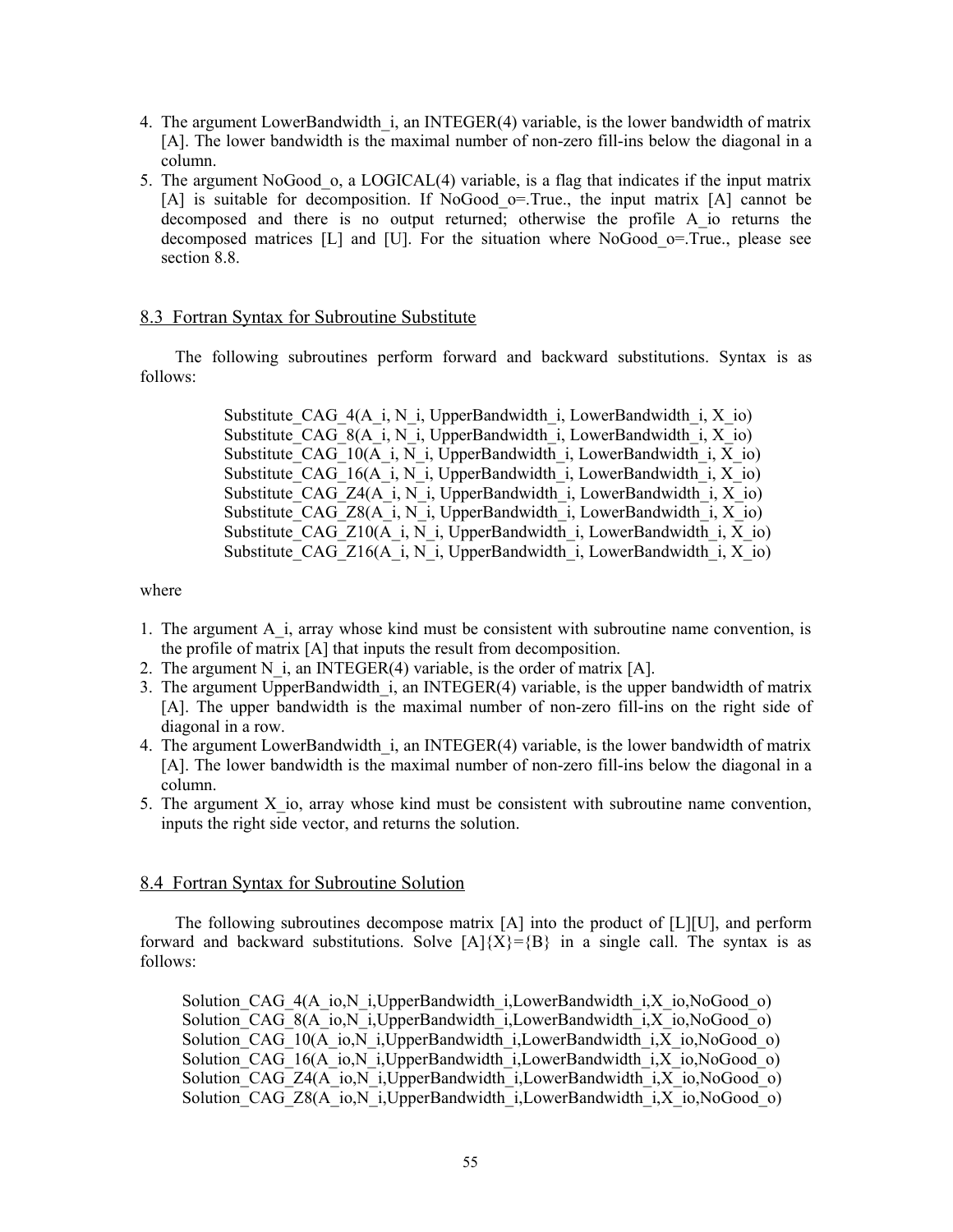Solution CAG Z10(A\_io,N\_i,UpperBandwidth\_i,LowerBandwidth\_i,X\_io,NoGood\_o) Solution CAG Z16(A\_io,N\_i,UpperBandwidth\_i,LowerBandwidth\_i,X\_io,NoGood\_o)

#### where

- 1. The argument A io, array whose kind must be consistent with subroutine name convention, is the profile of matrix [A], that inputs the original matrix and returns the decomposed result if the variable NoGood\_o is false. For the definition of profile, please see section 8.6.
- 2. The argument N i, an INTEGER(4) variable, is the order of matrix [A].
- 3. The argument UpperBandwidth\_i, an INTEGER(4) variable, is the upper bandwidth of matrix [A]. The upper bandwidth is the maximal number of non-zero fill-ins on the right side of diagonal in a row.
- 4. The argument LowerBandwidth\_i, an INTEGER(4) variable, is the lower bandwidth of matrix [A]. The lower bandwidth is the maximal number of non-zero fill-ins below the diagonal in a column.
- 5. The argument X\_io, array whose kind must be consistent with subroutine name convention, inputs the right side vector, and returns the solution if NoGood\_o is false.
- 6. The argument NoGood\_o, a LOGICAL(4) variable, is a flag that indicates if the input system is suitable for the subroutine. If NoGood o=.True., the input system cannot be solved by the subroutine and there is no output returned; otherwise the profile A io returns the decomposed matrices  $[L]$  and  $[U]$ , and vector X io returns the solution. For the situation where NoGood o=.True., please see section 8.8.

## 8.5 Fortran Syntax for Subroutine meSolution

The following subroutines solve  $[A][X]=[B]$  by a multiple entry procedure, where  $[X]$  and [B] may be a matrix with multiple vectors, i.e.,  $[X] = [{X_1} \{X_1\} \{X_2\} \dots]$  and  $[B] = [{B_1} \{B_2\} \{B_3\}$ ...]. This subroutine is more efficient if the upper and lower bandwidths are small. The syntax is as follows:

| meSolution CAG $4(A \text{ io}, N \text{ i}, UpperBandwidth \text{ i}, LowerBandwidth \text{ i}, \&$ |   |
|------------------------------------------------------------------------------------------------------|---|
| X io, Nset i, WorkingSpace x, NoGood o)                                                              |   |
| meSolution CAG 8(A io, N i, UpperBandwidth i, LowerBandwidth i,                                      | & |
| X io, Nset i, WorkingSpace x, NoGood o)                                                              |   |
| meSolution CAG 10(A io, N i, UpperBandwidth i, LowerBandwidth i,                                     | & |
| X io, Nset i, WorkingSpace x, NoGood o)                                                              |   |
| meSolution CAG 16(A io, N i, UpperBandwidth i, LowerBandwidth i,                                     | & |
| X io, Nset i, WorkingSpace x, NoGood o)                                                              |   |
| meSolution CAG Z4(A io, N i, UpperBandwidth i, LowerBandwidth i,                                     | & |
| X io, Nset i, WorkingSpace x, NoGood o)                                                              |   |
| meSolution CAG Z8(A io, N i, UpperBandwidth i, LowerBandwidth i,                                     | & |
| X io, Nset i, WorkingSpace x, NoGood o)                                                              |   |
| meSolution CAG Z10(A io, N i, UpperBandwidth i, LowerBandwidth i,                                    | & |
| X io, Nset i, WorkingSpace x, NoGood o)                                                              |   |
| meSolution CAG Z16(A io, N i, UpperBandwidth i, LowerBandwidth i,                                    | & |
| X io, Nset i, Working Space x, NoGood o)                                                             |   |
|                                                                                                      |   |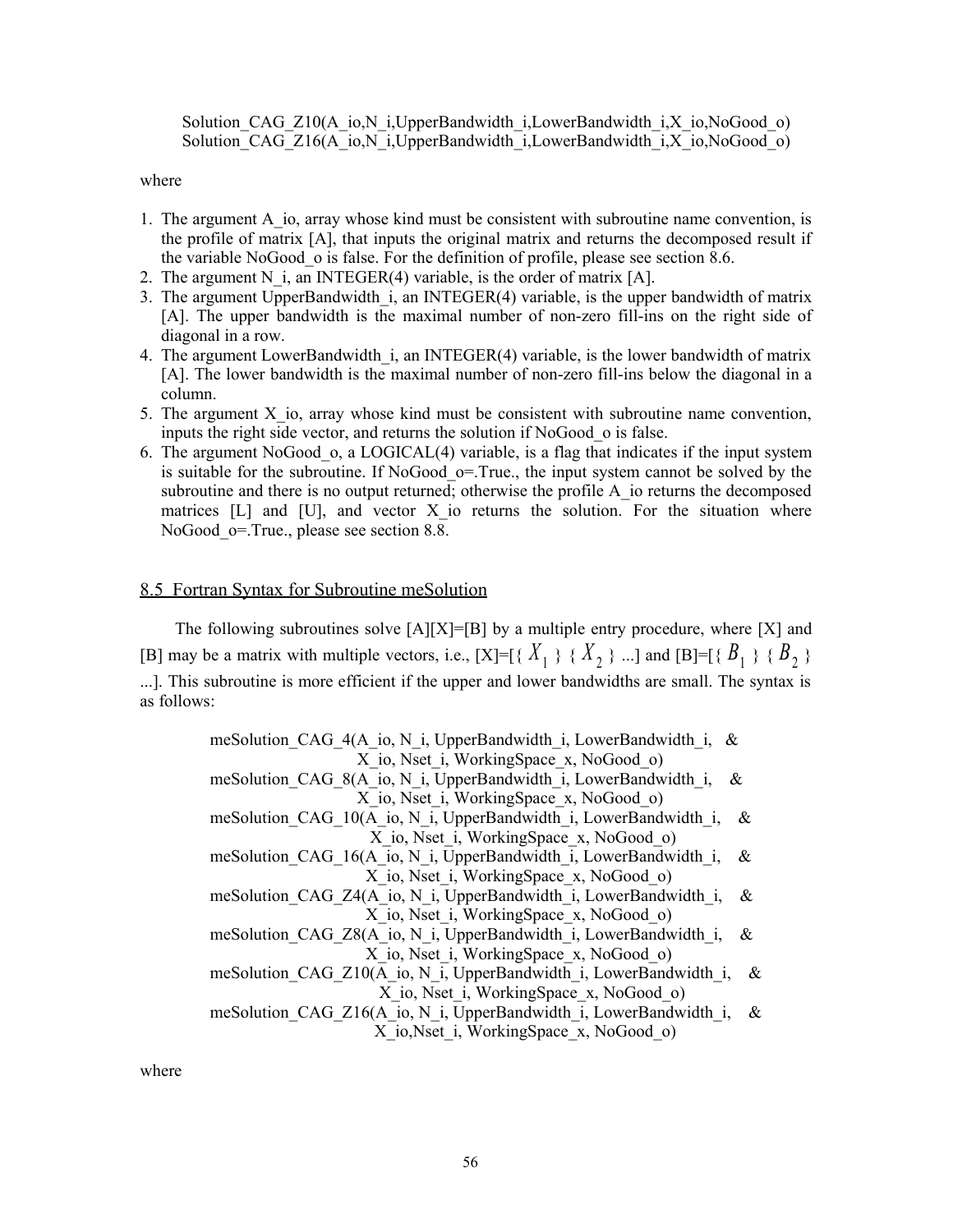- 1. The argument A\_io, array whose kind must be consistent with subroutine name convention, is the profile of matrix [A] that inputs the original matrix. After returning from this subroutine, the content in array A io is destroyed. For the definition of profile, please see section 8.6.
- 2. The argument N i, an INTEGER(4) variable, is the order of matrix  $[A]$ .
- 3. The argument UpperBandwidth\_i, an INTEGER(4) variable, is the upper bandwidth of matrix [A]. The upper bandwidth is the maximal number of non-zero fill-ins on the right side of the diagonal.
- 4. The argument LowerBandwidth\_i, an INTEGER(4) variable, is the lower bandwidth of matrix [A]. The lower bandwidth is the maximal number of non-zero fill-ins below the diagonal.
- 5. The argument X\_io, array whose kind must be consistent with subroutine name convention, inputs the right side vector(s), and returns the solution if NoGood\_O is false.
- 6. The argument Nset  $\tilde{i}$ , an INTEGER(4) variable, is the number of right side vectors.
- 7. The argument WorkingSpace\_x, array whose kind must be consistent with subroutine name convention and providing a space of  $(N_i^*(UpperBandwidth_i+LowerBandwidth_i))$ elements, is a working space.
- 8. The argument NoGood  $\sigma$ , a LOGICAL(4) variable, is a flag that indicates if the input matrix [A] is suitable for the subroutine. If NoGood  $o=$ . True., the input system cannot be solved and there is no output; otherwise the vector  $X$  io returns the solution. For the situation where NoGood o=.True., please see section 8.8.

# 8.6 Profile

Profile for a constant bandwidth and asymmetric matrix is as:

where the symbol  $*$  represents non-zero fill-ins and the symbol  $\&$  indicates an extra memory space whose content is never used. Total length of profile is determined as

profile size =  $N$  \* (UpperBandwidth + LowerBandwidth + 1) –LowerBandwidth (8.2)

where N is the matrix order, and LowerBandwidth is the lower bandwidth, and UpperBandwidth is the upper bandwidth.

#### 8.7 Data Storage Scheme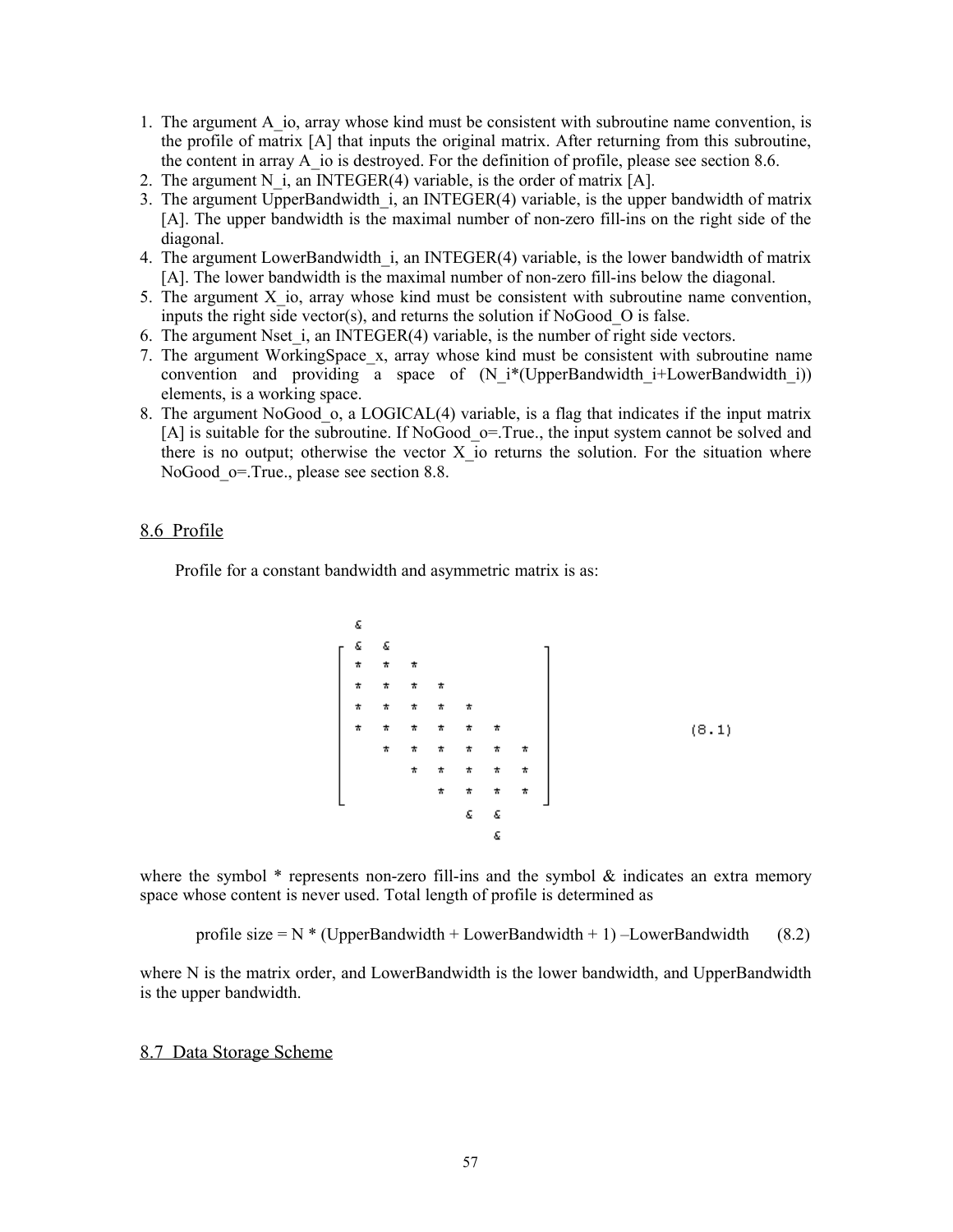Data storage scheme for a constant bandwidth and asymmetric matrix must be declared in a Fortran program, for example:

 INTEGER (4) :: UpperBandwidth,LowerBandwidth REAL (4) :: A(1-UpperBandwidth:LowerBandwidth,1)

where variable A, in this example, is a single precision profile for matrix [A]. For other kinds of variable, profile must be properly declared. Then, the coefficient  $A_{ij}$  of matrix [A] is programmed in a Fortran program as A(I,J), no matter  $A_{ij}$  is in the upper triangular part or in the lower triangular part.

The non-zero fill-ins in the i-th column are from the beginning index as:

Maximum of 
$$
(1, i - UpperBandwidth)
$$
 (8.3)

to the ending index as:

Minimum of ( N, 
$$
i + LowerBandwidth
$$
) (8.4)

where N is the order of matrix [A].

## 8. 8 Failure of Calling Request

If a calling request fails, solving procedure meets a diagonal coefficient whose absolute value is very small and is negligible compared to unity.

Since the subroutines introduced in this chapter do not consider pivoting, failure of request does not mean that the matrix is absolutely singular. A pivoting may continue execution. However, pivoting may take more time. If a pivoting is necessary, try a corresponding solver with partial pivoting.

## 8.9 Fortran Example

For a given system  $[A]{X}=\{B\}$ , the left side matrix  $[A]$  and the right side vector  $\{B\}$  are defined as follows:

|   | $\mathbf{1}$ | - 2 |         |             |           |             |  |     | 21  |  |
|---|--------------|-----|---------|-------------|-----------|-------------|--|-----|-----|--|
|   | 4            | 254 |         |             |           |             |  |     | 11  |  |
|   | 2            |     | 29 14 9 |             |           |             |  |     | 122 |  |
|   |              |     |         | 99 34 19 71 |           |             |  | and | 19  |  |
|   |              |     | 3.      |             | 23 5 93   |             |  |     | 333 |  |
|   |              |     |         |             | 11 7 22 4 |             |  |     |     |  |
|   |              |     |         |             | з.        | $2 \quad 9$ |  |     | 3   |  |
| - |              |     |         |             |           |             |  |     |     |  |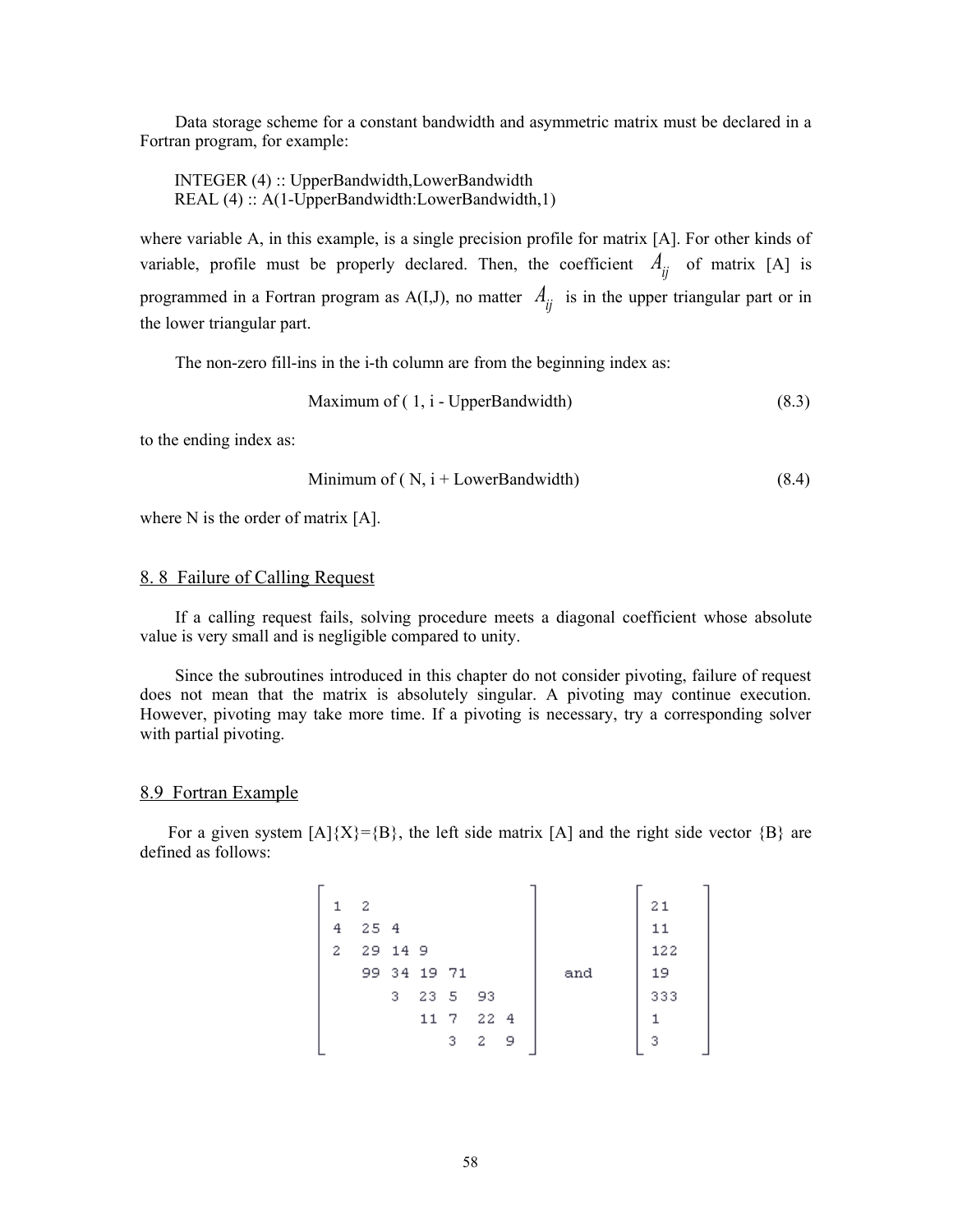```
in which the order N=7, and the lower bandwidth LowerBandwidth=2, and the
UpperBandwidth=1. A Fortran program for decomposition and substitution is as follows.
Subroutines "Input" and "Output" have data storage scheme. Subroutine "Decompose_CAG_4"
decomposes matrix [A], and subroutine "Substitute_CAG_4" performs forward and backward
substitutions.
```

```
! *** Example program ***
! define variables where the length of A is determined by equation (8.2)
!
     PARAMETER (N=7)
     INTEGER*4 UpperBandwidth
     PARAMETER (UpperBandwidth=1)
     PARAMETER (LowerBandwidth=2)
     REAL*4 A(N*(UpperBandwidth+LowerBandwidth+1)- LowerBandwidth)
    REAL*4 X(N) LOGICAL*4 NoGood
     DATA X/21.0,11.0,122.0,19.0,333.0,1.0,3.0/
!
! input the non-zero fill-ins of matrix [A]
!
     CALL Input(A,UpperBandwidth,LowerBandwidth)
!
! decompose in parallel
!
     CALL Decompose_CAG_4(A,N,UpperBandwidth, LowerBandwidth, NoGood)
!
! stop if NoGood=.True.
!
     IF(NoGood) STOP 'Cannot be decomposed'
!
! perform substitutions in parallel
!
     CALL Substitute_CAG_4(A,N,UpperBandwidth, LowerBandwidth,X)
!
! output decomposed matrix
!
     CALL Output(A,N,UpperBandwidth,LowerBandwidth)
!
! output the solution
!
     Write(*,'('' Solution is as:'')')
    Write(*,*) X
!
! laipe done
!
     call laipeDone
!
     STOP
```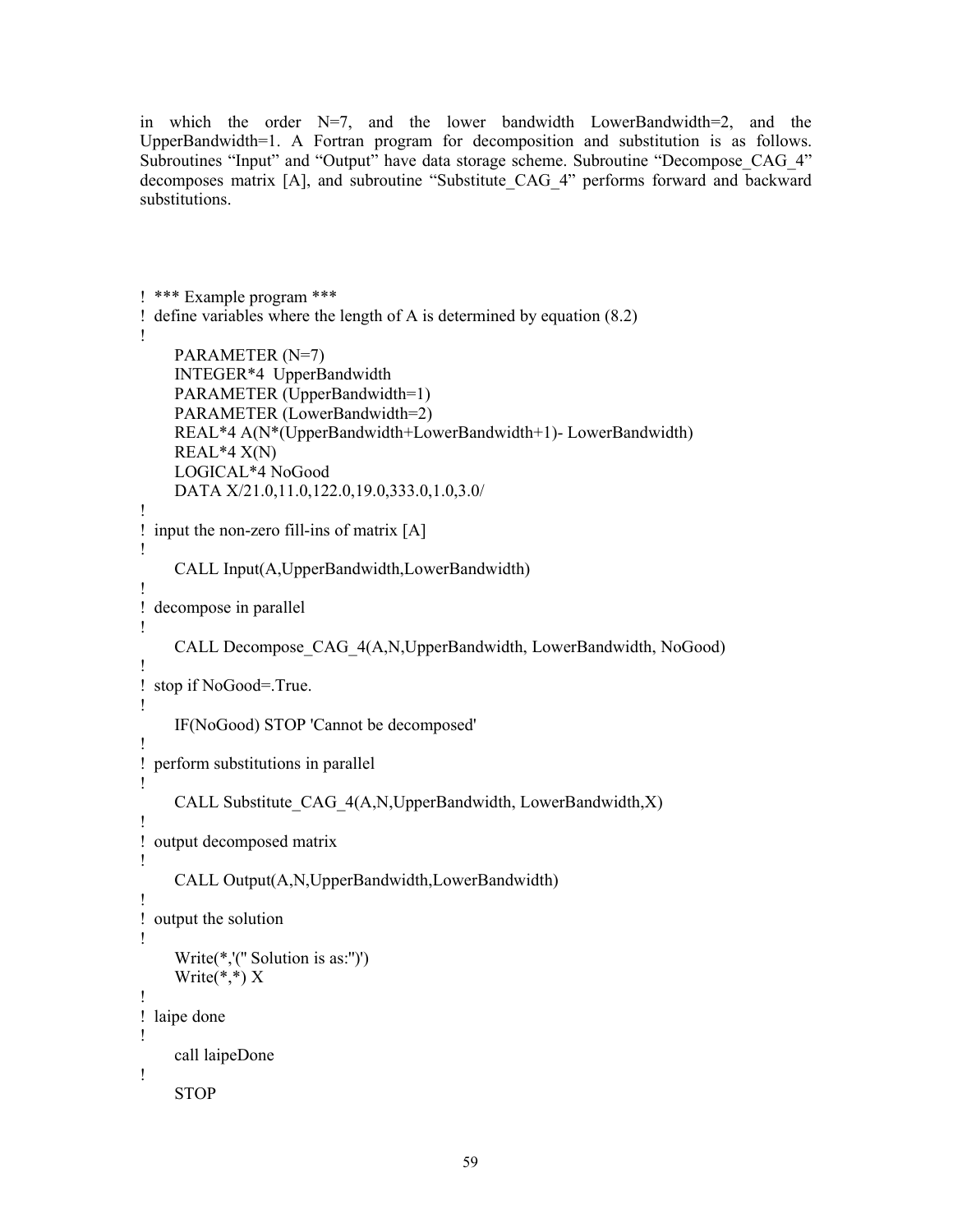```
 END
     SUBROUTINE Input(A,UpperBandwidth,LowerBandwidth)
!
!
! routine to demonstrate an application of data storage scheme
! (A)FORTRAN CALL: CALL Input(A,UpperBandwidth,LowerBandwidth)
! 1.A: \langle R4 \rangle profile of matrix [A], dimension(*)
! 2.UpperBandwidth: <I4> upper bandwidth
! 3.LowerBandwidth: <I4> lower bandwidth
!
! dummy arguments
!
     INTEGER*4 UpperBandwidth,LowerBandwidth
     REAL*4 A(1-UpperBandwidth:LowerBandwidth,1)
!
! input
!
    A(1,1)=1.0A(2,1)=4.0A(3,1)=2.0A(1,2)=2.0A(2,2)=25.0A(3,2)=29.0A(4,2)=99.0A(2,3)=4.0A(3,3)=14.0A(4,3)=34.0A(5,3)=3.0A(3,4)=9.0A(4,4)=19.0A(5,4)=23.0A(6,4)=11.0A(4,5)=71.0A(5,5)=5.0A(6,5)=7.0A(7,5)=3.0A(5,6)=93.0A(6,6)=22.0A(7,6)=2.0A(6,7)=4.0A(7,7)=9.0!
     RETURN
     END
     SUBROUTINE Output(A,N,UpperBandwidth, LowerBandwidth)
!
!
! routine to output the decomposed matrix by data storage scheme
! (A)FORTRAN CALL: CALL Output(A,N,UpperBandwidth,LowerBandwidth)
```

```
! 1.A: <R4> profile of matrix [A], dimension(*)
```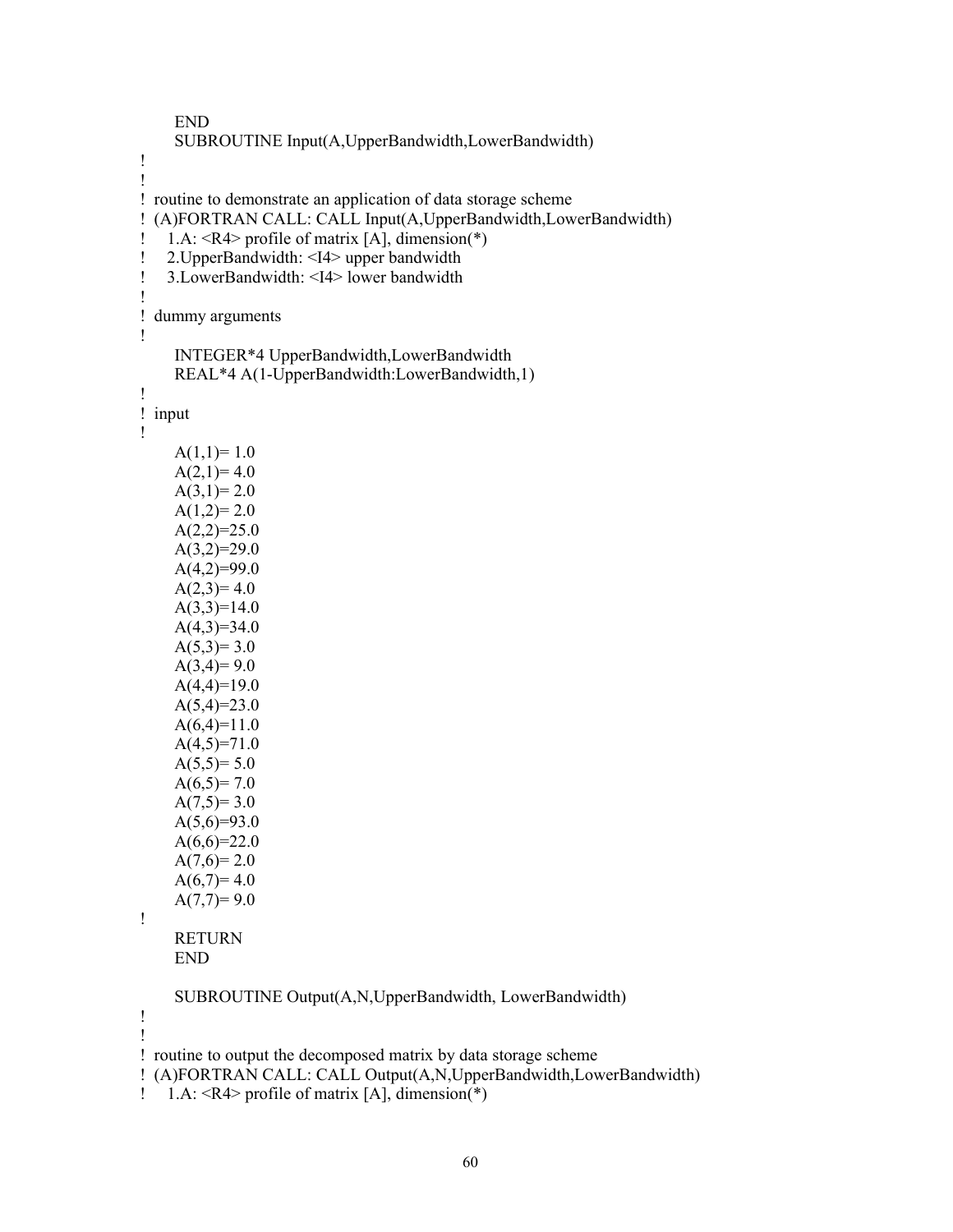```
! 2.N: \leq I4 order of matrix [A]
! 3.UpperBandwidth: <I4> upper bandwidth
! 4.LowerBandwidth: <I4> lower bandwidth
!
! dummy arguments
!
     INTEGER*4 N,UpperBandwidth,LowerBandwidth
     REAL*4 A(1-UpperBandwidth:LowerBandwidth,1)
!
! local variables
!
     INTEGER*4 Column,Row
!
! output the coefficients on non-zero fill-ins. The beginning and ending row indices for each
! column are defined in equation (8.3) and equation (8.4)
!
     WRITE(*,'('' Row Column Coefficient'')')
     DO Column=1,N
         DO Row=MAX0(1,Column-UpperBandwidth), MIN0(N,Column+LowerBandwidth)
            WRITE(*,'(I4,I6,F9.3)') Row, Column, A(Row,Column)
         END DO
     END DO
!
     RETURN
```

```
 END
```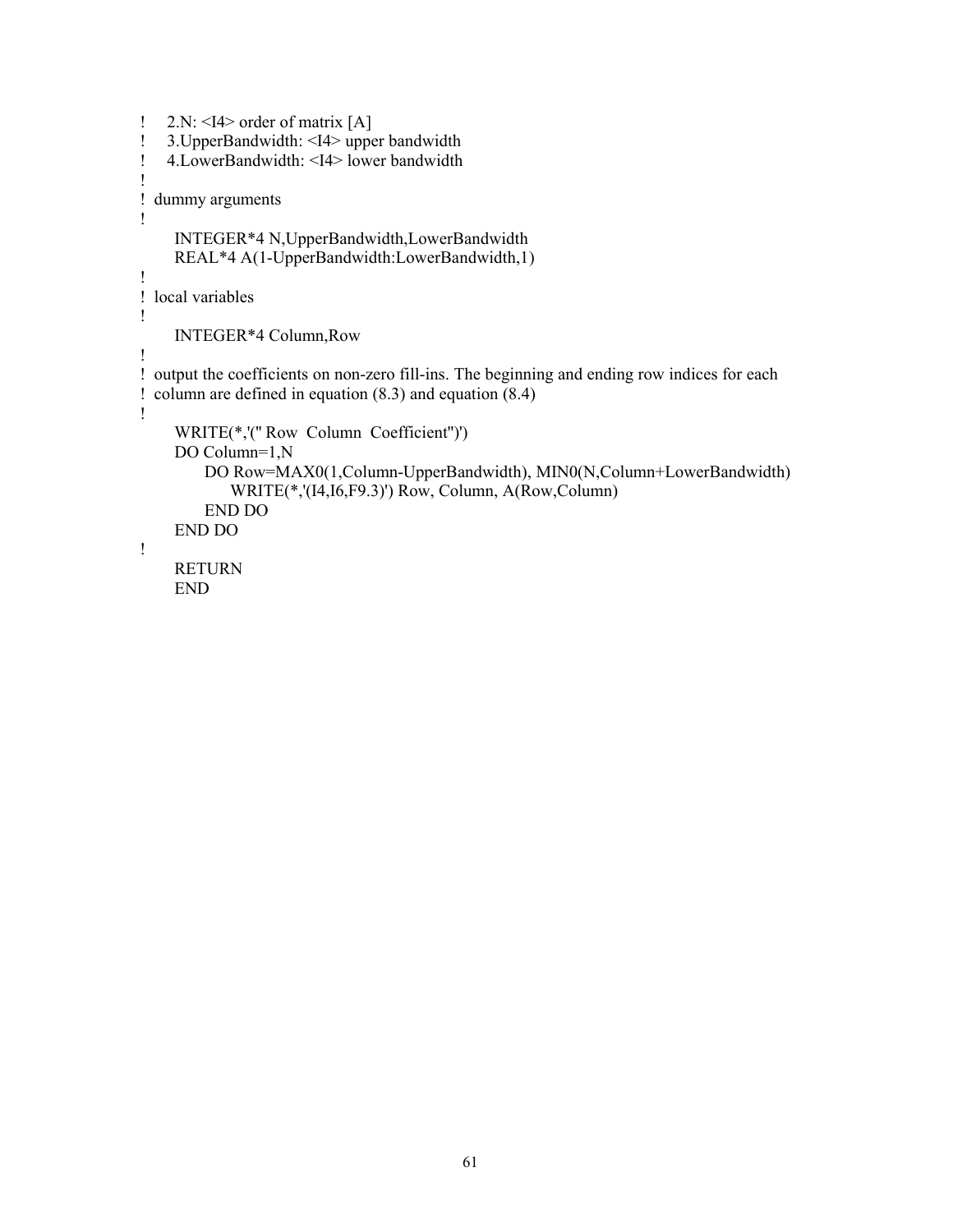# Chapter 9. Variable-Bandwidth and Asymmetric Systems

## 9.1 Purpose

This chapter has subroutines for the solution of  $[A]{X}=\{B\}$  where the left side matrix [A] is of variable bandwidth and asymmetric. There is no consideration of definiteness of matrix [A]. The non-zero fill-ins in the left side matrix [A] have a shape, for example, as:

|  | $^\mathrm{+}$ | $\pmb{\pi}$   |             | *           |   |         |  |
|--|---------------|---------------|-------------|-------------|---|---------|--|
|  | $\star$       | $\star$       | *           | *           |   |         |  |
|  | $\star$       | $\pmb{\pi}$ . | $\pmb{\pi}$ | $\pmb{\pi}$ |   | $\star$ |  |
|  |               | $\star$       | $\star$     | $\pmb{\pi}$ | * | *       |  |
|  |               |               | *           | *           | * | *       |  |
|  |               |               | *           |             | * | $\star$ |  |
|  |               |               |             |             |   |         |  |

Three types of subroutine are introduced in the chapter, which perform the following functions:

- 1. Decompose matrix [A] into the product of [L][U] where matrix [L] is the lower triangular matrix and matrix [U] is the upper triangular matrix.
- 2. Perform forward and backward substitutions.
- 3. Solve  $[A]\{X\} = \{B\}$  in a single call.

Decomposition and substitution must be called in order, and work together as a pair. No pivoting is applied to the subroutines, which are as:

> Decompose VAG 4 Decompose VAG 8 Decompose VAG 10 Decompose VAG 16 Decompose\_VAG\_Z4 Decompose\_VAG\_Z8 Decompose VAG Z10 Decompose VAG Z16 Substitute VAG 4 Substitute VAG 8 Substitute VAG 10 Substitute VAG 16 Substitute\_VAG\_Z4 Substitute\_VAG\_Z8 Substitute\_VAG\_Z10 Substitute VAG Z16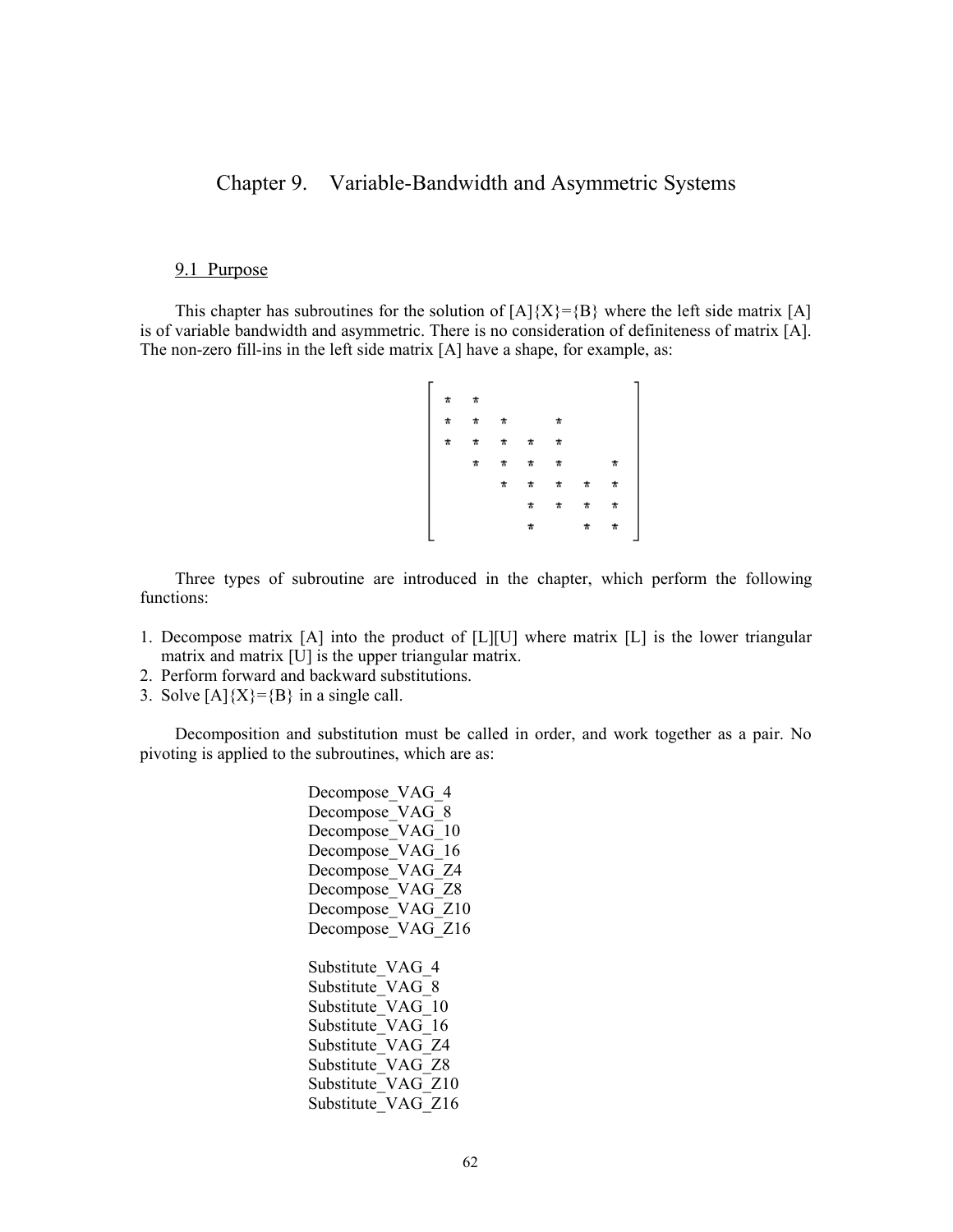Solution VAG 4 Solution VAG 8 Solution\_VAG\_10 Solution VAG 16 Solution\_VAG\_Z4 Solution\_VAG\_Z8 Solution VAG Z10 Solution VAG Z16

## 9.2 Fortran Syntax for Subroutine Decompose

The following subroutines decompose matrix [A] into [A]=[L][U]. Syntax is as follows:

Decompose VAG 4(A\_io, N\_i, Label\_i, Last\_i, NoGood\_o) Decompose VAG 8(A\_io, N\_i, Label\_i, Last\_i, NoGood\_o) Decompose VAG 10(A io, N i, Label i, Last i, NoGood o) Decompose VAG 16(A io, N i, Label i, Last i, NoGood o) Decompose VAG  $Z4(A_i \text{io}, N_i)$ , Label i, Last i, NoGood o) Decompose VAG Z8(A\_io, N\_i, Label\_i, Last\_i, NoGood\_o) Decompose VAG  $Z10(A \text{io}, N \text{ i}, Label \text{ i}, Last \text{ i}, NoGood \text{ o})$ Decompose VAG  $Z16(A_0, N_1, \text{Label}_1, \text{Last}_1, \text{NoGood}_0)$ 

where

- 1. The argument A\_io, array whose kind must be consistent with subroutine name convention, is the profile of matrix [A] that inputs the original matrix and returns the result if the variable NoGood o is false. For the definition of profile, please see section 9.5.
- 2. The argument N i, an INTEGER(4) variable, is the order of matrix  $[A]$ .
- 3. The argument Label\_i, an INTEGER(4) array, is the address reference label. For the definition of address reference label, please see section 9.6.
- 4. The argument Last  $i$ , an INTEGER(4) array, is the last entry to each column in the profile. For the definition of the last entry, please see section 9.6.
- 5. The argument NoGood\_o, a LOGICAL(4) variable, is a flag that indicates if the input matrix [A] is suitable for decomposition. If NoGood o=.True., the input matrix [A] cannot be decomposed and there is no output returned; otherwise the profile A\_io returns the decomposed matrices [L] and [U]. For the situation where NoGood\_o=.True., please see section 9.7.

#### 9.3 Fortran Syntax for Subroutine Substitute

The following subroutines perform forward and backward substitutions. Syntax is as follows:

> Substitute VAG  $4(A_i, N_i)$ , Label i, Last i, X io) Substitute VAG  $8(A_i, N_i)$ , Label i, Last i, X io) Substitute VAG  $10(A_i, N_i)$ , Label i, Last i, X io) Substitute VAG  $16(A_i, N_i)$ , Label i, Last i, X io) Substitute VAG  $Z4(A_i, N_i)$ , Label i, Last i, X io)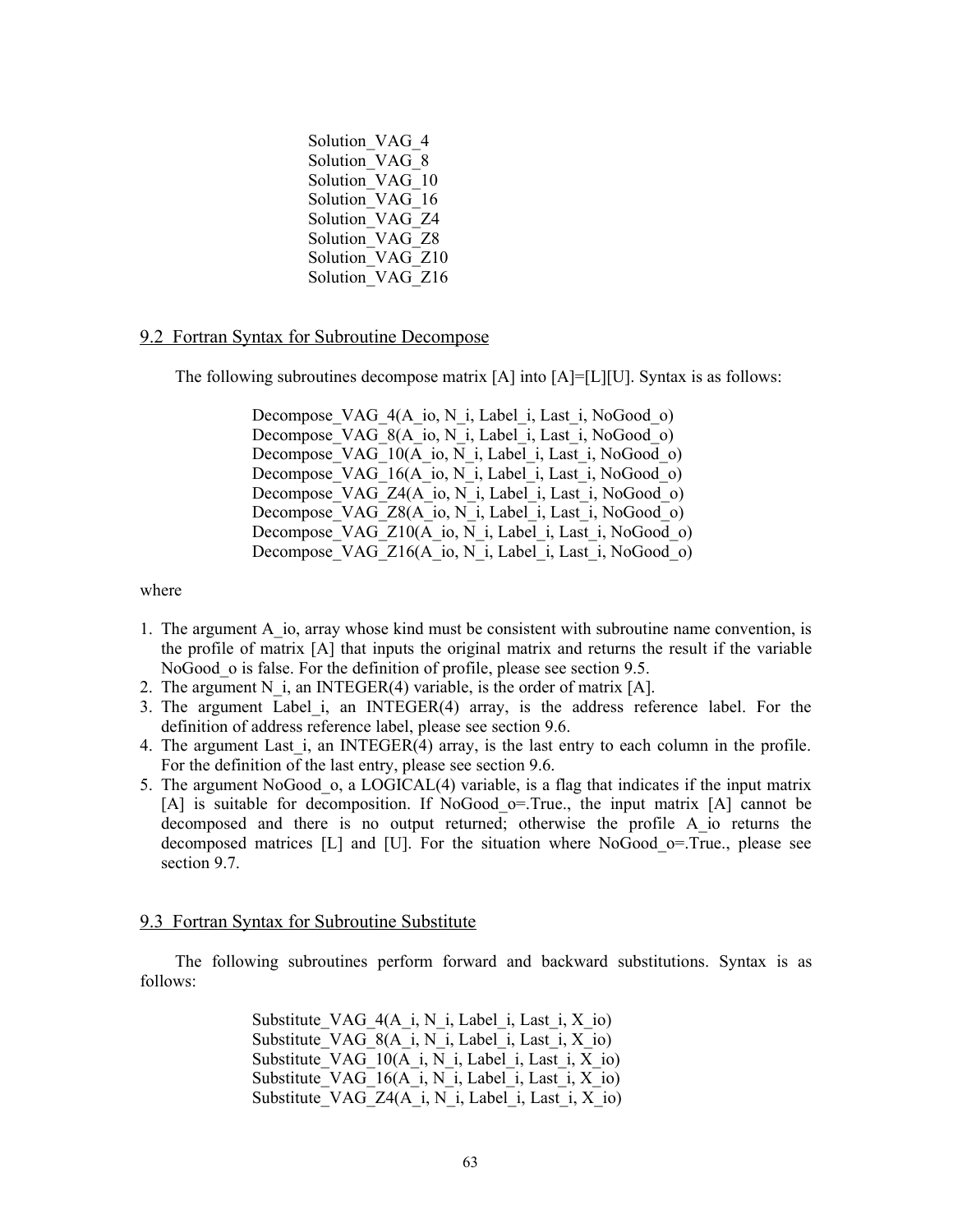Substitute VAG  $Z8(A_i, N_i)$ , Label i, Last i, X io) Substitute VAG Z10(A i, N i, Label\_i, Last\_i, X\_io) Substitute VAG Z16(A i, N i, Label i, Last i, X io)

where

- 1. The argument A\_i, array whose kind must be consistent with subroutine name convention, is the profile of matrix [A] that inputs the result from decomposition.
- 2. The argument N i, an INTEGER(4) variable, is the order of matrix  $[A]$ .
- 3. The argument Label\_i, an INTEGER(4) array, is the address reference label. For the definition of address reference label, please see section 9.6.
- 4. The argument Last i, an INTEGER(4) array, is the last entry of each column. For the definition of the last entry, please see section 9.6.
- 5. The argument X\_io, array whose kind must be consistent with subroutine name convention, inputs the right side vector, and returns the solution.

#### 9.4 Fortran Syntax for Subroutine Solution

The following subroutines first decompose matrix [A] into the product of [L][U], and then perform forward and backward substitutions. Solve the system  $[A]\{X\}=\{B\}$  in a single call. Syntax is as follows:

> Solution VAG  $4(A \text{ io}, N \text{ i}, Label i, Last i, X \text{ io}, NoGood\ o)$ Solution VAG  $8(A_i, N_i)$ , Label i, Last i, X io, NoGood o) Solution VAG  $10(A_i, \overline{N})$  i, Label i, Last i, X io, NoGood o) Solution VAG  $16(A_i, N_i)$ , Label i, Last i, X io, NoGood o) Solution VAG  $Z4(A_i, N_i)$ , Label i, Last i, X io, NoGood o) Solution VAG  $Z8(A_i, N_i)$ , Label i, Last i, X io, NoGood o) Solution VAG Z10(A\_io, N\_i, Label\_i, Last\_i, X\_io, NoGood\_o) Solution\_VAG\_Z16(A\_io, N\_i, Label\_i, Last\_i, X\_io, NoGood\_o)

- 1. The argument A\_io, array whose kind must be consistent with subroutine name convention, is the profile of matrix [A], that inputs the original matrix and returns the decomposed result if the variable NoGood\_o is false. For the definition of profile, please see section 9.5.
- 2. The argument N i, an INTEGER(4) variable, is the order of matrix  $[A]$ .
- 3. The argument Label\_i, an INTEGER(4) array, is the address reference label. For the definition of address reference label, please see section 9.6.
- 4. The argument Last  $\tilde{i}$ , an INTEGER $(4)$  array, is the last entry of column. For the definition of the last entry, please see section 9.6.
- 5. The argument X\_io, array whose kind must be consistent with subroutine name convention, inputs the right side vector, and returns the solution if NoGood\_o is false.
- 6. The argument NoGood  $\alpha$ , a LOGICAL(4) variable, is a flag that indicates if the input system is suitable for the subroutine. If NoGood  $o$ =.True., the input system cannot be solved and there is no output returned; otherwise the profile A io returns the decomposed matrices [L] and [U], and vector X io returns the solution. For the situation where NoGood  $\sigma$ =.True., please see section 9.7.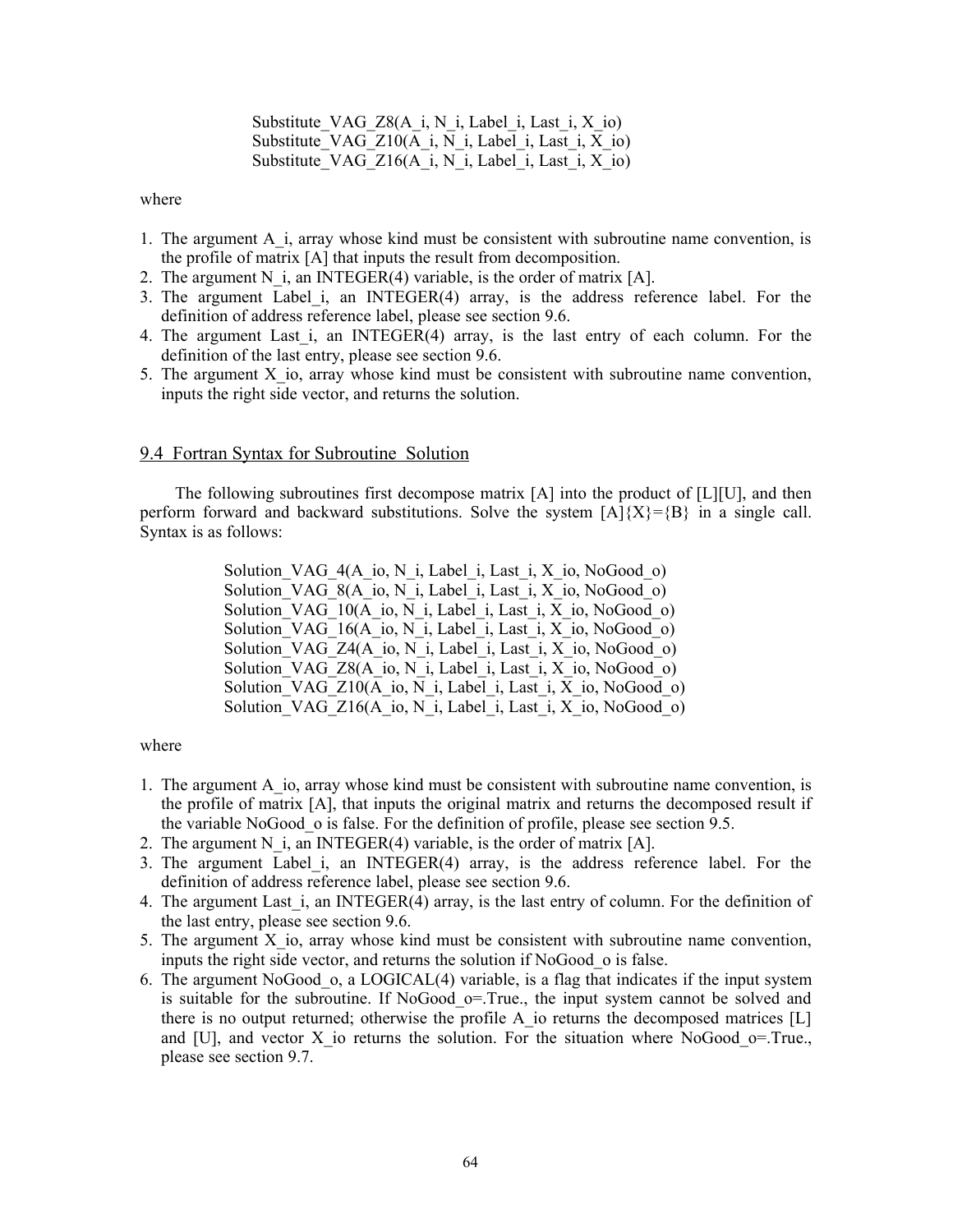#### 9.5 Profile

Profile for variable bandwidth and asymmetric matrix is more complex than the other ones discussed in the previous chapters, and requires some extra memory spaces in the lower triangular part. The profile for the upper triangular part simply hinges on the non-zero fill-ins. Before discussing profile for the lower triangular part of matrix [A], let us examine two variables, *Beginning(I)* and *Ending(I). Beginning(I)* is the row index of the first non-zero fill-in in the i-th column and *Ending(I)* is the row index of the last non-zero fill-in in the i-th column. Then, the last entry, denoted by *Last*, is defined as:

1 Set Last(1) = Ending(1) 2. For I = 2 to N, do the following Last(I) = Maximum of (Last(I-1),Ending(I)) (9.1)

The *Beginning* and *Last* indices define the profile of an asymmetric and variable bandwidth matrix. The address reference label is then defined as:

1. Set Label(1) = 1 2. For I = 2 to N, do the following Label(I) = Label(I-1) + Last(I-1) -Beginning(I) + 1 (9.2)

The required length of profile is written as:

$$
profile size = Label(N) - 1 + N \tag{9.3}
$$

where N is the matrix order, and Label(N) is the address reference label for the N-th column. For example, if a sparse matrix is written as follows.

where the symbol \* represents a non-zero fill-in. Then, the beginning indices are 1, 1, 2, 3, 2, 5, and 4, and the ending indices are 3, 4, 7, 6, 6, 7, and 7. Then, the last entries determined by equation (9.1) are 3, 4, 7, 7, 7, 7, and 7. The beginning and last indices define the profile which may be written as

$$
\begin{bmatrix}\n= & = & \cdots \\
= & = & = & \cdots \\
= & = & = & = & \cdots \\
= & = & = & = & = & \cdots \\
= & = & = & = & = & = & \cdots \\
= & = & = & = & = & = & \cdots\n\end{bmatrix}
$$
\n(9.5)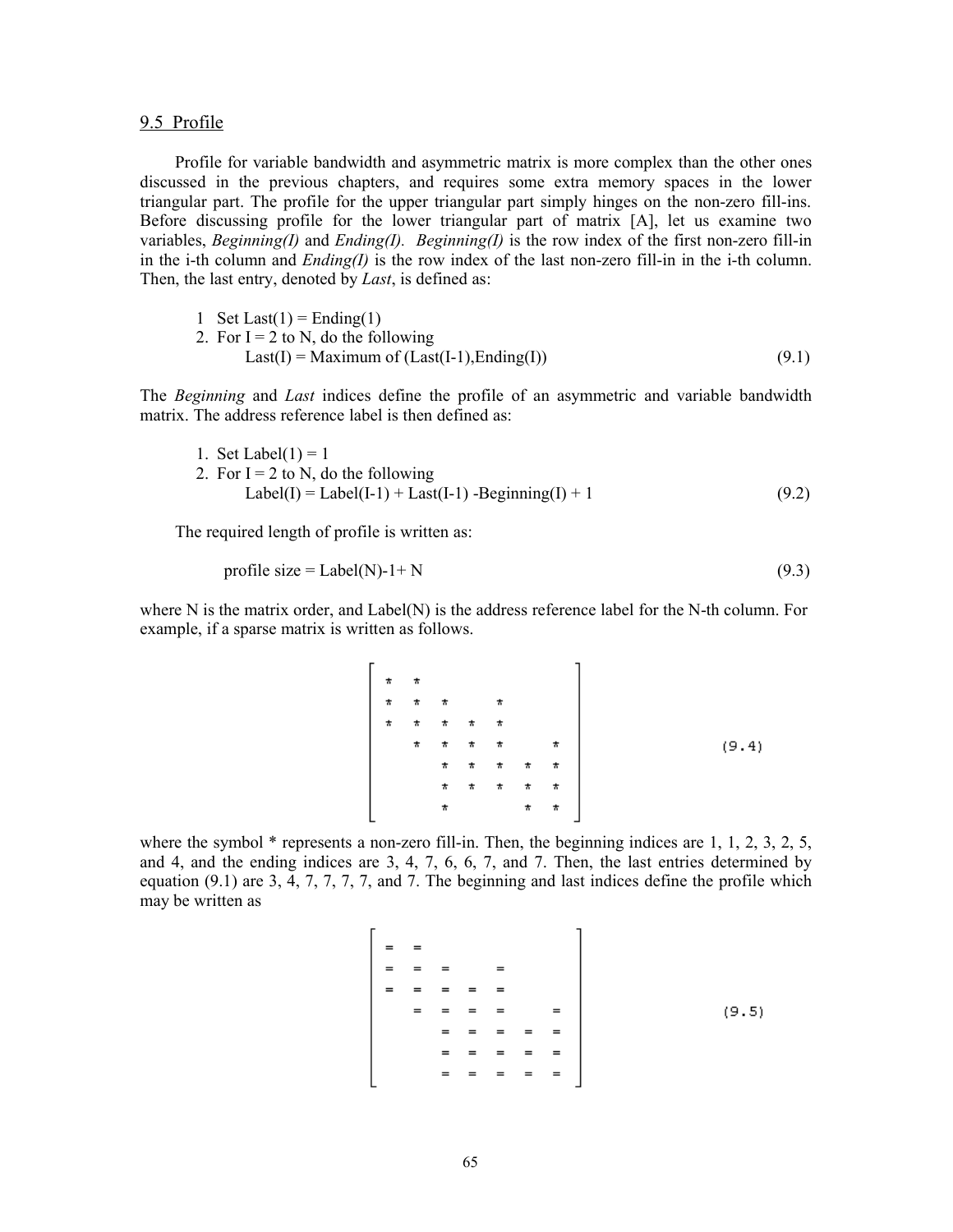where the symbol = indicates an entry to the profile. The address reference labels are  $1, 4, 7, 12$ , 18, 21, and 25. Equation (9.3) computes that the profile size is 31, which may be checked from the form  $(9.5)$ .

For a variable-bandwidth and asymmetric matrix, the profile size is usually greater than the number of non-zero fill-ins. Comparing form (9.4) with form (9.5) finds that the profile has two more elements,  $A(7,4)$  and  $A(7,5)$ . It must initialize the extra memory space in the profile, i.e.,  $A(7,4)=0$  and  $A(7,5)=0$ , before calling any of the following subroutines:

> Decompose VAG 4 Decompose VAG 8 Decompose\_VAG\_10 Decompose VAG 16 Decompose\_VAG\_Z4 Decompose VAG Z8 Decompose VAG Z10 Decompose VAG Z16 Solution VAG 4 Solution VAG 8 Solution VAG 10 Solution\_VAG\_16 Solution VAG Z4 Solution VAG Z8 Solution VAG Z10 Solution VAG Z16

## 9.6 Data Storage Scheme

Data storage scheme for a variable-bandwidth and asymmetric matrix must be declared in a Fortran program, for example:

REAL  $(4)$  :: A $(1,1)$ 

where variable A, in this example, is a single precision profile for matrix [A]. For other kinds of variable, profile must be properly declared. Then, replace the column index, for example j, with the address reference label, for example Label(J). The coefficient  $A_{ii}$  of matrix [A] is programmed in a Fortran program as A(I,Label(J)).

The previous section introduces the *beginning* and *ending* indices, the address reference label, and the last entry for a profile. In practical calling convention, only the address reference label and the *last* entry are required. The *address reference label* and *last entry* then determine the *beginning index*. In the i-th column, from equation (9.2) the *beginning index* is determined as:

$$
Label(I-1) + Last(I-1) - Label(I) + 1 \tag{9.6}
$$

# 9.7 Failure of Calling Request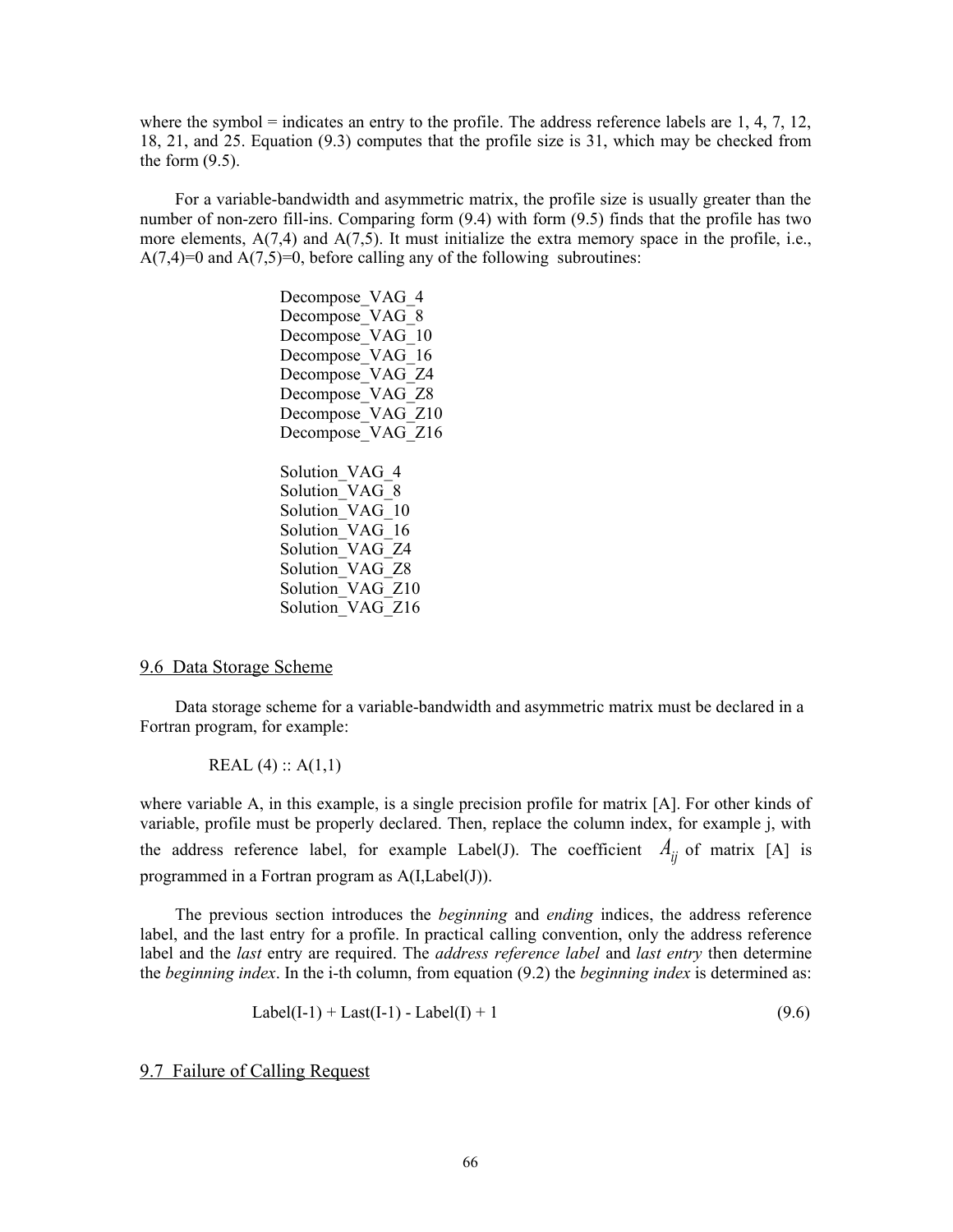If a calling request fails, solving procedure meets a diagonal coefficient whose absolute value is very small and is negligible compared to unity.

Since the subroutines introduced in this chapter do not consider pivoting, failure of request does not mean that the input matrix is absolutely singular. A pivoting may continue execution. However, a pivoting may destroy sparsity. If a pivoting is necessary, try a constant bandwidth solver with partial pivoting or a dense solver with pivoting.

#### 9.8 Fortran Example

For a given system  $[A]\{X\}=\{B\}$ , the left side matrix  $[A]$  and the right side vector  $\{B\}$  are defined as follows:

| 1. | 4     |                |         |        |     |   |     | 5   |
|----|-------|----------------|---------|--------|-----|---|-----|-----|
| 5  | 25 29 |                |         | 32     |     |   |     | 41  |
| 9  | 13.   |                | 1 34 17 |        |     |   |     | 12  |
|    | 4     | 5 <sup>9</sup> |         | -23    |     | 9 | and | 9   |
|    |       | 7.             | 38      |        | 373 |   |     | 303 |
|    |       | $2 -$          |         | 22 6 2 |     | 2 |     | 21  |
|    |       | 11             |         |        |     |   |     | 23  |
|    |       |                |         |        |     |   |     |     |

in which the order  $N=7$ . A Fortran program for decomposition and substitution is as follows. Subroutines "Input" and "Output" have data storage scheme. Subroutine "Decompose VAG 4" decomposes matrix [A], and subroutine "Substitute VAG 4" performs forward and backward substitutions.

```
! *** Example program ***
! define variables where the length of A is determined by equation (9.3),
! Equation (9.1), and the address reference define the last entry
! label is defined by equation(9.2)
!
     PARAMETER (N=7)
     REAL*4 A(31),X(N)
     INTEGER*4 Label(N),Last(N)
     LOGICAL*4 NoGood
     DATA X/5.0,41.0,12.0,9.0,303.0,21.0,23.0/
     DATA Label/1,4,7,12,18,21,25/
     DATA Last/3,4,7,7,7,7,7/
!
! input matrix [A]
!
     CALL Input(A,Label,Last,N)
!
! decompose in parallel
!
     CALL Decompose_VAG_4(A,N,Label,Last,NoGood)
!
```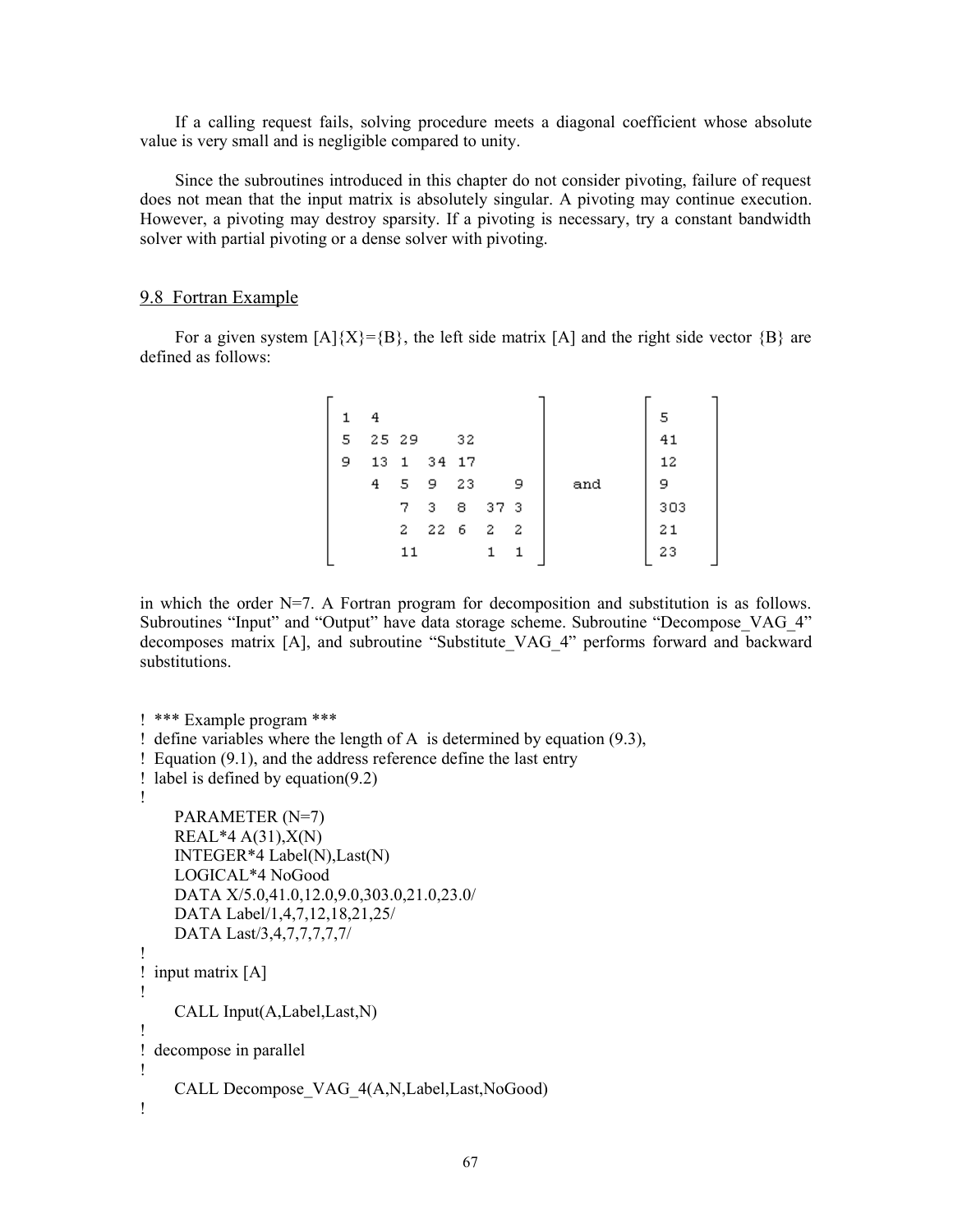```
! stop if NoGood=.True.
!
     IF(NoGood) STOP 'Cannot be decomposed'
!
! perform substitutions in parallel
!
     CALL Substitute_VAG_4(A,N,Label,Last,X)
!
! output decomposed matrix
!
     CALL Output(A,N,Label,Last)
!
! output the solution
!
     Write(*,'('' Solution is as:'')')
    Write(*,*) X
!
! laipe done
!
     call laipeDone
!
    STOP
     END
     SUBROUTINE Input(A,Label,Last,N)
!
!
! routine to demonstrate an application of data storage scheme
! (A)FORTRAN CALL: CALL Input(A,Label,Last,N)
! 1.A: <R4> profile of matrix [A], dimension(*)
! 2.Label: <I4> address reference labels, dimension(*)
! 3.Last: <I4> the last entry to each column, dimension(*)
! 4.N: \leq 14 order of matrix [A]
!
! dummy arguments
!
     INTEGER*4 Label(1),Last(1),N
     REAL*4 A(1,1)
!
! local variable
!
     INTEGER*4 I4TEMP
!
! initialization where the length of profile is determined by equation (9.3)
!
     DO I4TEMP=1,Label(N)-1+N
         A(I4TEMP,1)=0.0
     END DO
!
! input
!
    A(1,Label(1))=1.0
```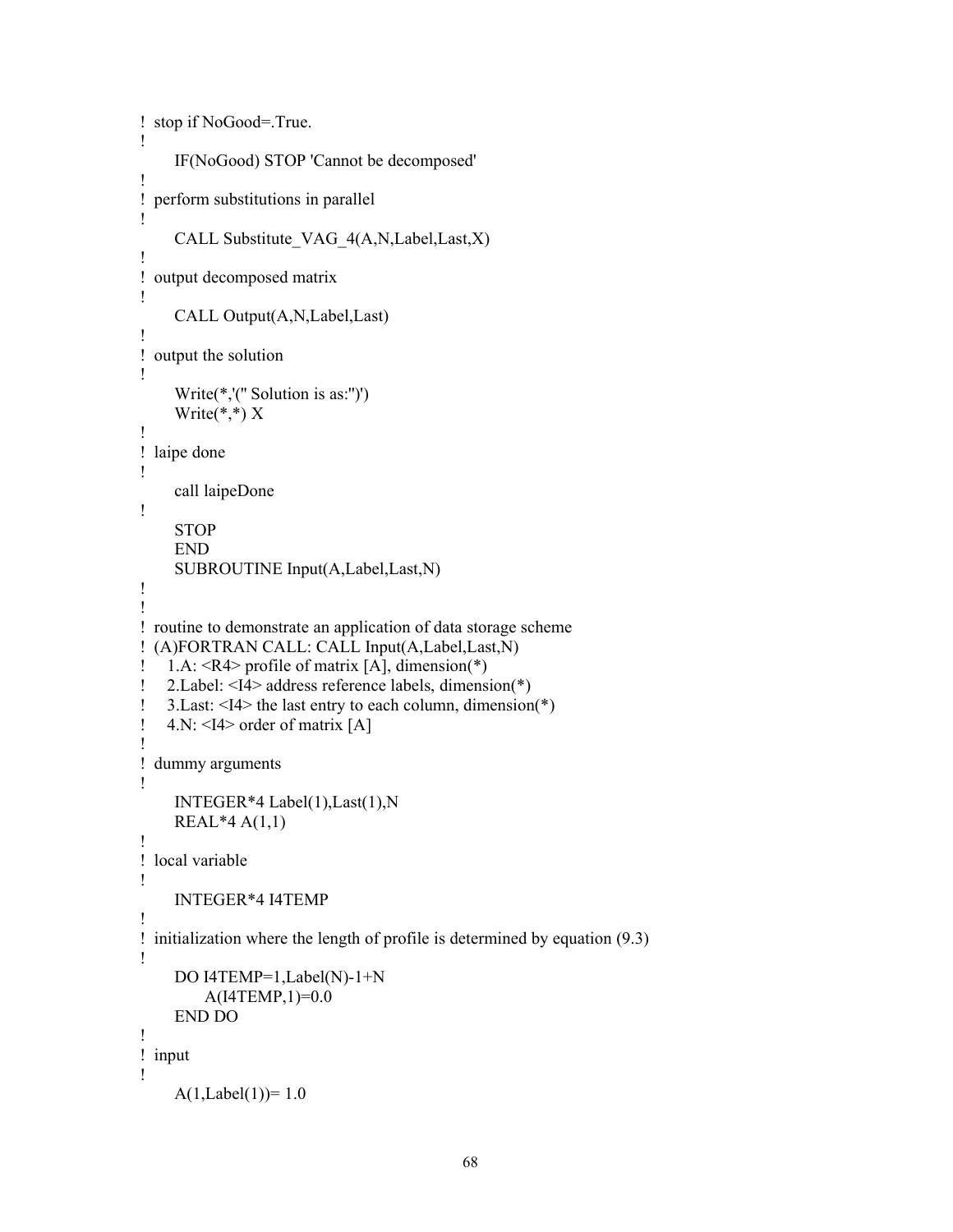```
A(2,Label(1)) = 5.0A(3,Label(1)) = 9.0A(1,Label(2))=4.0A(2,Label(2)) = 25.0A(3,Label(2))=13.0A(4,Label(2))=4.0A(2,Label(3))=29.0A(3,Label(3))=1.0A(4,Label(3)) = 5.0A(5,Label(3)) = 7.0A(6,Label(3))=2.0A(7,Label(3))=11.0A(3,Label(4)) = 34.0A(4,Label(4)) = 9.0A(5,Label(4)) = 3.0A(6,Label(4)) = 22.0A(2,Label(5))=32.0A(3,Label(5))=17.0A(4,Label(5))=23.0A(5,Label(5)) = 8.0A(6,Label(5))= 6.0A(5,Label(6))=37.0A(6,Label(6)) = 2.0A(7,Label(6)) = 1.0A(4,Label(7)) = 9.0A(5,Label(7)) = 3.0A(6,Label(7)) = 2.0A(7,Label(7))=1.0!
     RETURN
     END
     SUBROUTINE Output(A,N,Label,Last)
!
!
! routine to output the decomposed matrix by data storage scheme
! (A)FORTRAN CALL: CALL Output(A,N,Label,Last)
! 1.A: <R4> profile of matrix [A], dimension(*)
! 2.N: \leq 14 order of matrix [A]
! 3.Label: <I4> address reference labels, dimension(*)
! 4.Last: <I4> the last entry to each column, dimension(*)
!
! dummy arguments
!
     INTEGER*4 N,Label(1),Last(1)
    REAL*4 A(1,1)!
! local variables
!
     INTEGER*4 I4TEMP,Column,Row
!
! output the coefficients on non-zero fill-ins where the beginning index is
```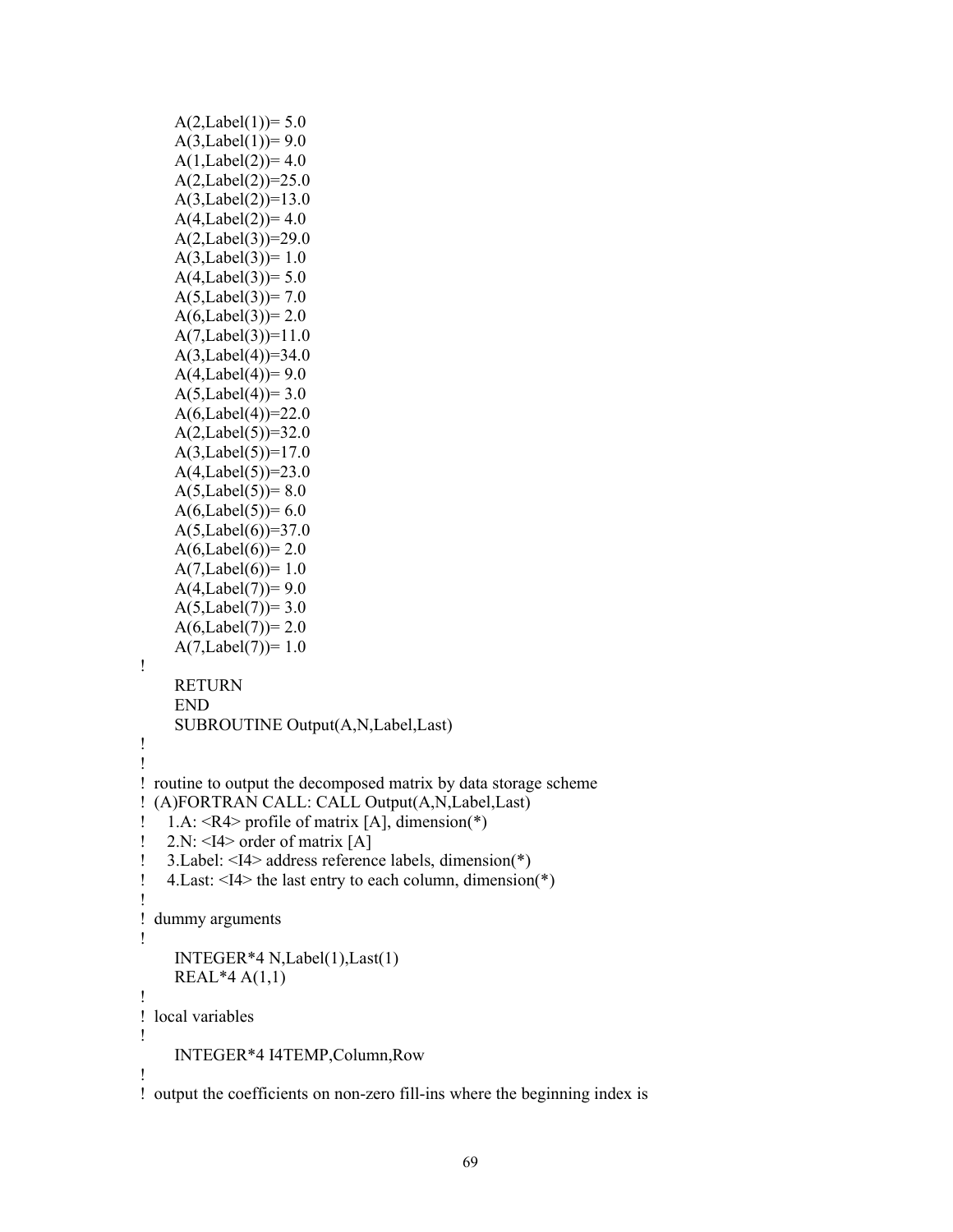```
! computed by equation (9.6)
!
 WRITE(*,'('' Row Column Coefficient'')')
 DO I4TEMP=1,N
        Column=Label(I4TEMP)
        DO Row=Label(I4TEMP-1)+Last(I4TEMP-1)- Column+1, Last(I4TEMP)
            WRITE(*,'(I4,I6,F9.3)') Row,I4TEMP, A(Row,Column)
        END DO
     END DO
!
     RETURN
     END
```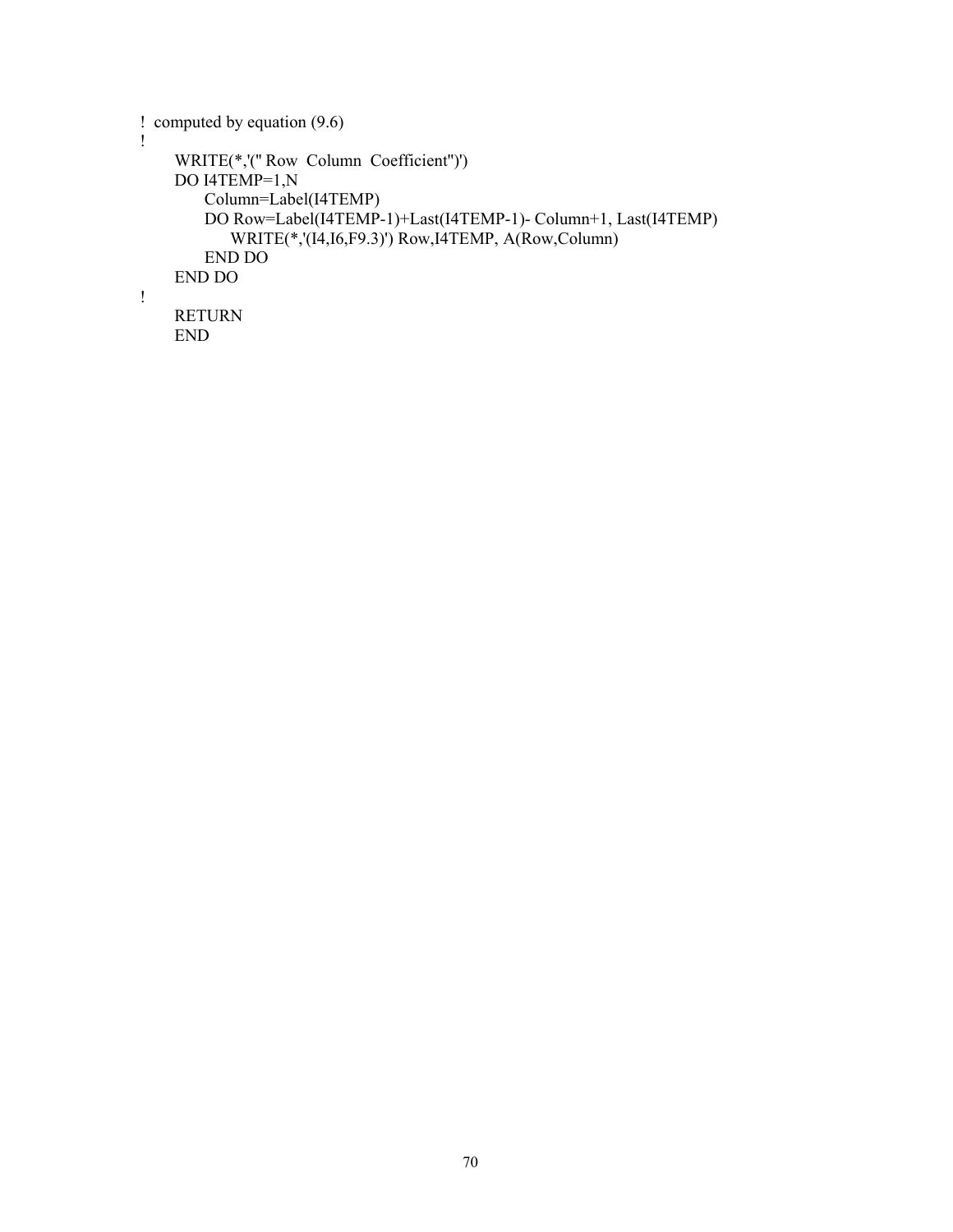# Chapter 10. Dense and Asymmetric Systems

# 10.1 Purpose

This chapter has subroutines for the solution of  $[A]{X}=\{B\}$  where the left side matrix [A] is dense and asymmetric. There is no consideration of definiteness of matrix [A]. The non-zero fill-ins of matrix [A] have a simple shape, for example, as:

|                                                                                                           | $^\star$ | $\star$     | $\pmb{\pi}$ | $\star$       | $\star$ |   |  |
|-----------------------------------------------------------------------------------------------------------|----------|-------------|-------------|---------------|---------|---|--|
|                                                                                                           |          | $\star$     | *           | $\star$       | $\star$ |   |  |
|                                                                                                           |          | $\star$     | *           | *             | $\star$ | * |  |
|                                                                                                           |          | $\pmb{\pi}$ | *           | *             | *       | * |  |
| <br> <br> <br> <br> <br> <br> <br> <br> <br> <br><br><br><br><br><br><br><br><br><br><br><br><br><br><br> |          | $\star$     | *           | *             | *       | * |  |
|                                                                                                           |          | $\star$     | *           | $\star$       | $\star$ | * |  |
|                                                                                                           |          | $\star$     | *           | $\pmb{\star}$ | $\star$ | * |  |
|                                                                                                           |          |             |             |               |         |   |  |

where the symbol  $*$  indicates non-zero fill-ins. Three types of subroutine are introduced in the chapter, which perform the following functions:

- 1. Decompose matrix [A] into the product of [L][U] where matrix [L] is the lower triangular matrix and matrix [U] is the upper triangular matrix.
- 2. Perform forward and backward substitutions.
- 3. Solve  $[A]\{X\}=\{B\}$  in a single call.

Decomposition and substitution must be called in order, and work together as a pair. No pivoting is applied to the subroutines introduced in this chapter. The subroutines are as follows:

> Decompose DAG 4 Decompose\_DAG\_8 Decompose DAG 10 Decompose DAG 16 Decompose\_DAG\_Z4 Decompose\_DAG\_Z8 Decompose\_DAG\_Z10 Decompose\_DAG\_Z16 Substitute DAG 4 Substitute DAG 8 Substitute\_DAG\_10 Substitute\_DAG\_16

Substitute\_DAG\_Z4 Substitute\_DAG\_Z8 Substitute DAG Z10 Substitute\_DAG\_Z16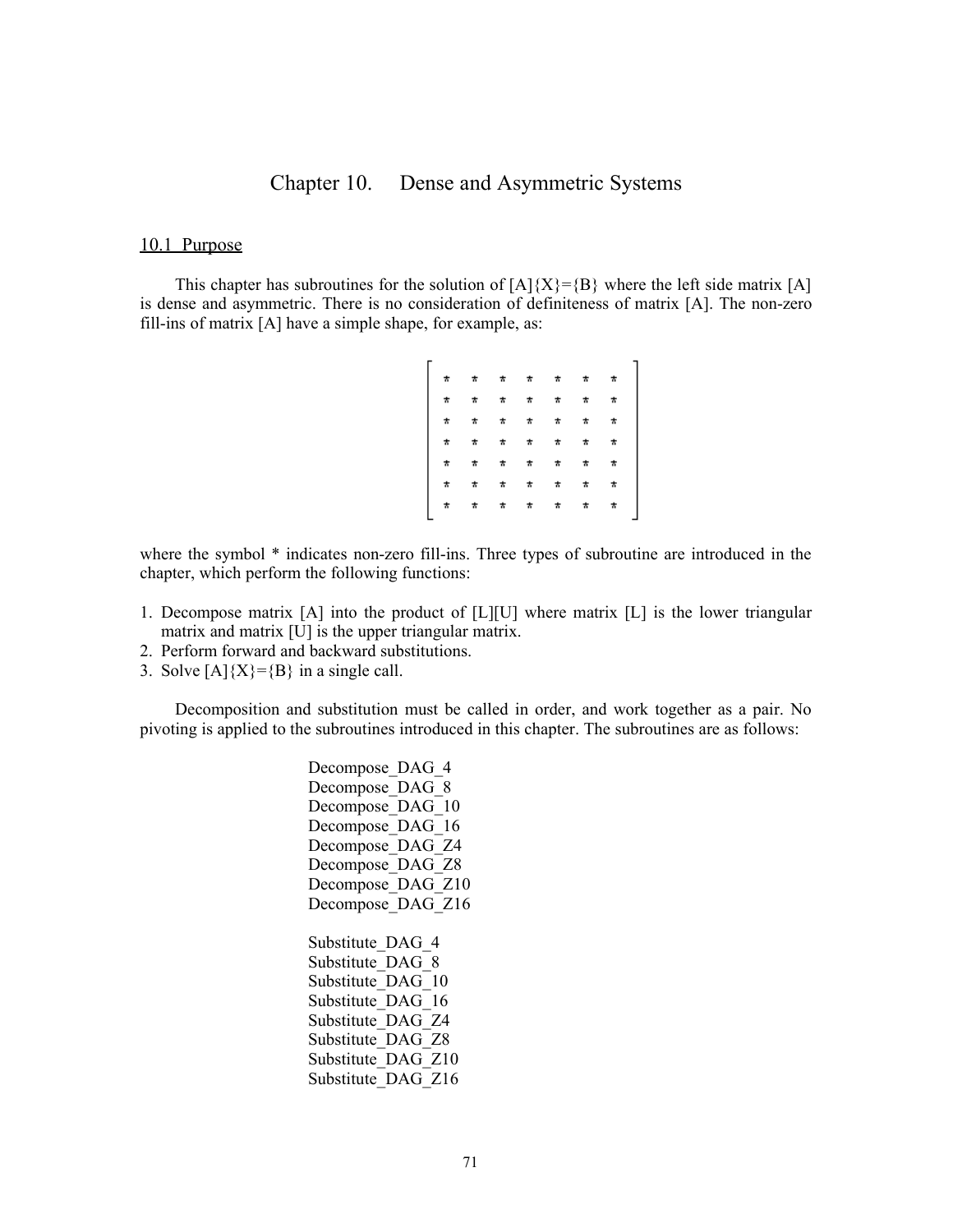Solution DAG 4 Solution\_DAG\_8 Solution DAG 10 Solution DAG 16 Solution\_DAG\_Z4 Solution\_DAG\_Z8 Solution DAG Z10 Solution\_DAG\_Z16

# 10.2 Fortran Syntax for Subroutine Decompose

The following subroutines decompose matrix [A] into [A]=[L][U]. Syntax is as follows:

Decompose DAG  $4(A \text{ io}, N \text{ i}, \text{NoGood} \text{ o})$ Decompose DAG 8(A io, N i, NoGood o) Decompose DAG\_10(A\_io, N\_i, NoGood\_o) Decompose DAG  $16(A \text{ io}, N \text{ i}, \text{NoGood} \text{ o})$ Decompose DAG Z4(A\_io, N\_i, NoGood\_o) Decompose DAG Z8(A io, N i, NoGood o) Decompose DAG  $Z10(A \text{io}, N \text{i}, \text{NoGood} \text{o})$ Decompose DAG  $Z16(A \text{ io}, N \text{ i}, N_0Good\text{ o})$ 

where

- 1. The argument A\_io, array whose kind must be consistent with subroutine name convention, is the profile of matrix [A] that inputs the original matrix and returns the result if the variable NoGood o is false. For the definition of profile, please see section 10.5.
- 2. The argument N i, an INTEGER(4) variable, is the order of matrix  $[A]$ .
- 3. The argument NoGood\_o, a LOGICAL(4) variable, is a flag that indicates if the input matrix [A] is suitable for the subroutine. If NoGood o=.True., the input matrix [A] cannot be decomposed and there is no output returned; otherwise the profile A\_io returns the decomposed matrices [L] and [U]. For the situation where NoGood\_o=.True., please see section 10.7.

## 10.3 Fortran Syntax for Subroutine Substitute

The following subroutines perform forward and backward substitutions. Syntax is as follows:

> Substitute DAG  $4(A_i, N_i, X_i)$ Substitute DAG  $8(A_i, N_i, X_i)$ Substitute DAG  $10(A_i, N_i, X_i)$ Substitute DAG  $16(A_i, N_i, X_i)$ Substitute DAG Z4(A i, N i, X io) Substitute DAG  $Z8(A_i, N_i, X_i)$ Substitute DAG Z $10(A_i, N_i, X_i)$ Substitute DAG Z16(A i, N i, X io)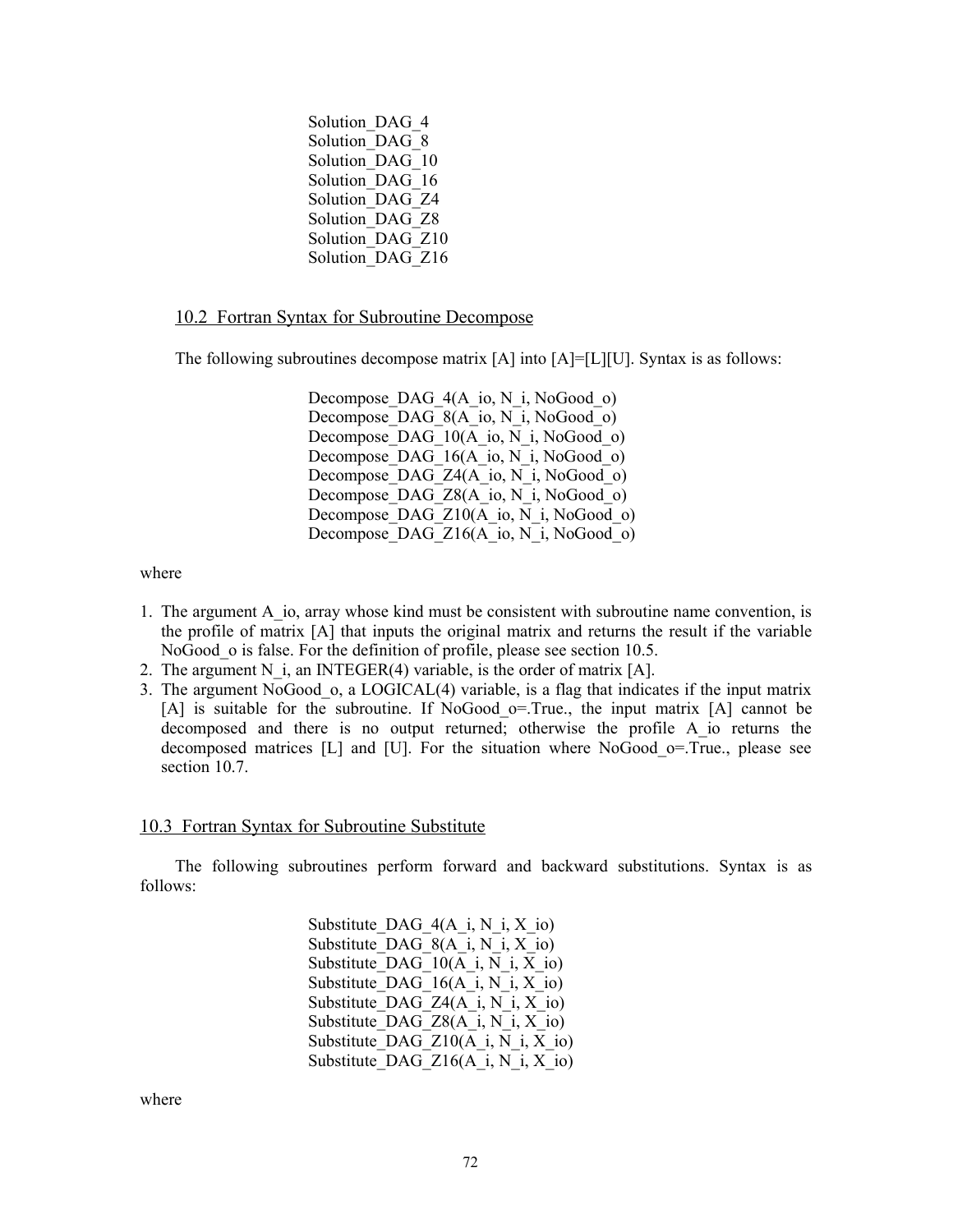- 1. The argument A\_i, array whose kind must be consistent with subroutine name convention, is the profile of matrix [A] that inputs the result from decomposition.
- 2. The argument N i, an INTEGER $(4)$  variable, is the order of matrix [A].
- 3. The argument X\_io, array whose kind must be consistent with subroutine name convention, inputs the right side vector, and returns the solution.

### 10.4 Fortran Syntax for Subroutine Solution

The following subroutines first decompose matrix [A] into the product of [L][U], and then perform forward and backward substitutions. Solve  $[A]{X}={B}$  in a single call. The syntax is as follows:

> Solution DAG  $4(A \text{ io}, N \text{ i}, X \text{ io}, \text{NoGood} \text{ o})$ Solution DAG  $8(A$  io, N i, X<sub>io</sub>, NoGood<sub>o</sub>) Solution DAG  $10(A_i, \overline{N}, \overline{X})$  io, NoGood o) Solution DAG  $16(A \text{io}, N \text{i}, X \text{io}, \text{NoGood} \text{o})$ Solution DAG  $Z4(A \text{ io}, N \text{ i}, X \text{ io}, \text{NoGood}\text{ o})$ Solution DAG  $Z8(A_0, N_1, X_0, N_0, N_0)$ Solution DAG  $Z10(A$  io, N i, X io, NoGood o) Solution DAG  $Z16(A \text{io}, N \text{ i}, X \text{io}, \text{NoGood} \text{o})$

where

- 1. The argument A\_io, array whose kind must be consistent with subroutine name convention, is the profile of matrix [A], that inputs the original matrix and returns the decomposed result if the variable NoGood\_o is false. For the definition of profile, please see section 10.5.
- 2. The argument N i, an INTEGER(4) variable, is the order of matrix  $[A]$ .
- 3. The argument X\_io, array whose kind must be consistent with subroutine name convention, inputs the right side vector, and returns the solution if NoGood\_o is false.
- 4. The argument NoGood\_o, a LOGICAL(4) variable, is a flag that indicates if the input system is suitable for the subroutine. If NoGood  $\sigma$ =.True., the input system cannot be solved by the subroutine and there is no output returned; otherwise the profile A\_io returns the decomposed matrices  $[L]$  and  $[U]$ , and vector X io returns the solution. For the situation where NoGood o=.True., please see section 10.7.

### 10.5 Profile

Profile for a dense and asymmetric matrix is the simplest as:

| * | *           | *  | * | *  | $\boldsymbol{\pi}$ | * |
|---|-------------|----|---|----|--------------------|---|
| * | *           | *. | * | *. | $\star$            | * |
| * | $\pmb{\pi}$ | *. | * | *  | $\star$            | * |
| * | *           | *. | * | *  | $\star$            | * |
| * | *           | *. | * | *  | $\pmb{\pi}$        | * |
| * | *           | *  | * | *  | *                  | * |
| * | *           | *  | * | *  | *                  | * |
|   |             |    |   |    |                    |   |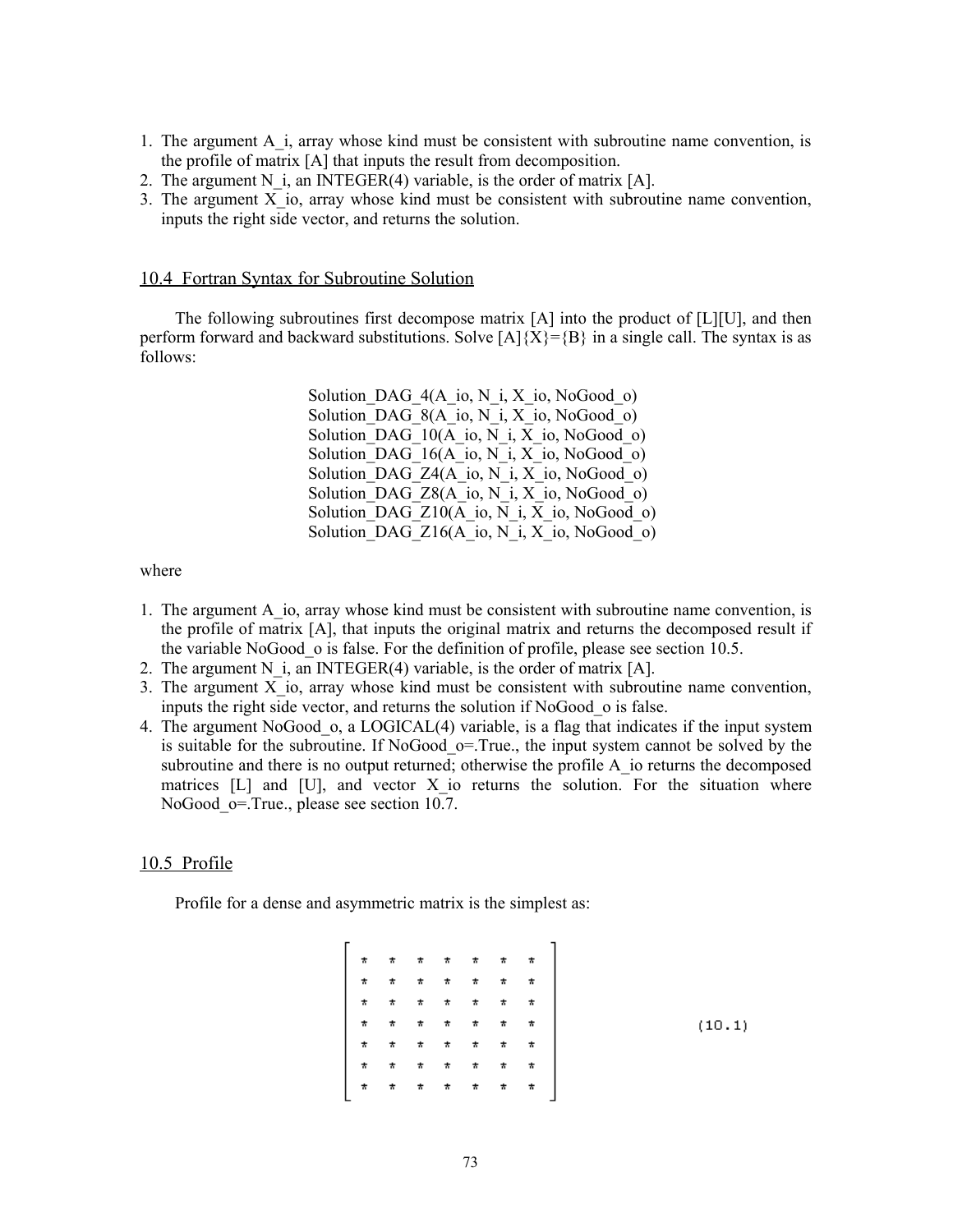where the symbol · represents non-zero fill-ins. Total length of profile is determined as

$$
profile size = N * N \tag{10.2}
$$

where N is the matrix order.

#### 10.6 Data Storage Scheme

Data storage scheme for a dense and asymmetric matrix must be declared in a Fortran program, for example:

$$
REAL(4) :: A(N,N)
$$

where variable A here is a single precision profile for matrix [A], and N is the matrix order. For other kinds of variable, profile must be properly declared. Then, the coefficient  $A_{ii}$  of matrix [A] is simply programmed in a Fortran program as A(I,J).

# 10.7 Failure of Calling Request

If a calling request fails, solving procedure meets a diagonal coefficient whose absolute value is very small and is negligible compared to unity.

Since the subroutines introduced in this chapter do not consider pivoting, failure of request does not mean that the input matrix is absolutely singular. A pivoting may continue execution. However, pivoting always takes more time. If a pivoting is necessary, try a dense solver with partial or full pivoting.

#### 10.8 Fortran Example

For a given system  $[A]{X}=\{B\}$ , the left side matrix  $[A]$  and the right side vector  ${B}$  are defined as follows:

|    |  |  |         |    |                                                                                                                    | 21  |
|----|--|--|---------|----|--------------------------------------------------------------------------------------------------------------------|-----|
| 4  |  |  | 0       | -6 |                                                                                                                    | 141 |
| 2. |  |  |         |    |                                                                                                                    | 2   |
| з. |  |  |         |    | and                                                                                                                | -9  |
|    |  |  |         |    |                                                                                                                    | 333 |
| 4  |  |  |         |    |                                                                                                                    |     |
|    |  |  |         |    |                                                                                                                    |     |
|    |  |  | 5 3 5 0 |    | 1 2 13 17 32 47 6<br>29 4 7 11 5 4<br>9 34 8 33 14 3<br>$12$ 23 3 23 45 -1 2<br>2 22 11 7 2 1<br>2 27 3 49 33 12 9 |     |

in which the order  $N=7$ . A Fortran program for decomposition and substitution is as follows. Subroutines "Input" and "Output" have data storage scheme. Subroutine "Decompose DAG 4" decomposes matrix [A], and subroutine "Substitute\_DAG\_4" performs forward and backward substitutions.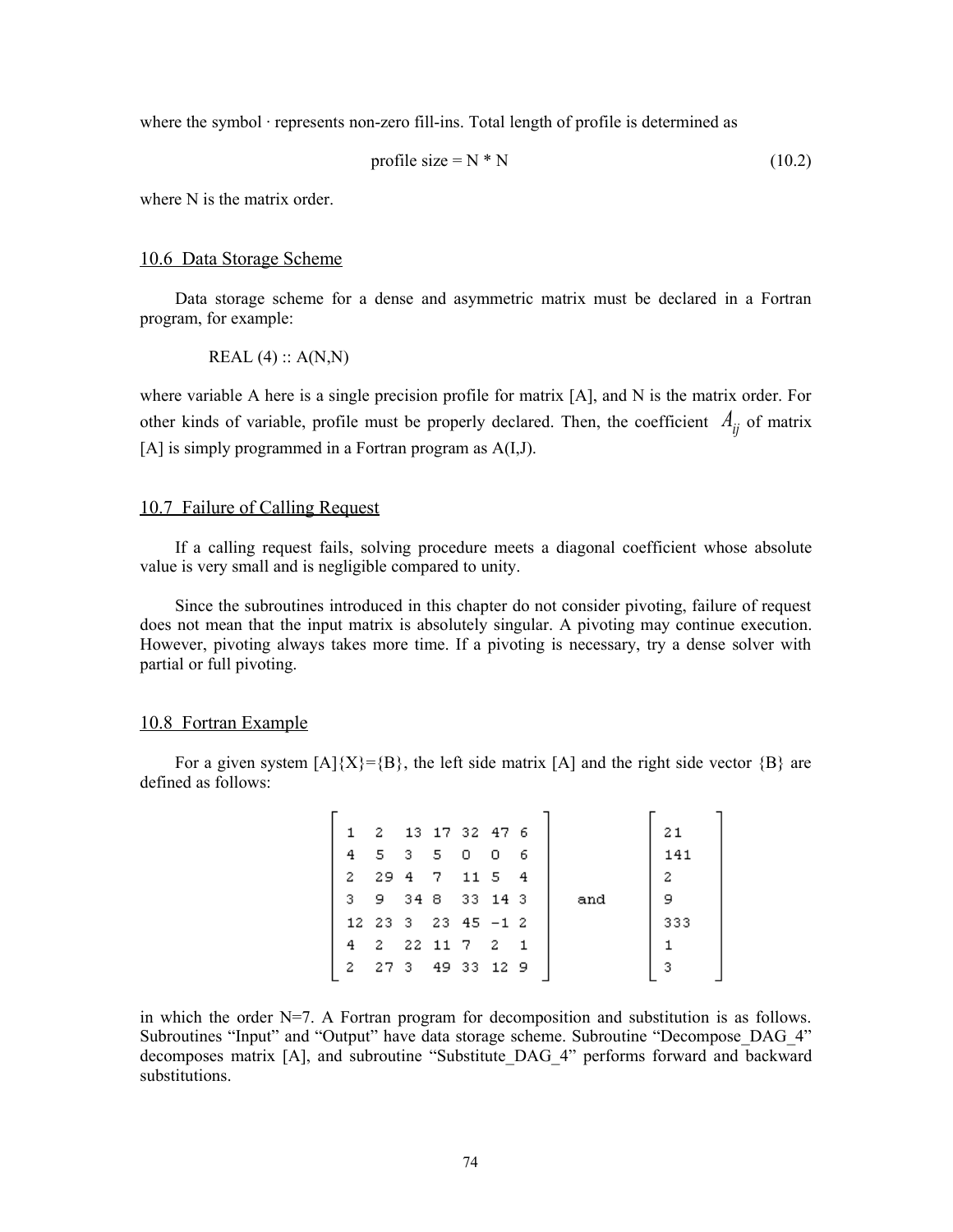```
! *** Example program ***
! define variables where the length of A is determined by equation (10.2)
!
     PARAMETER (N=7)
    REAL*4 A(N,N),X(N) LOGICAL*4 NoGood
     DATA X/21.0,141.0,2.0,9.0,333.0,1.0,3.0/
!
! input matrix [A]
!
     CALL Input(A,N)
!
! decompose in parallel
!
     CALL Decompose_DAG_4(A,N,NoGood)
!
! stop if NoGood=.True.
!
     IF(NoGood) STOP 'Cannot be decomposed'
!
! perform substitutions in parallel
!
     CALL Substitute_DAG_4(A,N,X)
!
! output decomposed matrix
!
     CALL Output(A,N)
!
! output the solution
!
     Write(*,'('' Solution is as:'')')
    Write(*,*) X
!
! laipe done
!
     call laipeDone
!
     STOP
     END
     SUBROUTINE Input(A,N)
!
!
! routine to demonstrate an application of data storage scheme
! (A)FORTRAN CALL: CALL Input(A,N)
! 1.A: <R4> profile of matrix [A], dimension(N,N)
! 2.N: \leq I4 the order of matrix [A]
!
! dummy arguments
!
     INTEGER*4 N
```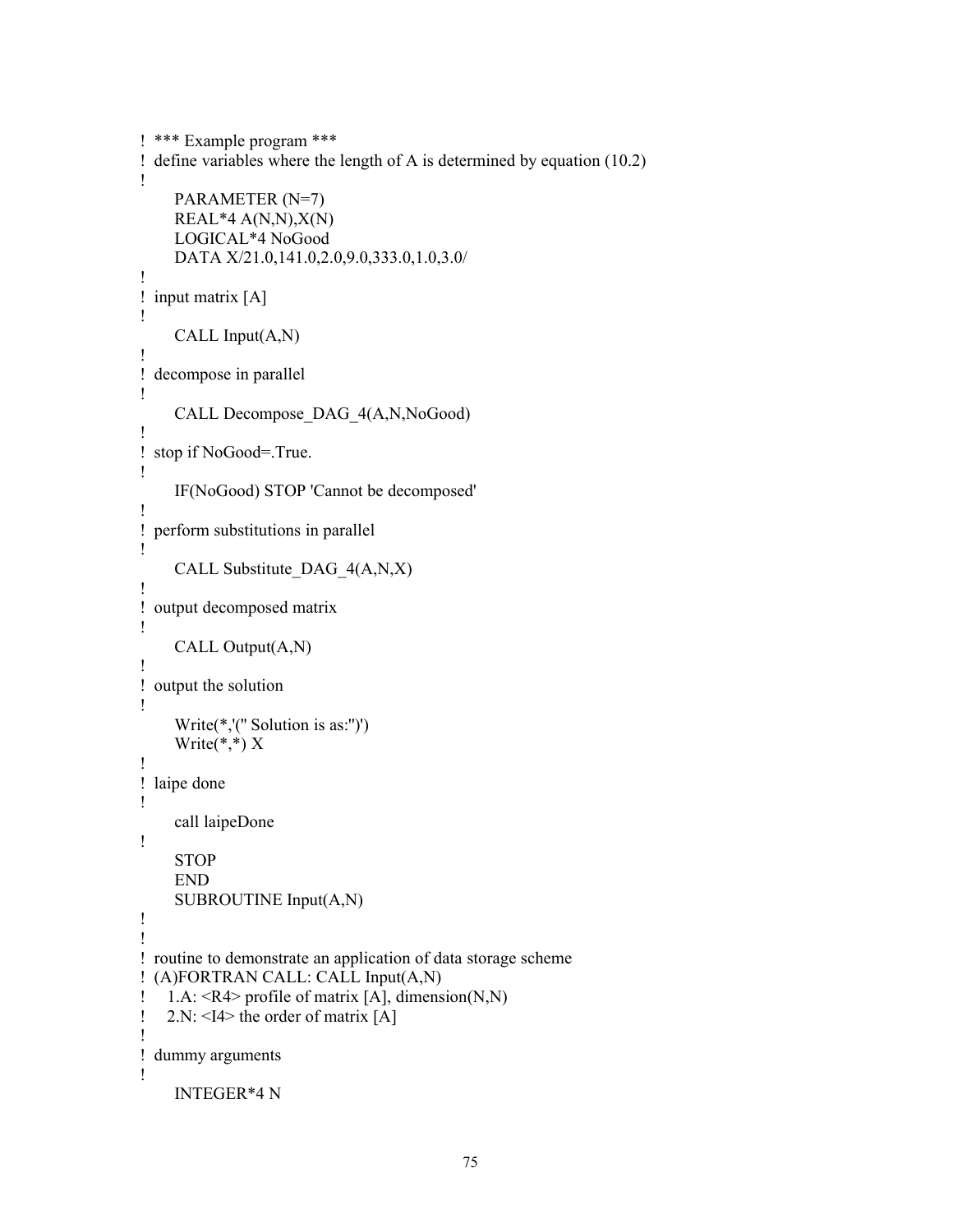```
R
E
A
L*4 A
(
N,N
)
!<br>!   first column
!
     A(1,1)=1.0A(2,1)=4.0A(3,1)=2.0A(4,1)=3.0A(5,1)=12.0A(6,1)=4.0A(7,1)=2.0!<br>! second column
!
     A(1,2)=2.0A(2,2)=5.0A(3,2)=29.0A(4,2)=9.0A(5,2)=23.0A(6,2)=2.0A(7,2)=27.0!<br>! third column
!
     A(1,3)=13.0A(2,3)=3.0A(3,3)=4.0A(4,3)=34.0A(5,3)=3.0A(6,3)=22.0A(7,3)=3.0!<br>! fourth column
!
     A(1,4)=17.0A(2,4)=5.0A(3,4)=7.0A(4,4)=8.0A(5,4)=23.0A(6,4)=11.0A(7,4)=49.0!<br>!   fifth column
!
     A(1,5)=32.0A(2,5)=0.0A(3,5)=11.0A(4,5)=33.0A(5,5)=45.0A(6,5)=7.0A(7,5)=33.0
```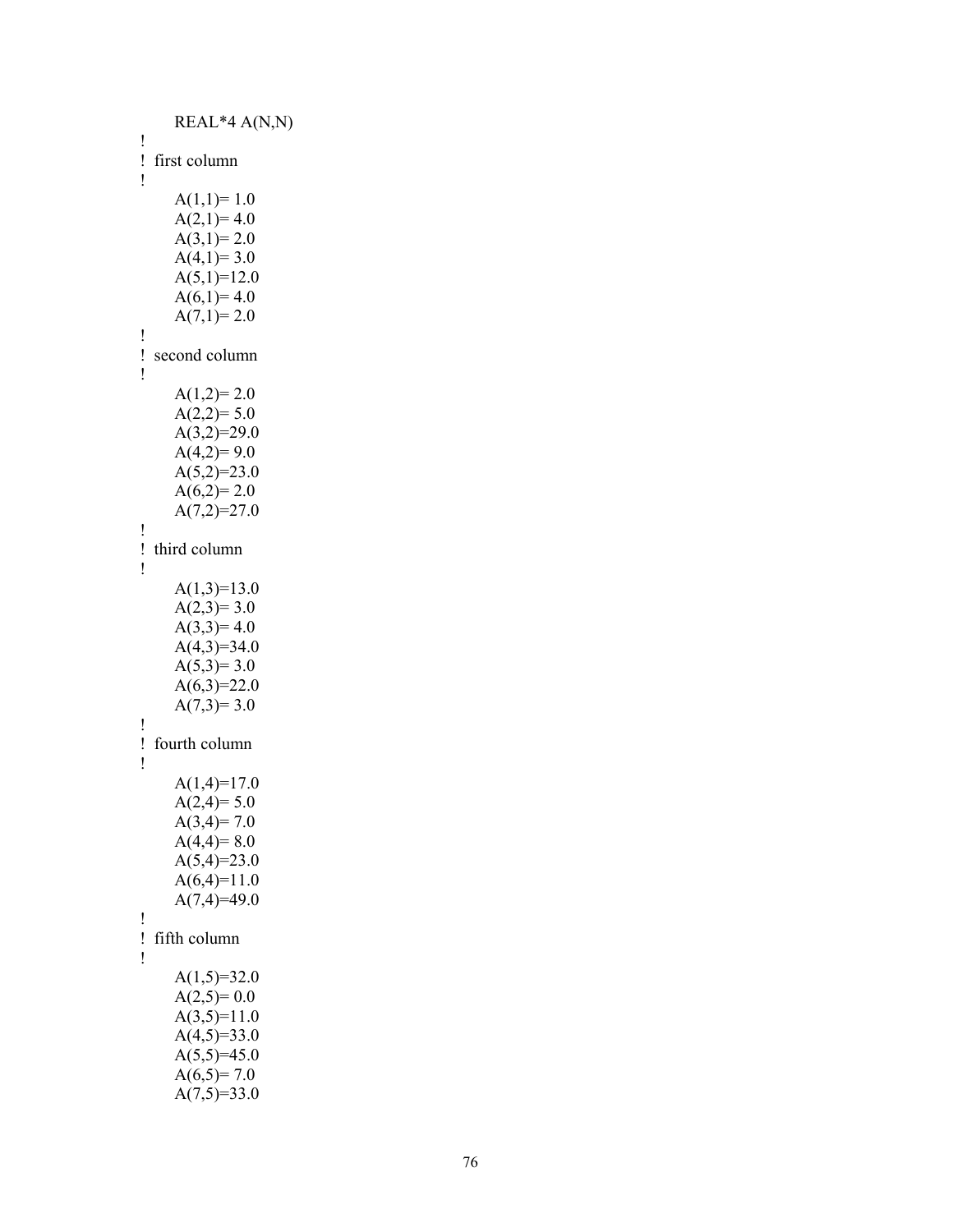```
!
! sixth column
!
    A(1,6)=47.0A(2,6)=0.0A(3,6)=5.0A(4,6)=14.0A(5,6)=1.0A(6,6)=2.0A(7,6)=12.0!
! seventh column
!
    A(1,7)=6.0A(2,7)=6.0A(3,7)=4.0A(4,7)=3.0A(5,7)=2.0A(6,7)=1.0A(7,7)=9.0!
     RETURN
     END
     SUBROUTINE Output(A,N)
!
!
! routine to output the decomposed matrix by data storage scheme
! (A)FORTRAN CALL: CALL Output(A,N)
! 1.A: <R4> profile of matrix [A], dimension(*)
! 2.N: \leq 14 order of matrix [A]
!
! dummy arguments
!
     INTEGER*4 N
     REAL*4 A(N,N)
!
! local variables
!
     INTEGER*4 Column,Row
!
! output the coefficients on non-zero fill-ins
!
     WRITE(*,'('' Row Column Coefficient'')')
     DO Column=1,N
         DO Row=1,N
            WRITE(*,'(I4,I6,F9.3)') Row,Column, A(Row,Column)
        END DO
     END DO
!
     RETURN
     END
```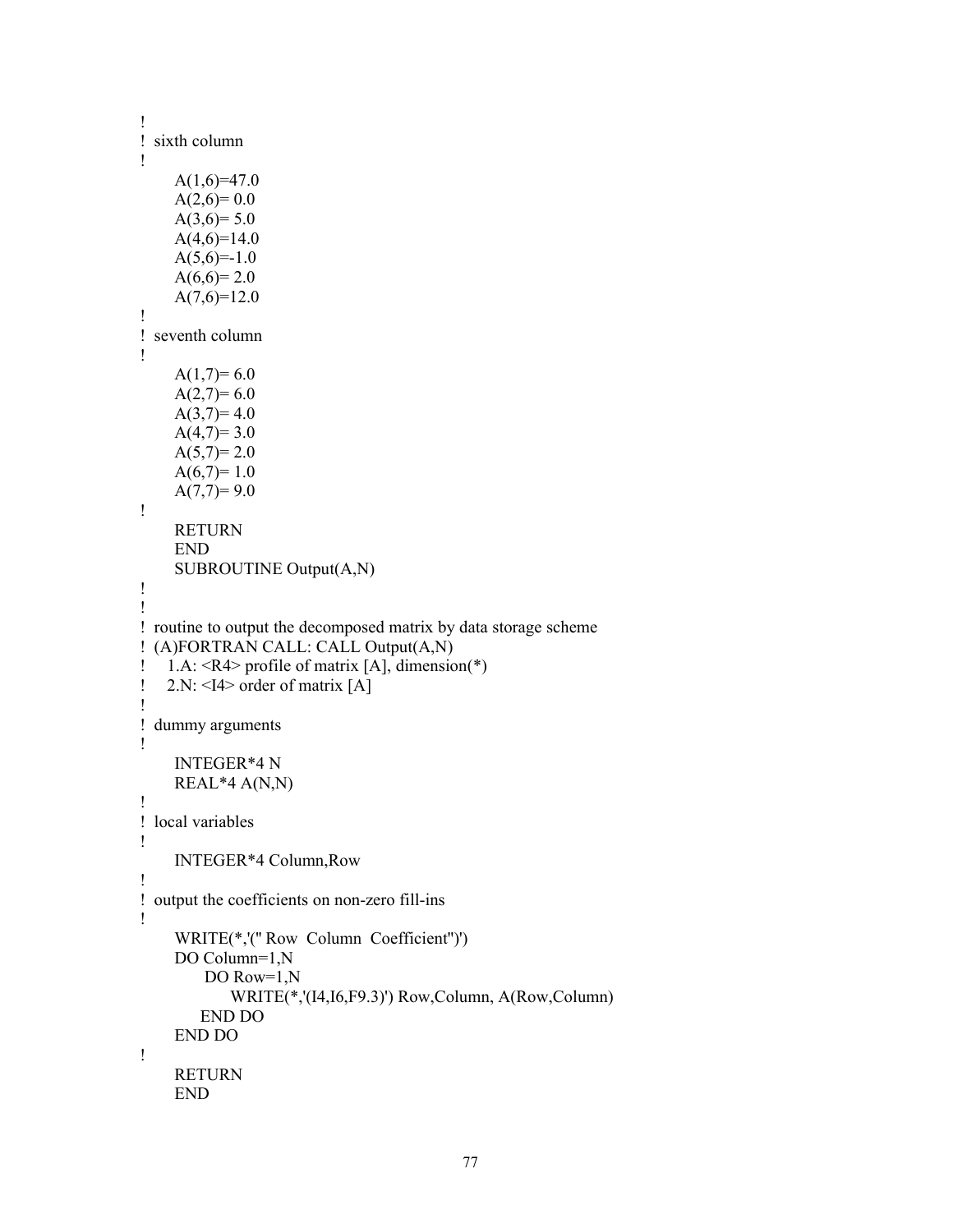# Chapter 11. Constant-Bandwidth and Asymmetric Solvers with Partial Pivoting

#### 11.1 Purpose

This chapter has subroutines for the solution of  $[A]\{X\}=\{B\}$  with partial pivoting where the left side matrix [A] has a constant bandwidth and is asymmetric. There is no consideration of definiteness of matrix [A]. The non-zero fill-ins of matrix [A] have a shape, for example, as:

where the symbol "+" indicates non-zero fill-ins in the upper triangular part, and the symbol "=" indicates non-zero fill-ins on the diagonal, and the symbol "\*" indicates non-zero fill-ins in the lower triangular part. Matrix [A] has an upper bandwidth and a lower bandwidth. In the above example, the upper bandwidth is two and the lower bandwidth is three.

Three types of subroutine are introduced in this chapter, which perform the following functions:

- 1. Decompose matrix  $[A]$  into the product of  $[L][U]$  where matrix  $[L]$  is the lower triangular matrix and matrix [U] is the upper triangular matrix.
- 2. Perform forward and backward substitutions.
- 3. Solve  $[A]\{X\}=\{B\}$  in a single call.

Decomposition and substitution must be called in order, and work together as a pair. The subroutines are as:

> ppDecompose\_CAG\_4 ppDecompose\_CAG\_8 ppDecompose\_CAG\_10 ppDecompose\_CAG\_16 ppDecompose\_CAG\_Z4 ppDecompose\_CAG\_Z8 ppDecompose\_CAG\_Z10 ppDecompose\_CAG\_Z16 ppSubstitute\_CAG\_4 ppSubstitute\_CAG\_8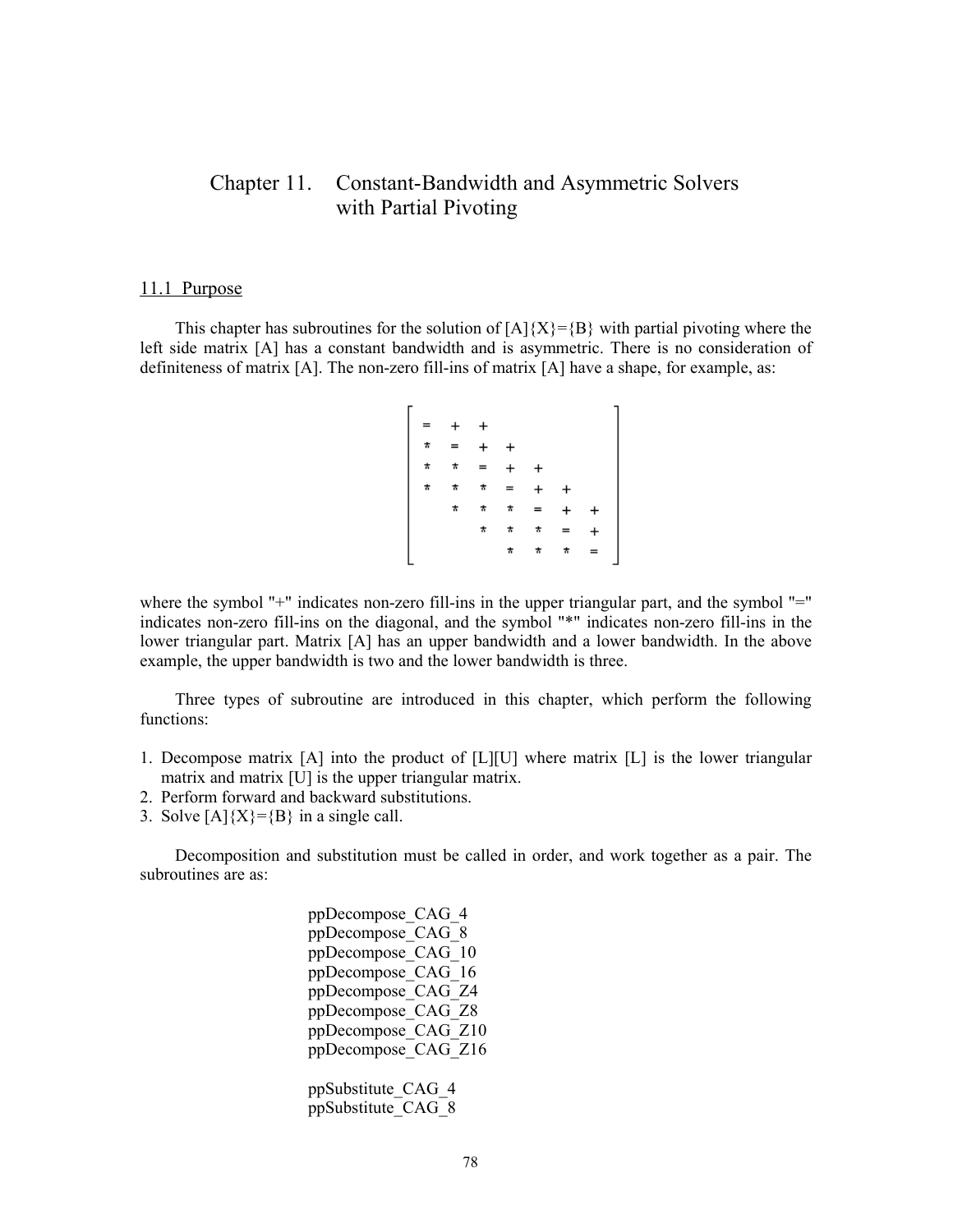ppSubstitute\_CAG\_10 ppSubstitute\_CAG\_16 ppSubstitute\_CAG\_Z4 ppSubstitute\_CAG\_Z8 ppSubstitute\_CAG\_Z10 ppSubstitute\_CAG\_Z16 ppSolution\_CAG\_4 ppSolution\_CAG\_8 ppSolution\_CAG\_10 ppSolution\_CAG\_16 ppSolution\_CAG\_Z4 ppSolution\_CAG\_Z8 ppSolution\_CAG\_Z10 ppSolution\_CAG\_Z16

# 11.2 Fortran Syntax for Subroutine ppDecompose

The following subroutines decompose matrix [A] into [A]=[L][U] with partial pivoting. Syntax is as follows:

ppDecompose CAG\_4(A\_io, N\_i, UpperBandwidth\_i, LowerBandwidth\_i, & From  $o$ , First  $o$ , NoGood  $o$ ) ppDecompose CAG\_8(A\_io, N\_i, UpperBandwidth\_i, LowerBandwidth\_i, & From  $\overline{o}$ , First  $\overline{o}$ , NoGood  $\overline{o}$ ) ppDecompose CAG\_10(A\_io, N\_i, UpperBandwidth\_i, LowerBandwidth\_i, & From  $o$ , First  $o$ , NoGood  $o$ ) ppDecompose CAG\_16(A\_io, N\_i, UpperBandwidth\_i, LowerBandwidth\_i, & From  $o$ , First  $o$ , NoGood  $o$ ) ppDecompose CAG Z4(A\_io, N\_i, UpperBandwidth\_i, LowerBandwidth\_i, & From  $o$ , First  $o$ , NoGood  $o$ ) ppDecompose CAG\_Z8(A\_io, N\_i, UpperBandwidth\_i, LowerBandwidth\_i, & From  $o$ , First  $o$ , NoGood  $o$ ) ppDecompose CAG Z10(A\_io, N\_i, UpperBandwidth\_i, LowerBandwidth\_i, & From  $o$ , First  $o$ , NoGood  $o$ ) ppDecompose CAG Z16(A\_io, N\_i, UpperBandwidth\_i, LowerBandwidth\_i, & From  $o$ , First  $o$ , NoGood  $o$ )

- 1. The argument A io, array whose kind must be consistent with subroutine name convention, is the profile of matrix [A] that inputs the original matrix and returns the result if the variable NoGood o is false. For the definition of profile, please see section 11.5.
- 2. The argument N i, an INTEGER(4) variable, is the order of matrix  $[A]$ .
- 3. The argument UpperBandwidth\_i, an INTEGER(4) variable, is the upper bandwidth of matrix [A]. The upper bandwidth is the maximal number of non-zero fill-ins on the right side of diagonal in a row.
- 4. The argument LowerBandwidth i, an INTEGER(4) variable, is the lower bandwidth of matrix [A]. The lower bandwidth is the maximal number of non-zero fill-ins below the diagonal in a column.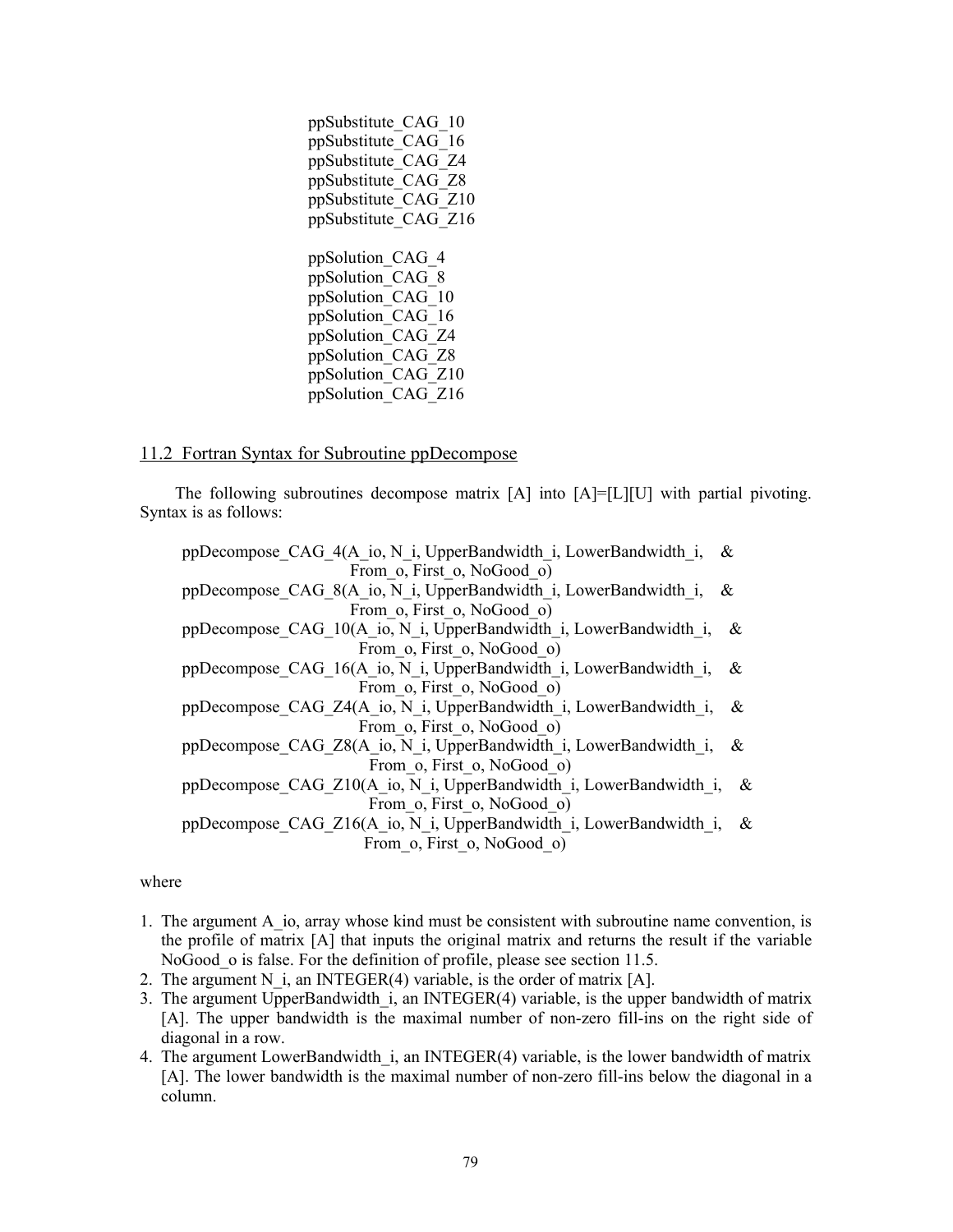- 5. The argument From  $\sigma$ , an INTEGER(4) array having N i elements, returns the row index where the remaining elements in a row are from if NoGood o is false.
- 6. The argument First  $o$ , an INTEGER(4) array having N i elements, returns the index of the first non-zero fill-in on each column if NoGood\_o is false.
- 7. The argument NoGood\_o, a LOGICAL(4) variable, is a flag that indicates if the input matrix [A] is suitable for the subroutine. If NoGood\_o=.True., the input matrix [A] cannot be decomposed and there is no output returned; otherwise the profile A\_io returns the decomposed matrices [L] and [U]. For the situation where NoGood\_o=.True., please see section 11.7.

# 11.3 Fortran Syntax for Subroutine ppSubstitute

This subroutine performs forward and backward substitutions. Syntax is as follows:

ppSubstitute CAG 4(A i, N i, UpperBandwidth i, LowerBandwidth i, & From  $i$ , First  $i$ , X $io$ )

ppSubstitute CAG 8(A i,  $\overline{N}$  i, UpperBandwidth i, LowerBandwidth i, & From  $i$ , First  $i$ , X $io$ )

ppSubstitute CAG\_10(A\_i, N\_i, UpperBandwidth\_i, LowerBandwidth\_i, & From  $i$ , First  $i$ , X  $io$ )

ppSubstitute CAG\_16(A\_i, N\_i, UpperBandwidth\_i, LowerBandwidth\_i, & From  $i$ , First  $i$ , X  $io$ )

ppSubstitute CAG Z4(A i, N i, UpperBandwidth i, LowerBandwidth i, & From  $i$ , First  $i$ , X  $io$ )

ppSubstitute CAG Z8(A i, N i, UpperBandwidth i, LowerBandwidth i, & From  $i$ , First  $i$ , X  $io$ )

ppSubstitute CAG Z10(A i, N i, UpperBandwidth i, LowerBandwidth i, & From  $\overline{i}$ , First  $\overline{i}$ , X io)

ppSubstitute\_CAG\_Z16(A\_i, N\_i, UpperBandwidth\_i, LowerBandwidth\_i, & From  $i$ , First  $i$ , X  $io$ )

- 1. The argument A\_i, array whose kind must be consistent with subroutine name convention, is the profile of matrix [A] that inputs the result from decomposition.
- 2. The argument N i, an INTEGER(4) variable, is the order of matrix  $[A]$ .
- 3. The argument UpperBandwidth\_i, an INTEGER(4) variable, is the upper bandwidth of matrix [A]. The upper bandwidth is the maximal number of non-zero fill-ins on the right side of diagonal in a row.
- 4. The argument LowerBandwidth i, an INTEGER(4) variable, is the lower bandwidth of matrix [A]. The lower bandwidth is the maximal number of non-zero fill-ins below the diagonal in a column.
- 5. The argument From i, an INTEGER(4) array having N i elements, inputs the row index where the remaining coefficients on a row are from.
- 6. The argument First  $\bar{i}$ , an INTEGER(4) array having N $\bar{i}$  elements, inputs the index of the first nonzero fill-in on each column from.
- 7. The argument X\_io, array whose kind must be consistent with subroutine name convention, inputs the right side vector, and returns the solution.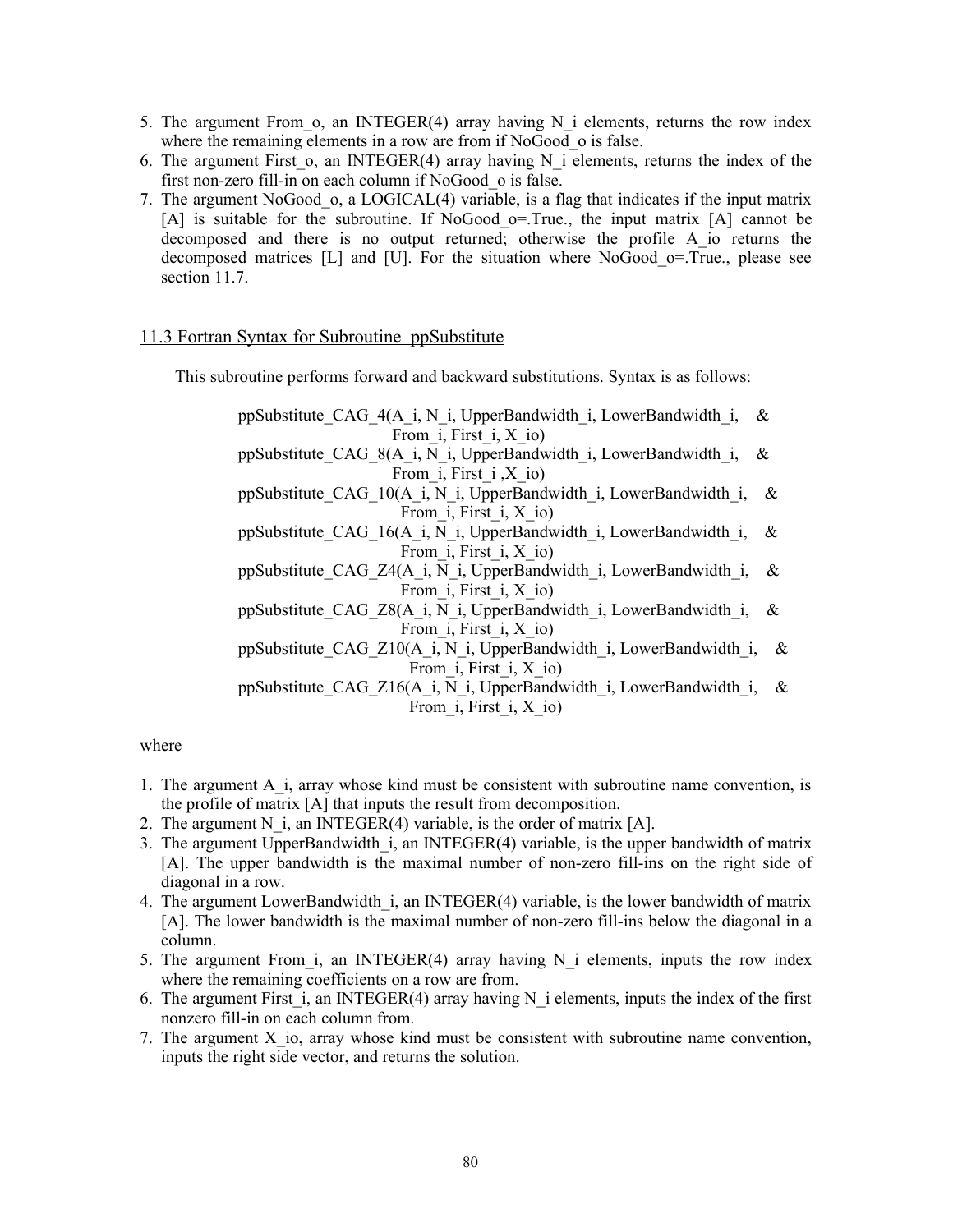# 11.4 Fortran Syntax for Subroutine ppSolution

The following subroutines first decompose matrix [A] into the product of [L][U] with partial pivoting, and then perform forward and backward substitutions. Solve  $[A]\{X\}=\{B\}$  in a single call. Syntax is as follows:

ppSolution CAG 4(A\_io, N\_i, UpperBandwidth\_i, LowerBandwidth\_i, & From x, First x, X io, NoGood  $o$ ) ppSolution\_CAG\_8(A\_io, N\_i, UpperBandwidth\_i, LowerBandwidth\_i, & From x, First x, X io, NoGood  $o$ ) ppSolution CAG\_10(A\_io, N\_i, UpperBandwidth\_i, LowerBandwidth\_i, & From  $x$ , First  $x$ ,  $X$  io, NoGood o) ppSolution CAG\_16(A\_io, N\_i, UpperBandwidth\_i, LowerBandwidth\_i, & From  $x$ , First  $x$ ,  $X$  io, NoGood o) ppSolution CAG Z4(A io, N i, UpperBandwidth i, LowerBandwidth i, & From x, First x, X io, NoGood  $\alpha$ ) ppSolution CAG Z8(A io, N i, UpperBandwidth i, LowerBandwidth i, & From x, First x, X io, NoGood o) ppSolution CAG Z10(A io, N i, UpperBandwidth i, LowerBandwidth i, & From  $x$ , First  $x$ ,  $X$  io, NoGood o) ppSolution CAG Z16(A io, N i, UpperBandwidth i, LowerBandwidth i, & From  $x$ , First  $x$ ,  $X$  io, NoGood o)

## where

- 1. The argument A\_io, array whose kind must be consistent with subroutine name convention, is the profile of matrix [A], that inputs the original matrix and returns the decomposed result if the variable NoGood\_o is false. For the definition of profile, please see section 11.5.
- 2. The argument N i, an INTEGER(4) variable, is the order of matrix  $[A]$ .
- 3. The argument UpperBandwidth\_i, an INTEGER(4) variable, is the upper bandwidth of matrix [A]. The upper bandwidth is the maximal number of non-zero fill-ins on the right side of diagonal in a row.
- 4. The argument LowerBandwidth i, an INTEGER(4) variable, is the lower bandwidth of matrix [A]. The lower bandwidth is the maximal number of non-zero fill-ins below the diagonal in a column.
- 5. The argument From  $x$ , an INTEGER(4) array having N i elements, is a working array.
- 6. The argument First x, an INTEGER(4) array having N i elements, is a working array.
- 7. The argument X\_io, array whose kind must be consistent with subroutine name convention, inputs the right side vector, and returns the solution if NoGood\_o is false.
- 8. The argument NoGood\_o, a LOGICAL(4) variable, is a flag indicating if the input system is suitable for the subroutine. If NoGood  $\sigma$ =.True., the input system cannot be solved by the subroutine and there is no output returned; otherwise the profile A io returns the decomposed matrices  $[L]$  and  $[U]$ , and vector X io returns the solution. For the situation where NoGood o=.True., please see section 11.7.

## 11.5 Profile

Similar to profile of variable-bandwidth and asymmetric solver, profile for constantbandwidth and asymmetric solver with partial pivoting requires extra memory spaces for decomposition. Consider a constant-bandwidth and asymmetric matrix as follows: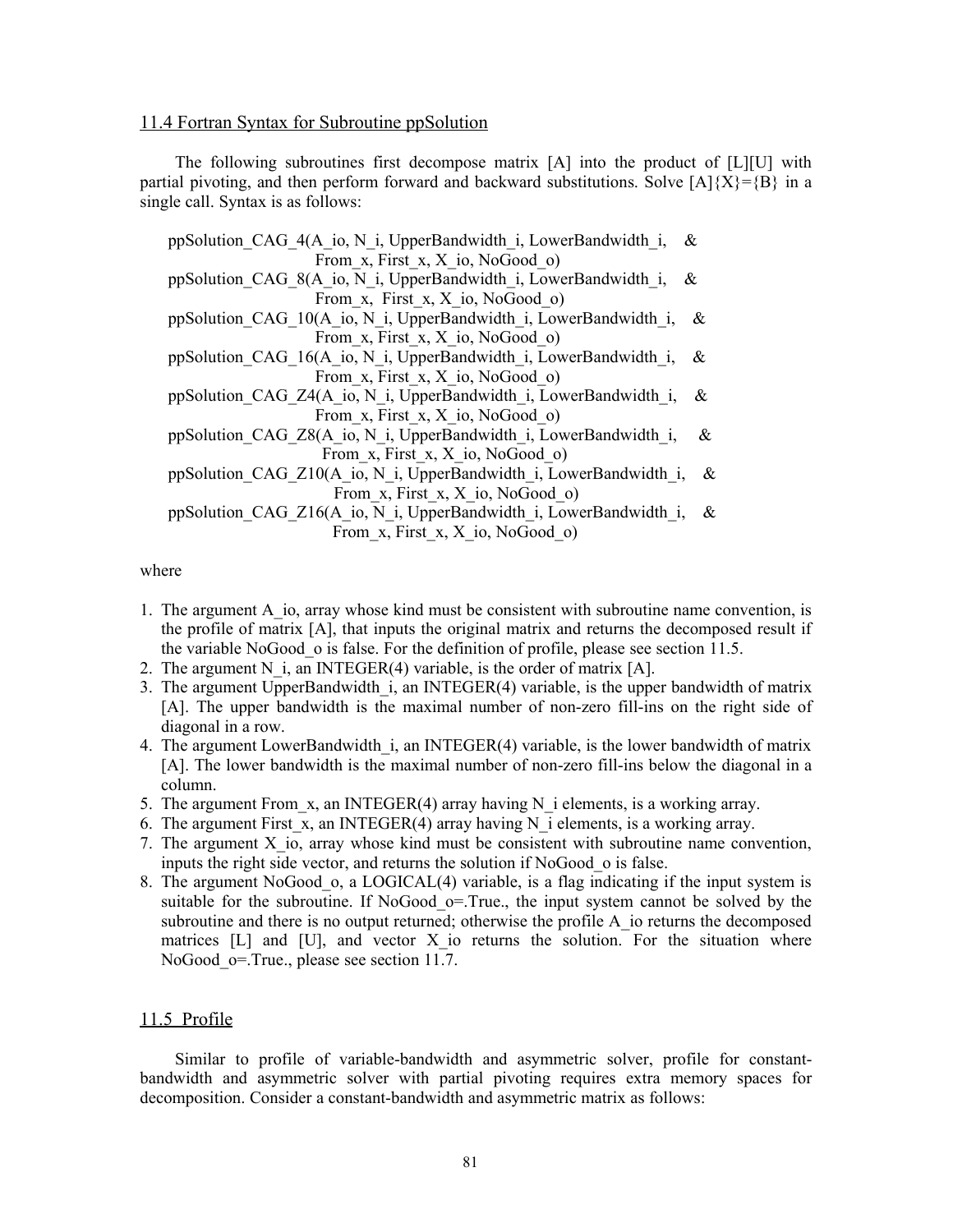where the symbol "+" indicates non-zero fill-ins in the upper triangular part, and the symbol "=" indicates non-zero fill-ins on the diagonal, and the symbol "\*" indicates non-zero fill-ins in the lower triangular part. For the matrix in the form of  $(11.1)$ , the upper bandwidth=1, and the lower bandwidth is 2. The profile for the lower triangular part is defined by the non-zero fill-ins in the lower triangular part, but the profile for the upper triangular part requires extra memory spaces. The upper bandwidth enlarges by adding the lower bandwidth, and the profile for the form (11.1) is written as follows:

$$
\begin{bmatrix}\n\text{c} & \text{c} & \text{c} & \text{c} & \text{c} & \text{c} & \text{c} & \text{c} & \text{c} & \text{c} & \text{c} & \text{c} & \text{c} & \text{c} & \text{c} & \text{c} & \text{c} & \text{c} & \text{c} & \text{c} & \text{c} & \text{c} & \text{c} & \text{c} & \text{c} & \text{c} & \text{c} & \text{c} & \text{c} & \text{c} & \text{c} & \text{c} & \text{c} & \text{c} & \text{c} & \text{c} & \text{c} & \text{c} & \text{c} & \text{c} & \text{c} & \text{c} & \text{c} & \text{c} & \text{c} & \text{c} & \text{c} & \text{c} & \text{c} & \text{c} & \text{c} & \text{c} & \text{c} & \text{c} & \text{c} & \text{c} & \text{c} & \text{c} & \text{c} & \text{c} & \text{c} & \text{c} & \text{c} & \text{c} & \text{c} & \text{c} & \text{c} & \text{c} & \text{c} & \text{c} & \text{c} & \text{c} & \text{c} & \text{c} & \text{c} & \text{c} & \text{c} & \text{c} & \text{c} & \text{c} & \text{c} & \text{c} & \text{c} & \text{c} & \text{c} & \text{c} & \text{c} & \text{c} & \text{c} & \text{c} & \text{c} & \text{c} & \text{c} & \text{c} & \text{c} & \text{c} & \text{c} & \text{c} & \text{c} & \text{c} & \text{c} & \text{c} & \text{c} & \text{c} & \text{c} & \text{c} & \text{c} & \text{c} & \text{c} & \text{c} & \text{c} & \text{c} & \text{c} & \text{c} & \text{c} & \text{c} & \text{c} & \text{c} & \text{c} & \text{c} & \text{c} & \text{c} & \text{c} & \text{c} & \text{c} & \text{
$$

There are five symbols in the profile, each of which is discussed in the following:

- 1. The symbol "+" represents non-zero fill-ins in the upper triangular part of the original matrix.
- 2. The symbol "=" represents non-zero fill-ins on the diagonal of the original matrix.
- 3. The symbol "\*" represents non-zero fill-ins in the lower triangular part of the original matrix.
- 4. The symbol % represents extra memory space in the profile. All the extra space must be initialized to zero before calling any of the following subroutines

ppDecompose\_CAG\_4 ppDecompose\_CAG\_8 ppDecompose\_CAG\_10 ppDecompose\_CAG\_16 ppDecompose\_CAG\_Z4 ppDecompose\_CAG\_Z8 ppDecompose\_CAG\_Z10 ppDecompose\_CAG\_Z16 ppSolution\_CAG\_4 ppSolution\_CAG\_8 ppSolution\_CAG\_10 ppSolution\_CAG\_16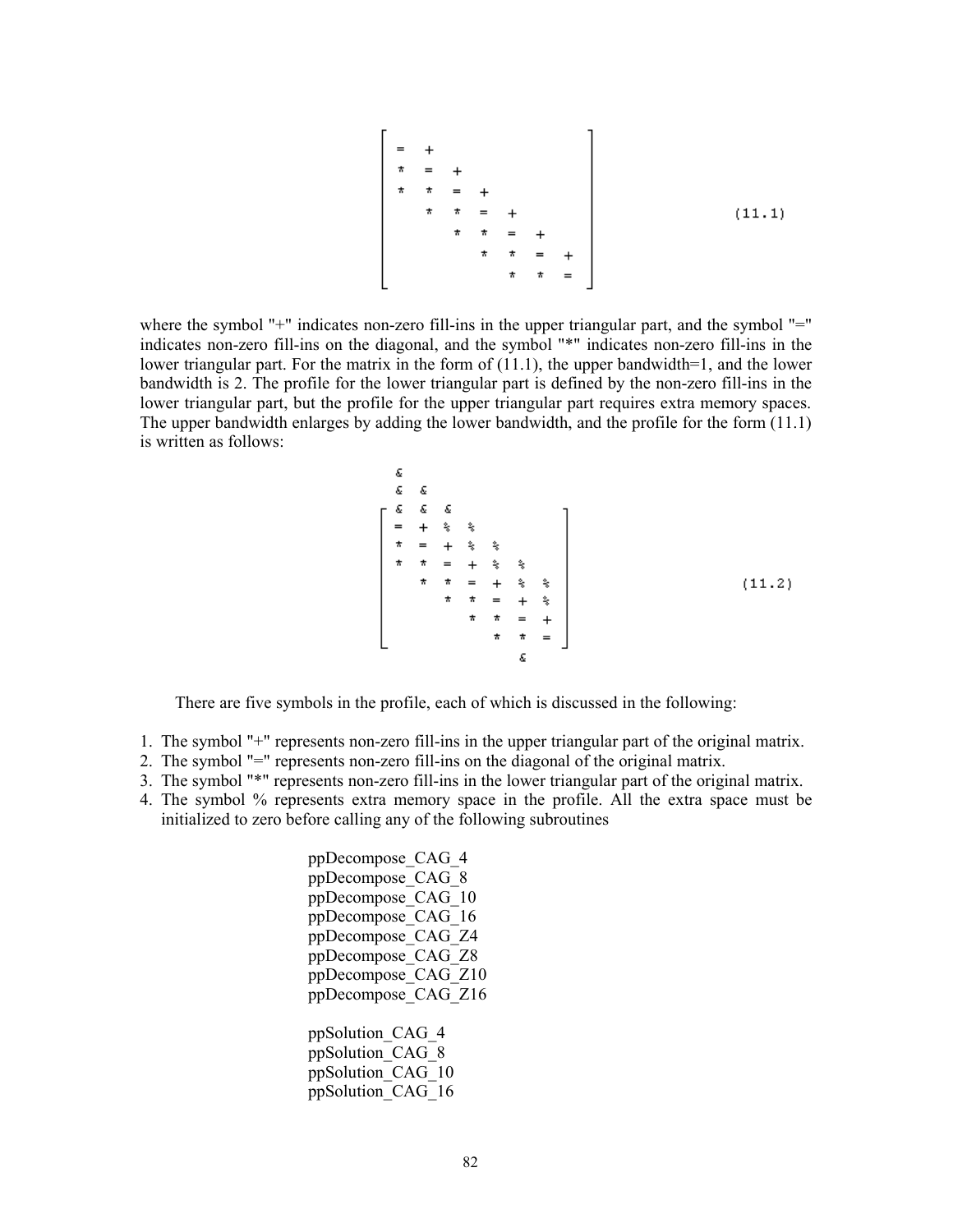ppSolution\_CAG\_Z4 ppSolution\_CAG\_Z8 ppSolution\_CAG\_Z10 ppSolution\_CAG\_Z16

Each extra space denoted by the symbol % returns a coefficient after decomposition.

5. The symbol & indicates an extra memory space whose content is never used.

Total length of profile is determined as

profile size =  $N$  \* (UpperBandwidth + LowerBandwidth \* 2 + 1) – LowerBandwidth (11.3)

where N is the matrix order, and the variable *LowerBandwidth* is the lower bandwidth of the original matrix before decomposition, and *UpperBandwidth* is the upper bandwidth of the original matrix before decomposition.

#### 11.6 Data Storage Scheme

Data storage scheme for a constant-bandwidth and asymmetric solver with partial pivoting must be declared in a Fortran program, for example:

 INTEGER (4) :: Upper,Lower REAL (4) :: A(1-Upper-Lower:Lower,1)

where variable A here is a single precision profile for matrix [A], and variable "Upper" is the upper bandwidth of the original matrix, and variable "Lower" is the lower bandwidth of the original matrix. For other kinds of variable, profile must be properly declared. Then, the coefficient  $A_{ii}$  of matrix [A] is programmed in a Fortran program as A(I,J), no matter  $A_{ii}$  is in the upper triangular part or in the lower triangular part

"Before decomposition", the non-zero fill-ins in the i-th column are from the beginning index:

$$
Maximum of (1, i-Upper) \tag{11.4}
$$

to the ending index:

$$
Minimum of (N, i+Lower) \tag{11.5}
$$

where N is the order of matrix [A]. After decomposition, the bandwidth in the upper triangular part has enlarged, and the beginning index in the i-th column becomes

Maximum of 
$$
(1,i-Upper-Lower)
$$
.  $(11.6)$ 

In equations (11.4), (11.5), and (11.6), the variable "Upper" is the upper bandwidth of the original matrix before decomposition, and the variable "Lower" is the lower bandwidth of the original matrix before decomposition.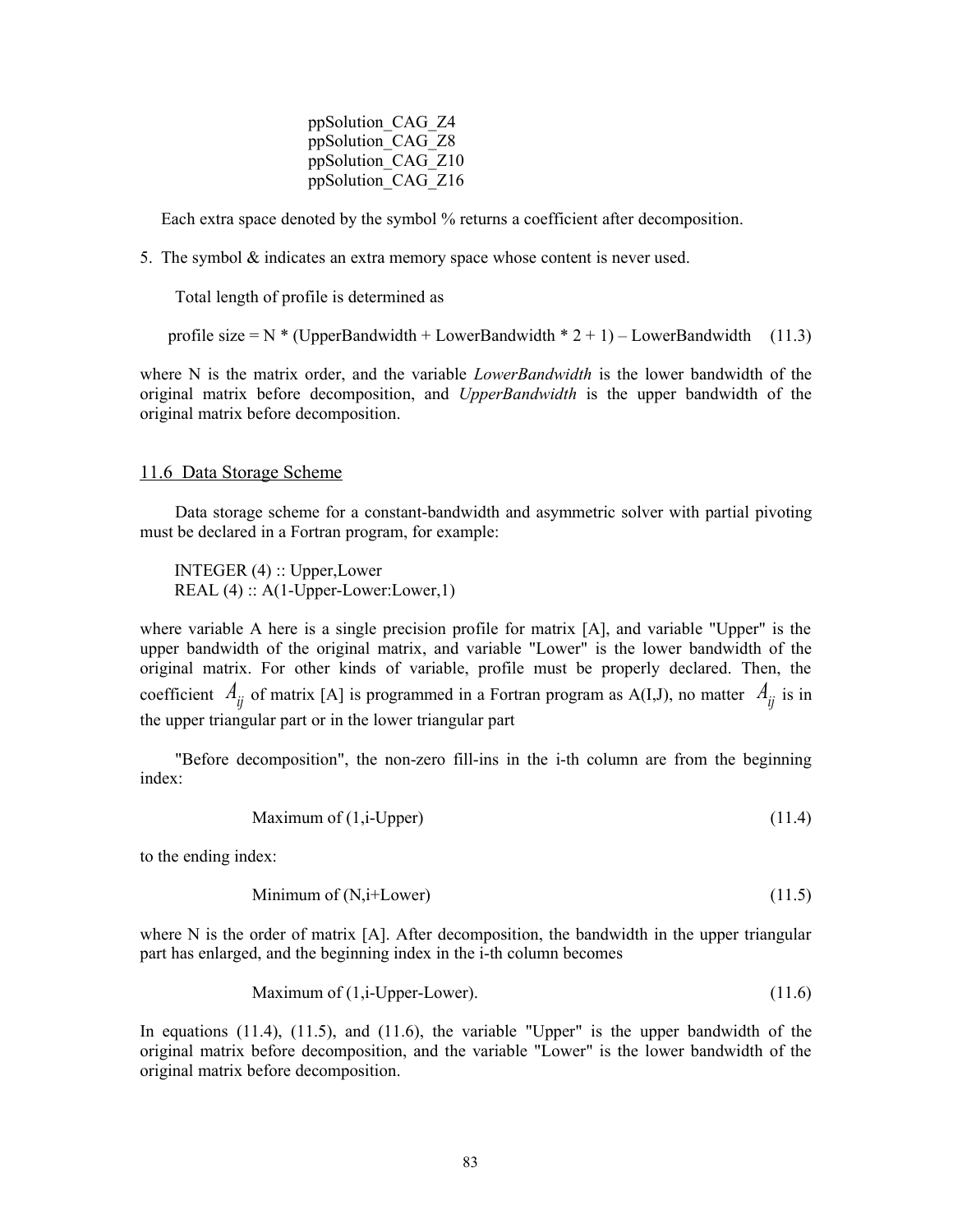# 11.7 Failure of Calling Request

If the calling request fails, solving procedure cannot find a pivoting row such that the absolute value of the diagonal element is not negligible compared to unity.

# 11.8 Fortran Example

For a given system  $[A]\{X\}=\{B\}$ , the left side matrix  $[A]$  and the right side vector  $\{B\}$  are defined as follows:

| 1. | - 2 |         |             |           |    |    |     | 21  |
|----|-----|---------|-------------|-----------|----|----|-----|-----|
| 4  | 254 |         |             |           |    |    |     | 11  |
| 2  |     | 29 14 9 |             |           |    |    |     | 122 |
|    |     |         | 99 34 19 71 |           |    |    | and | 19  |
|    |     | 3       |             | 23 5 93   |    |    |     | 333 |
|    |     |         |             | 11 7 22 4 |    |    |     |     |
|    |     |         |             | з         | 2. | -9 |     | з   |
|    |     |         |             |           |    |    |     |     |

in which the order  $N=7$ , and the lower bandwidth LowerBandwidth=2, and the UpperBandwidth=1. A Fortran program for decomposition and substitution is as follows. There are four subroutines in the example: subroutines "Input" and "Output" have data storage scheme; subroutine "ppDecompose CAG 4" decomposes matrix [A] with partial pivoting; subroutine "ppSubstitute\_CAG\_4" performs forward and backward substitutions.

```
! *** Example program ***
! define variables where the length of A is determined by equation (11.3)
!
     PARAMETER (N=7)
     INTEGER*4 UpperBandwidth
     PARAMETER (UpperBandwidth=1)
     PARAMETER (LowerBandwidth=2)
     REAL*4 A (N*(UpperBandwidth+LowerBandwidth*2+1)- LowerBandwidth )
    REAL*4 X(N) LOGICAL*4 NoGood
     INTEGER*4 From(N)
     INTEGER*4 First(N)
     DATA X/21.0,11.0,122.0,19.0,333.0,1.0,3.0/
!
! input the non-zero fill-ins of matrix [A]
!
     CALL Input(A,UpperBandwidth, LowerBandwidth,N)
!
! decompose in parallel
!
    CALL ppDecompose CAG 4(A,N,UpperBandwidth, LowerBandwidth, &
                                From, First, NoGood)
!
! stop if NoGood=.True.
```
84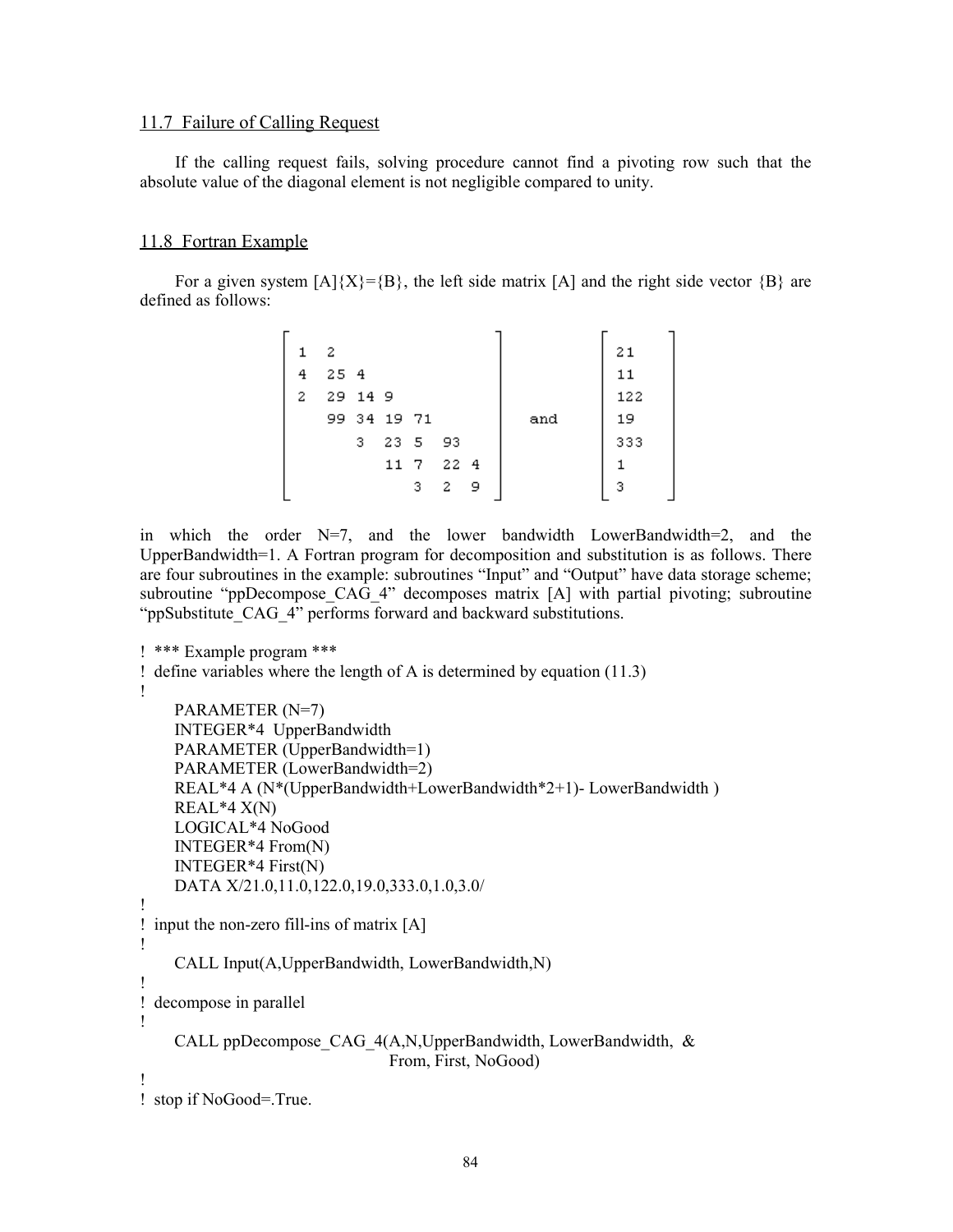```
!
     IF(NoGood) STOP 'Cannot be decomposed'
!
! perform substitutions in parallel
!
    CALL ppSubstitute_CAG_4(A,N,UpperBandwidth, LowerBandwidth, From, First, X)
!
! output decomposed matrix
!
     CALL Output(A,N,UpperBandwidth, LowerBandwidth)
!
! output the solution
!
     Write(*,'('' Solution is as:'')')
    Write(*,*) X
!
! laipe done
!
     call laipeDone
!
     STOP
     END
     SUBROUTINE Input(A,Upper,Lower,N)
!
!
! routine to demonstrate an application of data storage scheme
! (A)FORTRAN CALL: CALL Input(A,Upper,Lower,N)
! 1.A: <R4> profile of matrix [A], dimension(*)
! 2.Upper: <I4> upper bandwidth
! 3.Lower: <I4> lower bandwidth
! 4 \text{ N}: \leq 14 order of matrix
!
! dummy arguments
!
     INTEGER*4 Upper,Lower,N
     REAL*4 A(1-Upper-Lower:Lower,1)
!
! initialize
! The ending bound of I4TEMP is determined by equation (11.3)
!
     DO I4TEMP=1,N*(Upper+Lower*2+1)-Lower
         A(I4TEMP,1)=0.0
     END DO
!
! input
!
    A(1,1)=1.0A(2,1)=4.0A(3,1)=2.0A(1,2)=2.0A(2,2)=25.0
```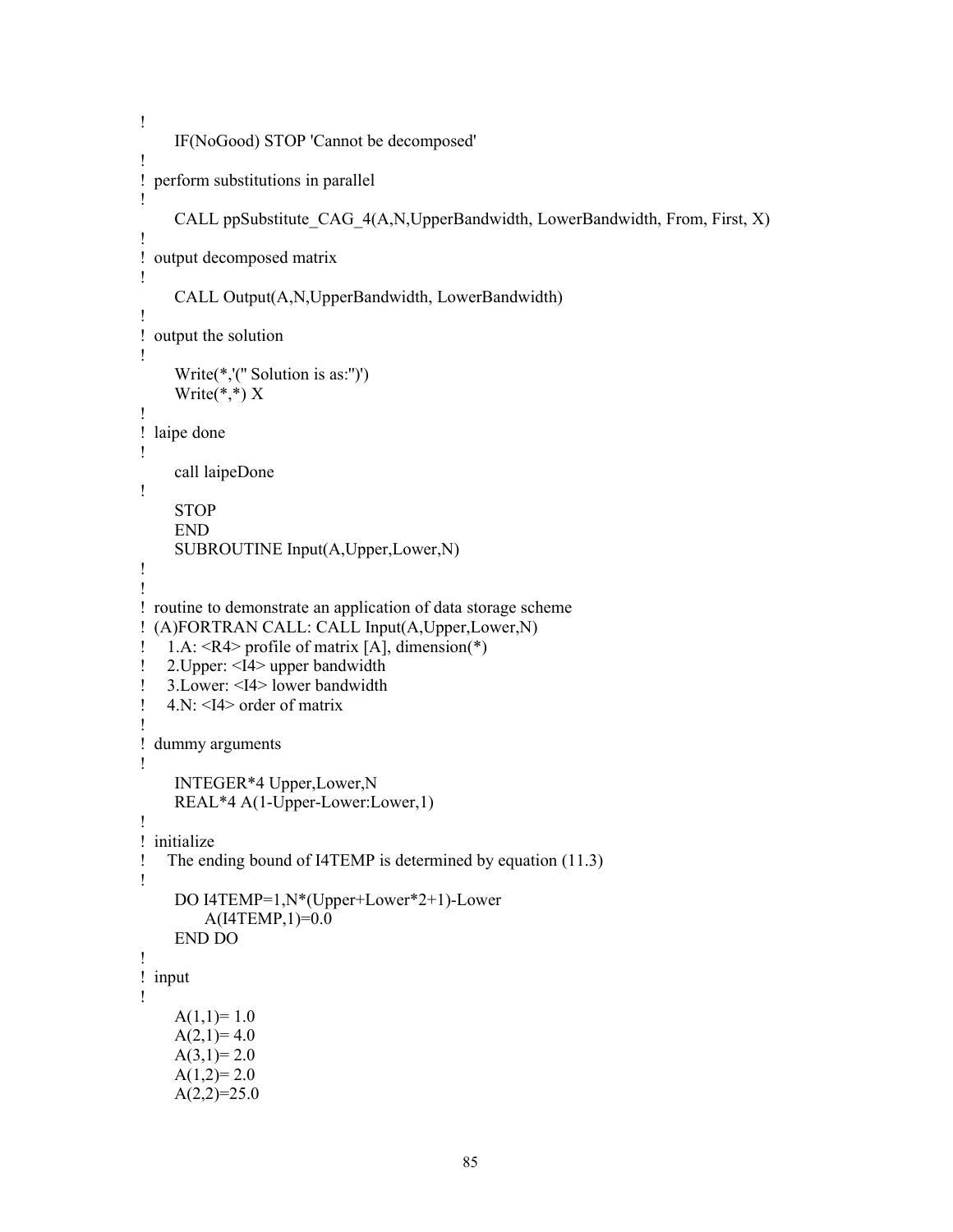```
A(3,2)=29.0A(4,2)=99.0A(2,3)=4.0A(3,3)=14.0A(4,3)=34.0A(5,3)=3.0A(3,4)=9.0A(4,4)=19.0A(5,4)=23.0A(6,4)=11.0A(4,5)=71.0A(5,5)=5.0A(6,5)=7.0A(7,5)=3.0A(5,6)=93.0A(6,6)=22.0A(7,6)=2.0A(6,7)=4.0A(7,7)=9.0!
     RETURN
     END
     SUBROUTINE Output(A,N,Upper,Lower)
!
!
! routine to output the decomposed matrix by data storage scheme
! (A)FORTRAN CALL: CALL Output(A,N,Upper,Lower)
! 1.A: <R4> profile of matrix [A], dimension(*)
! 2.N: \leq 14 order of matrix [A]
! 3.Upper: <I4> upper bandwidth
! 4.Lower: <I4> lower bandwidth
!
! dummy arguments
!
     INTEGER*4 N,Upper,Lower
     REAL*4 A(1-Upper-Lower:Lower,1)
!
! local variables
!
     INTEGER*4 Column,Row
!
! output the coefficients on non-zero fill-ins. The beginning and ending indices for each
! column are defined in equation (11.6) and equation (11.5)
!
     WRITE(*,'('' Row Column Coefficient'')')
     DO Column=1,N
         DO Row=MAX0(1,Column-Upper-Lower), MIN0(N,Column+Lower)
            WRITE(*,'(I4,I6,F9.3)') Row,Column,A(Row,Column)
        END DO
     END DO
!
```

```
86
```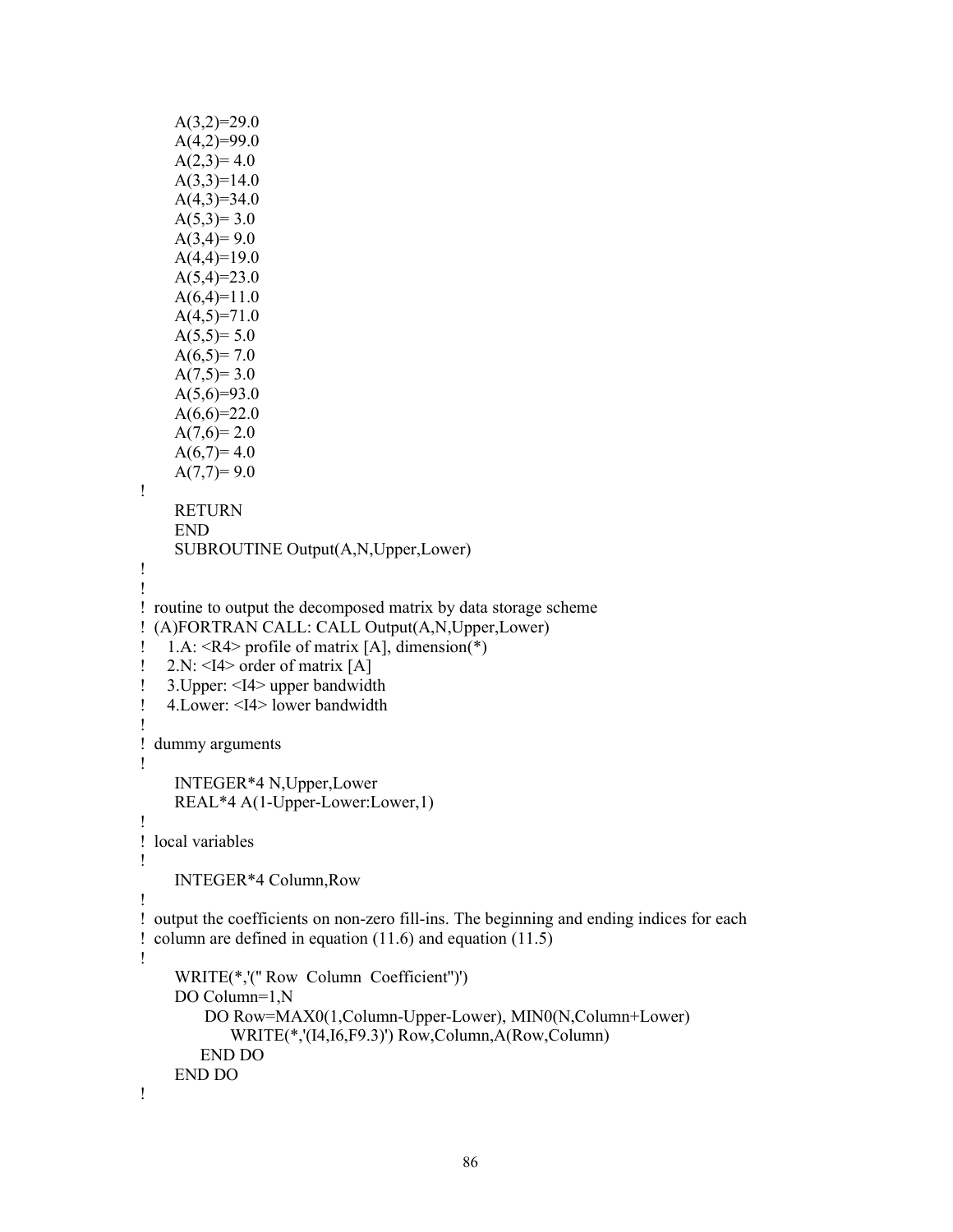RETURN END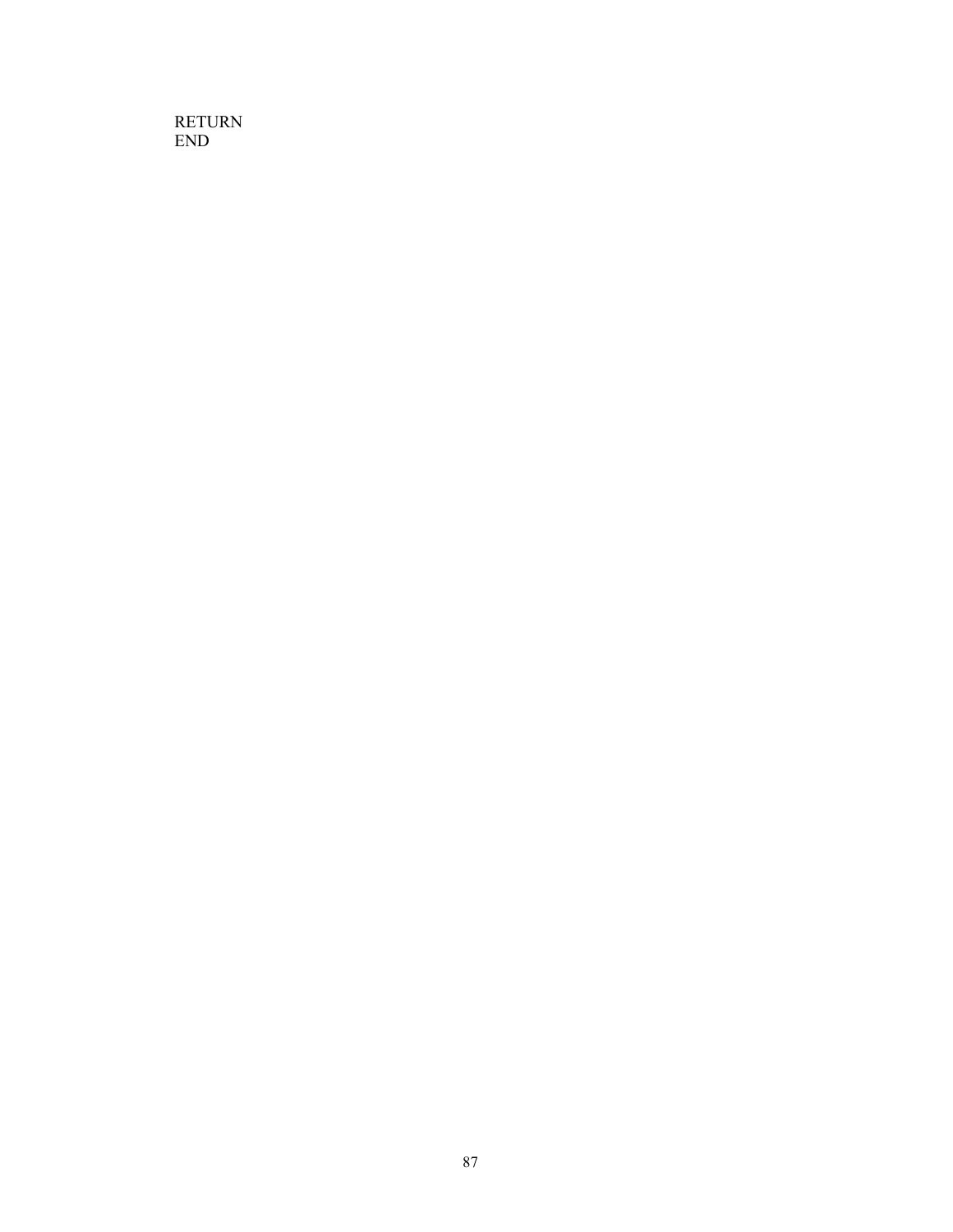# Chapter 12. Constant-Bandwidth, Symmetric, and Positive Definite Solvers with Partial Pivoting

#### 12.1 Purpose

This chapter has subroutines for the solution of  $[A]\{X\}=\{B\}$  with partial pivoting where the left side matrix [A] is constant-bandwidth, symmetric, and positive definite. The non-zero fill-ins of matrix [A] have a shape, for example, as:

where the symbol "=" indicates non-zero fill-ins on the diagonal, and the symbol "\*" indicates non-zero fill-ins in the lower triangular part. Since the matrix [A] is symmetric, the upper bandwidth is equal to the lower bandwidth before decomposition. A partial pivoting generally disturbs symmetry. A decomposed result is not symmetric, such that the upper triangular part is different from the lower triangular part on the decomposed result. When applying the subroutines, just input the lower triangular part of the original matrix, and LAIPE solvers output the lower and upper triangular matrices after decomposition.

Three types of subroutine are introduced in this chapter, which perform the following functions:

- 1. Decompose matrix [A] into the product of [L][U] where matrix [L] is the lower triangular matrix and matrix [U] is the upper triangular matrix.
- 2. Perform forward and backward substitutions.
- 3. Solve  $[A]\{X\}=\{B\}$  in a single call.

Decomposition and substitution must be called in order, and work together as a pair. Subroutines are as follows:

> ppDecompose\_CSP\_4 ppDecompose\_CSP\_8 ppDecompose\_CSP\_10 ppDecompose\_CSP\_16 ppDecompose\_CSP\_Z4 ppDecompose\_CSP\_Z8 ppDecompose\_CSP\_Z10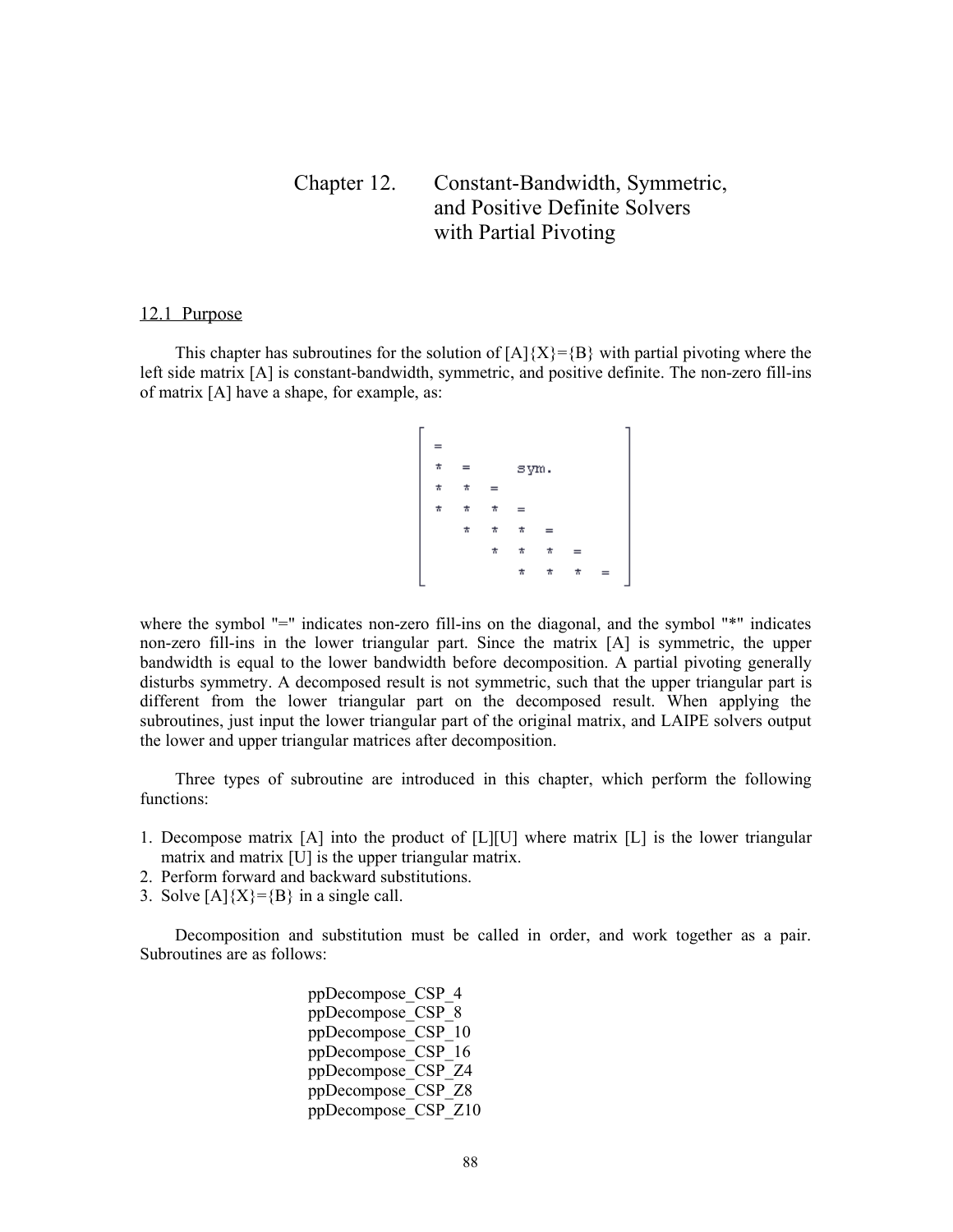ppSubstitute\_CSP\_4 ppSubstitute\_CSP\_8 ppSubstitute\_CSP\_10 ppSubstitute\_CSP\_16 ppSubstitute\_CSP\_Z4 ppSubstitute\_CSP\_Z8 ppSubstitute\_CSP\_Z10 ppSubstitute\_CSP\_Z16 ppSolution\_CSP\_4 ppSolution\_CSP\_8 ppSolution\_CSP\_10 ppSolution\_CSP\_16 ppSolution\_CSP\_Z4 ppSolution\_CSP\_Z8 ppSolution\_CSP\_Z10 ppSolution\_CSP\_Z16

ppDecompose\_CSP\_Z16

## 12.2 Fortran Syntax for Subroutine ppDecompose

The following subroutines decompose matrix [A] into [A]=[L][U] with partial pivoting. Syntax is as follows:

ppDecompose\_CSP\_4(A\_io,N\_i,LowerBandwidth\_i,From\_o, First\_o,NoGood\_o) ppDecompose CSP\_8(A\_io,N\_i,LowerBandwidth\_i,From\_o,First\_o, NoGood\_o) ppDecompose  $CSP^-10(\overline{A}$  io, $\overline{N}$  i,LowerBandwidth i,From o,First o, NoGood o) ppDecompose CSP\_16(A\_io,N\_i,LowerBandwidth\_i,From\_o,First\_o, NoGood\_o) ppDecompose CSP Z4(A\_io,N\_i,LowerBandwidth\_i,From\_o,First\_o, NoGood\_o) ppDecompose\_CSP\_Z8(A\_io,N\_i,LowerBandwidth\_i,From\_o,First\_o, NoGood\_o) ppDecompose\_CSP\_Z10(A\_io,N\_i,LowerBandwidth\_i,From\_o,First\_o, NoGood\_o) ppDecompose\_CSP\_Z16(A\_io,N\_i,LowerBandwidth\_i,From\_o,First\_o, NoGood\_o)

- 1. The argument A\_io, array whose kind must be consistent with subroutine name convention, is the profile of matrix [A] that inputs the original matrix and returns the result if the variable NoGood o is false. For the definition of profile, please see section 12.5.
- 2. The argument N i, an INTEGER(4) variable, is the order of matrix  $[A]$ .
- 3. The argument LowerBandwidth\_i, an INTEGER(4) variable, is the lower bandwidth of matrix [A]. The lower bandwidth is the maximal number of non-zero fill-ins below the diagonal in a column.
- 4. The argument From  $\sigma$ , an INTEGER(4) array having N i elements, returns the row index where the remaining elements are from if NoGood o is false.
- 5. The argument First  $o$ , an INTEGER(4) array having N i elements, returns the index of the first nonzero fill-in on each column if NoGood\_o is false.
- 6. The argument NoGood\_o, a LOGICAL(4) variable, is a flag that indicates if the input matrix [A] is suitable for the subroutine. If NoGood\_o=.True., the input matrix [A] cannot be decomposed and there is no output returned; otherwise the profile A\_io returns the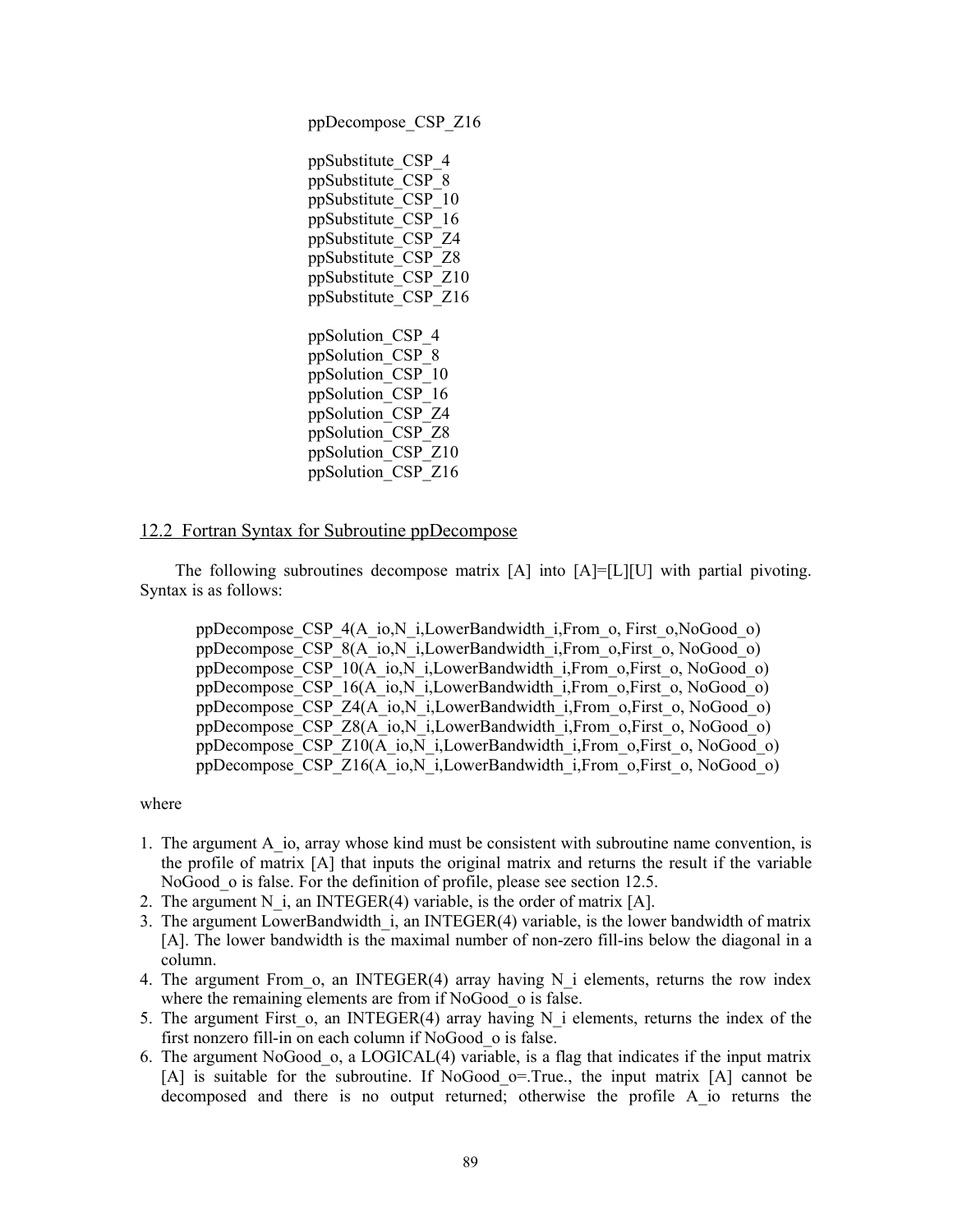decomposed matrices [L] and [U]. For the situation where NoGood\_o=.True., please see section 12.7.

# 12.3 Fortran Syntax for Subroutine ppSubstitute

The following subroutines perform forward and backward substitutions. Syntax is as follows:

> ppSubstitute CSP  $4(A_i, N_i)$ , LowerBandwidth i, From i, First i, X io) ppSubstitute  $CSP_8(A_i, N_i)$  LowerBandwidth i, From i, First i, X io) ppSubstitute CSP  $10(A_i, N_i)$ , LowerBandwidth i, From i, First i, X io) ppSubstitute CSP  $16(A_i, N_i)$ , LowerBandwidth i, From i, First i, X io) ppSubstitute CSP  $Z4(A_i, N_i)$  i, LowerBandwidth i, From i, First i, X io) ppSubstitute CSP Z8(A i, N i, LowerBandwidth i, From i, First i, X io) ppSubstitute CSP Z10(A i, N i, LowerBandwidth i, From i, First i, X io) ppSubstitute CSP\_Z16(A\_i, N\_i, LowerBandwidth\_i, From\_i, First\_i, X\_io)

#### where

- 1. The argument A\_i, array whose kind must be consistent with subroutine name convention, is the profile of matrix [A] that inputs the result from decomposition.
- 2. The argument N i, an INTEGER(4) variable, is the order of matrix  $[A]$ .
- 3. The argument LowerBandwidth\_i, an INTEGER(4) variable, is the lower bandwidth of matrix [A]. The lower bandwidth is the maximal number of non-zero fill-ins below the diagonal in a column.
- 4. The argument From i, an INTEGER(4) array having N i elements, inputs the row index where the remaining elements are from.
- 5. The argument First  $i$ , an INTEGER(4) array having N  $i$  elements, inputs the index of the first non-zero fill-in on each column.
- 6. The argument X\_io, array whose kind must be consistent with subroutine name convention, inputs the right side vector, and returns the solution.

### 12.4 Fortran Syntax for Subroutine ppSolution

The following subroutines first decompose matrix [A] into the product of [L][U] with partial pivoting, and then perform forward and backward substitutions. Solve  $[A]\{X\}=\{B\}$  in a single call. Syntax is as follows:

ppSolution\_CSP\_4(A\_io,N\_i,LowerBandwidth\_i,From\_x,First\_x,X\_io,NoGood\_o) ppSolution\_CSP\_8(A\_io,N\_i,LowerBandwidth\_i,From\_x,First\_x,X\_io,NoGood\_o) ppSolution\_CSP\_10(A\_io,N\_i,LowerBandwidth\_i,From\_x,First\_x,X\_io,NoGood\_o) ppSolution\_CSP\_16(A\_io,N\_i,LowerBandwidth\_i,From\_x,First\_x,X\_io,NoGood\_o) ppSolution\_CSP\_Z4(A\_io,N\_i,LowerBandwidth\_i,From\_x,First\_x,X\_io,NoGood\_o) ppSolution\_CSP\_Z8(A\_io,N\_i,LowerBandwidth\_i,From\_x,First\_x,X\_io,NoGood\_o) ppSolution\_CSP\_Z10(A\_io,N\_i,LowerBandwidth\_i,From\_x,First\_x,X\_io,NoGood\_o) ppSolution\_CSP\_Z16(A\_io,N\_i,LowerBandwidth\_i,From\_x,First\_x,X\_io,NoGood\_o)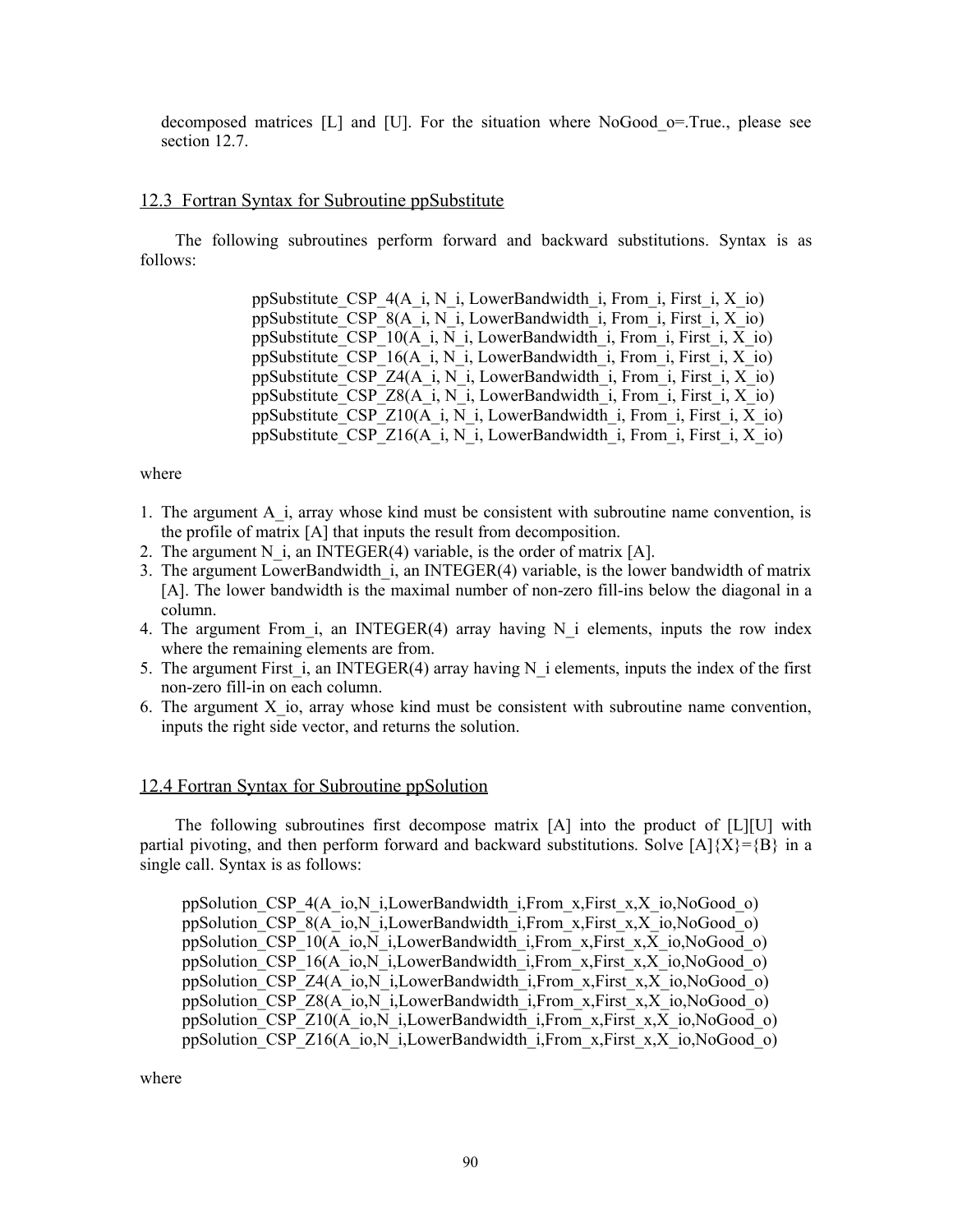- 1. The argument A\_io, array whose kind must be consistent with subroutine name convention, is the profile of matrix [A], that inputs the original matrix and returns the decomposed result if the variable NoGood o is false. For the definition of profile, please see section 12.5.
- 2. The argument N i, an INTEGER(4) variable, is the order of matrix  $[A]$ .
- 3. The argument LowerBandwidth\_i, an INTEGER(4) variable, is the lower bandwidth of matrix [A]. The lower bandwidth is the maximal number of non-zero fill-ins below the diagonal in a column.
- 4. The argument From  $x$ , an INTEGER(4) array having N i elements, is a working array.
- 5. The argument First  $\overline{x}$ , an INTEGER(4) array having N $\overline{i}$  elements, is a working array.
- 6. The argument  $X$  io, array whose kind must be consistent with subroutine name convention, inputs the right side vector, and returns the solution if NoGood\_o is false.
- 7. The argument NoGood\_o, a LOGICAL(4) variable, is a flag indicating if the input system is suitable for the subroutine. If NoGood  $o$ =.True., the input system cannot be solved by the subroutine and there is no output returned; otherwise the profile A io returns the decomposed matrices  $[L]$  and  $[U]$ , and vector X io returns the solution. For the situation where NoGood o=.True., please see section 12.7.

# 12.5 Profile

Profile for a constant-bandwidth, symmetric, and positive definite solver with partial pivoting always requires extra memory spaces for the upper triangular part. There are two reasons for the extra memory space. The first one is that pivoting disturbs symmetry, such that the upper triangular part is not the transport of lower triangular part and the upper triangular part has to be completely saved. The second reason is that pivoting may enlarge the bandwidth of an upper triangular part.

Consider a constant-bandwidth and symmetric matrix as follows.

$$
\begin{bmatrix}\n= \\
* & = & \text{sym.} \\
* & * & = \\
* & * & = \\
* & * & * \\
* & * & = \\
* & * & * \\
* & * & * \\
* & * & * \\
* & * & * \\
* & * & * \\
* & * & * \\
* & * & * \\
* & * & * \\
* & * & * \\
*\end{bmatrix}
$$
\n(12.1)

where the symbol "=" indicates non-zero fill-ins on the diagonal, and the symbol "\*" indicates non-zero fill-ins in the lower triangular part. For the matrix in the form of (12.1), the lower bandwidth is 2. Since the example matrix is symmetric, the upper bandwidth is 2. The profile for the lower triangular part is defined by the non-zero fill-ins in the lower triangular part, but the profile for the upper triangular part enlarges by adding the lower bandwidth. The profile for the example in form  $(12.1)$  is then written as follows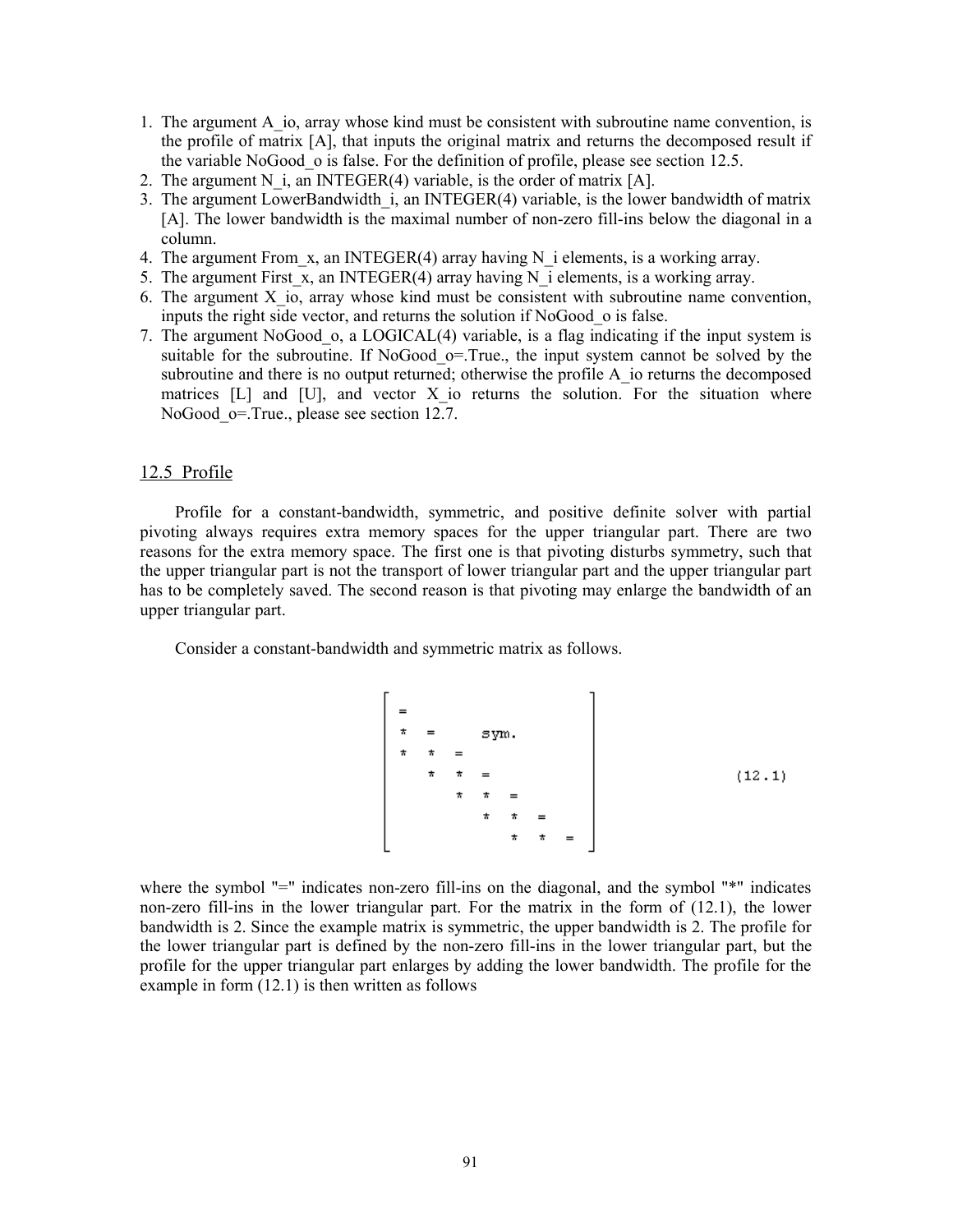- 1. The symbol "=" represents non-zero fill-ins on the diagonal of the original matrix.
- 2. The symbol "\*" represents non-zero fill-ins in the lower triangular part of the original matrix.
- 3. The symbol "%" represents an extra memory space in the profile. The space returns the upper triangular part of the decomposed matrix. It is unnecessary to initialize the space denoted by the symbol "%".
- 4. The symbol "&"indicates an extra memory space whose content is never used.

Total length of profile is determined as

profile size = 
$$
N * (LowerBandwidth * 3 + 1) - LowerBandwidth
$$
 (12.3)

where N is the matrix order, and the variable LowerBandwidth is the lower bandwidth.

# 12.6 Data Storage Scheme

Data storage scheme for a constant-bandwidth and symmetric solver with partial pivoting must be declared in a Fortran program, for example:

 INTEGER (4) :: LowerBandwidth REAL (4) :: A(1-LowerBandwidth\*2:LowerBandwidth,1)

where variable A here is a single precision profile for a matrix [A], and the variable "LowerBandwidth" is the lower bandwidth of the matrix. For other kinds of variable, profile must be properly declared. Then, the coefficient  $A_{ij}$  of matrix [A] is programmed in a Fortran program as  $A(I,J)$ , no matter  $A_{ij}$  is in the upper triangular part or in the lower triangular part.

"Before decomposition", the non-zero fill-ins in the i-th column are from the beginning index:

Maximum of 
$$
(1, \text{i-LowerBandwidth})
$$
 (12.4)

to the ending index:

$$
Minimum of (N, i+LowerBandwidth)
$$
\n(12.5)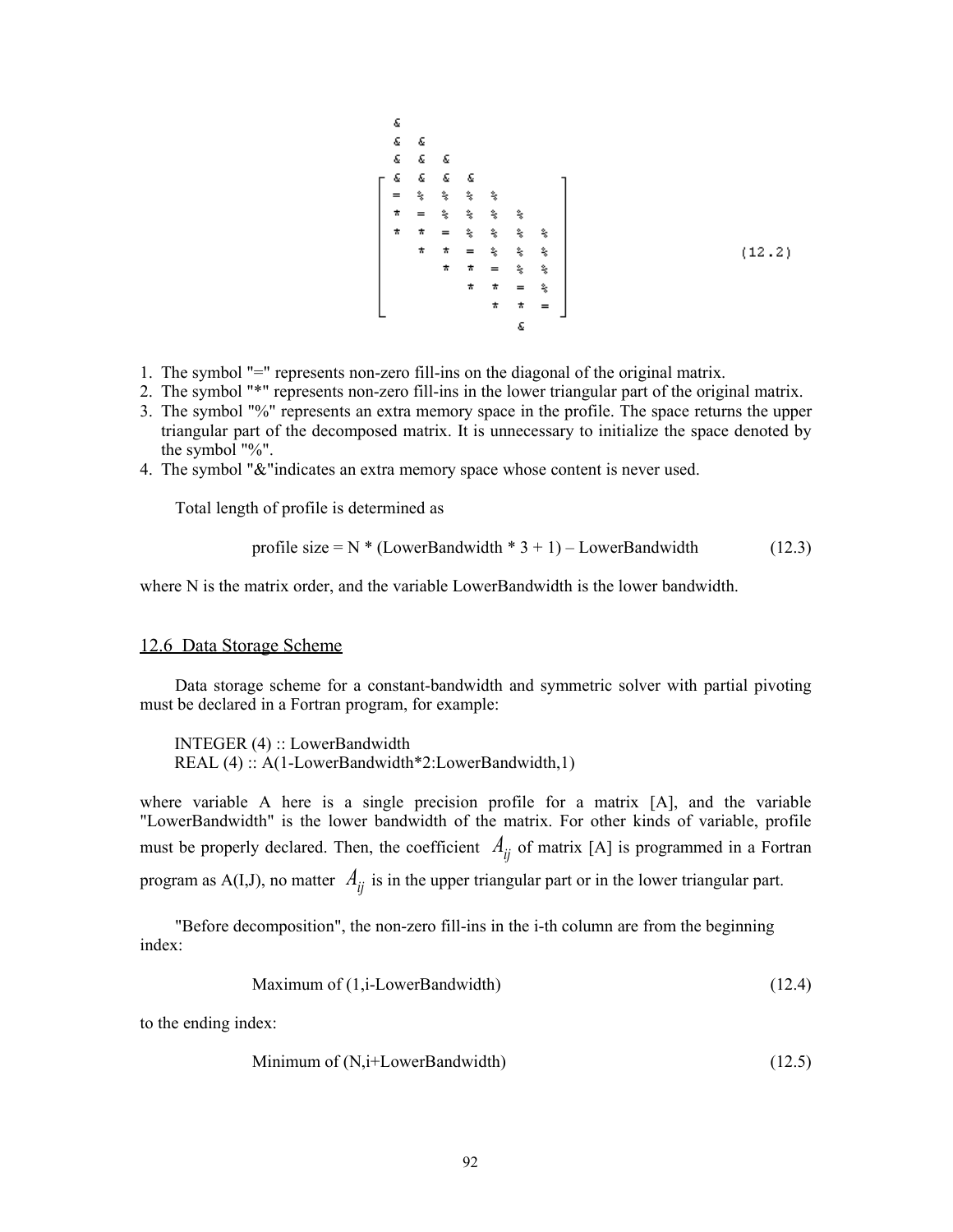where N is the order of matrix [A]. "After decomposition", the bandwidth in the upper triangular part has enlarged, and the beginning index in the i-th column becomes

Maximum of 
$$
(1, i
$$
-LowerBandwidth<sup>\*</sup>2)  $(12.6)$ 

# 12.7 Failure of Calling Request

If the calling request fails, solving procedure cannot find a pivoting row such that the absolute value of diagonal element is not negligible compared to unity.

## 12.8 Fortran Example

For a given system  $[A](X) = \{B\}$ , the left side matrix  $[A]$  and the right side vector  $\{B\}$  are defined as:

|   |       |       |    |      |    |    |     |     | - |
|---|-------|-------|----|------|----|----|-----|-----|---|
| 6 |       |       |    |      |    |    |     | 21  |   |
| 4 | 55    |       |    | sym. |    |    |     | 11  |   |
| 2 | 29 44 |       |    |      |    |    |     | 122 |   |
|   | 9     | 34 91 |    |      |    |    | and | 19  |   |
|   |       | 3.    | 2  | 15   |    |    |     | 333 |   |
|   |       |       | 11 | 7    | 22 |    |     |     |   |
|   |       |       |    | з    | 2. | -9 |     | 3   |   |
|   |       |       |    |      |    |    |     |     | - |

in which the order  $N=7$ , and the lower bandwidth LowerBandwidth=2. A Fortran program for decomposition and substitution is as follows. There are four subroutines in the example: subroutines "Input" and "Output" have data storage scheme; subroutine "ppDecompose\_CSP\_4" decomposes matrix [A]; subroutine "ppSubstitute\_CSP\_4" performs substitutions.

```
! *** Example program ***
! define variables where the length of A is determined by equation (12.3)
!
     PARAMETER (N=7)
     INTEGER*4 LowerBandwidth
     PARAMETER (LowerBandwidth=2)
     REAL*4 A(N*(LowerBandwidth*3+1)-LowerBandwidth)
    REAL*4 X(N) LOGICAL*4 NoGood
     INTEGER*4 From(N)
     INTEGER*4 First(N)
     DATA X/21.0,11.0,122.0,19.0,333.0,1.0,3.0/
!
! input the non-zero fill-ins of matrix [A]
!
     CALL Input(A,LowerBandwidth,N)
!
```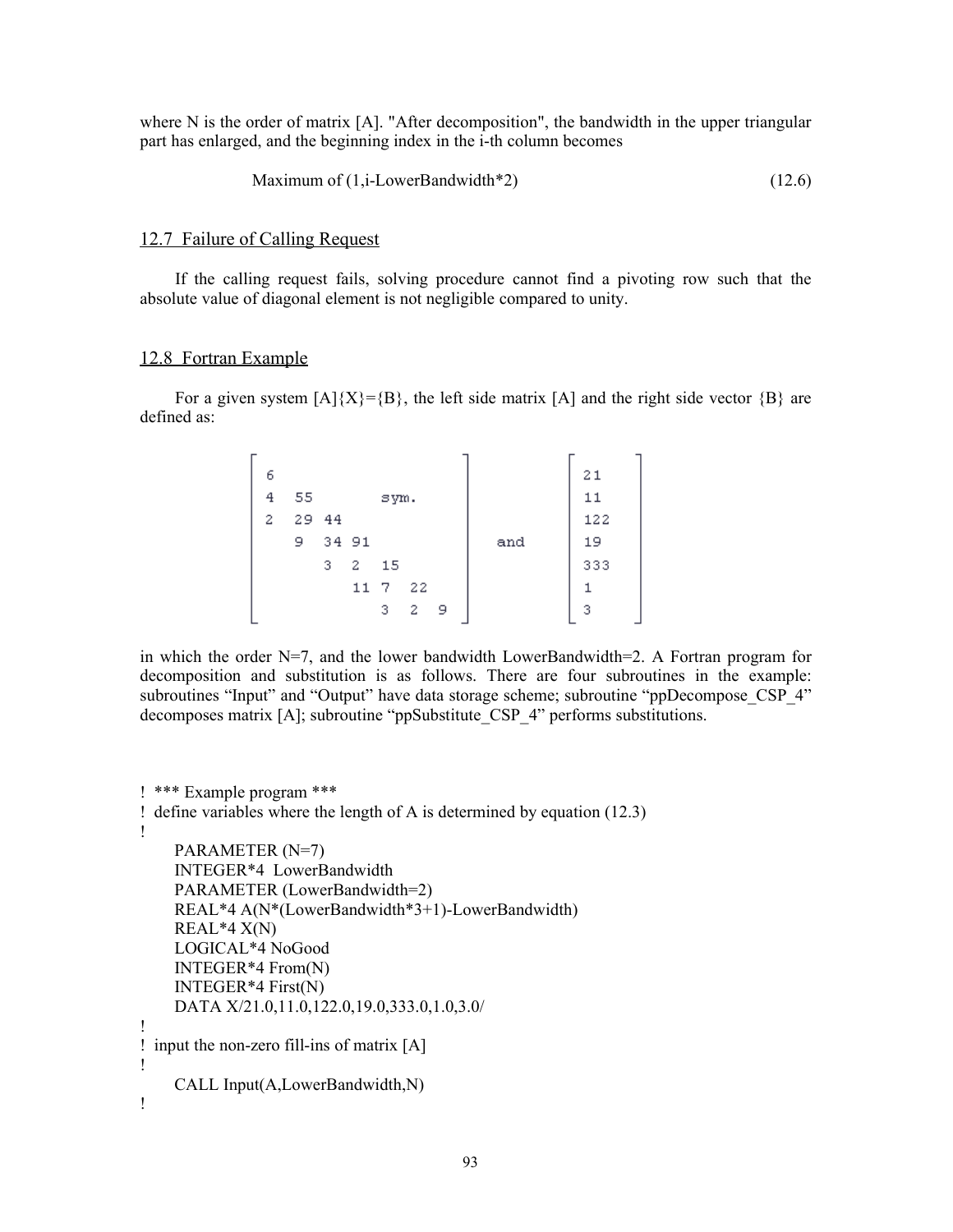```
! decompose in parallel
!
     CALL ppDecompose_CSP_4(A,N,LowerBandwidth, From, First, NoGood)
!
! stop if NoGood=.True.
!
     IF(NoGood) STOP 'Cannot be decomposed'
!
! perform substitutions in parallel
!
     CALL ppSubstitute_CSP_4(A,N,LowerBandwidth,From,First, X)
!
! output decomposed matrix
!
      CALL Output(A,N,LowerBandwidth)
!
! output the solution
!
     Write(*,'('' Solution is as:'')')
    Write(*,*) X
!
! laipe done
!
     call laipeDone
!
    STOP
     END
     SUBROUTINE Input(A,Lower,N)
!
!
! routine to demonstrate an application of data storage scheme
! (A)FORTRAN CALL: CALL Input(A,Lower,N)
! 1.A: <R4> profile of matrix [A], dimension(*)
! 2. Lower: \overline{14} lower bandwidth
! 3 \text{ N}: <I4> order of matrix
!
! dummy arguments
!
     INTEGER*4 Lower,N
     REAL*4 A(1-Lower*2:Lower,1)
!
! input
!
    A(1,1)= 6.0A(2,1)=4.0A(3,1)=2.0A(2,2)=55.0A(3,2)=29.0A(4,2)=9.0A(3,3)=44.0A(4,3)=34.0
```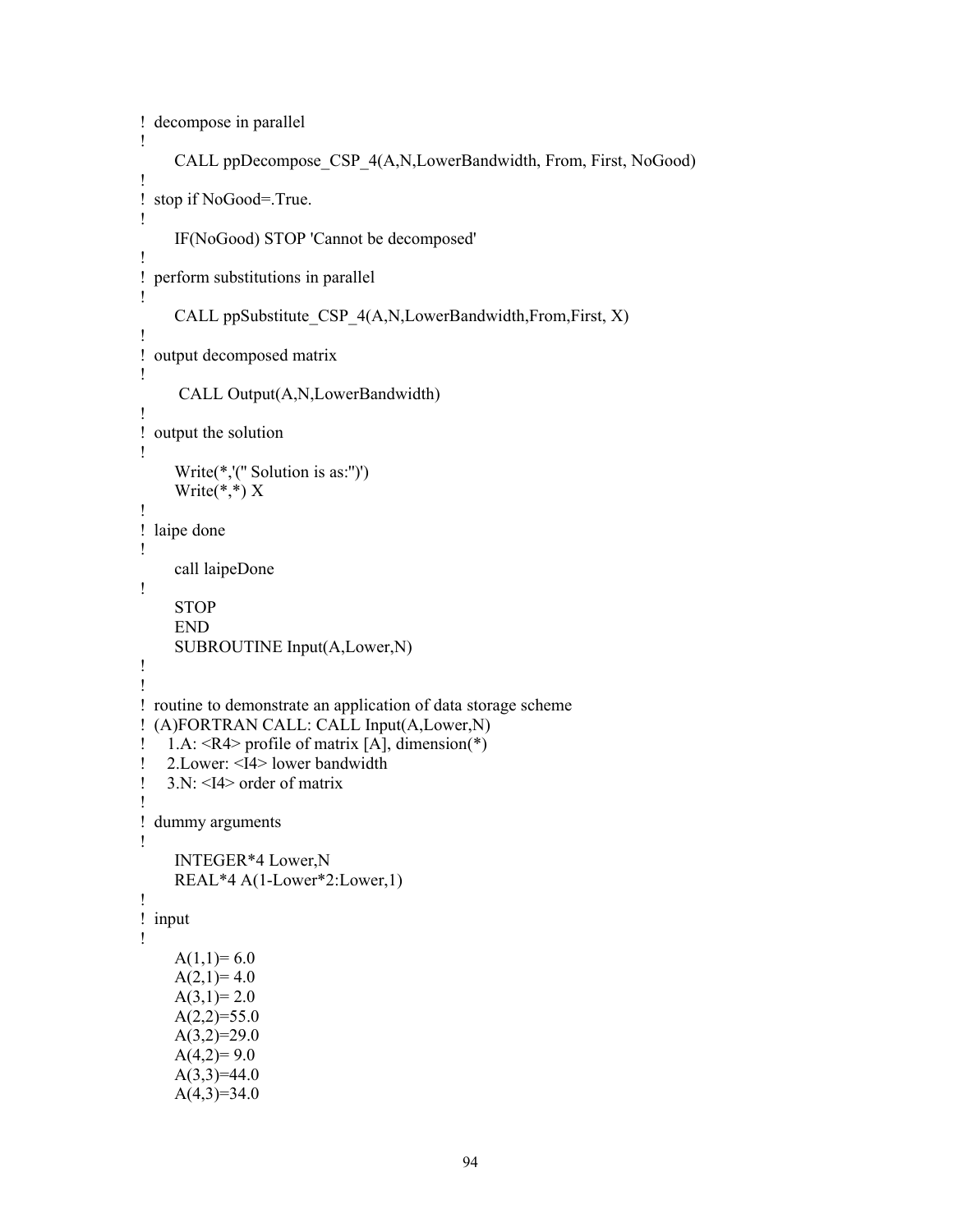```
A(5,3)=3.0A(4,4)=91.0A(5,4)=2.0A(6,4)=11.0A(5,5)=15.0A(6,5)= 7.0A(7,5)=3.0A(6,6)=22.0A(7,6)=2.0A(7,7)=9.0!
     RETURN
     END
     SUBROUTINE Output(A,N,Lower)
!
!
! routine to output the decomposed matrix by data storage scheme
! (A)FORTRAN CALL: CALL Output(A,N,Lower)
! 1.A: \langle R4 \rangle profile of matrix [A], dimension(*)
! 2.N: \leq 14 order of matrix [A]
! 3.Lower: <I4> lower bandwidth
!
! dummy arguments
!
     INTEGER*4 N,Lower
     REAL*4 A(1-Lower*2:Lower,1)
!
! local variables
!
     INTEGER*4 Column,Row
!
! output the coefficients on non-zero fill-ins
! The beginning and ending indices for each column are defined in
! equation (12.6) and equation (12.5)!
     WRITE(*,'('' Row Column Coefficient'')')
     DO Column=1,N
         DO Row=MAX0(1,Column-Lower*2), MIN0(N,Column+Lower)
             WRITE(*,'(I4,I6,F9.3)') Row,Column,A(Row,Column)
         END DO
     END DO
!
     RETURN
     END
```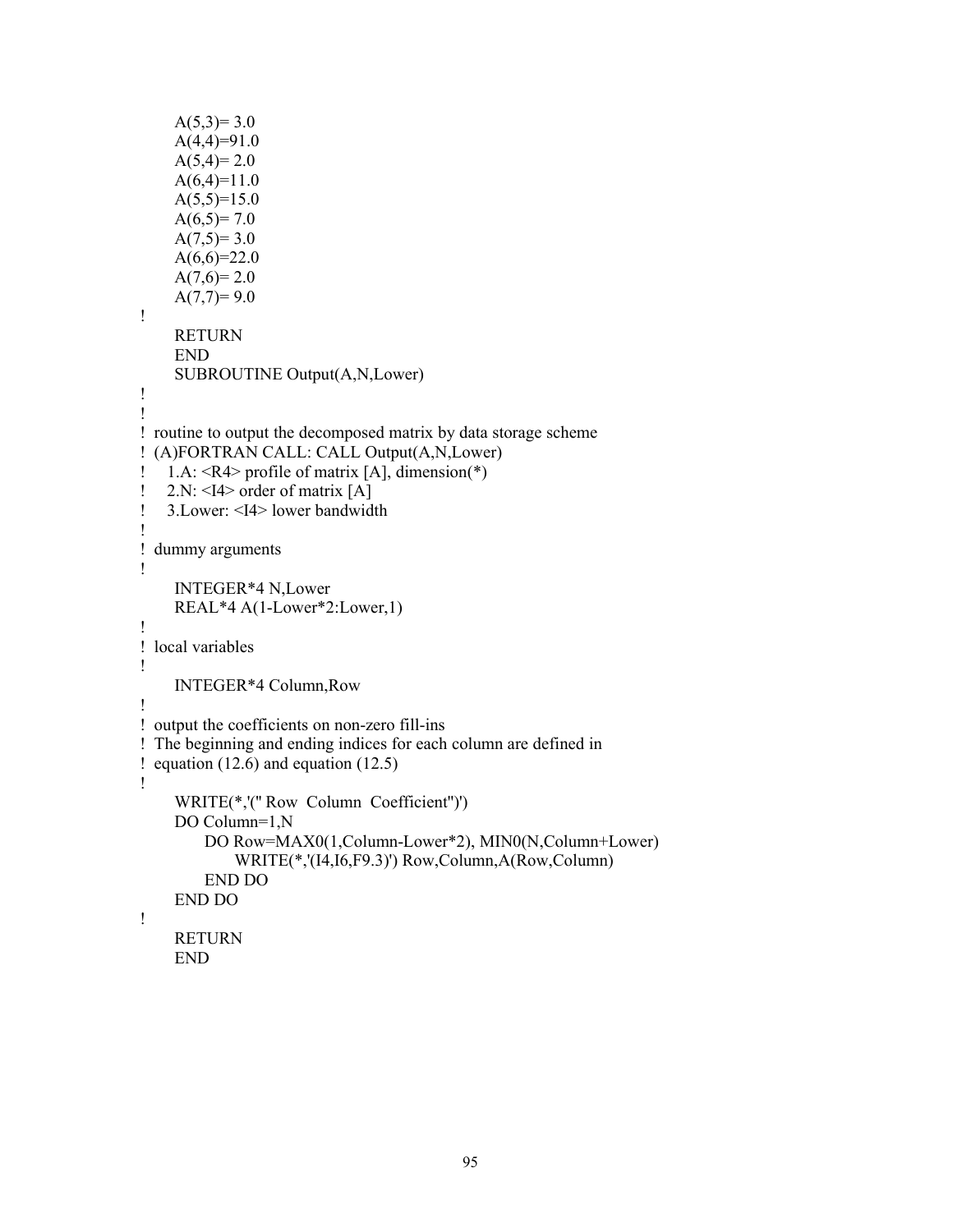# Chapter 13. Constant-Bandwidth and Symmetric Solvers with Partial Pivoting

#### 13.1 Purpose

This chapter has subroutines for the solution of  $[A]\{X\}=\{B\}$  with partial pivoting where the left side matrix [A] has a constant bandwidth, and is symmetric. There is no consideration of definiteness of matrix [A]. The non-zero fill-ins of matrix [A] have a shape, for example, as:

$$
\begin{bmatrix}\n= \\
\star & = & \text{sym.} \\
\star & \star & = \\
\star & \star & \star & = \\
& \star & \star & \star & = \\
& & \star & \star & \star & = \\
& & & \star & \star & \star & = \\
& & & & \star & \star & \star & =\n\end{bmatrix}
$$

where the symbol "=" indicates non-zero fill-ins on the diagonal, and the symbol "\*" indicates non-zero fill-ins in the lower triangular part. Since the matrix [A] is symmetric, the upper bandwidth is equal to the lower bandwidth before decomposition. A partial pivoting generally disturbs symmetry. A decomposed result is not symmetric, such that the upper triangular part is different from the lower triangular part. When applying the subroutines, just input the lower triangular part of the original matrix, and LAIPE solvers output the lower and upper triangular matrices after decomposition.

Three types of subroutine are introduced in this chapter, which perform the following functions:

- 1. Decompose matrix [A] into the product of [L][U] where matrix [L] is the lower triangular matrix and matrix [U] is the upper triangular matrix.
- 2. Perform forward and backward substitutions.
- 3. Solve  $[A]\{X\}=\{B\}$  in a single call.

Decomposition and substitution must be called in order, and work together as a pair. Subroutines are as:

> ppDecompose\_CSG\_4 ppDecompose\_CSG\_8 ppDecompose\_CSG\_10 ppDecompose\_CSG\_16 ppDecompose\_CSG\_Z4 ppDecompose\_CSG\_Z8 ppDecompose\_CSG\_Z10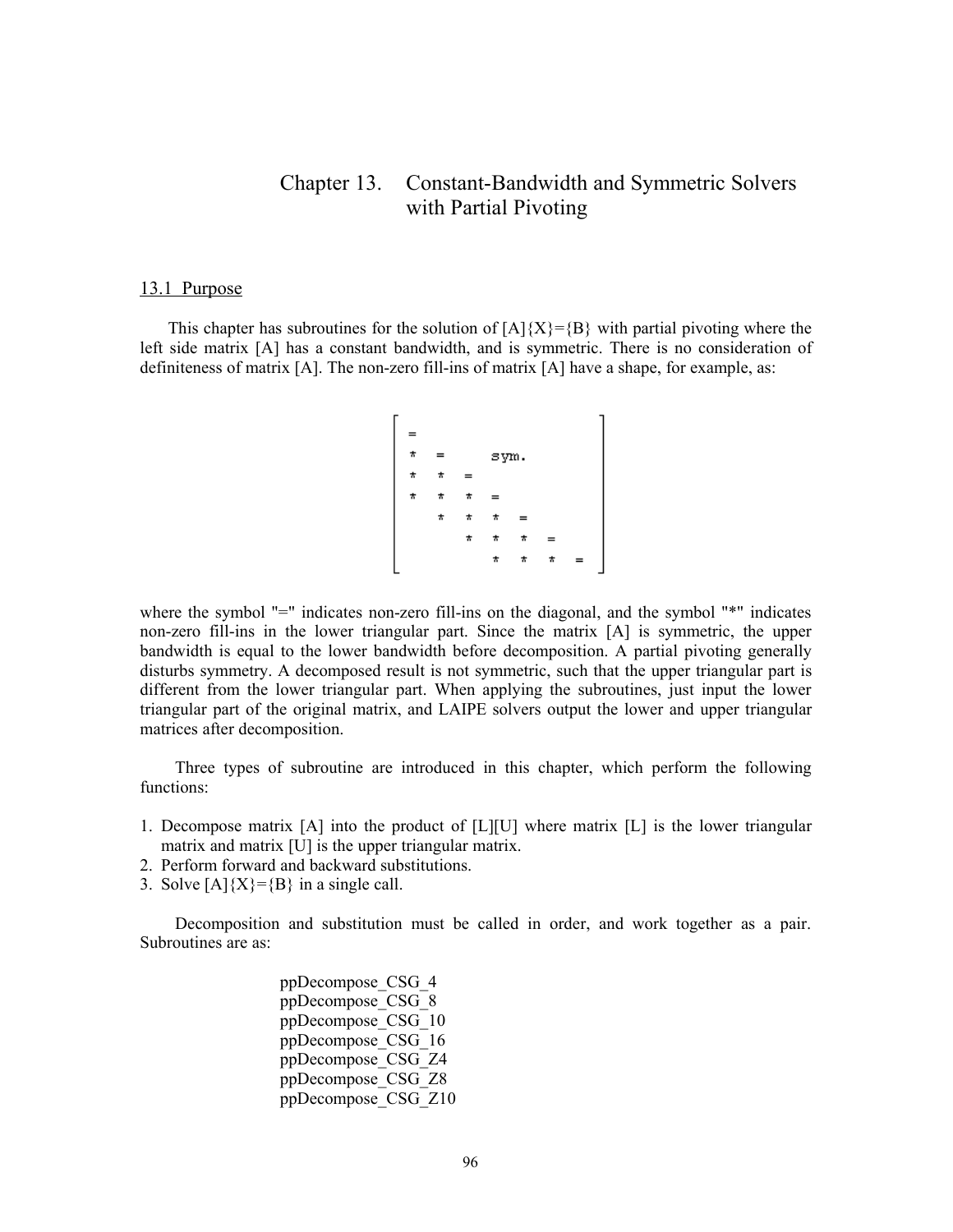ppDecompose\_CSG\_Z16

ppSubstitute\_CSG\_4 ppSubstitute\_CSG\_8 ppSubstitute\_CSG\_10 ppSubstitute\_CSG\_16 ppSubstitute\_CSG\_Z4 ppSubstitute\_CSG\_Z8 ppSubstitute\_CSG\_Z10 ppSubstitute\_CSG\_Z16 ppSolution\_CSG\_4 ppSolution\_CSG\_8 ppSolution\_CSG\_10

ppSolution\_CSG\_16 ppSolution\_CSG\_Z4 ppSolution\_CSG\_Z8 ppSolution\_CSG\_Z10 ppSolution\_CSG\_Z16

# 13.2 Fortran Syntax for Subroutine ppDecompose

The following subroutines decompose matrix [A] into [A]=[L][U] with partial pivoting. Syntax is as follows:

ppDecompose\_CSG\_4(A\_io,N\_i,LowerBandwidth\_i,From\_o,First\_o,NoGood\_o) ppDecompose\_CSG\_8(A\_io,N\_i,LowerBandwidth\_i,From\_o,First\_o,NoGood\_o) ppDecompose\_CSG\_10(A\_io,N\_i,LowerBandwidth\_i,From\_o,First\_o,NoGood\_o) ppDecompose\_CSG\_16(A\_io,N\_i,LowerBandwidth\_i,From\_o,First\_o,NoGood\_o) ppDecompose\_CSG\_Z4(A\_io,N\_i,LowerBandwidth\_i,From\_o,First\_o,NoGood\_o) ppDecompose\_CSG\_Z8(A\_io,N\_i,LowerBandwidth\_i,From\_o,First\_o,NoGood\_o) ppDecompose\_CSG\_Z10(A\_io,N\_i,LowerBandwidth\_i,From\_o,First\_o,NoGood\_o) ppDecompose\_CSG\_Z16(A\_io,N\_i,LowerBandwidth\_i,From\_o,First\_o,NoGood\_o)

- 1. The argument A\_io, array whose kind must be consistent with subroutine name convention, is the profile of matrix [A] that inputs the original matrix and returns the result if the variable NoGood o is false. For the definition of profile, please see section 13.5.
- 2. The argument N i, an INTEGER(4) variable, is the order of matrix  $[A]$ .
- 3. The argument LowerBandwidth\_i, an INTEGER(4) variable, is the lower bandwidth of matrix [A]. The lower bandwidth is the maximal number of non-zero fill-ins below the diagonal in a column.
- 4. The argument From  $\sigma$ , an INTEGER(4) array having N i elements, returns the row index where the remaining elements are from if NoGood o is false.
- 5. The argument First  $o$ , an INTEGER(4) array having N i elements, returns the index of the first nonzero fill-in on each column if NoGood\_o is false.
- 6. The argument NoGood\_o, a LOGICAL(4) variable, is a flag that indicates if the input matrix [A] is suitable for the subroutine. If NoGood\_o=.True., the input matrix [A] cannot be decomposed and there is no output returned; otherwise the profile A\_io returns the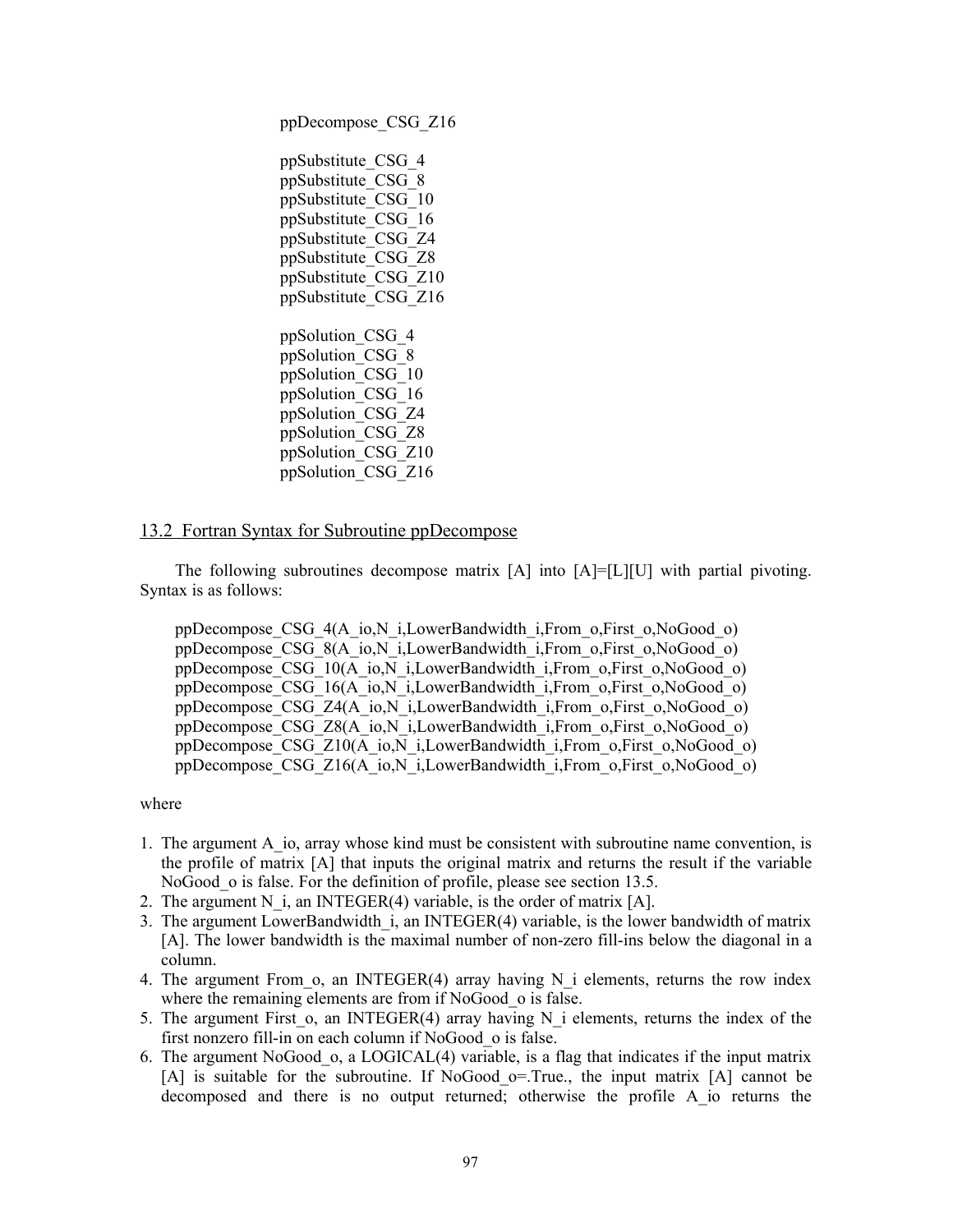decomposed matrices [L] and [U]. For the situation where NoGood\_o=.True., please see section 13.7.

# 13.3 Fortran Syntax for Subroutine ppSubstitute

The following subroutines perform forward and backward substitutions. Syntax is as follows:

> ppSubstitute CSG\_4(A\_i,N\_i,LowerBandwidth\_i,From,\_i,First\_i,X\_io) ppSubstitute CSG  $8(A_i, N_i, LowerBandwidth_i, From i, First, i, X, io)$ ppSubstitute CSG\_10(A\_i,N\_i,LowerBandwidth\_i,From\_i,First\_i,X\_io) ppSubstitute CSG\_16(A\_i,N\_i,LowerBandwidth\_i,From\_i,First\_i,X\_io) ppSubstitute CSG\_Z4(A\_i,N\_i,LowerBandwidth\_I,From\_i,First\_i,X\_io) ppSubstitute CSG Z8(A\_i,N\_i,LowerBandwidth\_i,From\_i,First\_i,X\_io) ppSubstitute CSG\_Z10(A\_i,N\_i,LowerBandwidth\_i,From\_i,First\_i,X\_io) ppSubstitute CSG\_Z16(A\_i,N\_i,LowerBandwidth\_i,From\_i,First\_i,X\_io)

#### where

- 1. The argument A\_i, array whose kind must be consistent with subroutine name convention, is the profile of matrix [A] that inputs the result from decomposition.
- 2. The argument N i, an INTEGER(4) variable, is the order of matrix  $[A]$ .
- 3. The argument LowerBandwidth\_i, an INTEGER(4) variable, is the lower bandwidth of matrix [A]. The lower bandwidth is the maximal number of non-zero fill-ins below the diagonal in a column.
- 4. The argument From i, an INTEGER(4) array having N i elements, inputs the row index where the remaining elements are from.
- 5. The argument First  $i$ , an INTEGER(4) array having N  $i$  elements, inputs the index of the first nonzero fill-in on each column.
- 6. The argument X\_io, array whose kind must be consistent with subroutine name convention, inputs the right side vector, and returns the solution.

# 13.4 Fortran Syntax for Subroutine ppSolution

The following subroutines first decompose matrix [A] into the product of [L][U] with partial pivoting, and then perform forward and backward substitutions. Solve the system  $[A]\{X\}=\{B\}$  in a single call. Syntax is as follows:

ppSolution CSG  $4(A_i, N_i)$ , LowerBandwidth i, From x, First x, X io, NoGood o) ppSolution CSG  $8(A_i, N_i)$ , LowerBandwidth i, From x, First x, X io, NoGood o) ppSolution CSG\_10(A\_io, N\_i, LowerBandwidth\_i, From\_x, First\_x, X\_io, NoGood\_o) ppSolution CSG\_16(A\_io, N\_i, LowerBandwidth\_i, From\_x, First\_x, X\_io, NoGood\_o) ppSolution CSG  $Z4(A_0, N_1)$ , LowerBandwidth i, From x, First x, X io, NoGood o) ppSolution CSG\_Z8(A\_io, N\_i, LowerBandwidth\_i, From\_x, First\_x, X\_io, NoGood\_o) ppSolution CSG\_Z10(A\_io, N\_i, LowerBandwidth\_i, From\_x, First\_x, X\_io, NoGood\_o) ppSolution CSG  $Z16(A_0, N_1)$ , LowerBandwidth i, From x, First x, X io, NoGood o)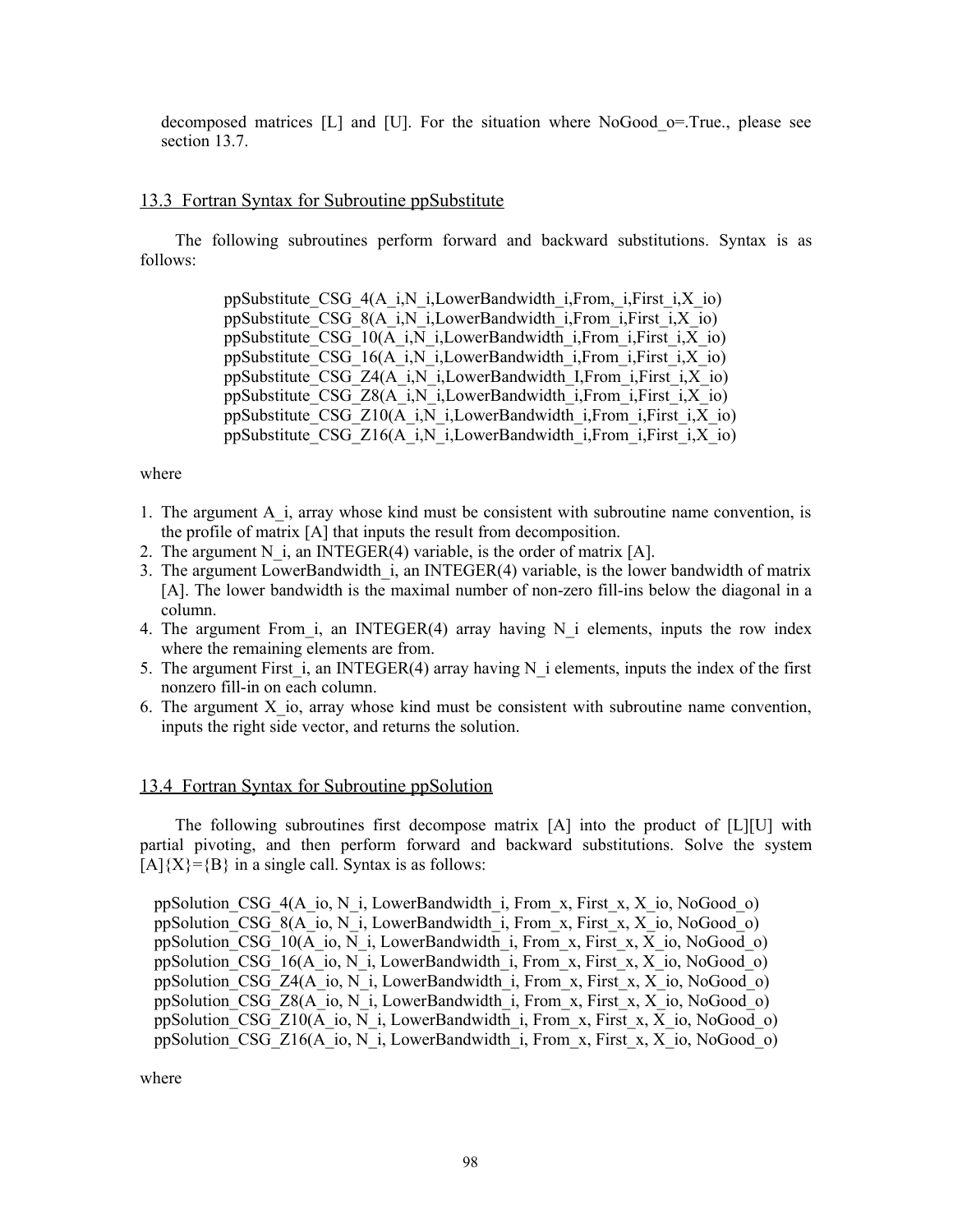- 1. The argument A\_io, array whose kind must be consistent with subroutine name convention, is the profile of matrix [A], that inputs the original matrix and returns the decomposed result if the variable NoGood\_o is false. For the definition of profile, please see section 13.5.
- 2. The argument N i, an INTEGER(4) variable, is the order of matrix  $[A]$ .
- 3. The argument LowerBandwidth\_i, an INTEGER(4) variable, is the lower bandwidth of matrix [A]. The lower bandwidth is the maximal number of non-zero fill-ins below the diagonal in a column.
- 4. The argument From  $x$ , an INTEGER(4) array having N i elements, is a working array.
- 5. The argument First  $\overline{x}$ , an INTEGER(4) array having N $\overline{i}$  elements, is a working array.
- 6. The argument  $X$  io, array whose kind must be consistent with subroutine name convention, inputs the right side vector, and returns the solution if NoGood\_o is false.
- 7. The argument NoGood o, a LOGICAL(4) variable, is a flag indicating if the input system is suitable for the subroutine. If NoGood  $o$ =. True., the input system cannot be solved and there is no output; otherwise the profile A io returns the decomposed matrices  $[L]$  and  $[U]$ , and vector X io returns the solution. For the situation where NoGood  $\sigma$ =. True., please see section 13.7.

# 13.5 Profile

Profile for a constant-bandwidth and symmetric solver with partial pivoting always requires extra memory spaces for the upper triangular part of the decomposed result. There are two reasons for the extra memory space. The first one is that pivoting disturbs symmetry, such that the upper triangular part is not the transport of lower triangular part and the upper triangular part has to be completely saved. The second reason is that pivoting may enlarge the bandwidth of an upper triangular part.

Consider a constant-bandwidth and symmetric matrix as follows.

$$
\begin{bmatrix}\n= \\
* & = & \text{sym.} \\
* & * & = \\
* & * & = \\
* & * & * \\
* & * & = \\
* & * & * \\
* & * & * \\
* & * & * \\
* & * & * \\
* & * & * \\
* & * & * \\
* & * & * \\
* & * & * \\
* & * & * \\
* & * & * \\
* & * & * \\
* & * & * \\
* & * & * \\
*\end{bmatrix}
$$
\n(13.1)

where the symbol "=" indicates non-zero fill-ins on the diagonal, and the symbol "\*" indicates non-zero fill-ins in the lower triangular part. For the matrix in the form of (13.1), the lower bandwidth is 2. Since the example matrix is symmetric, the upper bandwidth is 2. The profile for the lower triangular part is defined by the non-zero fill-ins in the lower triangular part, but the profile for the upper triangular part enlarges by adding the lower bandwidth. The profile for the example in form (13.1) is then written as follows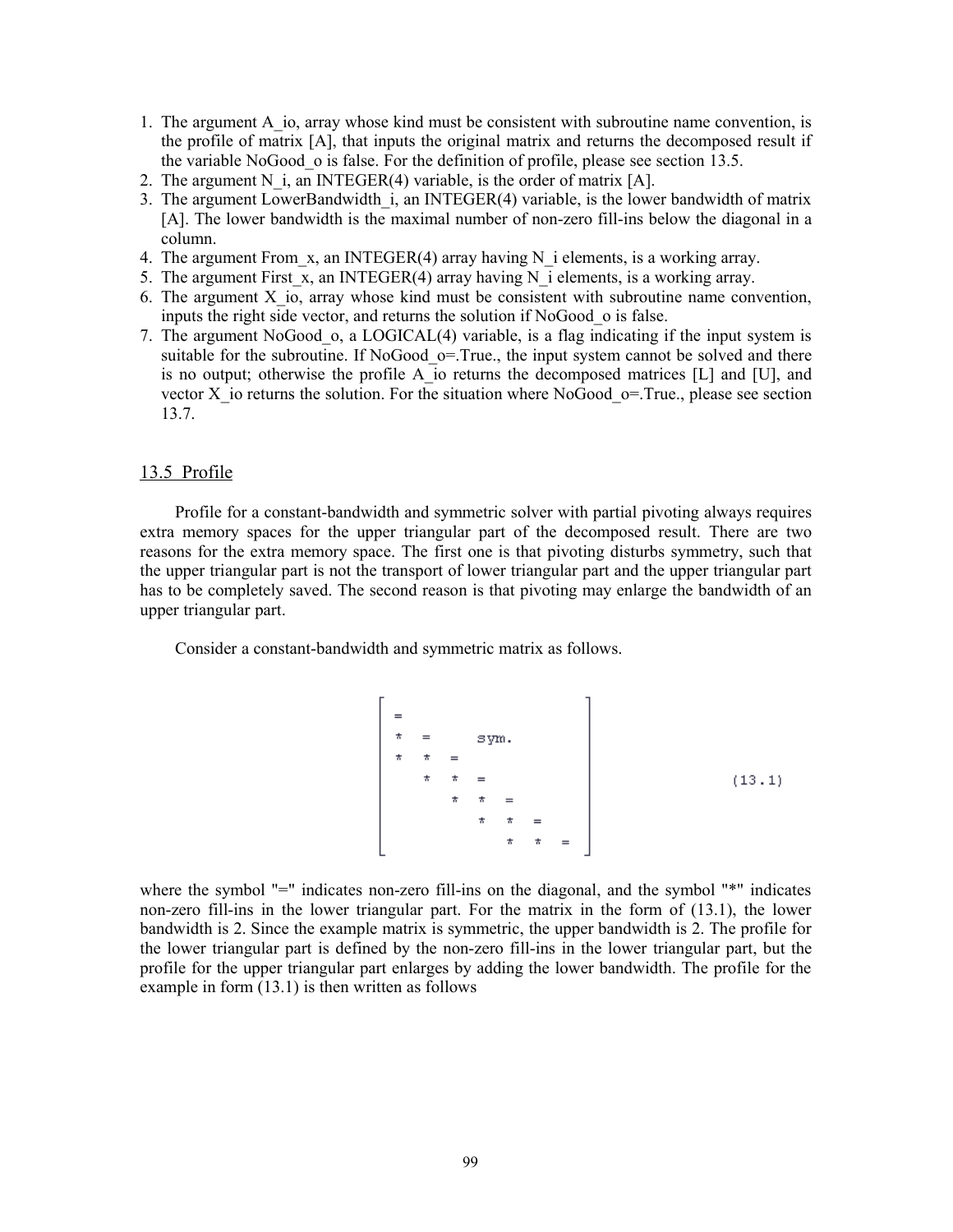$$
\begin{array}{c}\n\text{c} \\
\text{c} \\
\text{d} \\
\text{e} \\
\text{f} \\
\text{f} \\
\text{g} \\
\text{g} \\
\text{h} \\
\text{h} \\
\text{h} \\
\text{h} \\
\text{h} \\
\text{h} \\
\text{h} \\
\text{h} \\
\text{h} \\
\text{h} \\
\text{h} \\
\text{h} \\
\text{h} \\
\text{h} \\
\text{h} \\
\text{h} \\
\text{h} \\
\text{h} \\
\text{h} \\
\text{h} \\
\text{h} \\
\text{h} \\
\text{h} \\
\text{h} \\
\text{h} \\
\text{h} \\
\text{h} \\
\text{h} \\
\text{h} \\
\text{h} \\
\text{h} \\
\text{h} \\
\text{h} \\
\text{h} \\
\text{h} \\
\text{h} \\
\text{h} \\
\text{h} \\
\text{h} \\
\text{h} \\
\text{h} \\
\text{h} \\
\text{h} \\
\text{h} \\
\text{h} \\
\text{h} \\
\text{h} \\
\text{h} \\
\text{h} \\
\text{h} \\
\text{h} \\
\text{h} \\
\text{h} \\
\text{h} \\
\text{h} \\
\text{h} \\
\text{h} \\
\text{h} \\
\text{h} \\
\text{h} \\
\text{h} \\
\text{h} \\
\text{h} \\
\text{h} \\
\text{h} \\
\text{h} \\
\text{h} \\
\text{h} \\
\text{h} \\
\text{h} \\
\text{h} \\
\text{h} \\
\text{h} \\
\text{h} \\
\text{h} \\
\text{h} \\
\text{h} \\
\text{h} \\
\text{h} \\
\text{h} \\
\text{h} \\
\text{h} \\
\text{h} \\
\text{h} \\
\text{h} \\
\text{h} \\
\text{h} \\
\text{h} \\
\text{h} \\
\text{h} \\
\text{h} \\
\text{h} \\
\text{h} \\
\text{h} \\
\text{h} \\
\text{h} \\
\text{h} \\
\text{h} \\
\text{h} \\
\text{h} \\
\text{h} \\
\text{h} \\
\text{h} \\
\text{h} \\
\text{h} \\
\text{h} \\
\text{h} \\
\text{h} \\
\text{h} \\
\text{h} \\
\text{h} \\
\text{h} \\
\text{h} \\
\text{h} \\
\text{h} \\
\text{h} \\
\text{h} \\
\text
$$

where N is the matrix order, and the variable LowerBandwidth is the lower bandwidth.

#### 13.6 Data Storage Scheme

Data storage scheme for a constant-bandwidth and symmetric solver with partial pivoting must be declared in a Fortran program, for example:

 INTEGER (4) :: LowerBandwidth REAL (4) :: A(1-LowerBandwidth\*2:LowerBandwidth,1)

where variable A here is a single precision profile for matrix [A], and the variable "LowerBandwidth" is the lower bandwidth of the matrix. For other kinds of variable, profile must be properly declared. Then, the coefficient  $A_{ij}$  of matrix [A] is programmed in a Fortran program as  $A(I,J)$ , no matter  $A_{ij}$  is in the upper triangular part or in the lower triangular part.

"Before decomposition", the non-zero fill-ins in the i-th column are from the beginning index:

Maximum of 
$$
(1, i\text{-LowerBandwidth})
$$
 (13.4)

to the ending index:

$$
Minimum of (N,i+LowerBandwidth)
$$
\n(13.5)

where N is the order of matrix [A]. "After decomposition", the bandwidth in the upper triangular part has enlarged, and the beginning index in the i-th column becomes

Maximum of 
$$
(1,i
$$
-LowerBandwidth\*2).  $(13.6)$ 

### 13.7 Failure of Calling Request

If the calling request fails, solving procedure cannot find a pivoting row such that the absolute value of diagonal element is not negligible compared to unity.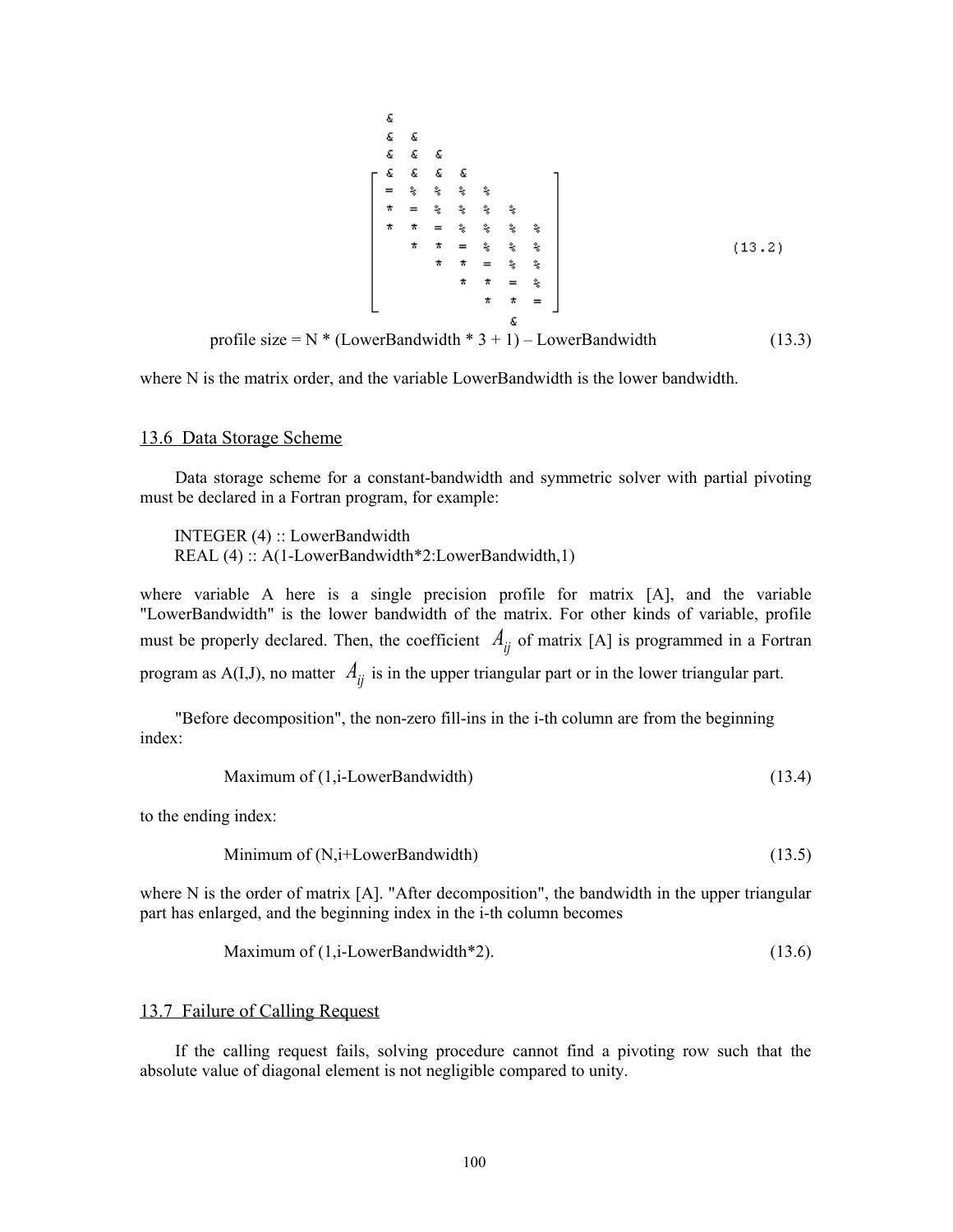# 13.8 Fortran Example

For a given system  $[A]\{X\}=\{B\}$ , the left side matrix  $[A]$  and the right side vector  $\{B\}$  are defined as:

| 6 |   |       |      |      |    |    |     | 21  |
|---|---|-------|------|------|----|----|-----|-----|
| 4 | 5 |       |      | sym. |    |    |     | 11  |
| 2 |   | 29 44 |      |      |    |    |     | 122 |
|   | 9 | 34 1  |      |      |    |    | and | 19  |
|   |   | з.    | 2    | 15   |    |    |     | 333 |
|   |   |       | 11 7 |      | 22 |    |     |     |
|   |   |       |      | з    | 2. | -9 |     | з   |
|   |   |       |      |      |    |    |     |     |

in which the order  $N=7$ , and the lower bandwidth LowerBandwidth=2. A Fortran program for decomposition and substitution is as follows. There are four subroutines in the example. Subroutines "Input" and "Output" have data storage scheme; subroutine "ppDecompose\_CSG\_4" decomposes matrix [A]; subroutine "ppSubstitute\_CSG\_4" performs substitutions.

```
! *** Example program ***
! define variables where the length of A is determined by equation (13.3)
!
     PARAMETER (N=7)
     INTEGER*4 LowerBandwidth
     PARAMETER (LowerBandwidth=2)
     REAL*4 A(N*(LowerBandwidth*3+1)-LowerBandwidth)
    REAL*4 X(N) LOGICAL*4 NoGood
     INTEGER*4 From(N)
     INTEGER*4 First(N)
     DATA X/21.0,11.0,122.0,19.0,333.0,1.0,3.0/
!
! input the non-zero fill-ins of matrix [A]
!
     CALL Input(A,LowerBandwidth,N)
!
! decompose in parallel
!
     CALL ppDecompose_CSG_4(A,N, LowerBandwidth, From, First, NoGood)
!
! stop if NoGood=.True.
!
     IF(NoGood) STOP 'Cannot be decomposed'
!
! perform substitutions in parallel
!
     CALL ppSubstitute_CSG_4(A,N, LowerBandwidth, From, First, X)
!
```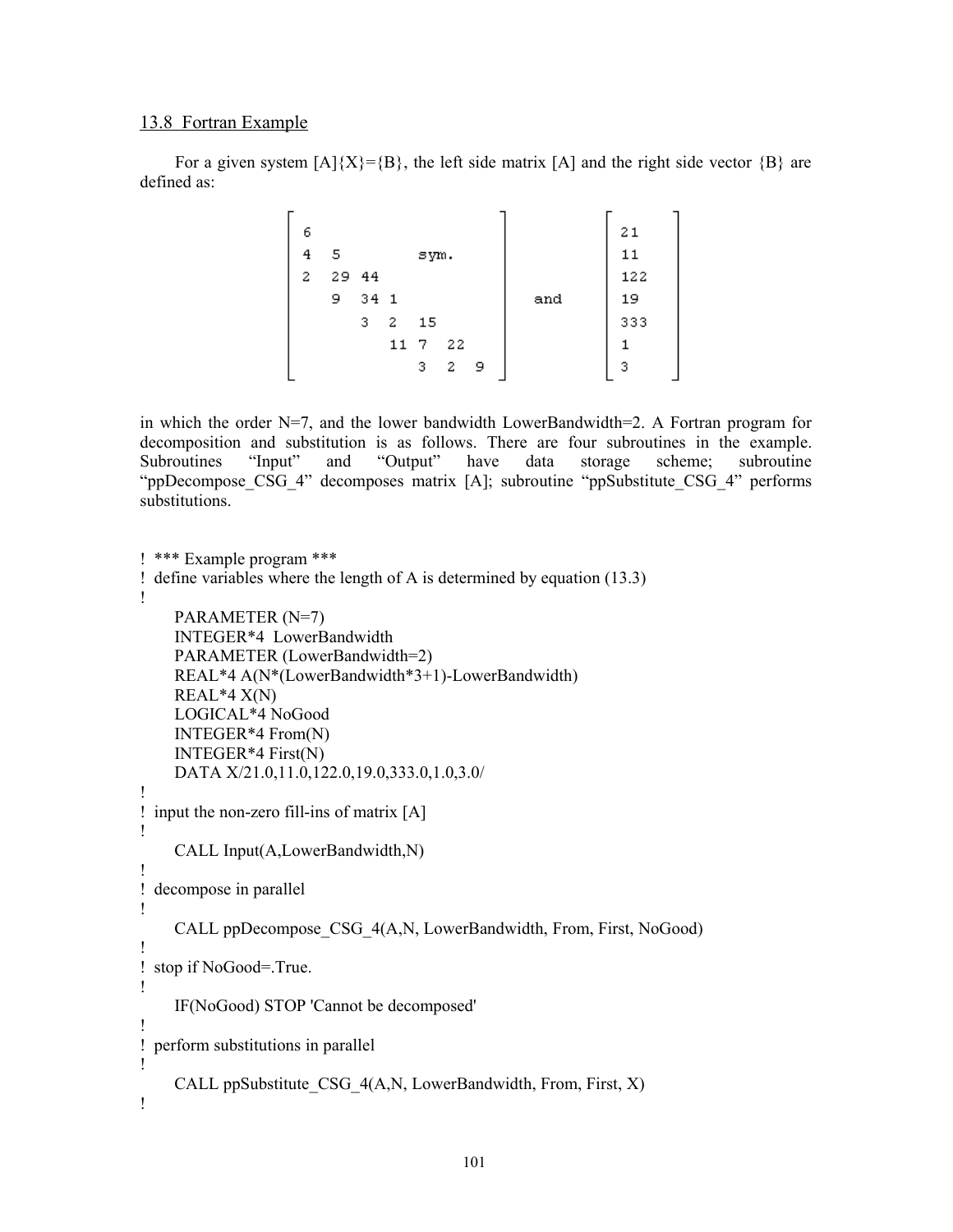```
! output decomposed matrix
!
     CALL Output(A,N,LowerBandwidth)
!
! output the solution
!
     Write(*,'('' Solution is as:'')')
    Write(*,*) X
!
! laipe done
!
     call laipeDone
!
     STOP
     END
     SUBROUTINE Input(A,Lower,N)
!
!
! routine to demonstrate an application of data storage scheme
! (A)FORTRAN CALL: CALL Input(A,Lower,N)
! 1.A: <R4> profile of matrix [A], dimension(*)
! 2. Lower: \leqI4> lower bandwidth<br>! 3. N: \leqI4> order of matrix
   3 \text{ N}: \leq 14 order of matrix
!
! dummy arguments
!
     INTEGER*4 Lower,N
     REAL*4 A(1-Lower*2:Lower,1)
!
! input
!
    A(1,1)= 6.0A(2,1)=4.0A(3,1)=2.0A(2,2)=5.0A(3,2)=29.0A(4,2)=9.0A(3,3)=44.0A(4,3)=34.0A(5,3)=3.0A(4,4)=1.0A(5,4)=2.0A(6,4)=11.0A(5,5)=15.0A(6,5)= 7.0A(7,5)=3.0A(6,6)=22.0A(7,6)=2.0A(7,7)=9.0!
     RETURN
```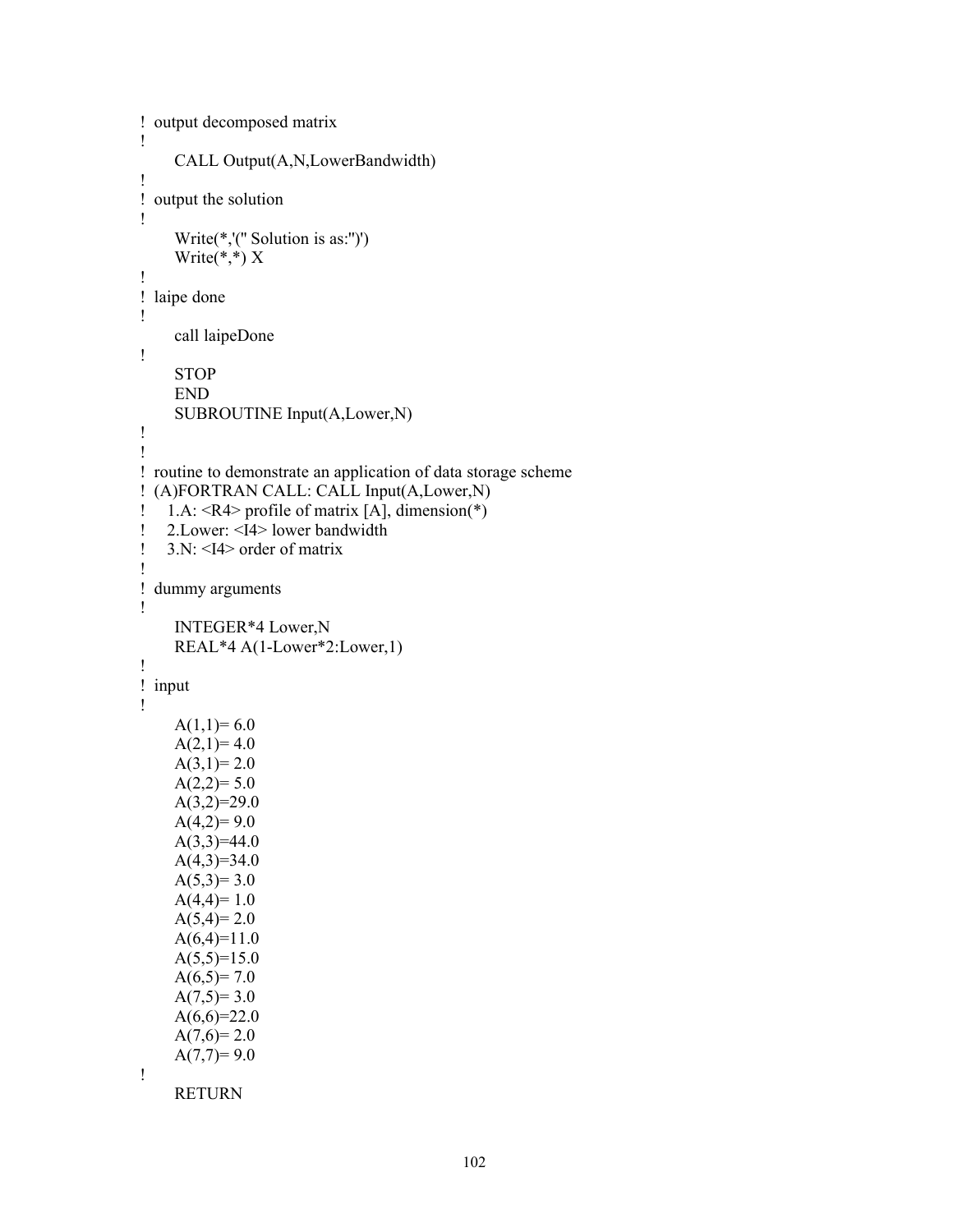```
 END
     SUBROUTINE Output(A,N,Lower)
!
!
! routine to output the decomposed matrix by data storage scheme
! (A)FORTRAN CALL: CALL Output(A,N,Lower)
! 1.A: <R4> profile of matrix [A], dimension(*)
! 2.N: \leq I4 order of matrix [A]
! 3.Lower: <I4> lower bandwidth
!
! dummy arguments
!
     INTEGER*4 N,Lower
     REAL*4 A(1-Lower*2:Lower,1)
!
! local variables
!
     INTEGER*4 Column,Row
!
! output the coefficients on non-zero fill-ins
! The beginning and ending indices for each column are defined in
! equation (13.6) and equation (13.5)!
     WRITE(*,'('' Row Column Coefficient'')')
     DO Column=1,N
         DO Row=MAX0(1,Column-Lower*2), MIN0(N,Column+Lower)
            WRITE(*,'(I4,I6,F9.3)') Row,Column,A(Row,Column)
         END DO
     END DO
!
     RETURN
     END
```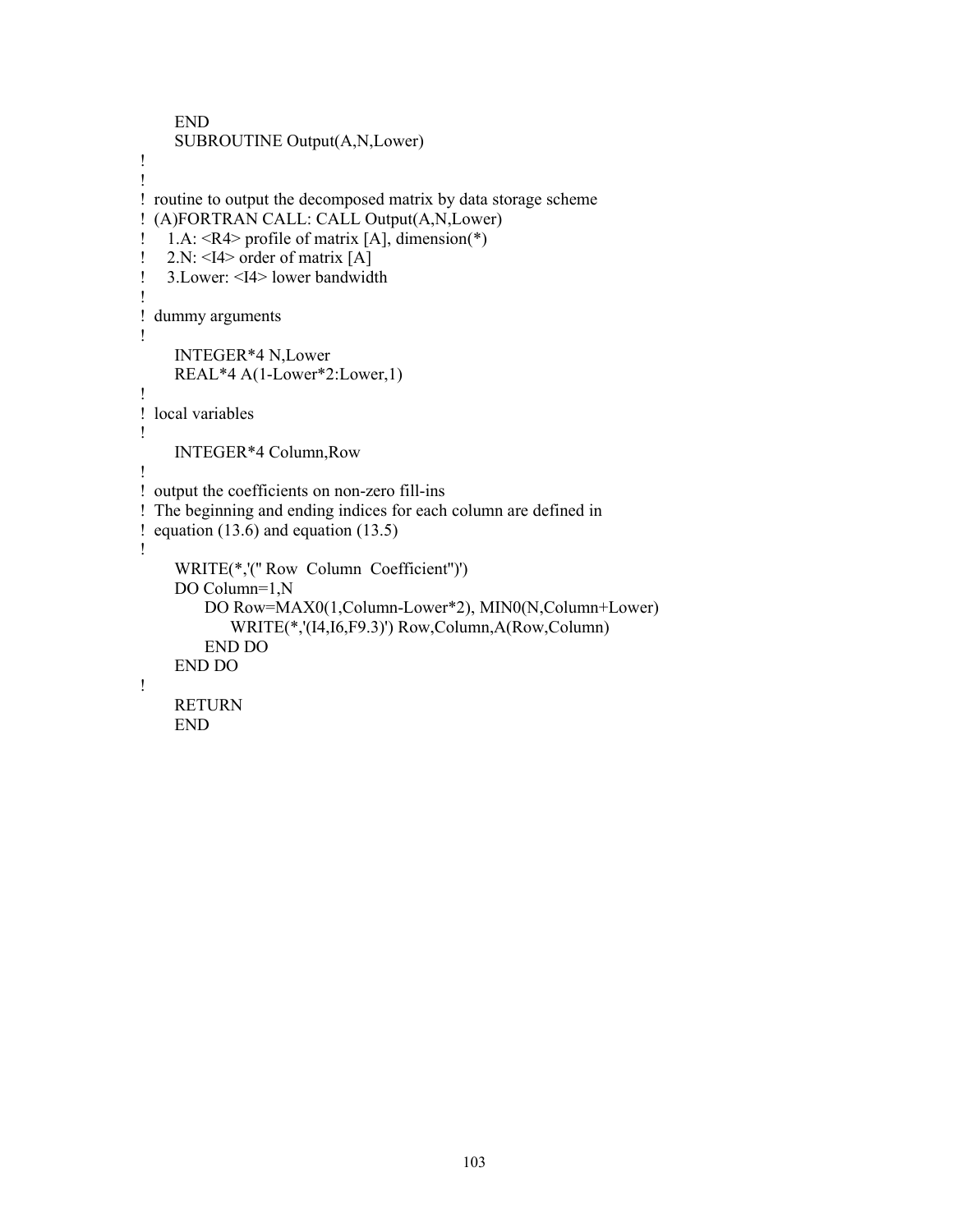Chapter 14. Dense and Asymmetric Solvers with Partial Pivoting

# 14.1 Purpose

This chapter has subroutines for the solution of  $[A]\{X\}=\{B\}$  with partial pivoting where the left side matrix [A] is dense and asymmetric. There is no consideration of definiteness of matrix [A]. The non-zero fill-ins of matrix [A] have a simple shape, for example, as:

| $\dot{t}$   | $\pmb{\pi}$ | $\pi$       | 一方          | 大           | $\pmb{\pi}$ | *       |  |
|-------------|-------------|-------------|-------------|-------------|-------------|---------|--|
| $\star$     | $\star$     | $\pmb{\pi}$ | $\pmb{\pi}$ | $\pmb{\pi}$ | $\star$     | $\star$ |  |
| $\star$     | $\pmb{\pi}$ | $\pmb{\pi}$ | 一方。         | 大。          | $\star$     | $\star$ |  |
| $\star$     | *           | $\pmb{\pi}$ | 大口          | *           | $\star$     | *       |  |
| $\star$     | *           | $\pmb{\pi}$ | $\pi$       | *           | *           | *       |  |
| $\pmb{\pi}$ | *           | $\pmb{\pi}$ | 大           | * .         | *           | *       |  |
| $\pmb{\pi}$ | $\pmb{\pi}$ | 古.          | *.          | *           | *           | *       |  |
|             |             |             |             |             |             |         |  |

where the symbol "\*" indicates non-zero fill-ins. Three types of subroutine are introduced in this chapter, which perform the following functions:

- 1. Decompose matrix [A] into the product of [L][U] where matrix [L] is the lower triangular matrix and matrix [U] is the upper triangular matrix.
- 2. Perform forward and backward substitutions.
- 3. Solve  $[A]\{X\}=\{B\}$  in a single call.

Decomposition and substitution must be called in order, and work together as a pair. Subroutines are as follows:

> ppDecompose\_DAG\_4 ppDecompose\_DAG\_8 ppDecompose\_DAG\_10 ppDecompose\_DAG\_16 ppDecompose\_DAG\_Z4 ppDecompose\_DAG\_Z8 ppDecompose\_DAG\_Z10 ppDecompose\_DAG\_Z16 ppSubstitute\_DAG\_4 ppSubstitute\_DAG\_8 ppSubstitute\_DAG\_10 ppSubstitute\_DAG\_16 ppSubstitute\_DAG\_Z4 ppSubstitute\_DAG\_Z8 ppSubstitute\_DAG\_Z10 ppSubstitute\_DAG\_Z16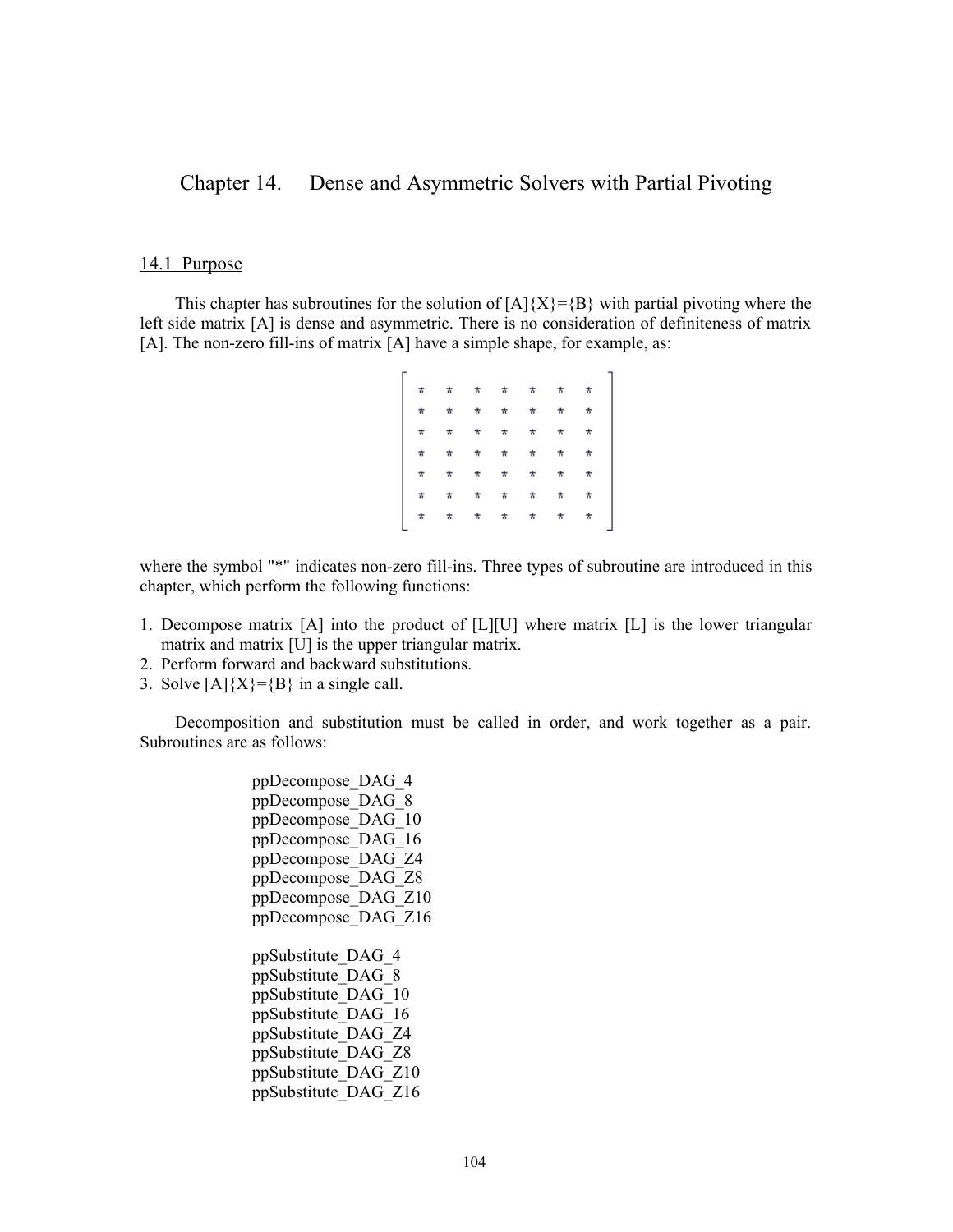ppSolution\_DAG\_4 ppSolution\_DAG\_8 ppSolution\_DAG\_10 ppSolution\_DAG\_16 ppSolution\_DAG\_Z4 ppSolution\_DAG\_Z8 ppSolution\_DAG\_Z10 ppSolution\_DAG\_Z16

## 14.2 Fortran Syntax for Subroutine ppDecompose

The following subroutines decompose matrix [A] into [A]=[L][U] with partial pivoting. Syntax is as follows:

> ppDecompose\_DAG\_4(A\_io, N\_i, RowOrder\_io, NoGood\_o) ppDecompose\_DAG\_8(A\_io, N\_i, RowOrder\_io, NoGood\_o) ppDecompose\_DAG\_10(A\_io, N\_i, RowOrder\_io, NoGood\_o) ppDecompose\_DAG\_16(A\_io, N\_i, RowOrder\_io, NoGood\_o) ppDecompose\_DAG\_Z4(A\_io, N\_i, RowOrder\_io, NoGood\_o) ppDecompose\_DAG\_Z8(A\_io, N\_i, RowOrder\_io, NoGood\_o) ppDecompose\_DAG\_Z10( $\overline{A}$  io,  $\overline{N}$  i, RowOrder io, NoGood o) ppDecompose\_DAG\_Z16(A\_io, N\_i, RowOrder\_io, NoGood\_o)

### where

- 1. The argument A\_io, array whose kind must be consistent with subroutine name convention, is the profile of matrix [A] that inputs the original matrix and returns the result if the variable NoGood o is false. For the definition of profile, please see section 14.5.
- 2. The argument N i, an INTEGER(4) variable, is the order of matrix  $[A]$ .
- 3. The argument RowOrder io, an INTEGER(4) array having N i elements, enters a sequence of consecutive numbers from one to  $N$  i and returns the pivoting rows if NoGood  $\alpha$  is false.
- 4. The argument NoGood\_o, a LOGICAL(4) variable, is a flag that indicates if the input matrix [A] is suitable for the subroutine. If NoGood\_o=.True., the input matrix [A] cannot be decomposed and there is no output returned; otherwise the profile A\_io returns the decomposed matrices [L] and [U]. For the situation where NoGood\_o=.True., please see section 14.7.

### 14.3 Fortran Syntax for Subroutine ppSubstitute

The following subroutines perform forward and backward substitutions. Syntax is as follows:

> ppSubstitute DAG  $4(A_i, N_i, From_i, X_i)$ ppSubstitute DAG  $8(A_i, N_i, From_i, X_i)$ ppSubstitute DAG  $10(A_i, N_i, From_i, X_i)$ ppSubstitute DAG\_16(A\_i, N\_i, From\_i, X\_io) ppSubstitute DAG  $Z4(A_i, N_i, From_i, X_i)$ ppSubstitute DAG Z8(A i, N i, From i, X io)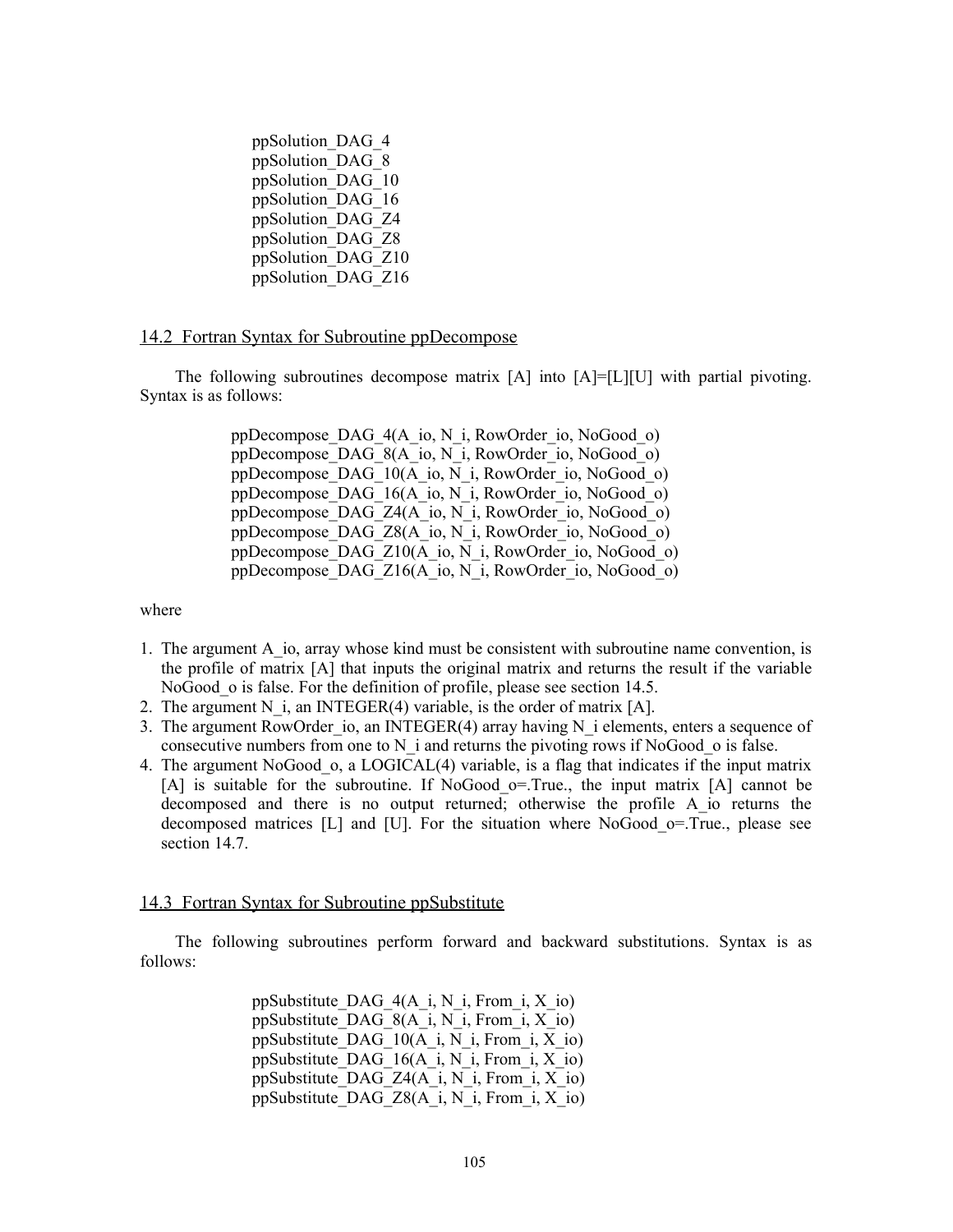ppSubstitute DAG Z10(A i, N i, From i, X io) ppSubstitute\_DAG\_Z16(A\_i, N\_i, From\_i, X\_io)

where

- 1. The argument A\_i, array whose kind must be consistent with subroutine name convention, is the profile of matrix [A] that inputs the result from decomposition.
- 2. The argument N i, an INTEGER(4) variable, is the order of matrix  $[A]$ .
- 3. The argument From i, an INTEGER(4) array having N i elements, inputs the pivoting rows from decomposition.
- 4. The argument  $X$  io, array whose kind must be consistent with subroutine name convention, inputs the right side vector, and returns the solution.

## 14.4 Fortran Syntax for Subroutine ppSolution

The subroutines first decompose matrix [A] into the product of [L][U] with partial pivoting, and then perform forward and backward substitutions. Solve  $[A]\{X\}=\{B\}$  in a single call. Syntax is as follows:

> ppSolution\_DAG\_4(A\_io, N\_i, RowOrder\_io, X\_io, NoGood\_o) ppSolution DAG  $8(A_i, N_i)$ , RowOrder io, X io, NoGood o) ppSolution\_DAG\_10(A\_io, N\_i, RowOrder\_io, X\_io, NoGood\_o) ppSolution DAG\_16(A\_io, N\_i, RowOrder\_io, X\_io, NoGood\_o) ppSolution\_DAG\_Z4(A\_io, N\_i, RowOrder\_io, X\_io, NoGood\_o) ppSolution\_DAG\_Z8(A\_io, N\_i, RowOrder\_io, X\_io, NoGood\_o) ppSolution DAG  $Z10(A_i, N_i)$ , RowOrder io, X io, NoGood o) ppSolution\_DAG\_Z16(A\_io, N\_i, RowOrder\_io, X\_io, NoGood\_o)

#### where

- 1. The argument A\_io, array whose kind must be consistent with subroutine name convention, is the profile of matrix [A], that inputs the original matrix and returns the decomposed result if the variable NoGood\_o is false. For the definition of profile, please see section 14.5.
- 2. The argument N i, an INTEGER(4) variable, is the order of matrix  $[A]$ .
- 3. The argument RowOrder io, an INTEGER(4) array having N i elements, enters a sequence of consecutive numbers from one to  $N$  i and returns the pivoting rows if NoGood  $\alpha$  is false.
- 4. The argument X\_io, array whose kind must be consistent with subroutine name convention, inputs the right side vector, and returns the solution if NoGood\_o is false.
- 5. The argument NoGood\_o, a LOGICAL(4) variable, is a flag that indicates if the input system is suitable for the subroutine. If NoGood  $\sigma$ =.True., the input system cannot be solved by the subroutine and there is no output returned; otherwise the profile A io returns the decomposed matrices  $[L]$  and  $[U]$ , and vector X io returns the solution. For the situation where NoGood o=.True., please see section 14.7.

## 14.5 Profile

Profile for a dense and asymmetric matrix is the simplest as: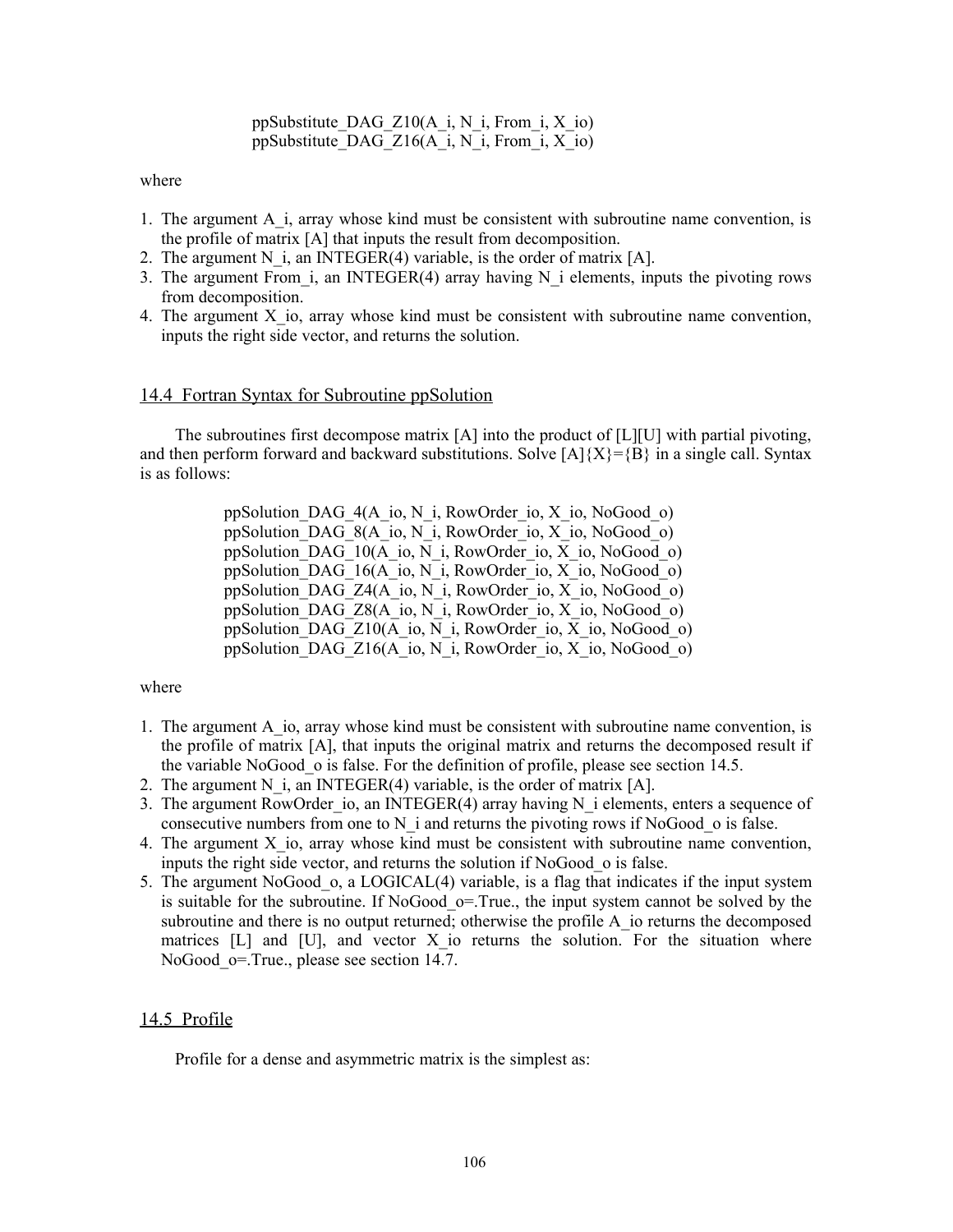| $\begin{array}{ ccccccccccccccccccc }\hline \texttt{t} & \texttt{t} & \texttt{t} & \texttt{t} & \texttt{t} & \texttt{t} & \texttt{t} & \texttt{t}\hline \end{array}$ |  |                                                                                                 |                                                                                           |
|----------------------------------------------------------------------------------------------------------------------------------------------------------------------|--|-------------------------------------------------------------------------------------------------|-------------------------------------------------------------------------------------------|
| $\rightarrow$                                                                                                                                                        |  |                                                                                                 | $\begin{array}{cccccccccccccc} \pi & \pi & \pi & \pi & \pi & \pi & \pi & \pi \end{array}$ |
| $\pm$                                                                                                                                                                |  | $\begin{array}{cccccccccccccc} \pi & \pi & \pi & \pi & \pi & \pi & \pi & \pi \end{array}$       |                                                                                           |
|                                                                                                                                                                      |  | $\begin{array}{cccccccccccccc} \pi & \pi & \pi & \pi & \pi & \pi & \pi & \pi & \pi \end{array}$ |                                                                                           |
|                                                                                                                                                                      |  | $\begin{array}{cccccccccccccc} \pi & \pi & \pi & \pi & \pi & \pi & \pi & \pi & \pi \end{array}$ |                                                                                           |
|                                                                                                                                                                      |  |                                                                                                 |                                                                                           |
| $\pmb{\pi}$                                                                                                                                                          |  |                                                                                                 |                                                                                           |
|                                                                                                                                                                      |  |                                                                                                 |                                                                                           |

Data storage scheme for a dense and asymmetric matrix must be declared in Fortran program, for example:

$$
REAL(4) :: A(N,N)
$$

where variable A here is a single precision profile for matrix [A], and N is the matrix order. For other kinds of variable, profile must be properly declared.

# 14.7 Failure of Calling Request

If a calling request fails, solving procedure cannot find a pivoting row such that the absolute value of diagonal element is not negligible compared to unity.

## 14.8 Fortran Example

For a given system  $[A]\{X\}=\{B\}$ , the left side matrix  $[A]$  and the right side vector  $\{B\}$  are defined as follows:

|    | 1 2 13 17 32 47 6      |  |     |     |     | 21  |  |
|----|------------------------|--|-----|-----|-----|-----|--|
| 4  | 5 3 5 0                |  | - 0 | - 6 |     | 141 |  |
| 2. | 29471154               |  |     |     |     | 2   |  |
|    | 3 9 34 8 33 14 3       |  |     |     | and | 9   |  |
|    | $12$ 23 3 23 45 $-1$ 2 |  |     |     |     | 333 |  |
| 4  |                        |  |     |     |     |     |  |
| 2. | 273 4933 129           |  |     |     |     |     |  |
|    |                        |  |     |     |     |     |  |

in which the order  $N=7$ . A Fortran program for decomposition and substitution is as follows. Subroutines "Input" and "Output" have data storage scheme. Subroutine "ppDecompose DAG 4" decomposes matrix [A] with partial pivoting, and subroutine "ppSubstitute\_DAG\_4" performs forward and backward substitutions.

! \*\*\* Example program \*\*\* ! define variables where the length of A is determined by equation (14.2) !

 PARAMETER (N=7)  $REAL*4 A(N,N), X(N)$ LOGICAL\*4 NoGood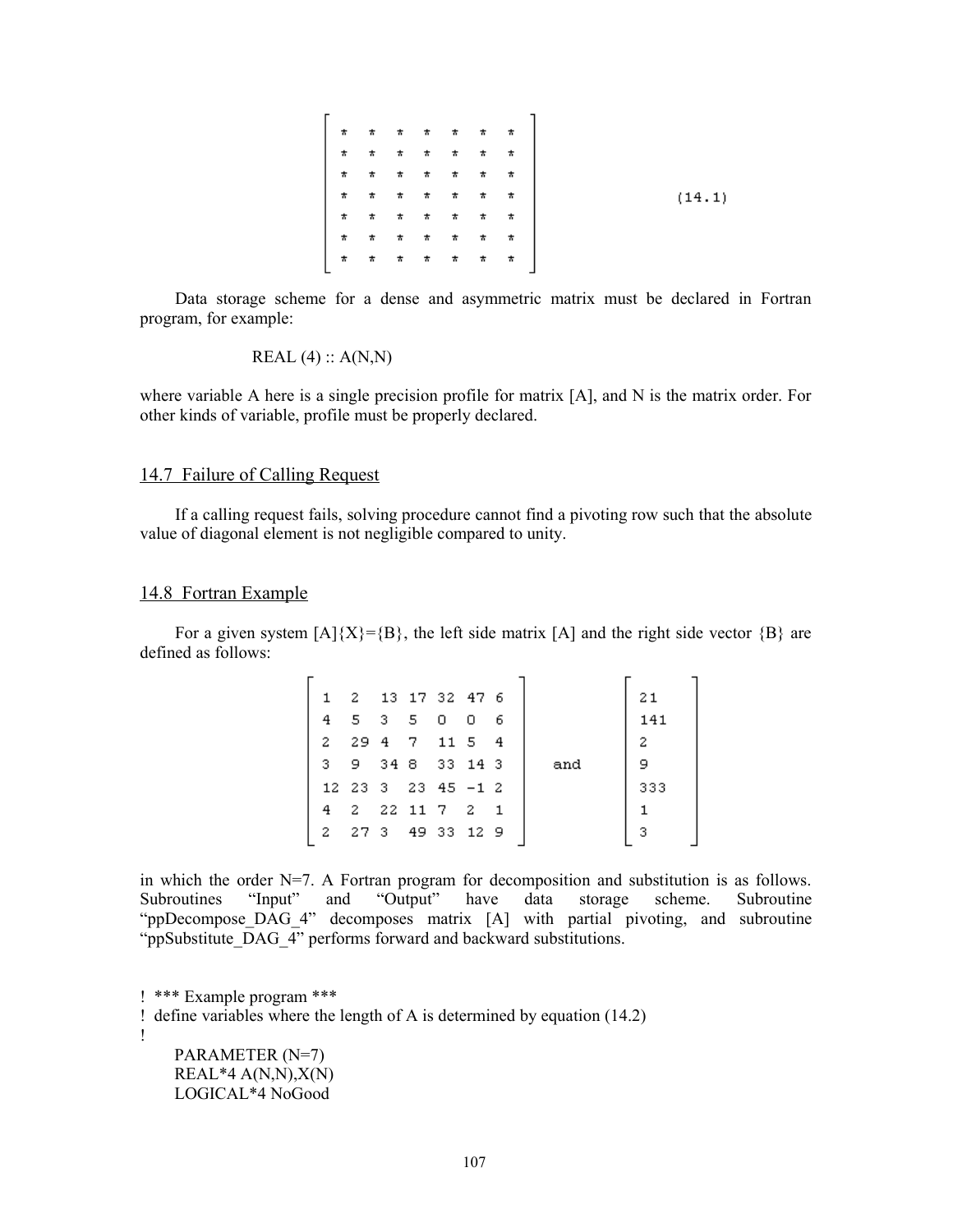```
 INTEGER*4 RowOrder(N)
     DATA X/21.0,141.0,2.0,9.0,333.0,1.0,3.0/
!
! input matrix [A]
!
     CALL Input(A,N,RowOrder)
!
! decompose in parallel with partial pivoting
!
     CALL ppDecompose_DAG_4(A,N,RowOrder,NoGood)
!
! stop if NoGood=.True.
!
     IF(NoGood) STOP 'Cannot be decomposed'
!
! perform substitutions in parallel
!
     CALL ppSubstitute_DAG_4(A,N,RowOrder,X)
!
! output decomposed matrix
!
     CALL Output(A,N)
!
! output the solution
!
     Write(*,'('' Solution is as:'')')
    Write(*,*) X
!
! laipe done
!
     call laipeDone
!
    STOP
     END
     SUBROUTINE Input(A,N,RowOrder)
!
!
! routine to demonstrate an application of data storage scheme
! (A)FORTRAN CALL: CALL Input(A,N,RowOrder)
! 1.A: \langle R4 \rangle profile of matrix [A], dimension(N,N)
! 2.N: \leq I4 the order of matrix [A]
! 3.RowOrder: <I4> return a sequence of consecutive numbers from one to N, dimension(N)
!
! dummy arguments
!
     INTEGER*4 N
     REAL*4 A(N,N),RowOrder(N)
!
! set consecutive numbers
!
    DO I=1,N
```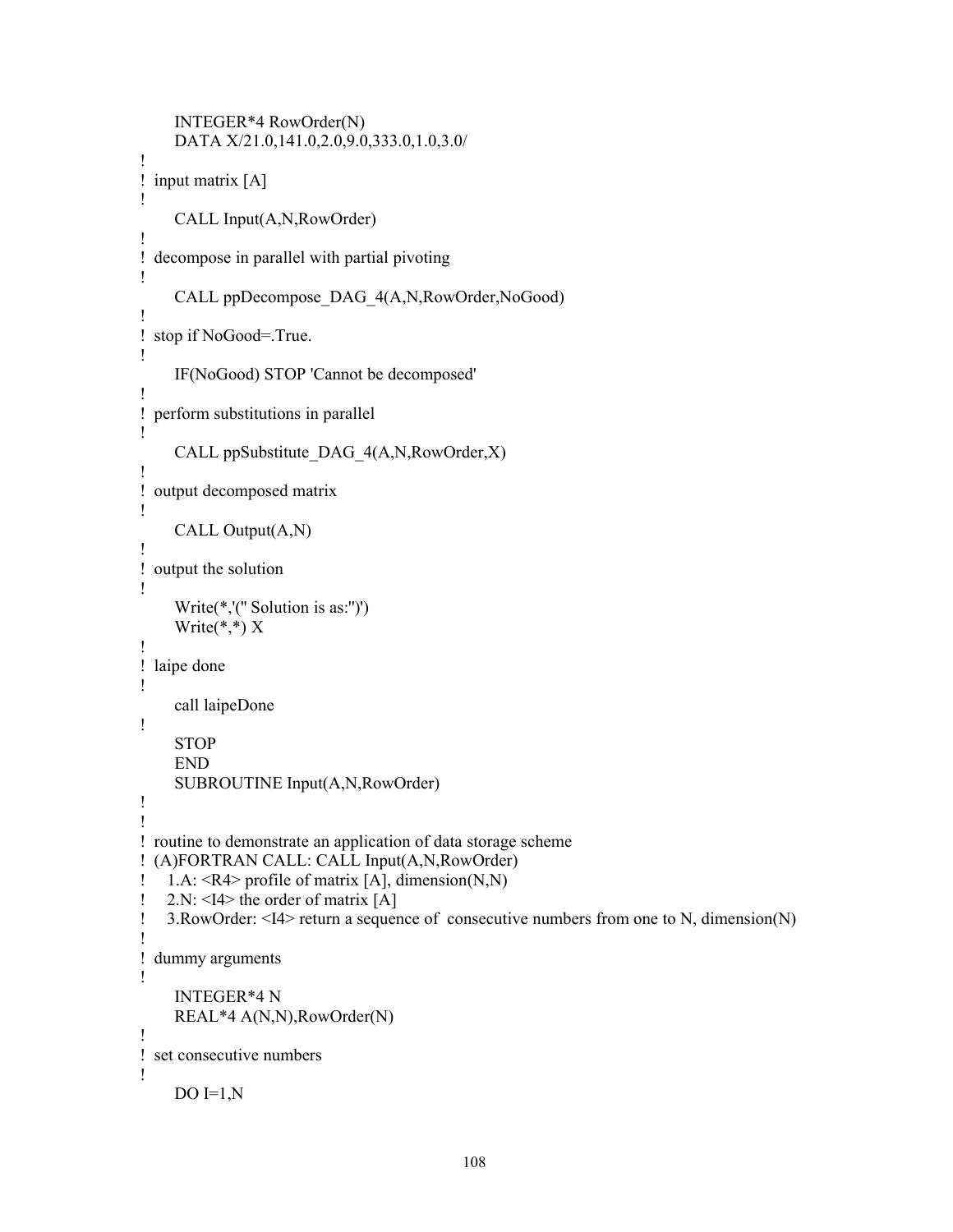```
RowOrder(I)=I
     E
N
D D
O
!<br>!   first column
!
     A(1,1)=1.0A(2,1)=4.0A(3,1)=2.0A(4,1)=3.0A(5,1)=12.0A(6,1)=4.0A(7,1)=2.0!<br>! second column
!
     A(1,2)=2.0A(2,2)=5.0A(3,2)=29.0A(4,2)=9.0A(5,2)=23.0A(6,2)=2.0A(7,2)=27.0!<br>! third column
!
     A(1,3)=13.0A(2,3)=3.0A(3,3)=4.0A(4,3)=34.0A(5,3)=3.0A(6,3)=22.0A(7,3)=3.0!<br>! fourth column
!
     A(1,4)=17.0A(2,4)=5.0A(3,4)=7.0A(4,4)=8.0A(5,4)=23.0A(6,4)=11.0A(7,4)=49.0!<br>!   fifth column
!
     A(1,5)=32.0A(2,5)=0.0A(3,5)=11.0A(4,5)=33.0A(5,5)=45.0A(6,5)=7.0
```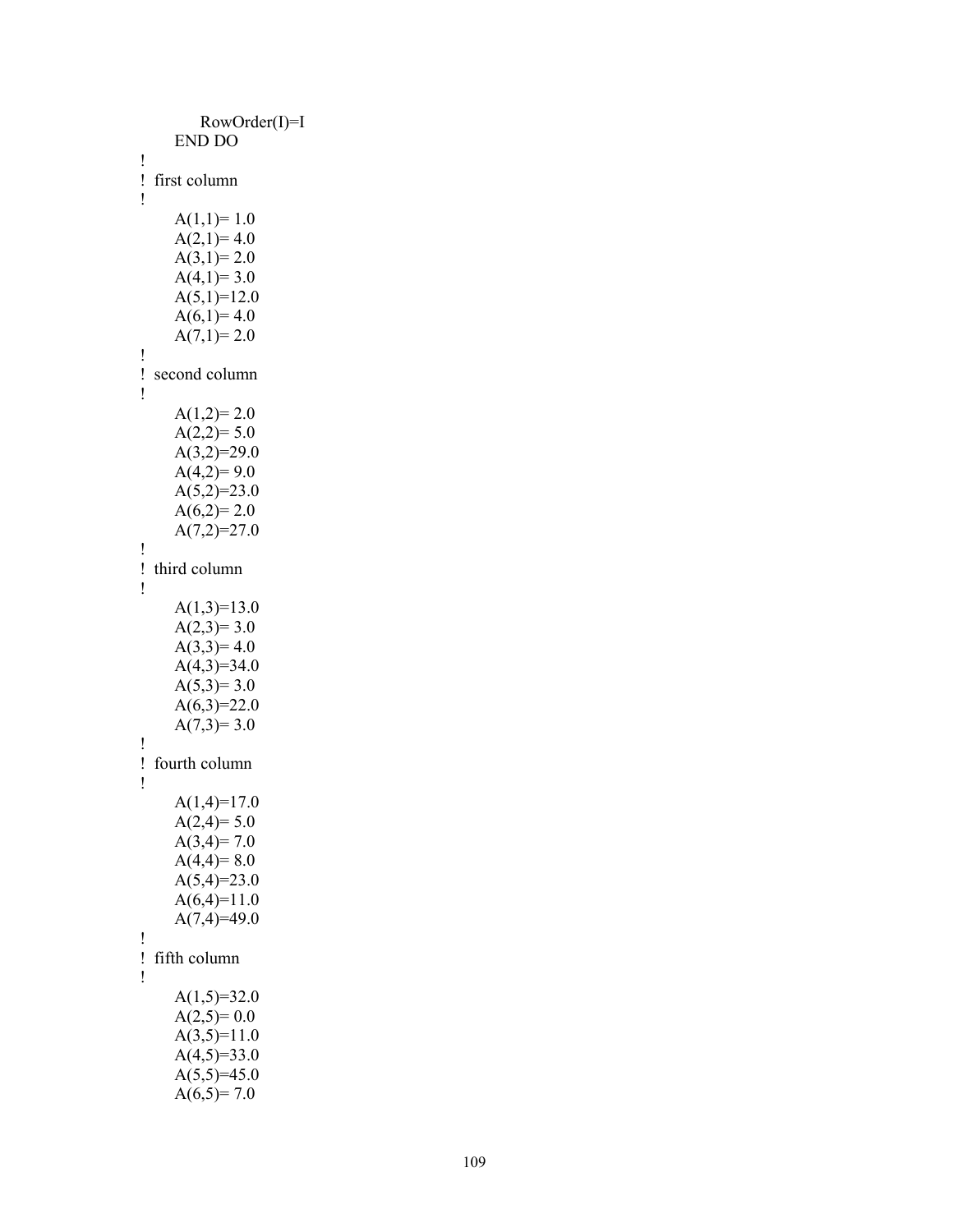```
A(7,5)=33.0!
! sixth column
!
    A(1,6)=47.0A(2,6)=0.0A(3,6)=5.0A(4,6)=14.0A(5,6)=1.0A(6,6)=2.0A(7,6)=12.0!
! seventh column
!
    A(1,7)=6.0A(2,7)=6.0A(3,7)=4.0A(4,7)=3.0A(5,7)=2.0A(6,7)=1.0A(7,7)=9.0!
     RETURN
     END
     SUBROUTINE Output(A,N)
!
!
! routine to output the decomposed matrix by data storage scheme
! (A)FORTRAN CALL: CALL Output(A,N)
! 1.A: \langle R4 \rangle profile of matrix [A], dimension(*)
! 2.N: <I4> order of matrix [A]
!
! dummy arguments
!
     INTEGER*4 N
     REAL*4 A(N,N)
!
! local variables
!
     INTEGER*4 Column,Row
!
! output the coefficients on non-zero fill-ins
!
     WRITE(*,'('' Row Column Coefficient'')')
     DO Column=1,N
        DO Row=1,N
            WRITE(*,'(I4,I6,F9.3)') Row,Column,A(Row,Column)
        END DO
     END DO
!
     RETURN
```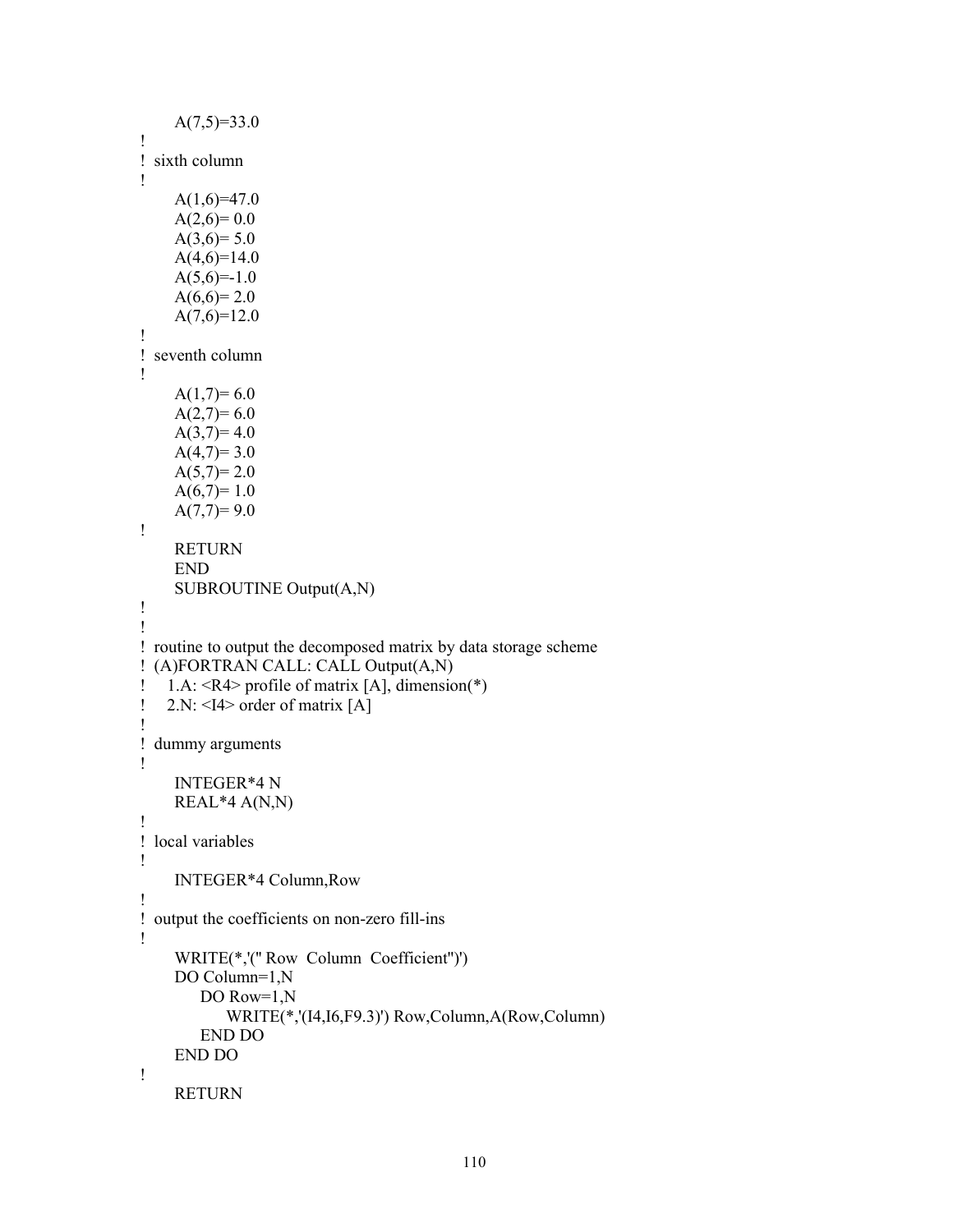END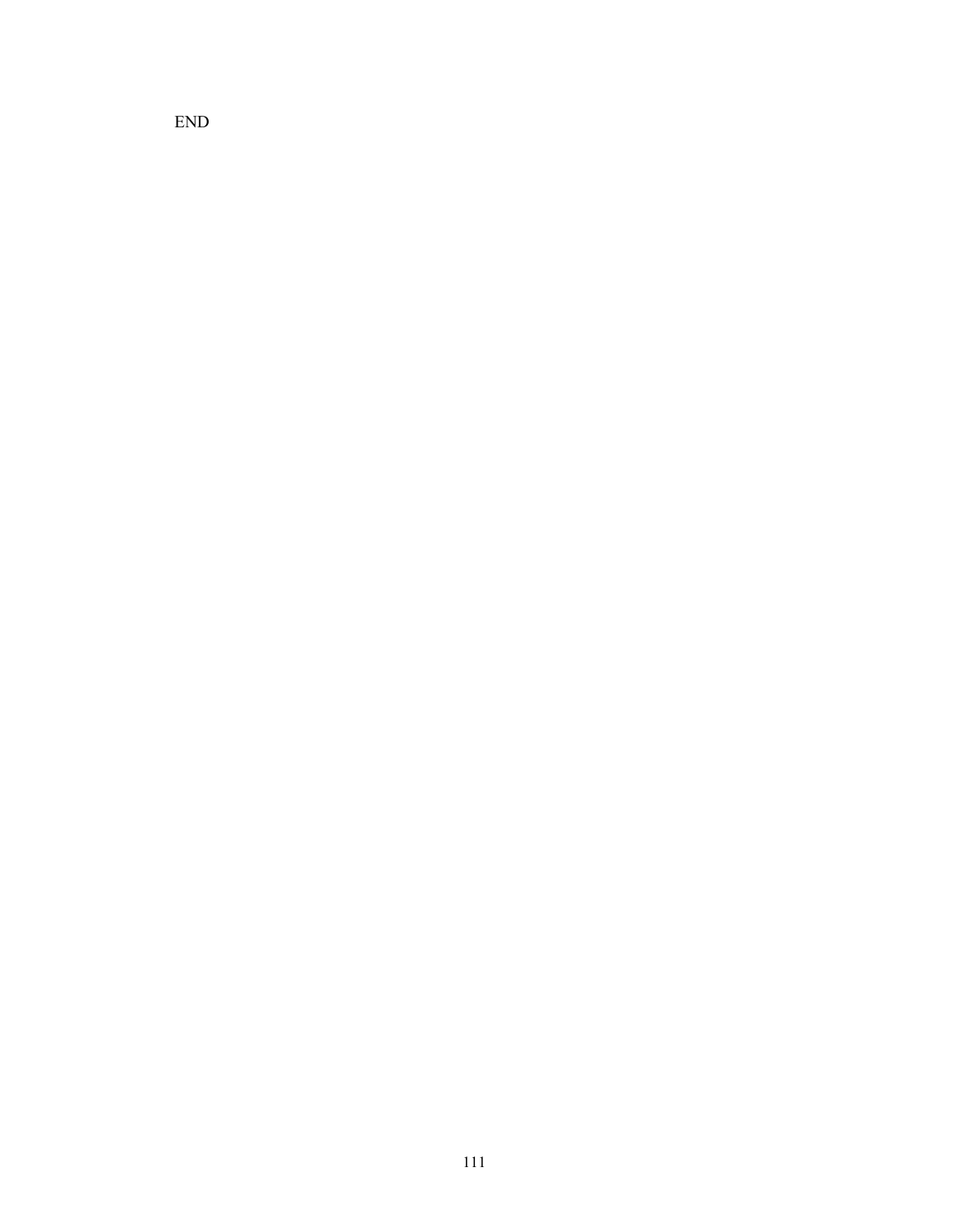Chapter 15. Dense and Asymmetric Solvers with Full Pivoting

# 15.1 Purpose

This chapter has subroutines for the solution of  $[A]\{X\}=\{B\}$  with full pivoting where the left side matrix [A] is dense and asymmetric. There is no consideration of definiteness of matrix [A]. The non-zero fill-ins of matrix [A] have a simple shape, for example, as:

where the symbol "\*" indicates non-zero fill-ins. Three types of subroutine are introduced in this chapter, which perform the following functions:

- 1. Decompose matrix [A] into the product of [L][U] where matrix [L] is the lower triangular matrix and matrix [U] is the upper triangular matrix.
- 2. Perform forward and backward substitutions.
- 3. Solve  $[A]\{X\} = \{B\}$  in a single call.

Decomposition and substitution must be called in order, and work together as a pair. Subroutines are as follows:

> fpDecompose\_DAG\_4 fpDecompose\_DAG\_8 fpDecompose\_DAG\_10 fpDecompose\_DAG\_16 fpDecompose\_DAG\_Z4 fpDecompose\_DAG\_Z8 fpDecompose\_DAG\_Z10 fpDecompose\_DAG\_Z16 fpSubstitute\_DAG\_4 fpSubstitute\_DAG\_8 fpSubstitute\_DAG\_10 fpSubstitute\_DAG\_16 fpSubstitute\_DAG\_Z4 fpSubstitute\_DAG\_Z8 fpSubstitute\_DAG\_Z10 fpSubstitute\_DAG\_Z16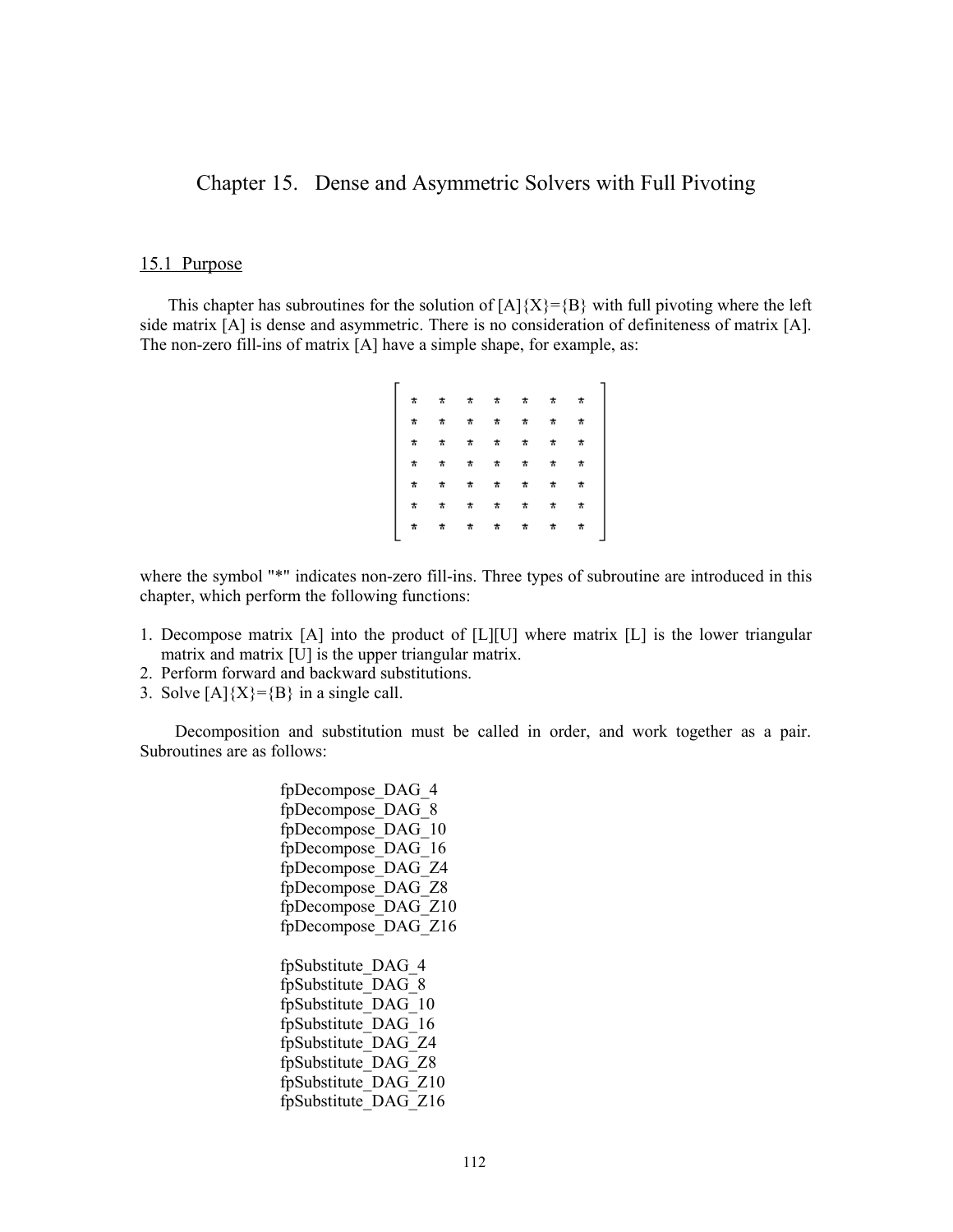fpSolution\_DAG\_4 fpSolution\_DAG\_8 fpSolution\_DAG\_10 fpSolution\_DAG\_16 fpSolution\_DAG\_Z4 fpSolution\_DAG\_Z8 fpSolution\_DAG\_Z10 fpSolution\_DAG\_Z16

# 15.2 Fortran Syntax for Subroutine fpDecompose

This subroutine decomposes matrix [A] into [A]=[L][U] with full pivoting. Syntax is as follows:

fpDecompose DAG\_4(A\_io,N\_i,RowOrder\_io,ColumnOrder\_io,NoGood\_o) fpDecompose\_DAG\_8(A\_io,N\_i,RowOrder\_io,ColumnOrder\_io,NoGood\_o) fpDecompose\_DAG\_10(A\_io,N\_i,RowOrder\_io,ColumnOrder\_io,NoGood\_o) fpDecompose\_DAG\_16(A\_io,N\_i,RowOrder\_io,ColumnOrder\_io,NoGood\_o) fpDecompose\_DAG\_Z4(A\_io,N\_i,RowOrder\_io,ColumnOrder\_io,NoGood\_o) fpDecompose\_DAG\_Z8(A\_io,N\_i,RowOrder\_io,ColumnOrder\_io,NoGood\_o)  $f_p$ Decompose\_DAG\_Z10( $\overline{A}$  io,N\_i,RowOrder\_io,ColumnOrder\_io,NoGood\_o) fpDecompose\_DAG\_Z16(A\_io,N\_i,RowOrder\_io,ColumnOrder\_io,NoGood\_o)

where

- 1. The argument A\_io, array whose kind must be consistent with subroutine name convention, is the profile of matrix [A] that inputs the original matrix and returns the result if the variable NoGood o is false. For the definition of profile, please see section 15.5.
- 2. The argument N i, an INTEGER(4) variable, is the order of matrix  $[**A**]$ .
- 3. The argument RowOrder io, an INTEGER(4) array having N i elements, enters a sequence of consecutive numbers from one to  $N$  i and returns the pivoting rows if NoGood  $\alpha$  is false.
- 4. The argument ColumnOrder io, an INTEGER(4) array having N i elements, enters a sequence of consecutive numbers from one to  $N_i$  and returns the pivoting columns if NoGood o is false.
- 5. The argument NoGood\_o, a LOGICAL(4) variable, is a flag that indicates if the input matrix [A] is suitable for the subroutine. If NoGood\_o=.True., the input matrix [A] cannot be decomposed and there is no output returned; otherwise the profile A\_io returns the decomposed matrices [L] and [U]. For the situation where NoGood\_o=.True., please see section 15.7.

## 15.3 Fortran Syntax for Subroutine fpSubstitute

This subroutine performs forward and backward substitutions. Syntax is as follows:

fpSubstitute DAG  $4(A_i, N_i, RowOrder\ i, ColumnOrder\ i, X_i)$ fpSubstitute DAG  $8(A_i, N_i)$ , RowOrder i, ColumnOrder i, X io) fpSubstitute DAG\_10(A\_i, N\_i, RowOrder\_i, ColumnOrder\_i, X\_io) fpSubstitute DAG\_16(A\_i, N\_i, RowOrder\_i, ColumnOrder\_i, X\_io)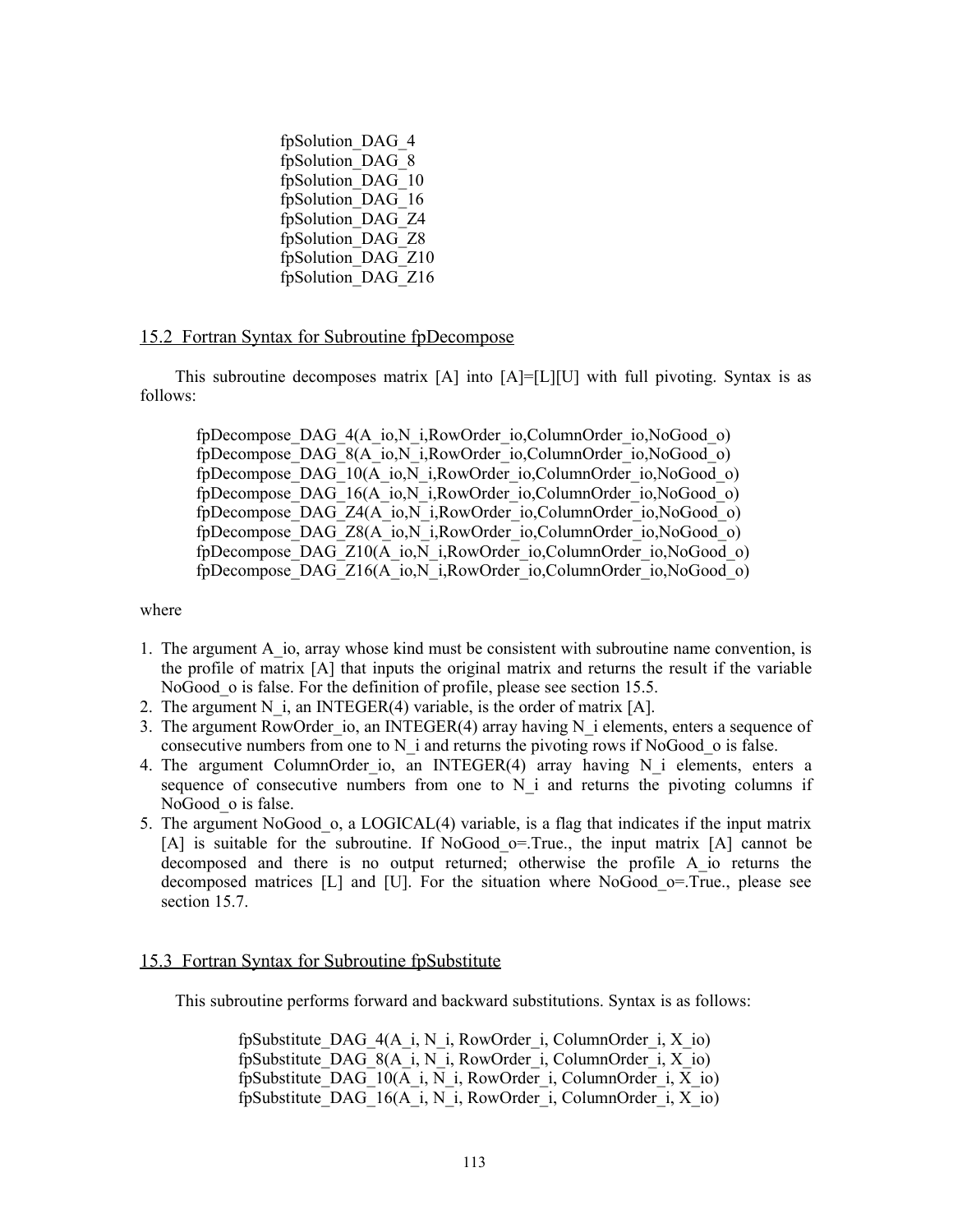fpSubstitute DAG  $Z4(A_i, N_i, RowOrder\ i, ColumnOrder\ i, X_i)$ fpSubstitute DAG  $Z8(A_i, N_i, RowOrder\ i, ColumnOrder\ i, X_i)$ fpSubstitute DAG  $Z10(A_i, N_i, RowOrder\ i, ColumnOrder\ i, Xio)$ fpSubstitute\_DAG\_Z16( $\overline{A_i}$ , N\_i, RowOrder\_i, ColumnOrder\_i, X\_io)

where

- 1. The argument A\_i, array which type must be consistent with subroutine name convention, is the profile of matrix [A] that inputs the result from decomposition.
- 2. The argument N i, an INTEGER(4) variable, is the order of matrix  $[A]$ .
- 3. The argument RowOrder i, an INTEGER(4) array having N i elements, inputs the pivoting rows from decomposition.
- 4. The argument ColumnOrder i, an INTEGER(4) array having N i elements, inputs the pivoting columns from decomposition.
- 5. The argument X\_io, array which type must be consistent with subroutine name convention, inputs the right side vector, and returns the solution.

## 15.4 Fortran Syntax for Subroutine fpSolution

The following subroutines first decompose matrix [A] into the product of [L][U] with full pivoting, and then perform forward and backward substitutions. Solve  $[A]\{X\}=\{B\}$  in a single call. Syntax is as follows:

fpSolution\_DAG\_4(A\_io, N\_i, RowOrder\_io, ColumnOrder\_io, X\_io, NoGood\_o) fpSolution\_DAG\_8(A\_io, N\_i, RowOrder\_io, ColumnOrder\_io, X\_io, NoGood\_o) fpSolution\_DAG\_10(A\_io, N\_i, RowOrder\_io, ColumnOrder\_io, X\_io, NoGood\_o) fpSolution\_DAG\_16(A\_io, N\_i, RowOrder\_io, ColumnOrder\_io, X\_io, NoGood\_o) fpSolution\_DAG\_Z4(A\_io, N\_i, RowOrder\_io, ColumnOrder\_io, X\_io, NoGood\_o) fpSolution\_DAG\_Z8(A\_io, N\_i, RowOrder\_io, ColumnOrder\_io, X\_io, NoGood\_o) fpSolution\_DAG\_Z10(A\_io, N\_i, RowOrder\_io, ColumnOrder\_io,  $\overline{X}$  io, NoGood\_o) fpSolution\_DAG\_Z16(A\_io, N\_i, RowOrder\_io, ColumnOrder\_io, X\_io, NoGood\_o)

#### where

- 1. The argument A\_io, array which type must be consistent with subroutine name convention, is the profile of matrix [A], that inputs the original matrix and returns the decomposed result if the variable NoGood\_o is false. For the definition of profile, please see section 15.5.
- 2. The argument N i, an INTEGER(4) variable, is the order of matrix  $[A]$ .
- 3. The argument RowOrder io, an INTEGER(4) array having N i elements, enters a sequence of consecutive numbers from one to  $N$  i and returns the pivoting rows if NoGood  $\circ$  is false.
- 4. The argument ColumnOrder io, an INTEGER(4) array having N i elements, enters a sequence of consecutive numbers from one to  $N_i$  and returns the pivoting columns if NoGood o is false.
- 5. The argument X\_io, array which type must be consistent with subroutine name convention, inputs the right side vector, and returns the solution if NoGood\_o is false.
- 6. The argument NoGood\_o, a LOGICAL(4) variable, is a flag that indicates if the input system is suitable for the subroutine If NoGood $\sigma$ =.True., the input system cannot be solved by the subroutine and there is no output returned; otherwise the profile A io returns the decomposed matrices  $[L]$  and  $[U]$ , and vector X io returns the solution. For the situation where NoGood o=.True., please see section 15.7.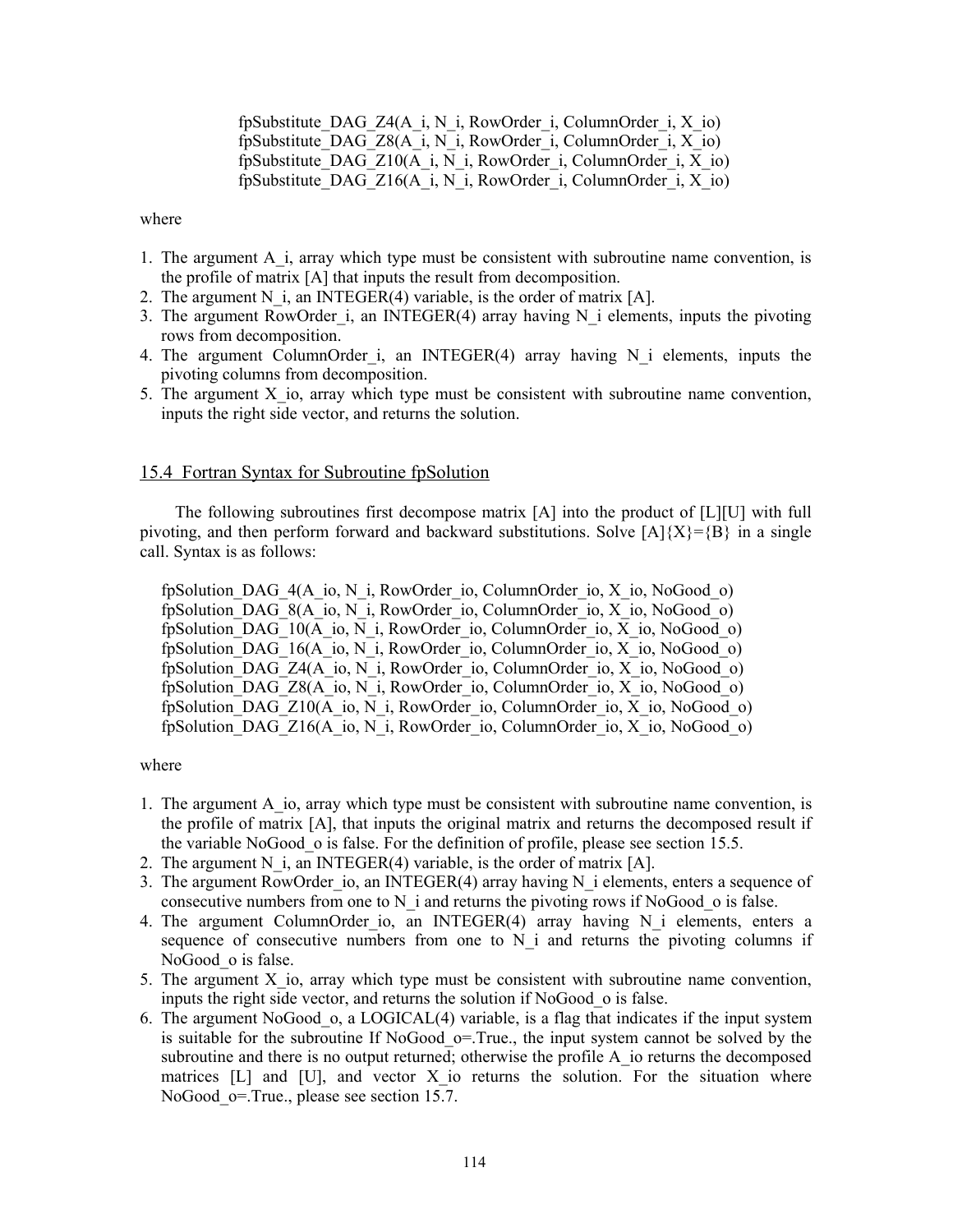## 15.5 Profile

Profile for a dense and

\n
$$
\begin{bmatrix}\n \star & \star & \star & \star & \star & \star & \star & \star \\
 \star & \star & \star & \star & \star & \star & \star & \star \\
 \star & \star & \star & \star & \star & \star & \star & \star \\
 \star & \star & \star & \star & \star & \star & \star & \star \\
 \star & \star & \star & \star & \star & \star & \star & \star \\
 \star & \star & \star & \star & \star & \star & \star & \star \\
 \star & \star & \star & \star & \star & \star & \star & \star \\
 \star & \star & \star & \star & \star & \star & \star & \star \\
 \star & \star & \star & \star & \star & \star & \star & \star \\
 \star & \star & \star & \star & \star & \star & \star & \star \\
 \star & \star & \star & \star & \star & \star & \star & \star \\
 \star & \star & \star & \star & \star & \star & \star & \star \\
 \star & \star & \star & \star & \star & \star & \star & \star \\
 \star & \star & \star & \star & \star & \star & \star & \star \\
 \star & \star & \star & \star & \star & \star & \star & \star \\
 \star & \star & \star & \star & \star & \star & \star & \star \\
 \star & \star & \star & \star & \star & \star & \star & \star \\
 \star & \star & \star & \star & \star & \star & \star & \star \\
 \star & \star & \star & \star & \star & \star & \star & \star \\
 \star & \star & \star & \star &
$$

where the symbol "\*" represents non-zero fill-ins. Total length of profile is determined as

$$
profile size = N * N \tag{15.2}
$$

where N is the matrix order.

# 15.6 Data Storage Scheme

Data storage scheme for a dense and asymmetric matrix must be declared in Fortran program, for example:

$$
REAL(4) :: A(N,N)
$$

where variable A here is a single precision profile for matrix [A], and N is the matrix order. For other kinds of variable, profile must be properly declared. Then, the coefficient  $A_{ii}$  of matrix [A] is programmed in a Fortran program as A(I,J).

# 15.7 Failure of Calling Request

If a calling request fails, solving procedure cannot find a pivoting row such that the absolute value of diagonal element is not negligible compared to unity.

## 15.8 Fortran Example

For a given system  $[A]\{X\}=\{B\}$ , the left side matrix  $[A]$  and the right side vector  $\{B\}$  are defined as: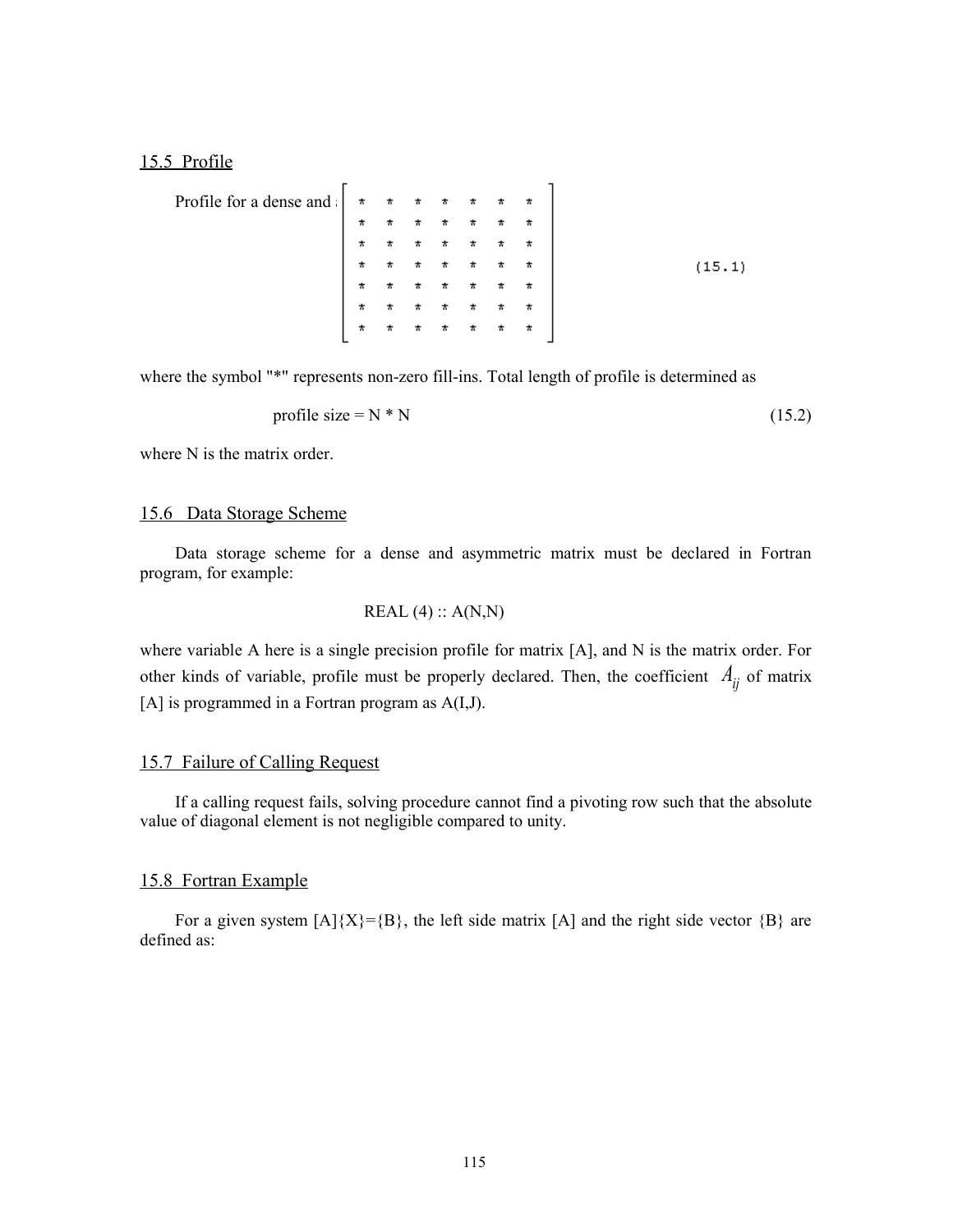| $\mathbf{1}$ |                      | 2 13 17 32 47 6 |     |     |     | 21  |
|--------------|----------------------|-----------------|-----|-----|-----|-----|
| 4            |                      | 5 3 5 0         | - 0 | - 6 |     | 141 |
| 2            |                      | 29 4 7 11 5 4   |     |     |     | -2  |
| з.           |                      | 9 34 8 33 14 3  |     |     | and | 9   |
|              | $12$ 23 3 23 45 -1 2 |                 |     |     |     | 333 |
| 4            |                      | 2 22 11 7 2 1   |     |     |     |     |
| 2.           |                      | 27 3 49 33 12 9 |     |     |     | -3  |
|              |                      |                 |     |     |     |     |

```
in which the order N=7. A Fortran program for decomposition and substitution is as follows.
Subroutines "Input" and "Output" have data storage scheme. Subroutine
"fpDecompose DAG 8" decomposes matrix [A] with full pivoting, and subroutine
"fpSubstitute_DAG_8" performs forward and backward substitutions.
```

```
! *** Example program ***
! define variables where the length of A is determined by equation (15.2)
!
     PARAMETER (N=7)
    REAL*4 A(N,N), X(N) LOGICAL*4 NoGood
     INTEGER*4 RowOrder(N),ColumnOrder(N)
     DATA X/21.0,141.0,2.0,9.0,333.0,1.0,3.0/
!
! input matrix [A]
!
     CALL Input(A,N,RowOrder,ColumnOrder)
!
! decompose in parallel with full pivoting
!
     CALL fpDecompose_DAG_4(A,N,RowOrder, ColumnOrder, NoGood)
!
! stop if NoGood=.True.
!
     IF(NoGood) STOP 'Cannot be decomposed'
!
! perform substitutions in parallel
!
     CALL fpSubstitute_DAG_4(A,N,RowOrder,ColumnOrder,X)
!
! output decomposed matrix
!
     CALL Output(A,N)
!
! output the solution
!
     Write(*,'('' Solution is as:'')')
    Write(*,*) X
!
! laipe done
!
```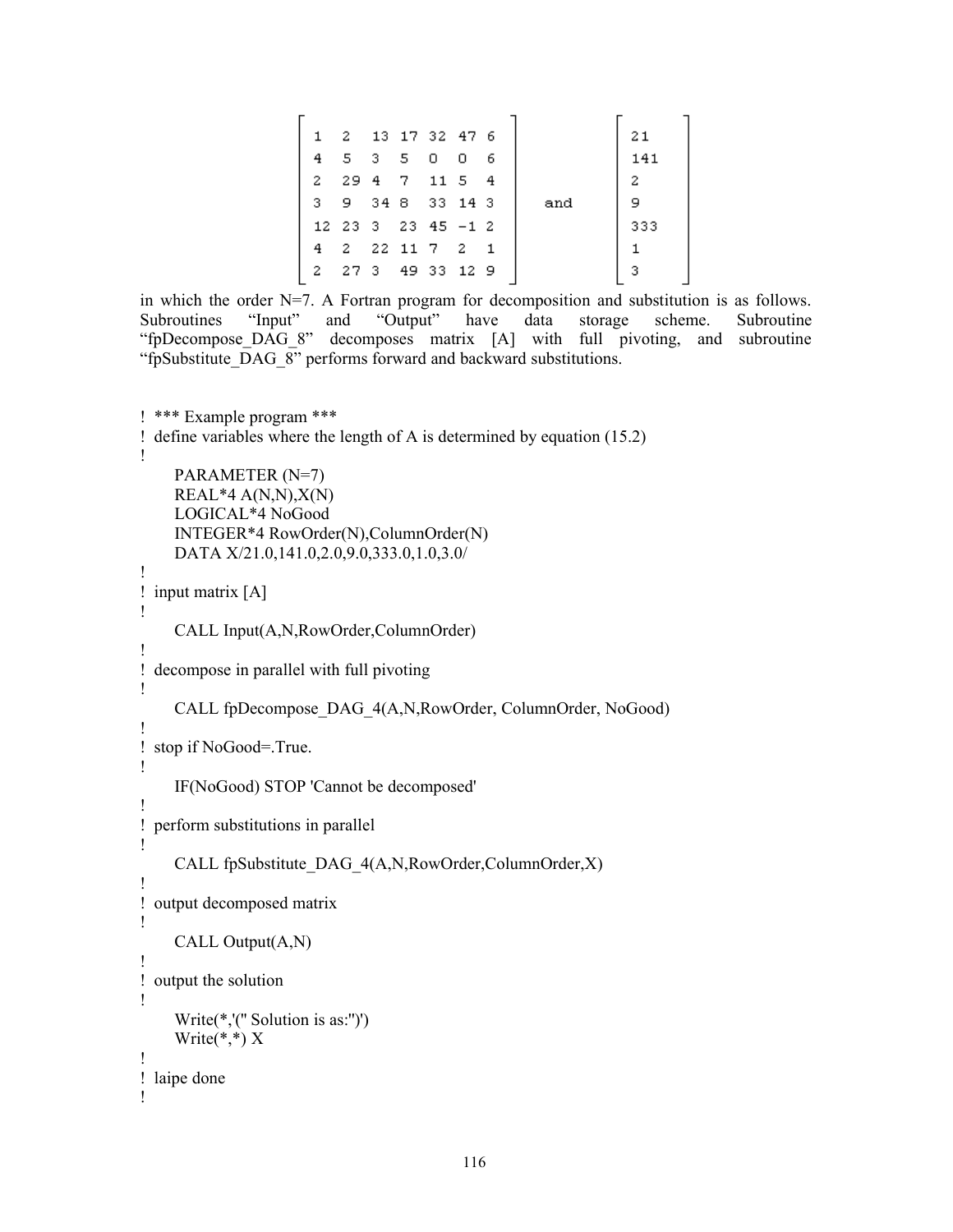```
 call laipeDone
!
     STOP
     END
     SUBROUTINE Input(A,N,RowOrder,ColumnOrder)
!
!
! routine to demonstrate an application of data storage scheme
! (A)FORTRAN CALL: CALL Input(A,N,RowOrder,ColumnOrder)
! 1.A: <R4> profile of matrix [A], dimension(N,N)
! 2.N: \leqI4> the order of matrix [A]
! 3.RowOrder: <I4> return consecutive numbers from one to N
! 4.ColumnOrder: <I4> return consecutive numbers from one to N
!
! dummy arguments
!
     INTEGER*4 N
     REAL*4 A(N,N),RowOrder(M),ColumnOrder(N)
!
! set consecutive numbers
!
    DO I=1,N RowOrder(I)=I
     END DO
    DO I=1,N ColumnOrder(I)=I
     END DO
!
! first column
!
    A(1,1)=1.0A(2,1)=4.0A(3,1)=2.0A(4,1)=3.0A(5,1)=12.0A(6,1)=4.0A(7,1)=2.0!
! second column
!
    A(1,2)=2.0A(2,2)=5.0A(3,2)=29.0A(4,2)=9.0A(5,2)=23.0A(6,2)=2.0A(7,2)=27.0!
! third column
!
    A(1,3)=13.0
```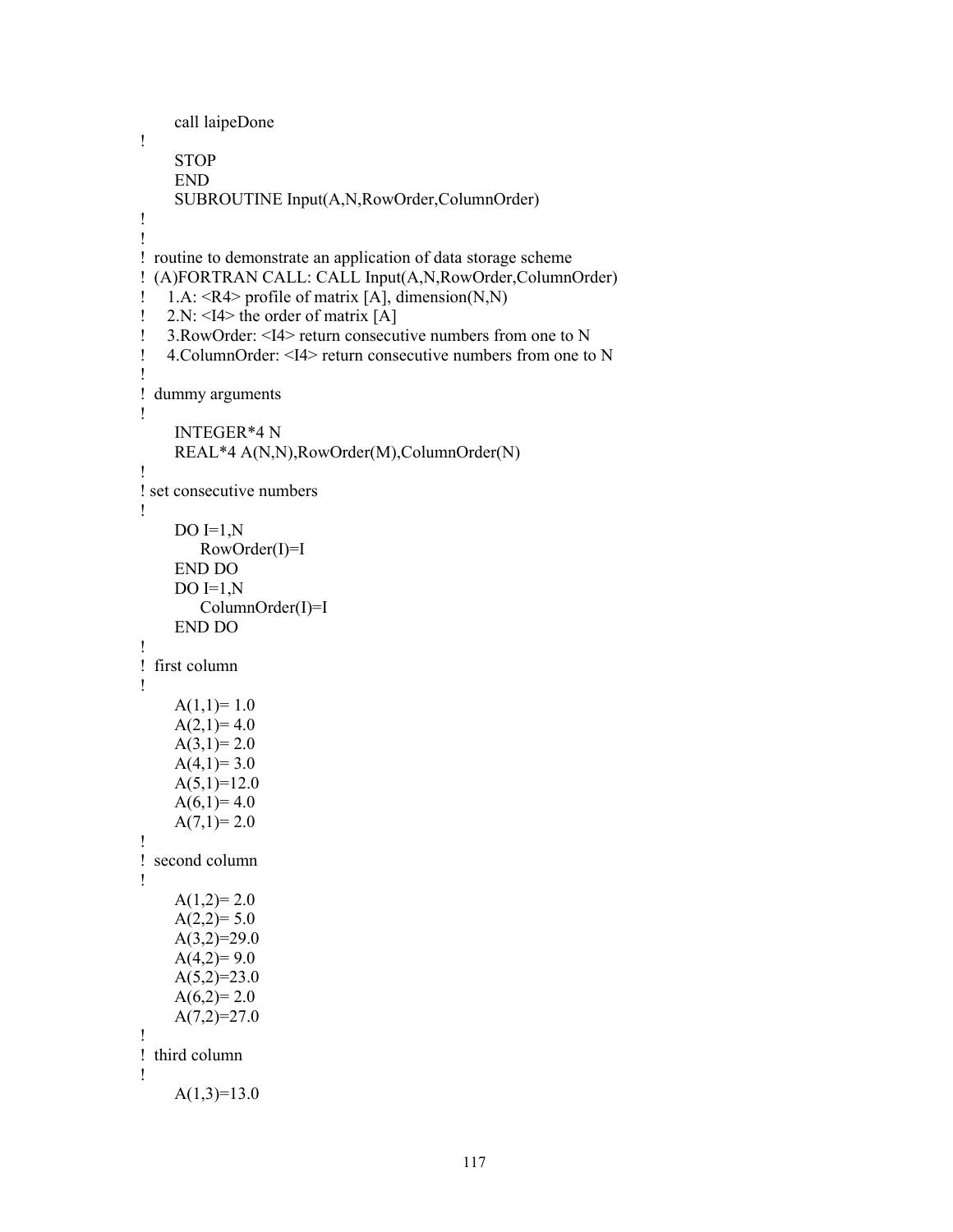$A(2,3)=3.0$  $A(3,3)=4.0$  $A(4,3)=34.0$  $A(5,3)=3.0$  $A(6,3)=22.0$  $A(7,3)=3.0$ !<br>! fourth column !  $A(1,4)=17.0$  $A(2,4)=5.0$  $A(3,4)=7.0$  $A(4,4)=8.0$  $A(5,4)=23.0$  $A(6,4)=11.0$  $A(7,4)=49.0$ !<br>! fifth column !  $A(1,5)=32.0$  $A(2,5)=0.0$  $A(3,5)=11.0$  $A(4,5)=33.0$  $A(5,5)=45.0$  $A(6,5)=7.0$  $A(7,5)=33.0$ !<br>! sixth column !  $A(1,6)=47.0$  $A(2,6)=0.0$  $A(3,6)=5.0$  $A(4,6)=14.0$  $A(5,6)=1.0$  $A(6,6)=2.0$  $A(7,6)=12.0$ !<br>! seventh column !  $A(1,7)=6.0$  $A(2,7)=6.0$  $A(3,7)=4.0$  $A(4,7)=3.0$  $A(5,7)=2.0$  $A(6,7)=1.0$  $A(7,7)=9.0$ ! **RETURN** E N D SUBROUTINE Output(A,N) !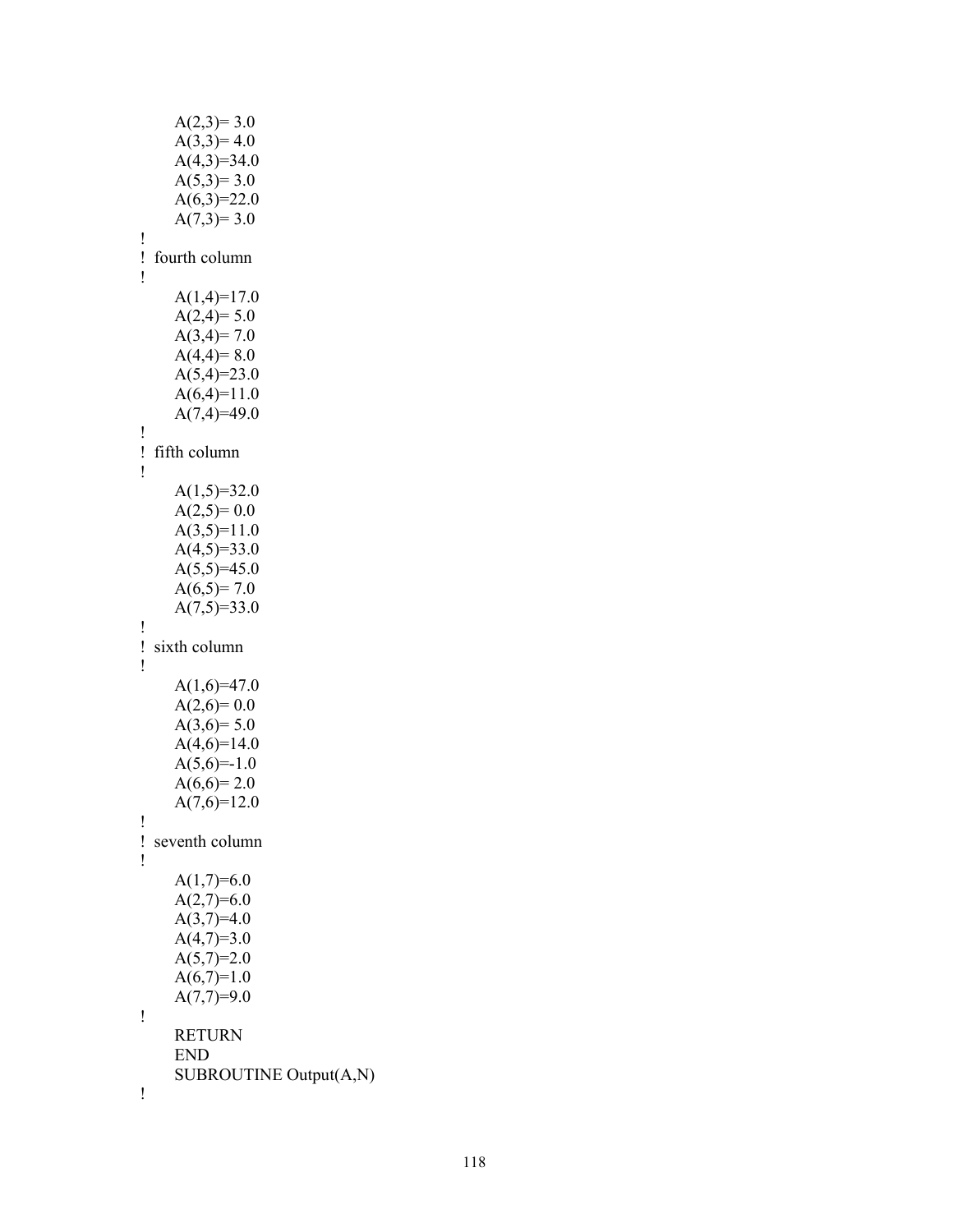```
!
! routine to output the decomposed matrix by data storage scheme
! (A)FORTRAN CALL: CALL Output(A,N)
\hat{1}. 1.A: <R4> profile of matrix [A], dimension(*)
! 2.N: \leqI4> order of matrix [A]
!
! dummy arguments
!
     INTEGER*4 N
     REAL*4 A(N,N)
!
! local variables
!
     INTEGER*4 Column,Row
!
! output the coefficients on non-zero fill-ins
!
     WRITE(*,'('' Row Column Coefficient'')')
     DO Column=1,N
         DO Row=1,N
             WRITE(*,'(I4,I6,F9.3)') Row,Column,A(Row,Column)
         END DO
     END DO
!
     RETURN
     END
```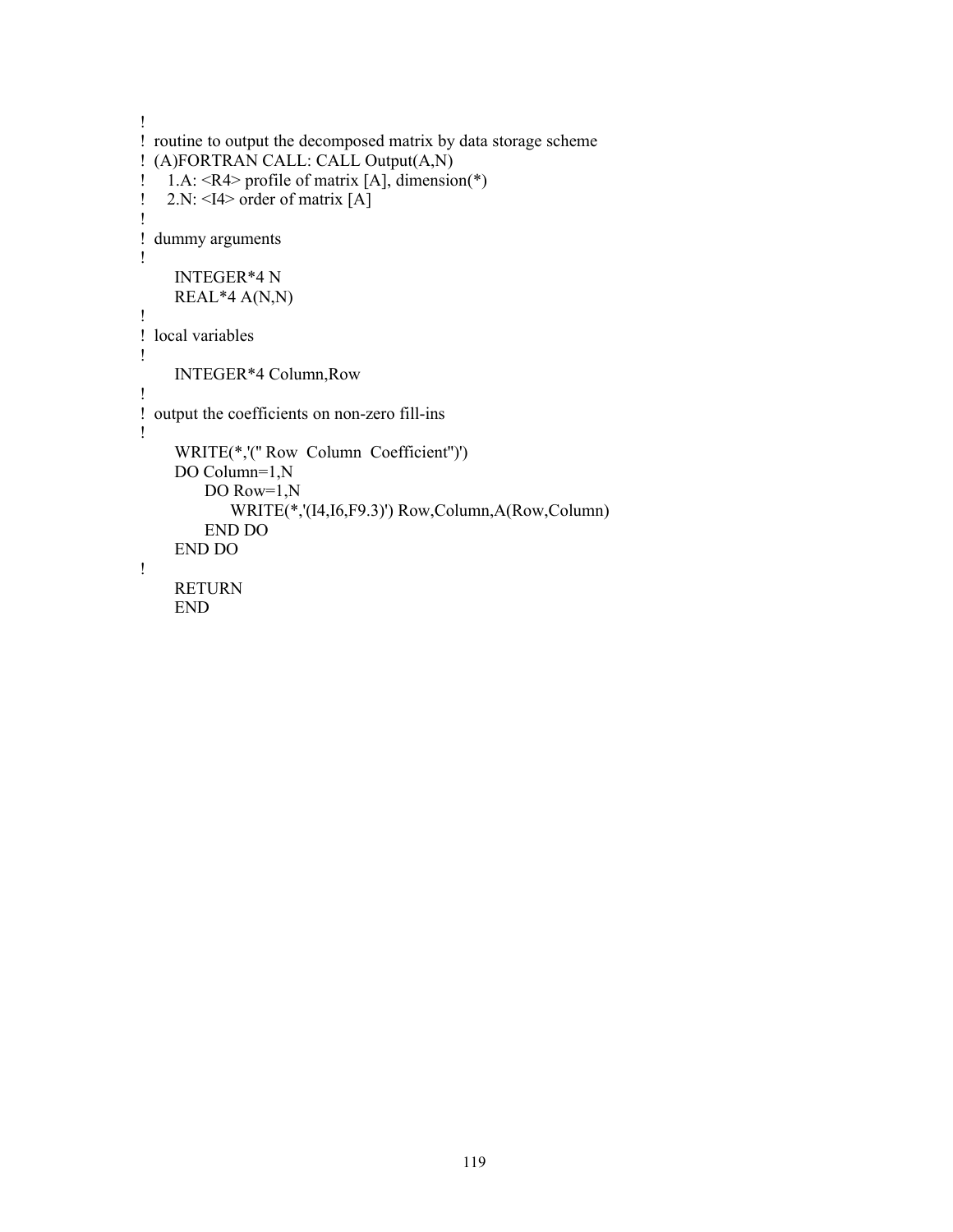# Appendix A. Auxiliary Subroutine for Releasing System Resource

LAIPE is programmed in MTASK that allocates some system resource. The system resource allocated by MTASK may be automatically released when the system resource is unnecessary any more. LAIPE provides an auxiliary subroutine to immediately release system resource when LAIPE is no longer required in an application.

# A.1 Fortran Syntax for Subroutine laipeDone

This subroutine has no arguments. Fortran syntax is as follow:

CALL laipeDone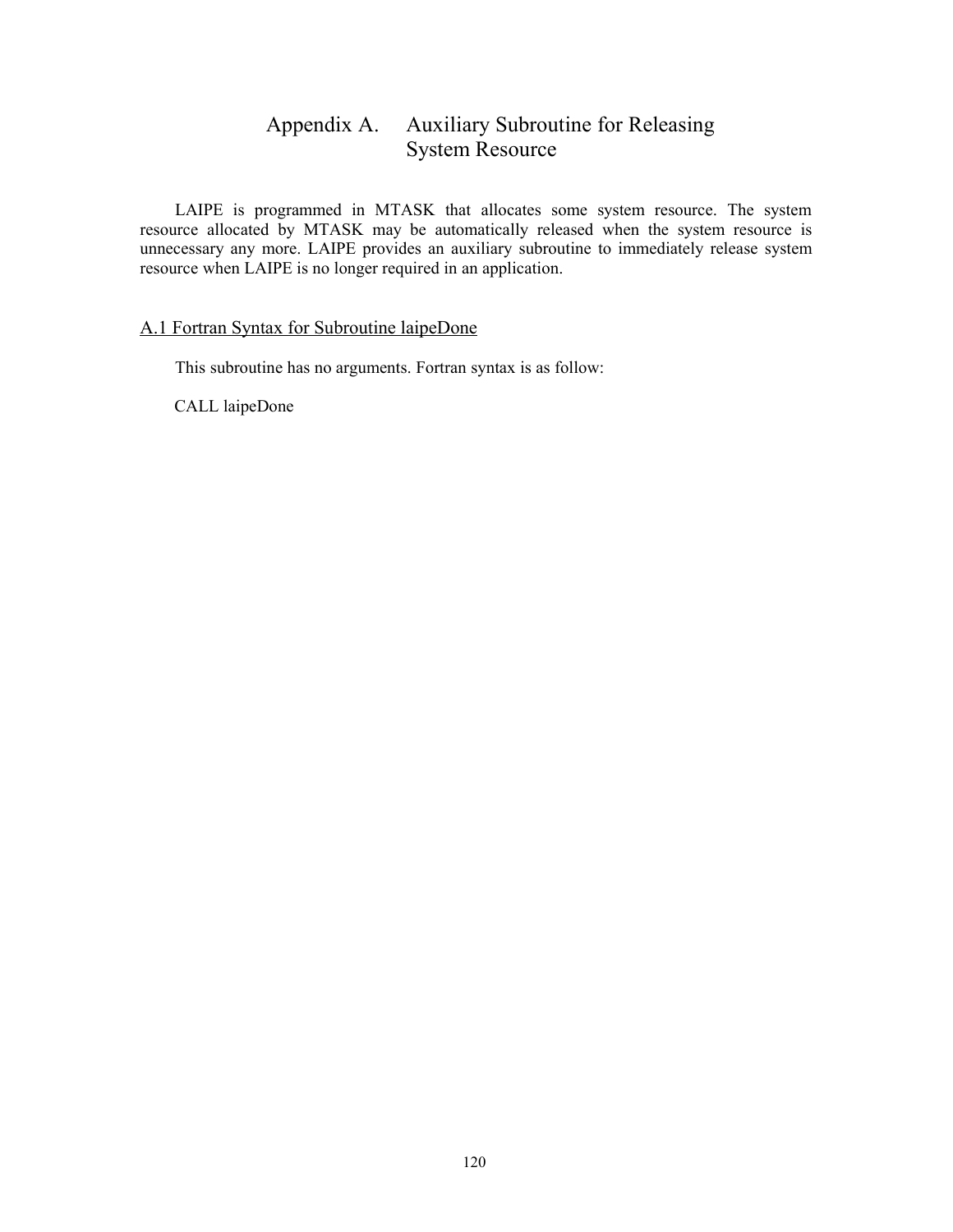# Appendix B. Auxiliary Subroutines for Task Manipulations

This chapter has subroutines to set tasks for LAIPE solvers. Setting tasks for LAIPE solver is always necessary when monitoring the performance. That may allow the executing time to be collected with respect to a specified number of tasks. Then, speedup is obtained. This shows a situation to set tasks for LAIPE solver.

Another situation to set tasks for LAIPE solvers is to reduce overhead for small-size problems. By default, LAIPE solvers use all the available processors for computing. For example, if there are 4 processors available, LAIPE solvers automatically start 4 tasks for computing. It is not worth distributing small system onto multiprocessors. When applying LAIPE solvers to small problems, i.e. of order 50x50, set a single task for the solution. On a single processor computer, the default task is one. This chapter has three subroutines for task manipulations, which are as:

> **GetTasks** SetTasks ResetTasks

# B.1 Fortran Syntax for Subroutine GetTasks

This subroutine gets the number of tasks that are ready for LAIPE solvers. Fortran syntax is as follow:

CALL GetTasks(tasks\_o)

where

1. The argument tasks\_o, an INTEGER\*4 variable, returns the number of tasks available for LAIPE solvers.

## B.2 Fortran Syntax for Subroutine SetTasks

This subroutine sets tasks for LAIPE solvers. Fortran syntax is as follow:

CALL SetTasks(tasks\_i)

#### where

1. The argument tasks\_i, an INTEGER\*4 variable, inputs the number of tasks for LAIPE solvers. The input tasks i cannot be greater than the number of available processors. By default, the parameter is the number of processors available.

# B.3 Fortran Syntax for Subroutine ResetTasks